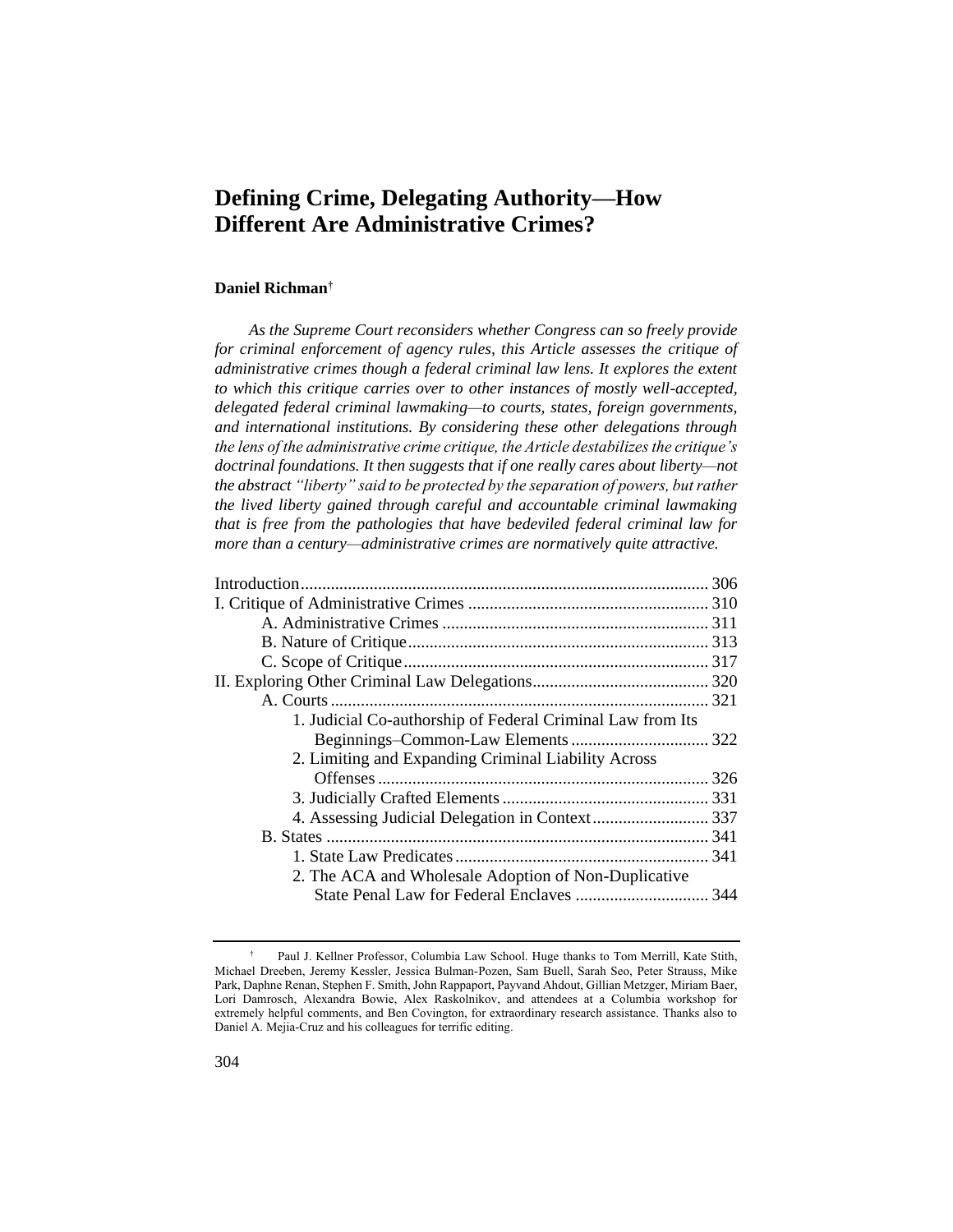# Defining Crime, Delegating Authority

| C. Delegations to Foreign and International Institutions  349 |  |
|---------------------------------------------------------------|--|
|                                                               |  |
|                                                               |  |
|                                                               |  |
|                                                               |  |
|                                                               |  |
|                                                               |  |
|                                                               |  |
|                                                               |  |
|                                                               |  |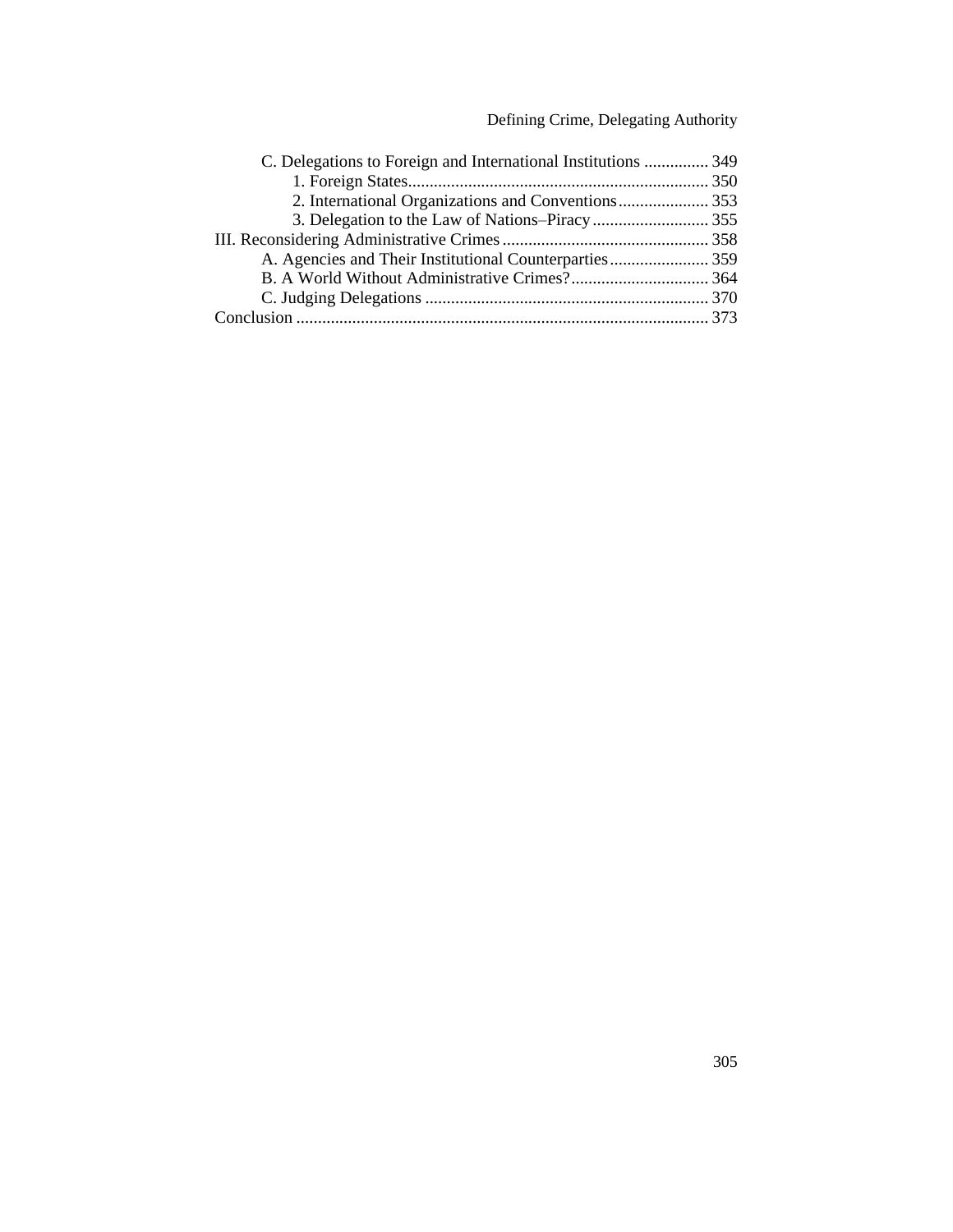### <span id="page-2-0"></span>Introduction

<span id="page-2-2"></span>Although—putting aside standard narcotics cases—they comprise a relatively small fraction of federal criminal prosecutions brought each year,<sup>1</sup> a number of remarkably varied defendants are regularly charged with criminal offenses that are largely defined by administrative agencies, executive or independent. The executive who trades on inside information; the drug trafficker of newer and ever-more-dangerous substances; the business that violates U.S. imposed sanctions on Iran; the immigration policy protestor who obstructs a Senator's office;<sup>2</sup> and the greedy hoarder of personal protective equipment during the COVID-19 pandemic<sup>3</sup>—all have been charged with offenses arising from Congressional delegations of substantial criminal lawmaking authority to the bureaucratic administrative process.

<span id="page-2-3"></span><span id="page-2-1"></span>While the Supreme Court has occasionally looked askance at these "administrative crimes" (also known as "regulatory crimes"),<sup>4</sup> they remain a well-accepted feature of federal criminal law,<sup>5</sup> albeit one strongly condemned by those worried about the anti-democratic creep of the administrative state.<sup>6</sup> This acceptance, however, may soon change. In *Gundy v. United States*, a plurality of the Court found no violation of longstanding delegation principles in the criminal

<sup>1.</sup> *Cf.* Dep't of Justice, *U.S. Attorneys' Annual Statistical Report*, Fiscal 2020, tbl. 3A at 11-12 https://www.justice.gov/usao/page/file/1390446/download [https://perma.cc/R6QF-MEXJ] (noting that, of 57,822 cases charged in fiscal year 2020, 24,445 were immigration cases, 12,607 were drug cases, and 13,803 were violent crimes); Susan R. Klein & Ingrid B. Grobey, *Debunking Claims of Over-Federalization of Criminal Law*, 62 EMORY L.J. 1, 6 (2012) (noting that "[a]side from prosecutions of drug and immigration violators, which have increased significantly in recent years, the rate of prosecution for most other federal offenses remains low and surprisingly static from year to year.").

<sup>2.</sup> United States v. Gosar, Case Nos. 19-306; 19-307; 19-308; 19-313; 19-315; 19-320, 2020 WL 231083 (W.D. Wash. Jan. 15, 2020) (protest at Senator Cantwell's office relating to immigration detention centers); *see also* United States v. Mumford, No. 3:17-CR-0008-JCC, 2017 WL 652449, at \*3-4 (D. Or. Feb. 16, 2017) (prosecution for causing disturbance in federal courthouse); United States v. Komatsu, 18 cr-651 (ST), 2019 WL 2358020 (E.D.N.Y. Jun. 4, 2019) (same).

<sup>3.</sup> Complaint and Affidavit in Support of Application for Arrest Warrants, United States v. Bulloch, No. 20-MJ-327 (E.D.N.Y. Apr. 27, 2020) (prosecution for accumulating with intent to resell for excessive profit surgical masks that had been designated by the President as "scarce and critical material" under the Defense Production Act).

<sup>4.</sup> *See* Whitman v. United States, 574 U.S. 1003, 1004 (2014) (Scalia, J., statement respecting denial of certiorari) ("[T]he rule of lenity . . . vindicates the principle that only the *legislature* may define crimes and fix punishments. Congress cannot, through ambiguity, effectively leave that function to the courts — much less to the administrative bureaucracy." (citing United States v. Wiltberger, 18 U.S. (5 Wheat) 76, 95 (1820)); Touby v. United States, 500 U.S. 160, 166 (1991) (acknowledging that "our cases are not entirely clear" as to whether Congress need give "more specific" guidance for "regulations that contemplate criminal sanctions," but finding no need to resolve that issue in the case at hand)

<sup>5.</sup> *See, e.g.*, Loving v. United States, 517 U.S. 748, 768-74 (1996) (finding appropriate Congress's delegation to the President to set aggravating factors in capital murder cases trial under military law). In *Loving*, the Court determined that "[t]here is no absolute rule[] [] against Congress' delegation of authority to define criminal punishments." *Id.* at 768. The Court noted further: "We have upheld delegations whereby the Executive or an independent agency defines by regulation what conduct will be criminal, so long as Congress makes the violation of regulations a criminal offense and fixes the punishment, and the regulations 'confin[e] themselves within the field covered by the statute.'" *Id.* (quoting United States v. Grimaud, 220 U.S. 506, 518 (1911)).

<sup>6.</sup> *See* Brenner M. Fissell, *When Agencies Make Criminal Law*, 10 U.C. IRVINE L.REV. 855, 859 (2020); Philip Hamburger, IS ADMINISTRATIVE LAW UNLAWFUL? 2-3, 377-78 (2014).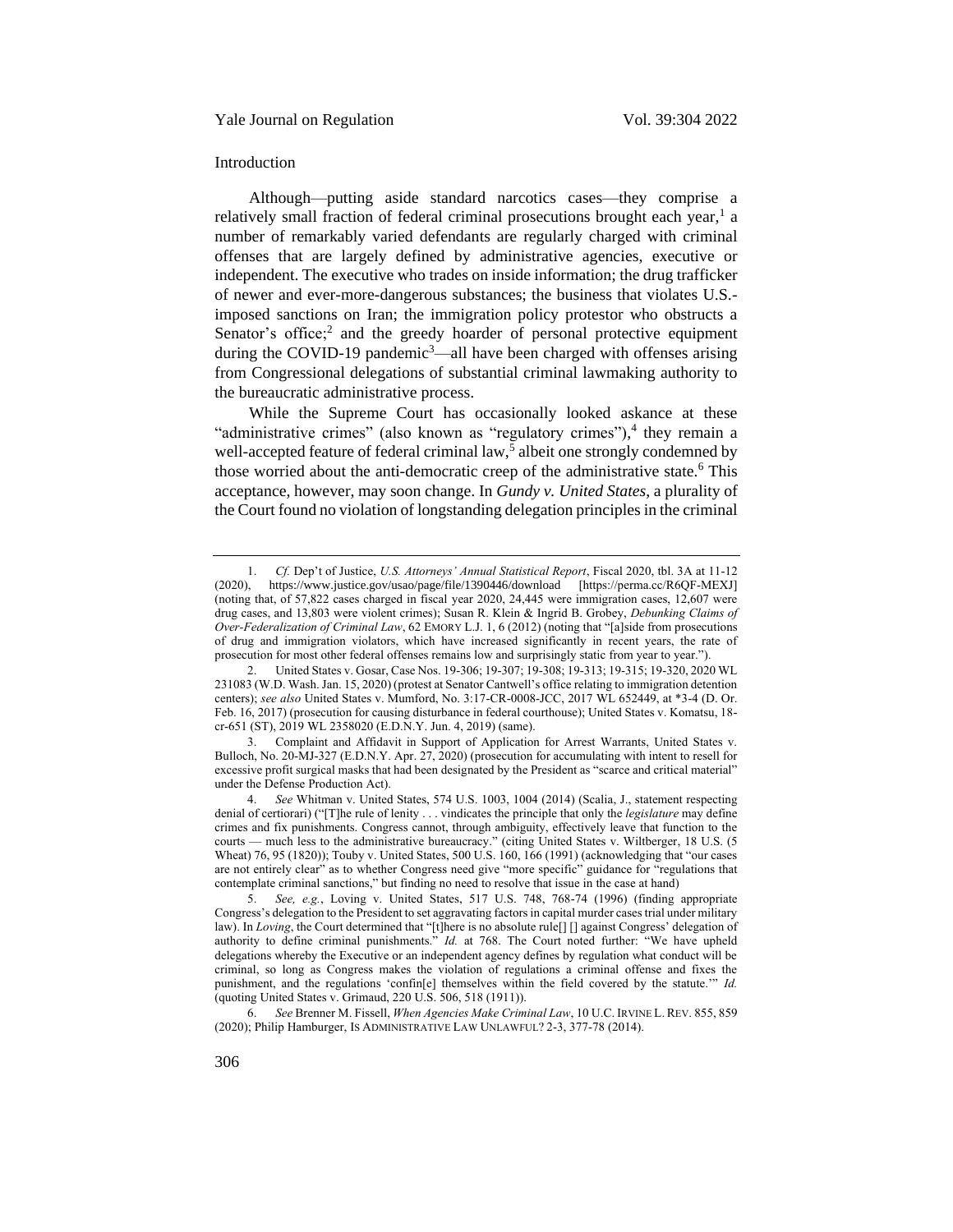prosecution of a defendant for violating regulations promulgated by the Attorney General under the Sex Offender Registration and Notification Act (SORNA).<sup>7</sup> The Chief Justice and Justice Thomas joined a scorching dissent by Justice Gorsuch that opened:

The Constitution promises that only the people's elected representatives may adopt new federal laws restricting liberty. Yet the statute before us scrambles that design. It purports to endow the nation's chief prosecutor with the power to write his own criminal code governing the lives of a half-million citizens. Yes, those affected are some of the least popular among us. But if a single executive branch official can write laws restricting the liberty of this group of persons, what does that mean for the next? $8^8$ 

Justice Alito, while finding the plurality's specific application of nondelegation doctrine unobjectionable, noted: "If a majority of this Court were willing to reconsider the approach we have taken for the past 84 years, I would support that effort."<sup>9</sup> While Justice Kavanaugh took no part in the case, he later wrote that Justice Gorsuch's dissent "raised important points."<sup>10</sup>

<span id="page-3-1"></span><span id="page-3-0"></span>It remains to be seen whether a majority of the Court favors recalibrating or jettisoning—the "intelligible principle" standard for assessing delegations.<sup>11</sup> Nor did Justice Gorsuch's analysis in *Gundy* explicitly call out delegations of criminal lawmaking authority for special, more searching scrutiny.<sup>12</sup> It is possible that some of the Justices joining the dissent, particularly the Chief Justice, are more concerned with regulatory delegation generally, rather than criminal delegation specifically. Yet Justice Gorsuch made his own position clear before *Gundy*, and it is not surprising that concerns about delegations often sound loudest in the criminal context. Here, liberty interests are greatest, and governmental authority is most scrutinized.

In a SORNA case while serving as a judge on the Tenth Circuit, Justice Gorsuch elaborated on the intelligible principle's place in criminal law:

<sup>7.</sup> 139 S. Ct. 2116, 2129-30 (2019) (plurality opinion).

<sup>8.</sup> *Id.* at 2131 (Gorsuch, J., dissenting).

<sup>9.</sup> *Id.* at 2131 (Alito, J., concurring in the judgment).

<sup>10.</sup> Paul v. United States, 140 S. Ct. 342, 342 (2019) (Kavanaugh, J., statement respecting denial of certiorari).

<sup>11.</sup> *See, e.g.*, Kristin E. Hickman, Gundy*, Nondelegation, and Never-Ending Hope*, REGULATORY REV. (July 8, 2019), https://www.theregreview.org/2019/07/08/hickman-nondelegation [https://perma.cc/4ZX4-C6TR] ("[T]he intelligible principle standard survives another round, while its opponents are given ample reason to hope and predict that, surely, the next case will see the standard's end."); Julian Davis Mortenson & Nicholas Bagley, *Delegation at the Founding*, 121 COLUM. L. REV. 277, 288-89 (2021) (assessing the future of the *Gundy* dissent); *see also* Daniel E. Walters, *Decoding Nondelegation After* Gundy*: What the Experience in State Courts Tells Us About What to Expect When We're Expecting*, 71 EMORY L.J. (forthcoming 2022) (manuscript at 3), https://ssrn.com/abstract=380 9905 [https://perma.cc/L26T-PRPX] (surveying nondelegation case law in the states and concluding that "the changes envisioned [by the wing of the Court in favor of nondelegation] in and of themselves will not fundamentally change anything about how courts approach the problem of delegation").

<sup>12.</sup> *See* F. Andrew Hessick & Carissa Byrne Hessick, *Nondelegation and Criminal Law*, 107 VA. L. REV. 281, 283 (2021) ("None of the opinions in the case asked whether Congress's ability to delegate policy decisions ought to be assessed differently when the power being delegated is the power to determine the scope of criminal laws.").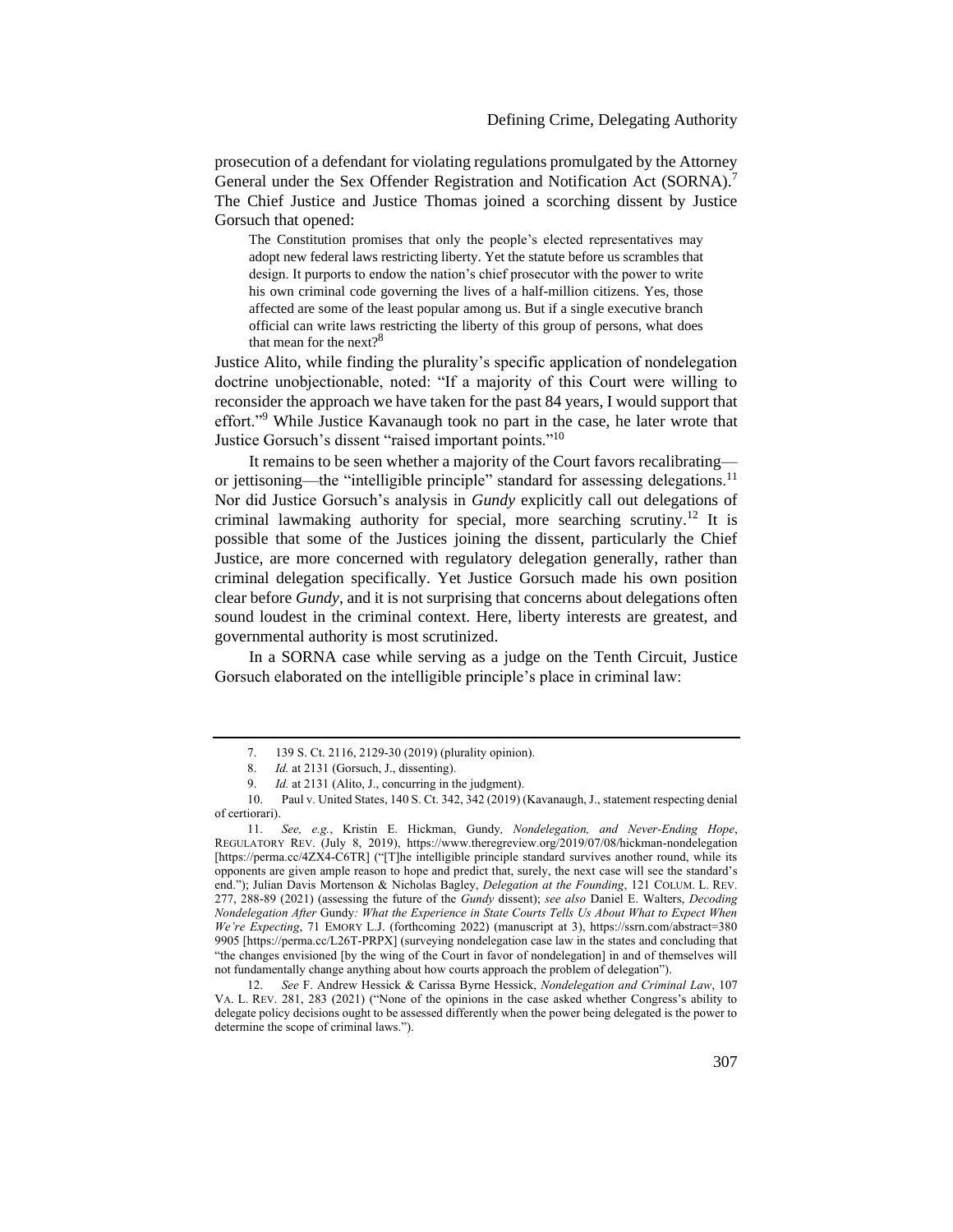It's easy enough to see why a stricter rule [than the "'intelligible principle'"] would apply in the criminal area. The criminal conviction and sentence represent the ultimate intrusions on personal liberty and carry with them the stigma of the community's collective condemnation—something quite different than holding someone liable for a money judgment because he turns out to be the lowest cost avoider. Indeed, the law routinely demands clearer legislative direction in the criminal context than it does in the civil and it would hardly be odd to think it might do the same here. When it comes to legislative delegations we've seen, too, that the framers' attention to the separation of powers was driven by a particular concern about individual liberty and even more especially by a fear of endowing one set of hands with the power to create and enforce criminal sanctions. And might not that concern take on special prominence today, in an age when federal law contains so many crimes—and so many created by executive regulation—that scholars no longer try to keep count and actually debate their number?<sup>13</sup>

<span id="page-4-0"></span>It thus does not take much reading of the tea leaves to expect that, amid a general reconsideration of the administrative state, $14$  the Court will soon return to the issue of administrative crimes. Yet, before embracing the broad proposition that only "the people's elected representatives" can set the terms of federal criminal offenses,<sup>15</sup> the Court would do well to think more broadly about federal criminal law. After all, administrative agencies are not the only entities to which Congress has dynamically delegated the power to define crimes—the power to set, on an on-going basis, the terms of the criminal offenses that federal prosecutors are empowered to charge.

Delegation abounds in federal criminal law, extending far beyond the agencies and departments that are the usual grist of nondelegation doctrine discussions. Even as federal courts assiduously speak in the language of statutory interpretation, a clear-eyed view of the role courts play in federal criminal law giving content to common-law terms, setting the scope of accessorial and entity liability, defining defenses, setting mens rea terms, and defining liability under statutes from antitrust to criminal civil rights—cannot avoid speaking in delegation terms. Moreover, the elements of numerous federal criminal offenses<sup>16</sup> are often determined by dynamic delegation to state legislatures, and, when there are gaps in federal coverage, $17$  state penal law is incorporated wholesale under the Assimilative Crimes Act.<sup>18</sup> Even foreign law can be the basis of criminal prosecutions under several federal criminal statutes related to such matters as wildlife regulation and bribery.<sup>19</sup> The inclusion of marijuana on a

<sup>13.</sup> United States v. Nichols, 784 F.3d 666, 672-73 (10th Cir. 2015) (Gorsuch, J., dissenting from denial of rehearing en banc), *rev'd*, 136 S. Ct. 1113 (2016) (internal citations omitted).

<sup>14.</sup> *See* Gillian E. Metzger, *Foreword: 1930s Redux: The Administrative State Under Siege*, 131 HARV. L. REV. 1, 5 (2017) ("With Justice Gorsuch on the Court, some constitutionally rooted pullback in deference doctrines appears increasingly likely.").

<sup>15.</sup> Gundy v. United States*,* 139 S. Ct. 2116, 2131 (2019) (Gorsuch, J., dissenting).

<sup>16.</sup> *Infra* Section II.B.1*.*

<sup>17.</sup> *See* Nikhil Bhagat, Note, *Filling the Gap? Non-Abrogation Provisions and the Assimilative Crimes Act*, 111 COLUM. L. REV. 77, 103 n.153 (2011) (collecting cases on whether agency regulations constitute an "enactment of Congress" for purposes of the ACA).

<sup>18.</sup> 18 U.S.C. § 13 (2018).

<sup>19.</sup> *See infra* Section II.C.1.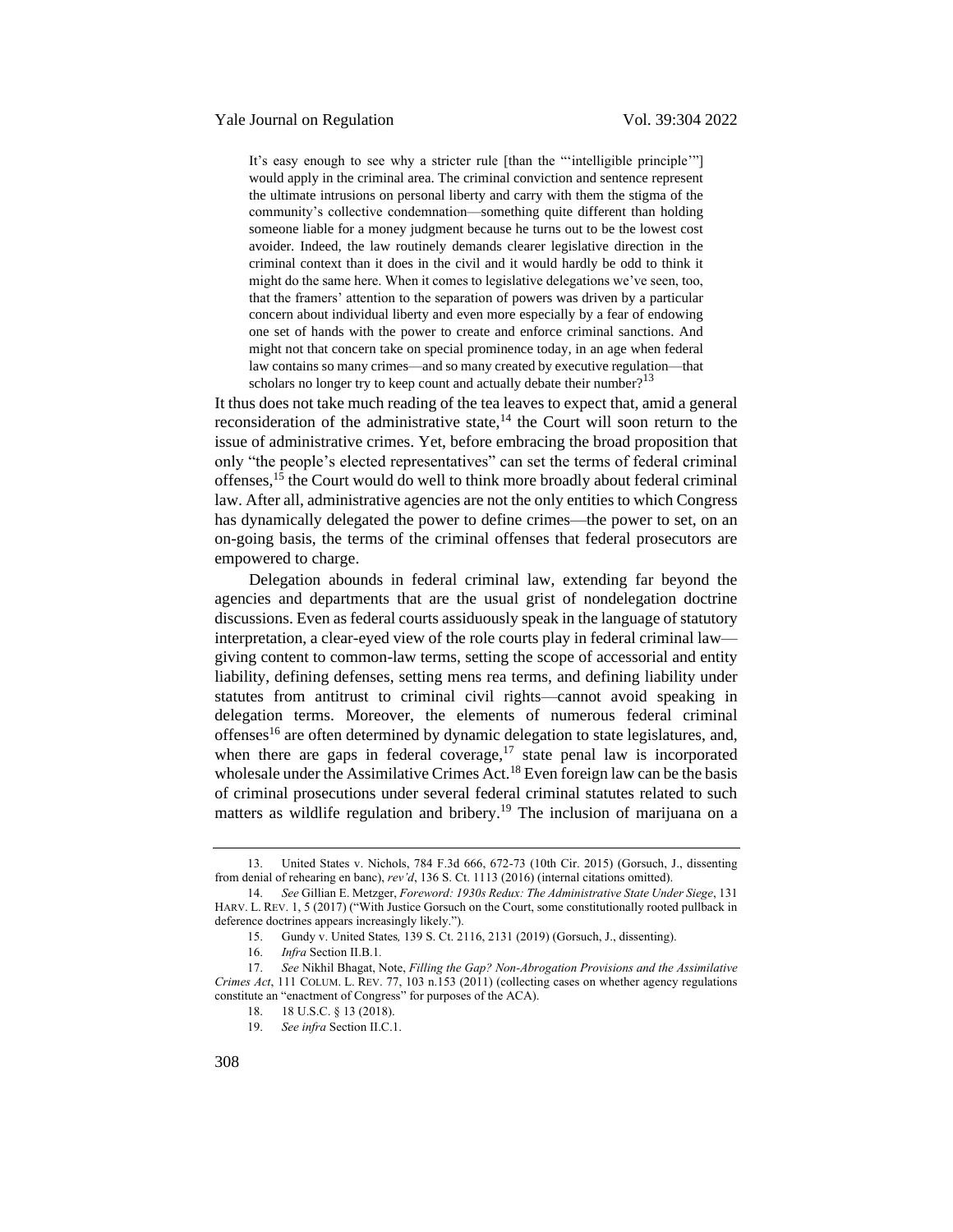Controlled Substances Act schedule was in part pursuant to an international treaty. And to define the federal piracy offense, courts look to the "law of nations."

The goal of this Article is largely positive: it seeks to assess the critique of administrative crimes not through an administrative law lens but a federal criminal law one. To what extent does this critique carry over to other instances of mostly well-accepted (and delegated) criminal lawmaking? Does doctrinal acceptance of formal or effective delegations to courts, states, foreign nations, and perhaps even international organizations,<sup>20</sup> undercut the critique or, alternatively, strengthen it?

<span id="page-5-0"></span>As a normative matter, this Article is neither a full-throated defense of delegation nor a devastating rejoinder to those who question it. A critic of administrative crimes might, for instance, stick to her guns and flatly condemn every criminal offense that is not defined by Congress. She will, however, have to confront the size and strength of her target.

The Article will first seek to ring changes on the delegation theme by exploring the broad variety of partners that Congress has recruited to the federal criminal lawmaking project. Then, by applying Justice Gorsuch's administrative crime critique to these delegations, the Article destabilizes the critique's doctrinal foundations. Central to Justice Gorsuch's critique is the notion that any delegation of crime-definition authority requires heightened scrutiny and constitutional justification. It turns out, however, that the delegation of just such authority to a broad range of institutions is a regular, and largely well-accepted, feature of federal criminal law.

From the broader vantage point of federal criminal law, however, a powerful normative point does emerge—one which might support an affirmative embrace of administrative agencies in particular as crime-definers, subject to congressional review. If one really cares about liberty—not the abstract "liberty" said to be protected by the separation of powers, but rather the lived liberty gained through careful and accountable criminal lawmaking that is free from the pathologies that have bedeviled federal criminal law for more than a century then administrative crimes are promising indeed, as is crime-definition by any number of legislative sources other than Congress. Once one considers Congress's legislative track record and the strategic advantages of federal prosecutors, the contributions of agencies to offense-definition are more to be welcomed than scorned.

Part I of this Article explores the contours of Justice Gorsuch's nondelegation challenge and its implications for the legitimacy of administrative crimes. On what constitutional or jurisprudential principles has that challenge been based? The most straightforward and simple version of the critique is based on arguments that appeal to the structure of the Constitution: in a world in which legislative powers have been vested in Congress, and legislative supremacy is

<sup>20.</sup> For a tour of contexts in which federal criminal lawmaking has been delegated, see DANIEL C. RICHMAN, KATE STITH & WILLIAM J. STUNTZ, DEFINING FEDERAL CRIMES 867-900 (2d ed. 2019).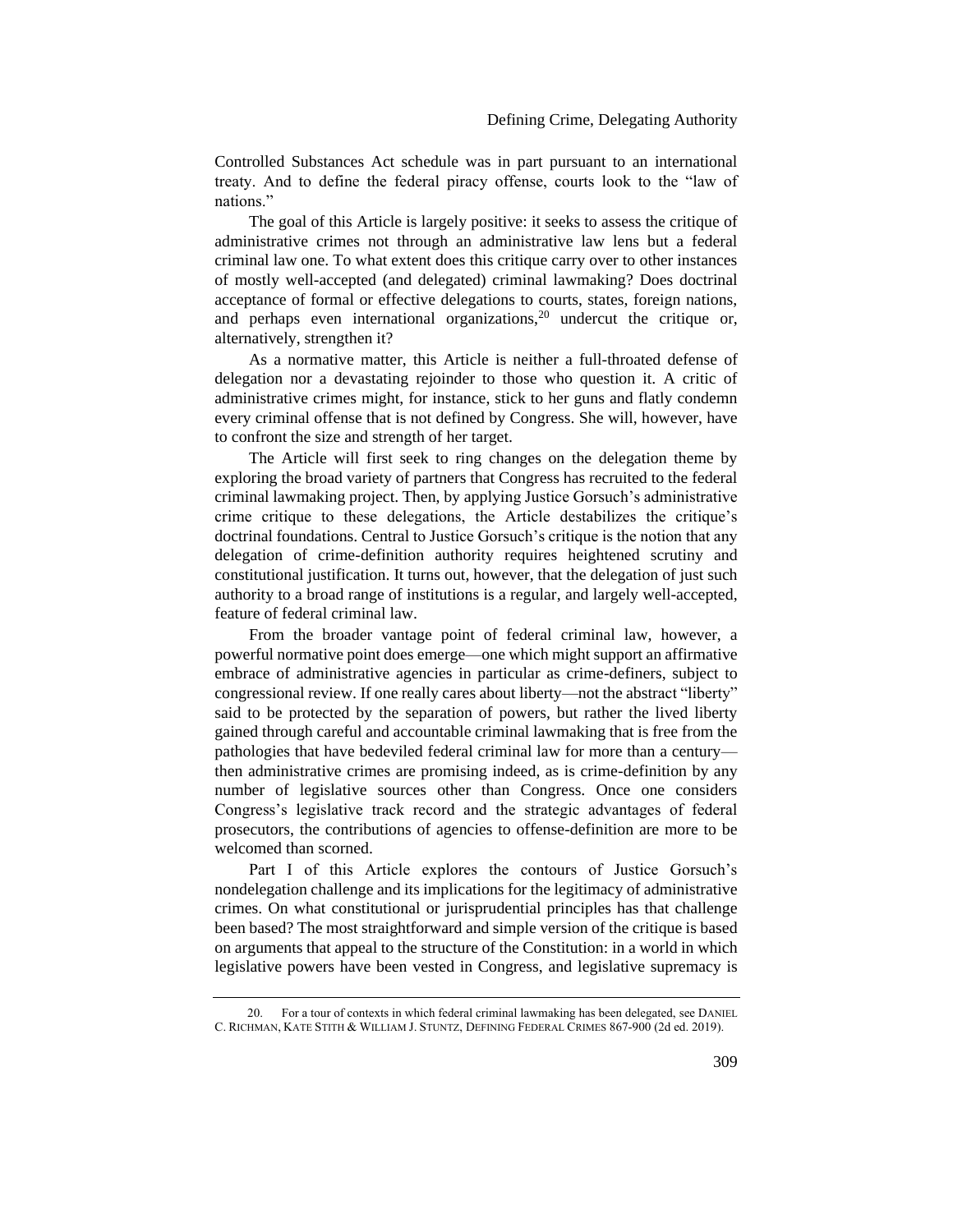constantly hailed as the touchstone of federal criminal law, why should it be acceptable for Congress to abdicate its responsibilities and delegate constitutional authority lying at the core of sovereign powers? The critique condemns the affront to separation-of-powers principles entailed by the conferral of such powers on the Executive, and it draws yet more strength from the very nature of criminal law, which is supposed to represent some authoritative community condemnation rather than bureaucratic promulgation.

In Part II, I turn to the reality of federal criminal law. Congress has delegated sweeping crime-definition powers—often explicitly, but sometimes implicitly—to a variety of governmental institutions that are far less responsive to Congress than are federal agencies. I consider how, to varying degrees, these powers are exercised by federal courts, states, foreign nations, and international institutions. In each case, I explore the extent to which these institutions' delegations find (or fail to find) justifications that immunize them from the administrative crimes critique. Moreover, these crime-definition powers, like those delegated to agencies, are conditional on the exercise of an extraordinary delegation that Justice Gorsuch's critique leaves unscathed: the delegation to federal prosecutors of absolute, unreviewable gatekeeping power over the bringing of criminal charges.<sup>21</sup>

<span id="page-6-1"></span>In Part III, I reconsider the normative appeal of administrative crimes by placing them in their larger context, a regime not just of sweeping prosecutorial authority but of a broader political economy of federal criminal legislation that has been extraordinarily resistant to change. Not only is it highly questionable that the elimination of administrative crimes—which to prosecutors are often mere items on a longer menu—would change the mix of defendants actually prosecuted, but any such curtailment would considerably reduce the specificity and clarity of federal criminal law. Embracing a formalist conception of "liberty" along the lines of Justice Gorsuch's critique would likely come at the expense of actual liberty. I conclude by suggesting how the methodology employed here looking beyond Justice Gorsuch's formalism to institutional interactions—draws into question judicial competence to police congressional delegations of crimedefinition authority.

# <span id="page-6-0"></span>I. Critique of Administrative Crimes

The challenge to administrative crimes draws on two separate lines of authority that reinforce one another. One line of authority arises out the very nature of legislative power under constitutional separation of powers doctrine. With Article I's vesting of "[a]ll legislative Powers" in Congress comes, we are told, a "mandate that Congress generally cannot delegate its legislative power to

<sup>21.</sup> *See* Daniel M. Kahan, *Is* Chevron *Relevant to Federal Criminal Law?*, 110 HARV. L. REV. 469, 470 (1996) ("[F]ederal criminal law, as a whole, is best conceptualized as a regime of delegated common law-making."); Daniel C. Richman, *Federal Criminal Law, Congressional Delegation, and Enforcement Discretion*, 46 UCLA L. REV. 757 (1999); Hessick & Hessick, *supra* note [12,](#page-3-0) at 329-37 (discussing this in a section titled "The Charging Power and Implicit Delegation").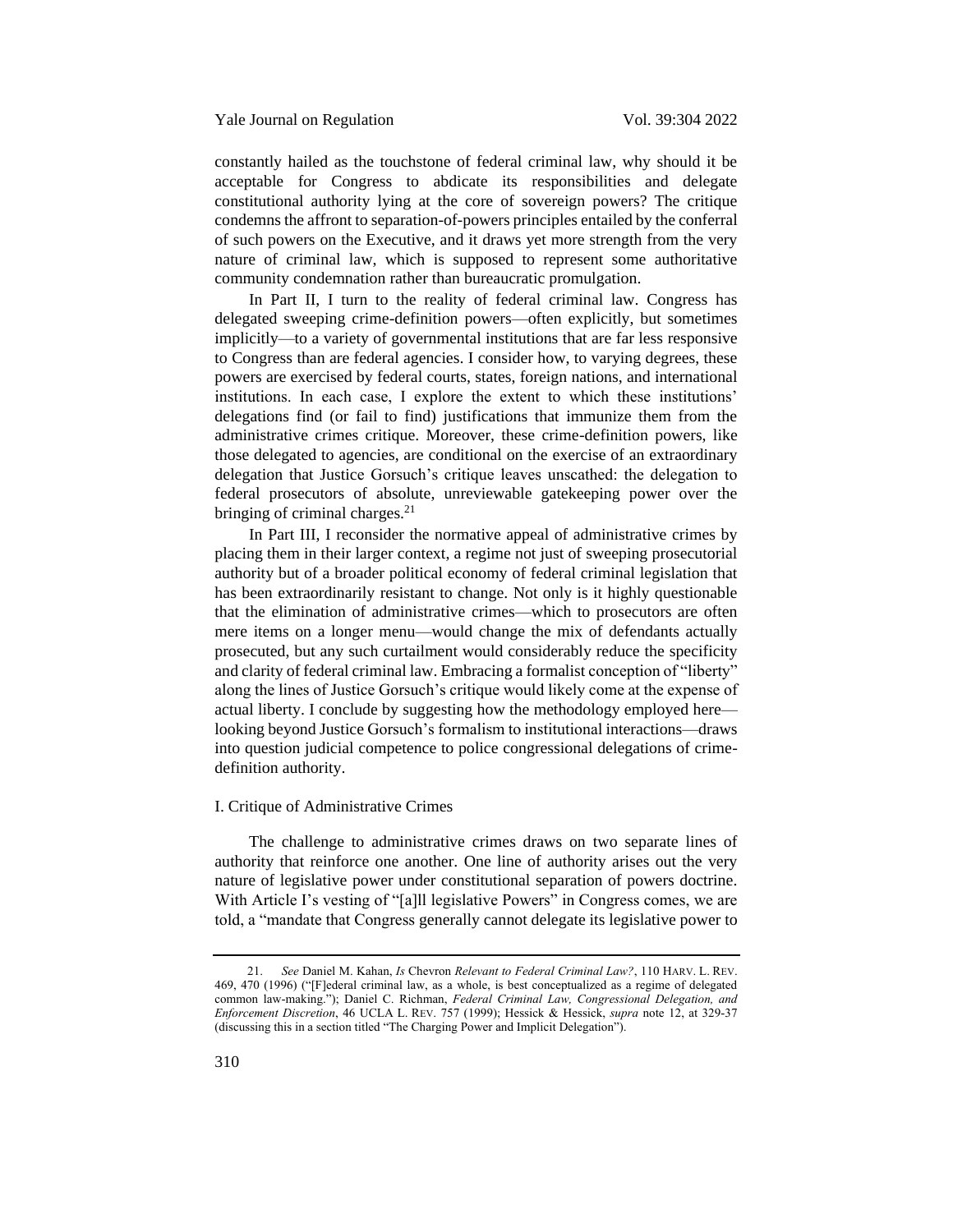another Branch. $22$ <sup>22</sup> The logic of this nondelegation principle—whatever its precise contours—should bar not just the Executive from exercising the legislative power that is Congress's alone, but any other governmental or nongovernmental entity. The authority of administrative agencies to promulgate rules or specifications that have the force of law must therefore be carefully constrained.<sup>23</sup>

Where the rules or specifications of an administrative agency not only carry the force of law but provide the bases for a criminal prosecution (because Congress has allowed the agency—via penal statutes that dynamically incorporate agency terms by reference—to define the elements of the offense), the second line of authority comes into play. That line looks to the special nature of criminal law and demands that Congress alone define crimes, not simply because of its exclusive legislative role, but because it is the only true voice of the community and the institution most capable of constraining executive efforts to restrict liberty. Note how this second, criminal analysis, if taken seriously, might easily extend to contexts in which other institutions besides administrative agencies define federal crimes.

This Part will first consider the nature and prevalence of administrative crimes. I define these as those crimes that Congress has broadly defined as criminal offenses but whose operative terms—the precise conduct covered and the offense elements thereof—are derived from an administrative agency's rule or specification. This Part then considers the nature and scope of Justice Gorsuch's constitutional critique of administrative crimes.

### <span id="page-7-0"></span>*A. Administrative Crimes*

Those condemning the creep of "overcriminalization" in federal criminal law regularly decry the impossibility of determining the precise number of criminal offenses and point to the number of regulatory violations that can amount to crimes as a key cause of this indeterminacy.<sup>24</sup> And it is certainly true, as Darryl Brown has noted, that "willful violations of civil regulation are routinely and innumerably defined as crimes."<sup>25</sup> Sometimes the legislative

<sup>22.</sup> Mistretta v. United States, 488 U.S. 361, 371-72 (1989).

<sup>23.</sup> *See* Gary Lawson, *"I'm Leavin' It (All) Up to You":* Gundy *and the (Sort-Of) Resurrection of the Subdelegation Doctrine*, 2019 CATO SUP. CT. REV. 31, 33; Gary Lawson, *Delegation and Original Meaning*, 88 VA. L. REV. 327, 334 (2002); Justin Walker, *The Kavanaugh Court and the* Schechter*-To-*Chevron *Spectrum: How the New Supreme Court Will Make the Administrative State More Democratically Accountable*, 95 IND. L.J. 923, 938 (2020).

<sup>24.</sup> *See, e.g.*, Julie R. O'Sullivan*, The Federal Criminal "Code": Return of Overfederalization*, 37 HARV. J.L. & PUB. POL'Y 57, 57-58 (2014) ("No definitive count of federal crimes is extant, and such a count is probably not possible without too much work to make the task worthwhile."); *see also* Neil M. Gorsuch, *Law's Irony*, 37 HARV. J.L. & PUB. POL'Y 743, 747 (2014) ("But today we have about 5000 federal criminal statutes on the books, most added in the last few decades. And the spigot keeps pouring, with hundreds of new statutory crimes inked every few years. Neither does that begin to count the thousands of additional *regulatory* crimes buried in the federal register.").

<sup>25.</sup> Darryl K. Brown, *Criminal Law's Unfortunate Triumph Over Administrative Law*, 7 J.L. ECON. & POL'Y 657, 664 (2011).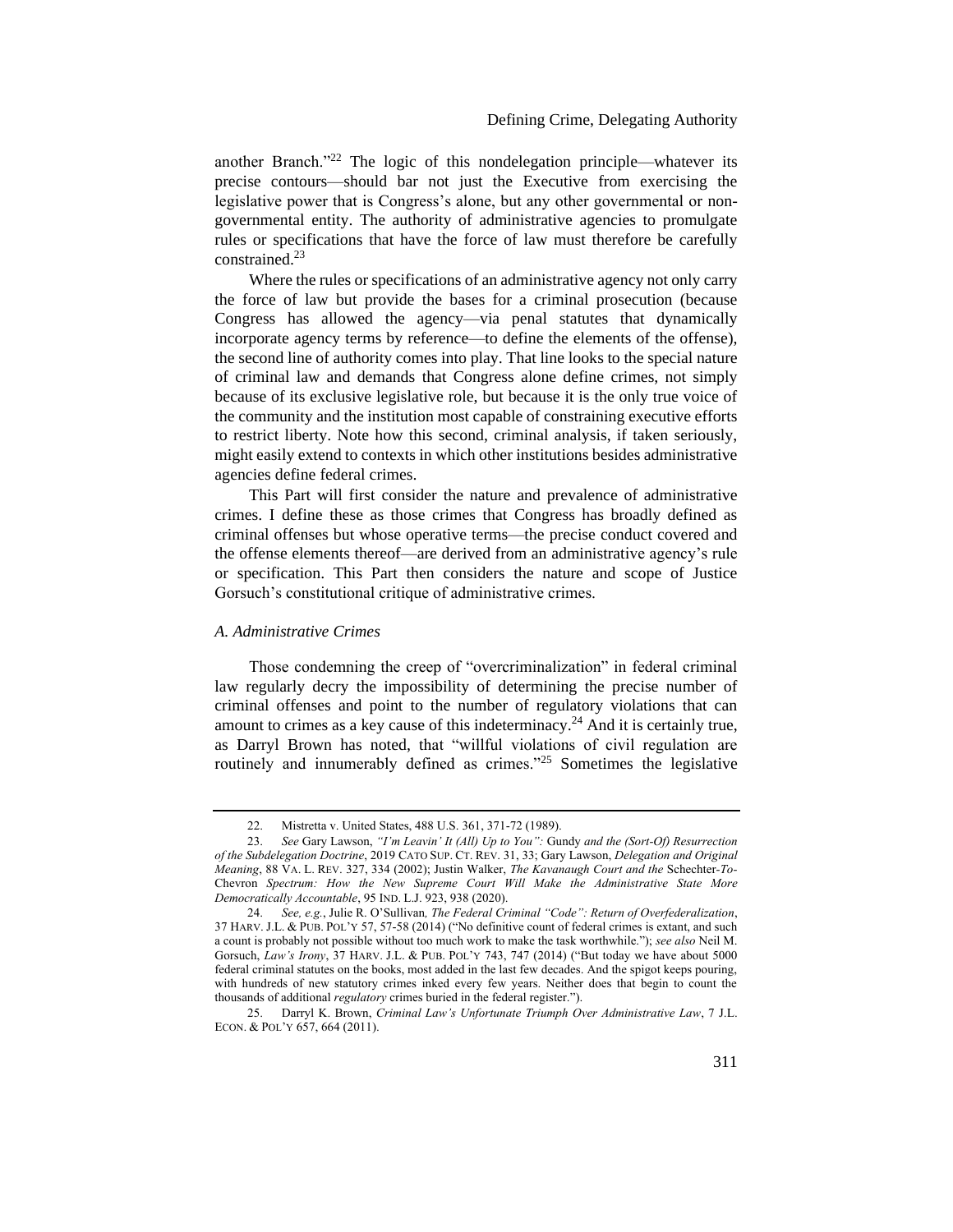mechanism broadly allows for the criminal enforcement of some category of rules promulgated by an agency.<sup>26</sup> Other times, a statute sets up a criminal enforcement regime in which offense terms are supplied by an agency through an administrative process.<sup>27</sup> Whatever the agency's contribution to the production of federal criminal law, however, the decision to invoke that law to prosecute remains in the exclusive discretionary control of federal prosecutors in the Department of Justice (DOJ), who will also have full responsibility for the way a case is pursued. $28$ 

<span id="page-8-0"></span>Consider *United States v. Grimaud*, <sup>29</sup> which, in 1911, established that "Congress . . . could delegate power to an agency to adopt regulations subject to criminal penalties, provided that Congress itself legislated the penalties."<sup>30</sup> In 1897, Congress initially authorized the Interior Department (and, later, the Agriculture Department) to adopt rules regulating the "occupancy and use" of public forests to protect them from "destruction" and "depredations."<sup>31</sup> Violation of these rules could be pursued either criminally or civilly. When the Forest Service found civil injunctions inadequate, it prevailed on DOJ to replead regulatory violations as criminal indictments. Thus, a California shepherd who violated forest grazing rules found himself charged with a misdemeanor. $32$ Upholding the charges, the Supreme Court reasoned that the Secretary of Agriculture had simply acted within the scope of his delegation when promulgating the rules, and the violation of these rules had been "made a crime, not by the Secretary, but by Congress."<sup>33</sup>

<sup>26.</sup> *See, e.g.*, Securities Exchange Act of 1934, Pub. L. No. 73-291, § 10(b), 48 Stat. 881, 891 (codified at 15 U.S.C. § 78j(b) (2018)) (making it "unlawful" to "use or employ, in connection with the purchase or sale of any security . . . any manipulative or deceptive device or contrivance in contravention of such rules and regulations as the [Securities Exchange] Commission may prescribe as necessary or appropriate in the public interest or for the protection of investors."); National Wildlife Refuge System Act, 16 U.S.C. § 668dd(f)(1) (2018) ("Any person who knowingly violates or fails to comply with any of the provisions of this Act or any regulations issued thereunder shall be fined under Title 18 or imprisoned for not more than 1 year, or both.").

<sup>27.</sup> *See* 18 U.S.C. § 2339B (2018) (criminalizing the provision of material support or resources to "foreign terrorist organizations" so designated by Secretary of State); 21 U.S.C. §§ 811, 841 (2018) (providing for prosecution of trafficking in controlled substances so scheduled by the Attorney General).

<sup>28.</sup> *See, e.g.*, Daniel Richman, *Prosecutors and Their Agents, Agents and Their Prosecutors*, 103 COLUM. L. REV. 749, 758 (2003) ("At its heart, the relationship between federal prosecutors and federal enforcement agents is a bilateral monopoly. Prosecutors are the exclusive gatekeepers over federal court, but they need agents to gather evidence. Agencies control investigative resources, but they are not free to retain separate counsel. If agents want criminal charges to be pursued against the target of an investigation, they will have to convince the prosecutor to take the case."); Michael Hertz, *Structures of Environmental Criminal Enforcement*, 7 FORDHAM ENV'T L. REV. 679, 694-97 (1996) (discussing the DOJ's own arguments in favor of gatekeeping power). Deviations from this rule of exclusive gatekeeping by prosecutorial bureaucracy may be found outside the federal system. *See* Roger A. Fairfax, *Delegation of the Criminal Prosecution Function to Private Actors*, 43 U.C. DAVIS L. REV. 411, 413 (2009).

<sup>29.</sup> 220 U.S. 506 (1911).

<sup>30.</sup> Thomas W. Merrill & Kathryn T. Watts, *Agency Rules with Force of Law*, 116 HARV. L. REV. 467, 501-02 (2002).

<sup>31.</sup> *Grimaud*, 220 U.S. at 522.

<sup>32.</sup> *See generally* Logan Sawyer, *Grazing,* Grimaud*, and Gifford Pinchot: How the Forest Service Overcame the Classical Nondelegation Doctrine to Establish Administrative Crimes*, 24 J.L. & POL. 169 (2008) (discussing the background and impact of the case).

<sup>33.</sup> *Grimaud*, 220 U.S. at 522.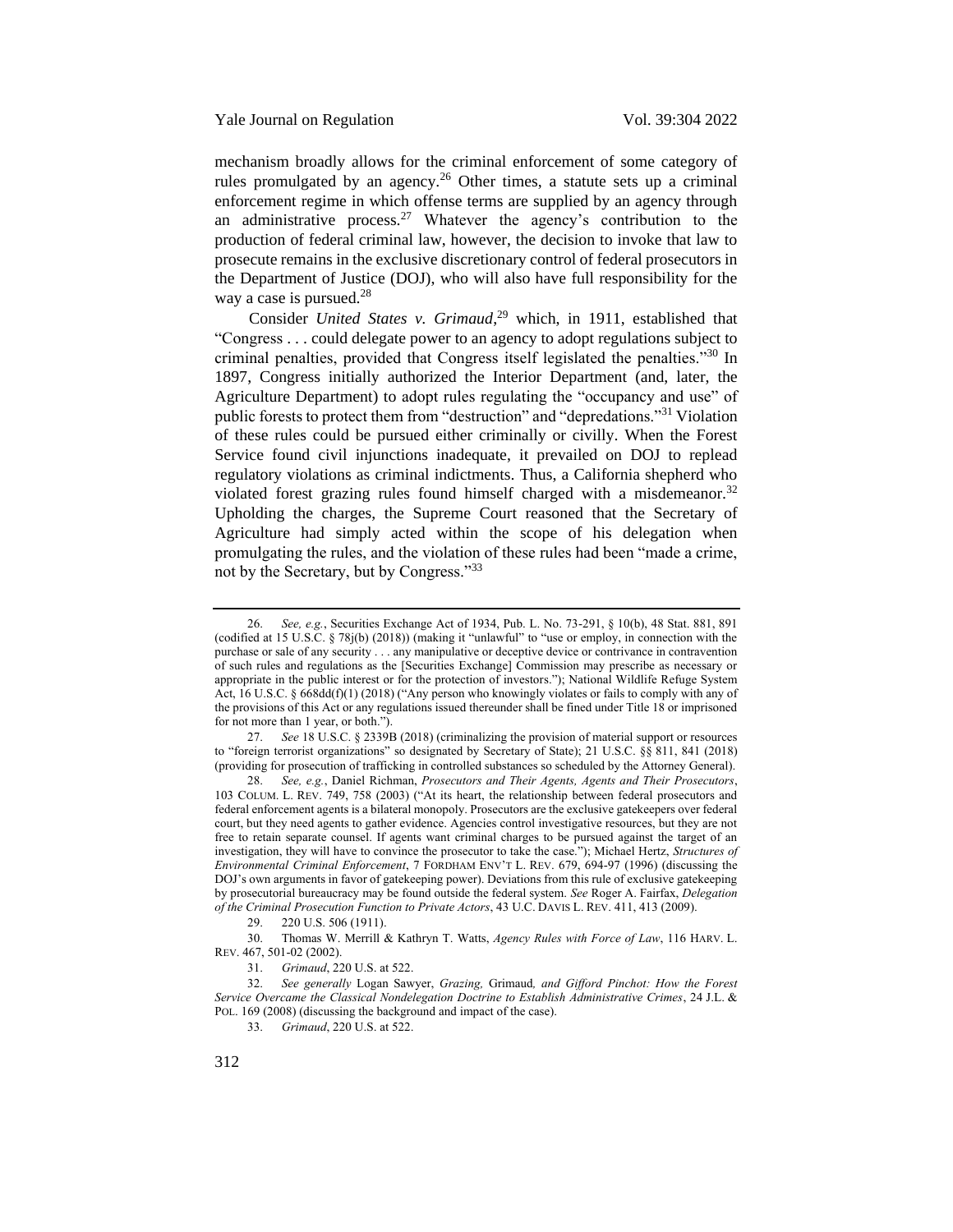# Defining Crime, Delegating Authority

*Grimaud* licensed the broad and varied regime that exists today.<sup>34</sup> Thus, section 32 of the 1934 Exchange Act makes violation of certain rules promulgated by the Securities and Exchange Commission (SEC) into federal crimes punishable by up to twenty years imprisonment.<sup>35</sup> Among these is Rule 10b-5,<sup>36</sup> which is regularly charged in securities fraud cases, most notably those involving insider trading. A statute targeting the smuggling of goods out of the country looks to whether the exportation was "contrary to any law or regulation of the United States."<sup>37</sup> The Ocean Dumping Act makes it a criminal offense to "knowingly violat[e] any provision of this subchapter, any regulation promulgated under this subchapter, or a permit under issued under this subchapter $[$ ] . . . . <sup>338</sup> The Resource Conservation and Recovery Act (RCRA) provides for up to five years' imprisonment for anyone who "knowingly transports or causes to be transported any hazardous waste identified or listed under this subchapter to a facility which does not have a permit under this subchapter."<sup>39</sup> Indeed, "Congress regularly passes statutes that delegate to an agency the power to promulgate regulations, while providing that violations of the yet to be written regulations will be crimes subject to statutory penalties."<sup>40</sup> Quite a few of these offenses, dynamically incorporating agency rules, are misdemeanors,<sup>41</sup> but many, like securities fraud, are punished quite severely.

# <span id="page-9-0"></span>*B. Nature of Critique*

<span id="page-9-1"></span>The historical unwillingness<sup> $42$ </sup> of the Supreme Court to find any delegation before it to lack the requisite "intelligible principle" has long been noted, and

38. 33 U.S.C. § 1415(b)(1) (2018). For this and other examples, see Fissell *supra* not[e 6,](#page-2-1) at 860- 61.

<sup>34.</sup> *Grimaud* was foreshadowed by *In re Kollock*, 165 U.S. 526 (1896), which upheld Kollock's conviction for selling margarine without complying with the labelling rules set by the Commissioner of Internal Revenue, occasioning the Court to note that "[t]he criminal offence [was] fully and completely defined by the act and the designation by the Commissioner of the particular marks and brands to be used was a mere matter of detail," *id* at 533. *See* Mark D. Alexander, *Increased Judicial Scrutiny for the Administrative Crime*, 77 CORNELL L. REV. 612, 617-18 (1992).

<sup>35.</sup> Securities Exchange Act of 1934, Pub. L. No. 73-291, § 32, 48 Stat. 881, 891 (codified at 15 U.S.C. § 78ff (2018)).

<sup>36.</sup> 17 C.F.R. 240.10b-5 (2020).

<sup>37.</sup> 18 U.S.C. § 554 (2018). Although the statute covering smuggling *into* the country looks to whether the "merchandise" was brought in "contrary to law," 18 U.S.C. § 545 (2018), some, but not all, courts have read the "law" reference to include administratively promulgated regulations, *see* United States v. Sterling Islands, Inc., 391 F. Supp.3d 1027, 1042-59 (D.N.M. 2019) (reviewing conflicting case law and concluding that "the statute's text and legislative history unambiguously indicate that "contrary to law" encompasses all laws and regulations").

<sup>39.</sup> 42 U.S.C. § 6928(d) (2018).

<sup>40.</sup> Richard E. Myers II, *Complex Times Don't Call for Complex Crimes*, 89 N.C. L. REV. 1849, 1852 (2011).

<sup>41.</sup> *See, e.g.*, *Grimaud v. United States*, 220 U.S. 506, 509 (1911); 40 U.S.C. § 1315(c)(2) (establishing a maximum punishment of thirty days for violation of GSA rules).

<sup>42.</sup> *See, e.g.*, Cass R. Sunstein, *Nondelegation Canons*, 67 U. CHI. L. REV. 315, 322 (2000) (stating the nondelegation doctrine has had "one good year and [over 200] bad ones," since the Supreme Court's only two invalidations of statutes on nondelegation grounds came in 1935); *cf.* Keith E.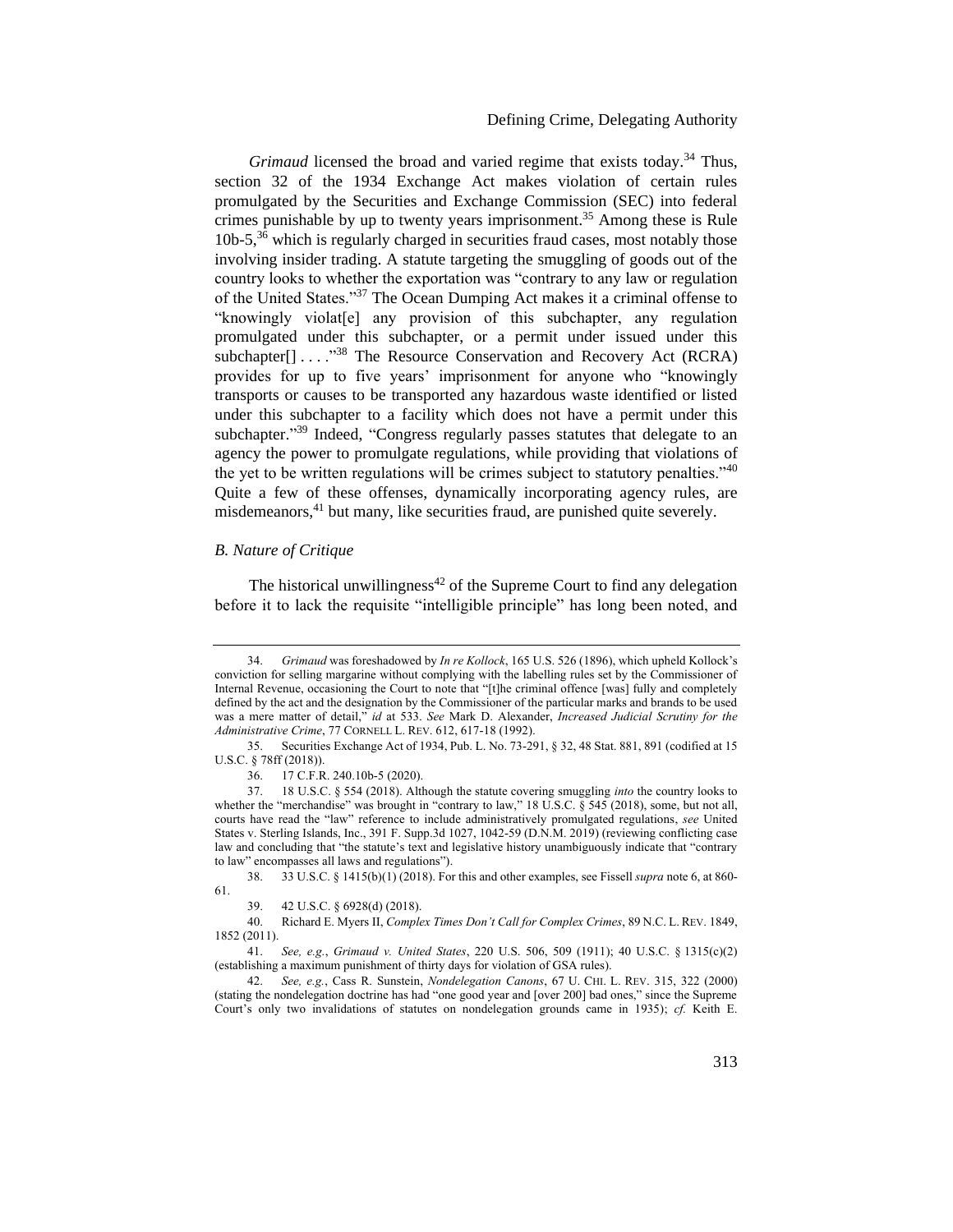complained about by those on and off the Court.<sup>43</sup> As will be seen, it is impossible to fully separate the issue of administrative crimes from the scholarly—and to some extent, judicial—debate about whether closer judicial scrutiny of *all* congressional delegations of rulemaking authority to agencies is appropriate.<sup>44</sup> Yet this Article will attempt to do so both because it offers no special perspective on that larger debate, and because I do not foresee the Court implementing an across-the-board nondelegation doctrine with teeth. *Gundy*, however, may well presage a reexamination of *Grimaud* and its progeny, and the issue of administrative crimes seems well worth peeling off for separate treatment to the extent possible. The focus here will thus be on that aspect of Justice Gorsuch's critique that specifically turns on the delegation of crimedefinition authority to executive and independent agencies and finds such delegation of especial constitutional concern.

<span id="page-10-0"></span>For an extended elaboration of Justice Gorsuch's critique and the sins of delegating specifically criminal lawmaking authority to agencies, the most useful sources—which complement the perhaps limited opportunities offered by Gorsuch's dissenting opinions—are recent pieces by Andrew and Carissa Hessick,<sup>45</sup> and by Brenner Fissell.<sup>46</sup> Basic doctrines placing substantive and procedural limits on criminal laws are foundational to this critique. A long line of cases rejecting the existence of common-law crimes provides support for a rule of absolute legislative control in this area. $47$  This separation-of-powers analysis not only would protect criminal law from non-congressional incursions but would also make Congress squarely accountable for it.<sup>48</sup>

The unique nature of criminal law is captured by the "rule of lenity," under which statutory ambiguities are to be construed in favor of criminal defendants.<sup>49</sup>

44. For an excellent overview of the debate, see Jeffrey A. Pojanowski, *Neoclassical Administrative Law*, 133 HARV. L. REV. 852, 858-82 (2020).

46. Fissell, supra note [6,](#page-2-1) at 881-906.

48. *See* Harlan S. Abrahams & John R. Snowden, *Separation of Powers and Administrative Crimes: A Study of Irreconcilables*, 1 S. ILL. U. L.J. 1, 4-5 (1976) (arguing that the separation-of-powers doctrine precludes agencies from making criminal law).

49. *See* RICHMAN, STITH, & STUNTZ, *supra* note [20](#page-5-0), at 97 (describing the "so-called rule of lenity").

Whittington & Jason Iuliano, *The Myth of the Nondelegation Doctrine*, 165 U. PA. L. REV. 379, 382-83, 417-29 (2017) (arguing, based on a dataset of 2500 federal and state supreme court decisions in the nineteenth- and early-twentieth centuries, that "[t]here was no golden age in which the courts enforced a robust nondelegation doctrine").

<sup>43.</sup> *See* William K. Kelley, *Justice Scalia, the Nondelegation Doctrine, and Constitutional Argument*, 92 NOTRE DAME L. REV. 2107, 2108-15 (2017); Gary Lawson, *Delegation and Original Meaning*, 88 VA. L. REV. 327, 333 (2002); Hamburger, *supra* not[e 6,](#page-2-1) at 377-402; Douglas H. Ginsburg & Steven Menashi, *Our Illiberal Administrative Law*, 10 N.Y.U. J. L. & LIBERTY 475, 491-93 (2016); *see also* Julian Davis Mortenson & Nicholas Bagley, *Delegation at the Founding*, 121 Colum. L. Rev. 277, 285-87 (2021) (discussing the influence that Hamburger and other scholarly supporters of the nondelegation doctrine have had on Justices Thomas and Gorsuch); Metzger, *supra* note [14](#page-4-0) at 22–24 (describing the criticisms of delegation levied by Justices Thomas and Alito).

<sup>45.</sup> Hessick & Hessick, *supra* note [12,](#page-3-0) at 300-21.

<sup>47.</sup> *See, e.g.*, Hessick & Hessick, *supra* note [12,](#page-3-0) at 314 (quoting cases); United States v. Wiltberger, 18 U.S. (5 Wheat.) 76, 95 (1820) (Marshall, C.J.) ("[T]he power of punishment is vested in the legislative, not in the judicial department. It is the legislature, not the Court, which is to define a crime, and ordain its punishment.").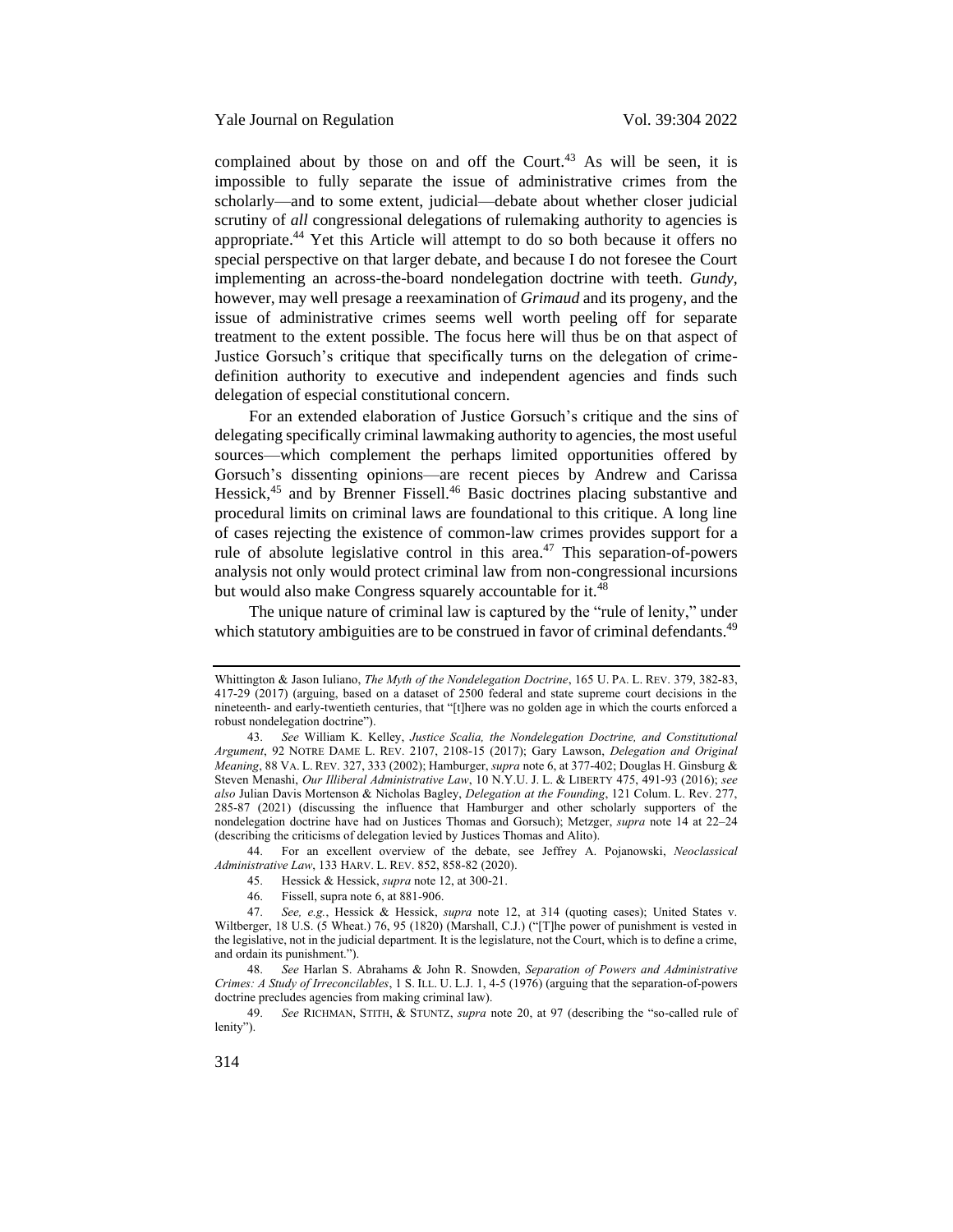<span id="page-11-1"></span>As Dan Kahan has noted, "lenity is best understood as a 'nondelegation doctrine<sup>"50</sup> peculiar to the liberty interests implicated by criminal statutes. In other spheres, Congress might be permitted to legislate in broad strokes, leaving other government actors to fill in the details. But by "compel[ing] legislatures to detail the breadth of prohibitions in advance of their enforcement," as Zachary Price explains, the rule of lenity ensures that Congress is wholly accountable to voters when criminalizing conduct. $5<sup>1</sup>$ 

Coming at the issue from a different angle is the void-for-vagueness doctrine, which demands that "[a] criminal statute must clearly define the conduct it proscribes,"<sup>52</sup> not only to prevent inappropriate legislative delegation, but to give notice to citizens and avoid arbitrary enforcement. If this doctrine's objects of analysis are statutes broadly providing that violations of rules promulgated by an agency are criminal offenses, rather than the rules themselves, the relevant "laws" will often be troublingly vague indeed. Moreover, the argument goes, standard administrative law doctrines counselling judicial deference to an agency's interpretation of statutes (*Chevron*) <sup>53</sup> and its own regulations (*Auer* and *Kisor*) <sup>54</sup> make matters even worse, if they are allowed to override the criminal law default of lenity.<sup>55</sup>

54. Auer v. Robbins, 519 U.S. 452 (1997); Kisor v. Wilkie, 139 S. Ct. 2400 (2019); *see* Aditya Bamzai, *Delegation and Interpretive Discretion:* Gundy*,* Kisor*, and the Formation and Future of Administrative Law*, 133 HARV. L. REV. 164, 186 (2019).

55. *See, e.g.*, Esquivel-Quintana v. Lynch, 810 F.3d 1019, 1027 (6th Cir. 2016) (Sutton, J., concurring in part and dissenting in part), *rev'd*, 137 S. Ct. 1562 (2017) ("*Chevron* has no role to play in the interpretation of criminal statutes."); Guedes v. BATF, 140 S. Ct. 789, 790 (2020) (Gorsuch, J., statement respecting denial of certiorari) ("[W]hatever else one thinks about *Chevron*, it has no role to play when liberty is at stake."); Patrick J. Glen & Kate E. Stillman, Sixth Circuit Review, Chevron *Deference or the Rule of Lenity? Dual-Use Statutes and Judge Sutton's Lonely Lament*, 77 OHIO ST. L.J. FURTHERMORE 129, 137-40 (2016) (examining and questioning Judge Sutton's approach in *Esquivel-Quintana*); *see also* Kristin Hickman, *Of Lenity,* Chevron*, and* KPMG, 26 VA. TAX REV. 905 (2007) (analyzing the interplay between *Chevron* deference and criminal tax law).

The application of *Chevron* to firearms regulations with penal consequences remains the subject of considerable debate. *See* Gun Owners of Am. v. Garland, 992 F.3d 446, 468 (6th Cir. 2021), *vacated and reh'g. en banc granted*, 2 F.4th 576 (6th Cir. 2021) ("Declining to grant *[Chevron](https://1.next.westlaw.com/Link/Document/FullText?findType=Y&serNum=1984130736&pubNum=0000780&originatingDoc=Ie54b83108dcf11eb8c2cff889eaa90d0&refType=RP&originationContext=document&transitionType=DocumentItem&contextData=(sc.Keycite))* deference to agency interpretations of criminal statutes respects the community's responsibility to make value-laden judgments on what should be criminalized, upholds the separation of powers, complies with the rule of lenity, and avoids fair-notice concerns."); Aposhian v. Wilkinson, 989 F.3d 890, 892 (10th Cir. 2021) (Tymkovich, C.J., dissenting from decision to vacate en banc order as improvidently granted) ("I believe the panel majority went looking for ambiguity where there was none. Then, having found ambiguity, it unnecessarily placed a thumb on the scale for the government by invoking *Chevron* deference.").

<span id="page-11-0"></span><sup>50.</sup> Dan M. Kahan, *Lenity and Federal Common Law Crimes*, 1994 SUP. CT. REV. 345, 347.

<sup>51.</sup> Zachary Price, *The Rule of Lenity as a Rule of Structure*, 72 FORDHAM L. REV. 885, 887-88 (2004).

<sup>52.</sup> Skilling v. United States, 561 U.S. 358, 415 (2010) (Scalia, J., concurring in part and concurring in the judgment).

<sup>53.</sup> Chevron U.S.A., Inc. v. Nat. Res. Def. Council, Inc., 467 U.S. 837, 865 (1984) (establishing that the administering agency's interpretation of a statute "is entitled to deference" from the courts"); *see also* City of Arlington v. FCC, 569 U.S. 290, 296 (2013) (reasoning that "*[Chevron](https://1.next.westlaw.com/Link/Document/FullText?findType=Y&serNum=1984130736&pubNum=0000780&originatingDoc=Ie54b83108dcf11eb8c2cff889eaa90d0&refType=RP&originationContext=document&transitionType=DocumentItem&contextData=(sc.Keycite))* is rooted in a background presumption of congressional intent," and that Congress intentionally delegated interpretive authority to the agency by enacting a statute with "capacious terms" rather than "plain terms.").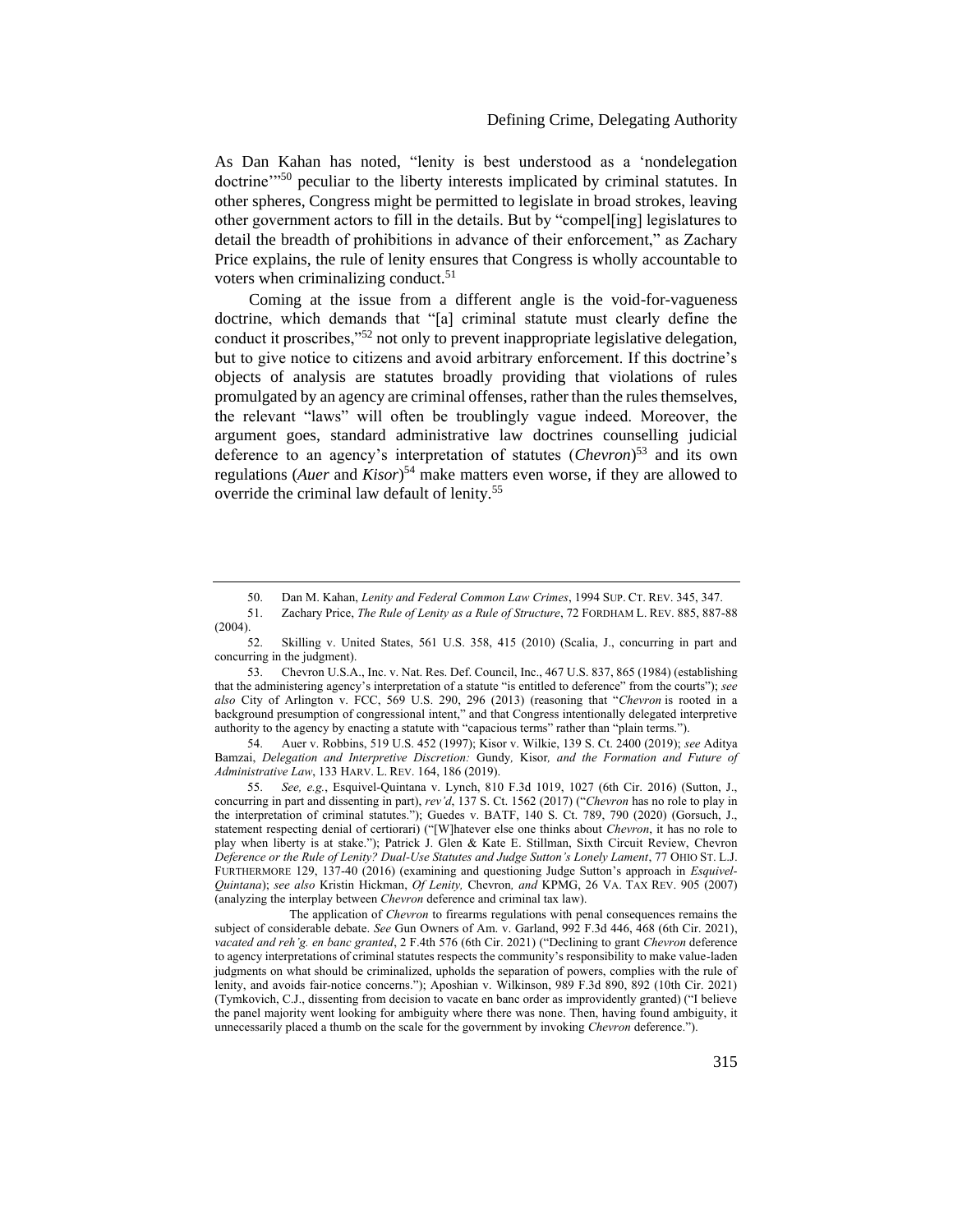Separation of powers promotes not merely accountability but liberty itself.<sup>56</sup> A second aspect of that principle is less about who makes the laws than ensuring that legislative power is quite separate from prosecutorial power.<sup>57</sup> In *Gundy*, Justice Gorsuch drew particular attention to the fact that DOJ had both promulgated the rule being criminally enforced and chose to enforce it against Gundy.<sup>58</sup> The concern is not just of executive aggrandizement but of self-dealing, since executive enforcers can shape substantive law to facilitate their targeting preferences. This problem goes beyond cases where the promulgating and the enforcing agency are the same. Madison's point—"[t]here can be no liberty where the legislative and executive powers are united in the same person"—can easily extend to the argument that liberty is best protected when the agreement of two different branches is a prerequisite for prosecution.<sup>59</sup> Thus, while Justice Gorsuch's critique gains special force when the same executive department first defines criminal offenses and then prosecutes them, the critique extends to the promulgations of any executive agency (and perhaps even to those of independent agencies). Adherence to the requirements of bicameralism and presentment not only inherently limits the supply of laws generally, but also ensures that a body whose members might fear overreaching prosecutions of themselves and their friends passes on all criminal laws. $60$  It also slows the rate of legal change, since "agencies can change laws more quickly than Congress  $can.$ <sup>561</sup>

Hessick & Hessick go further and suggest that reasons like "expertise, compromise, and efficiency that are traditionally offered in support of broad delegations to agencies do not support—or at least do not strongly support delegations in the criminal law."<sup>62</sup> A specialized expertise justification resting on an agency's use of objective data and methodologies does not extend, Hessick & Hessick suggest, to the moral judgments, or even utilitarian calculi that ought to be at the heart of criminal lawmaking. They argue that

agencies do not have the relevant expertise in determining the costs and benefits of criminal sanctions. Their expertise is in the substantive area that they regulate — such as the environment, the securities markets, and the airwaves. They do not specialize in determining either the benefits of criminal prohibitions to potential victims and communities or the costs of criminal convictions to offenders, their families and communities, and the department of prisons.<sup>63</sup>

Perhaps the most damning critique of administrative crimes arises out of the very nature of criminal law, which, at least in a liberal democracy, is

59. Hessick & Hessick, *supra* note [12,](#page-3-0) at 307 (quoting THE FEDERALIST NO. 47 (James Madison)).

<sup>56.</sup> *See* Rebecca L. Brown, *Separated Powers and Ordered Liberty*, 139 U. PA. L. REV. 1513, 1534 (1991).

<sup>57.</sup> Hessick & Hessick, *supra* note [12,](#page-3-0) at 308.

<sup>58.</sup> *Gundy,* 139 S. Ct. at 2131 (Gorsuch, J., dissenting).

<sup>60</sup>*. See id.* at 308.

<sup>61.</sup> *Id.* at 317.

<sup>62.</sup> *Id.* at 321.

<sup>63.</sup> *Id.* at 324.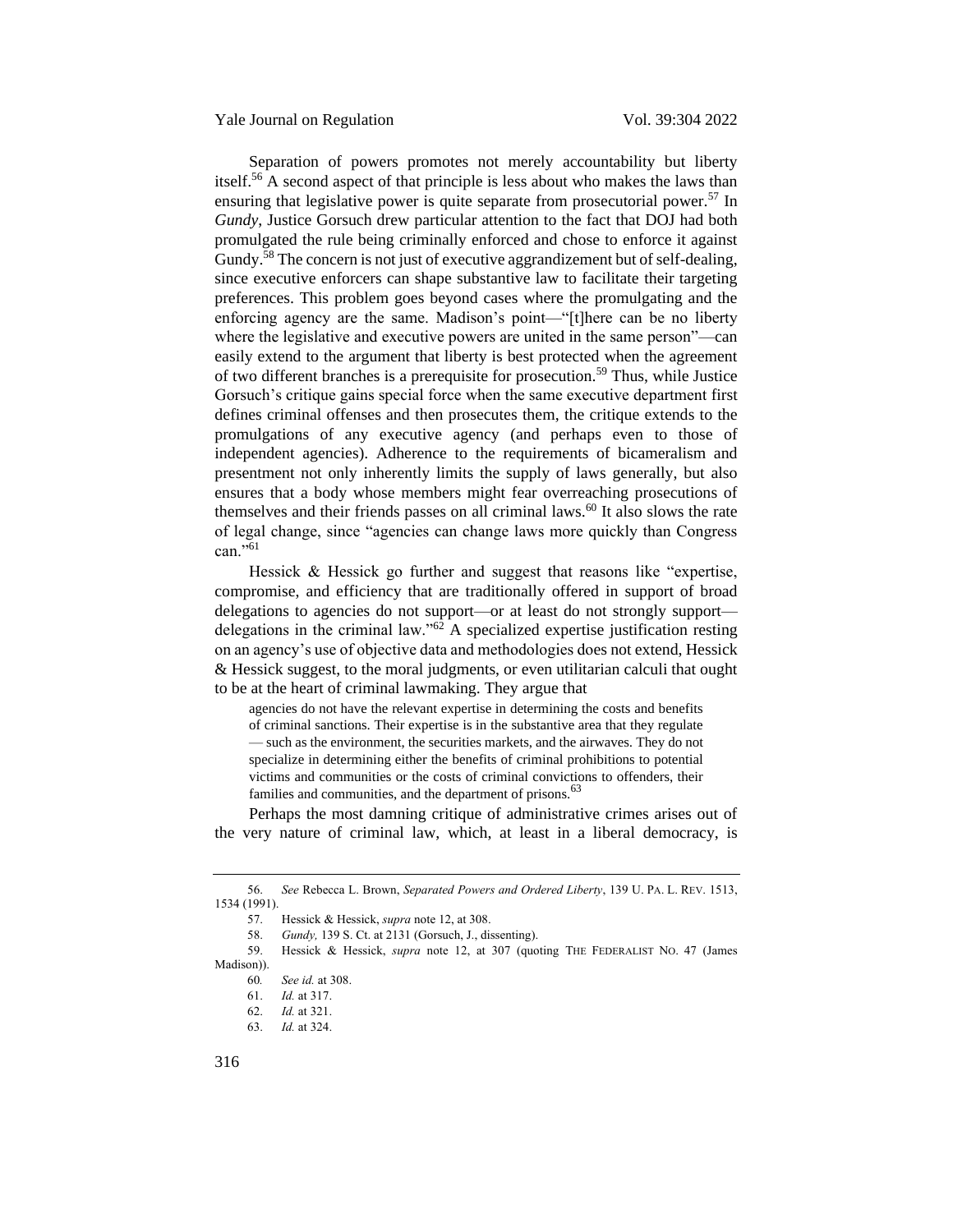supposed to express the moral condemnation of specific conduct by a community that speaks through its representatives. Fissell notes that "[t]he insight of expressivist punishment theory is that the symbolic communication of condemnation must come from the community and that therefore the duties imposed by criminal law must be determined by a democratic institution."<sup>64</sup> Bureaucratic condemnation is no substitute, even where an agency is supposedly "accountable" to the legislature. $65$ 

# <span id="page-13-0"></span>*C. Scope of Critique*

<span id="page-13-1"></span>The forgoing critique could support a categorical condemnation of criminal offenses defined by administrative agencies pursuant to congressional delegation.<sup>66</sup> Yet Justice Gorsuch's *Gundy* dissent suggested that executive agencies could play a limited, factfinding role in crime-definition.<sup>67</sup> Even the needed reform of the "intelligible principle" standard, he noted, would leave the analysis in *Touby v. United States*<sup>68</sup>—which upheld the Attorney General's ability to temporarily schedule a controlled substance—largely undisturbed.<sup>69</sup>

In *Touby*, the defendant, who had been prosecuted for manufacturing temporarily-scheduled "Euphoria," claimed unconstitutional delegation, arguing "that something more than an 'intelligible principle' is required when Congress authorizes another Branch to promulgate regulations that contemplate criminal sanctions.<sup>"70</sup> Noting that its "cases are not entirely clear on the point," the Court found that the statutory provision "passes muster even if greater congressional specificity is required in the criminal context."<sup>71</sup> While the Court addressed only the Attorney General's temporary scheduling powers, lower courts have found its analysis *a fortiori* applies to the more rigorous permanent scheduling process, and that "collateral attacks are not permitted in criminal cases involving permanent scheduling orders."<sup>72</sup> Since very significant sentencing consequences follow from the scheduling of a drug at a particular level, the Controlled Substances Act comes close to authorizing crime-definition by the very department in charge of prosecutions. Yet this, the most frequently charged administrative crime, would apparently survive Justice Gorsuch's scrutiny.<sup>73</sup>

<sup>64.</sup> Fissell, *supra* note [6,](#page-2-1) at 891.

<sup>65.</sup> *See id.* at 893-95.

<sup>66.</sup> *See* Hessick & Hessick, *supra* not[e 12,](#page-3-0) at 333.

<sup>67.</sup> Gundy v. United States, 139 S. Ct. 2116, 2136 (2019) (Gorsuch, J., dissenting); *cf.* Aditya Bamzai, *supra* note [54,](#page-11-0) at 184 (noting that this principle "requires a theory that distinguishes between presidential 'factfinding' and presidential 'policymaking'").

<sup>68.</sup> 500 U.S. 160, 166 (1991).

<sup>69.</sup> *Gundy*, 139 S. Ct. at 2141 (Gorsuch, J., dissenting).

<sup>70.</sup> 500 U.S. at 165-66.

<sup>71.</sup> *Id.* at 166.

<sup>72.</sup> United States v. Forrester, 616 F.3d 929, 937 (9th Cir. 2010) (emphasis omitted); *see also* United States v. Carlson, 87 F.3d 440, 446 (11th Cir. 1996).

<sup>73.</sup> *See supra* not[e 1.](#page-2-2)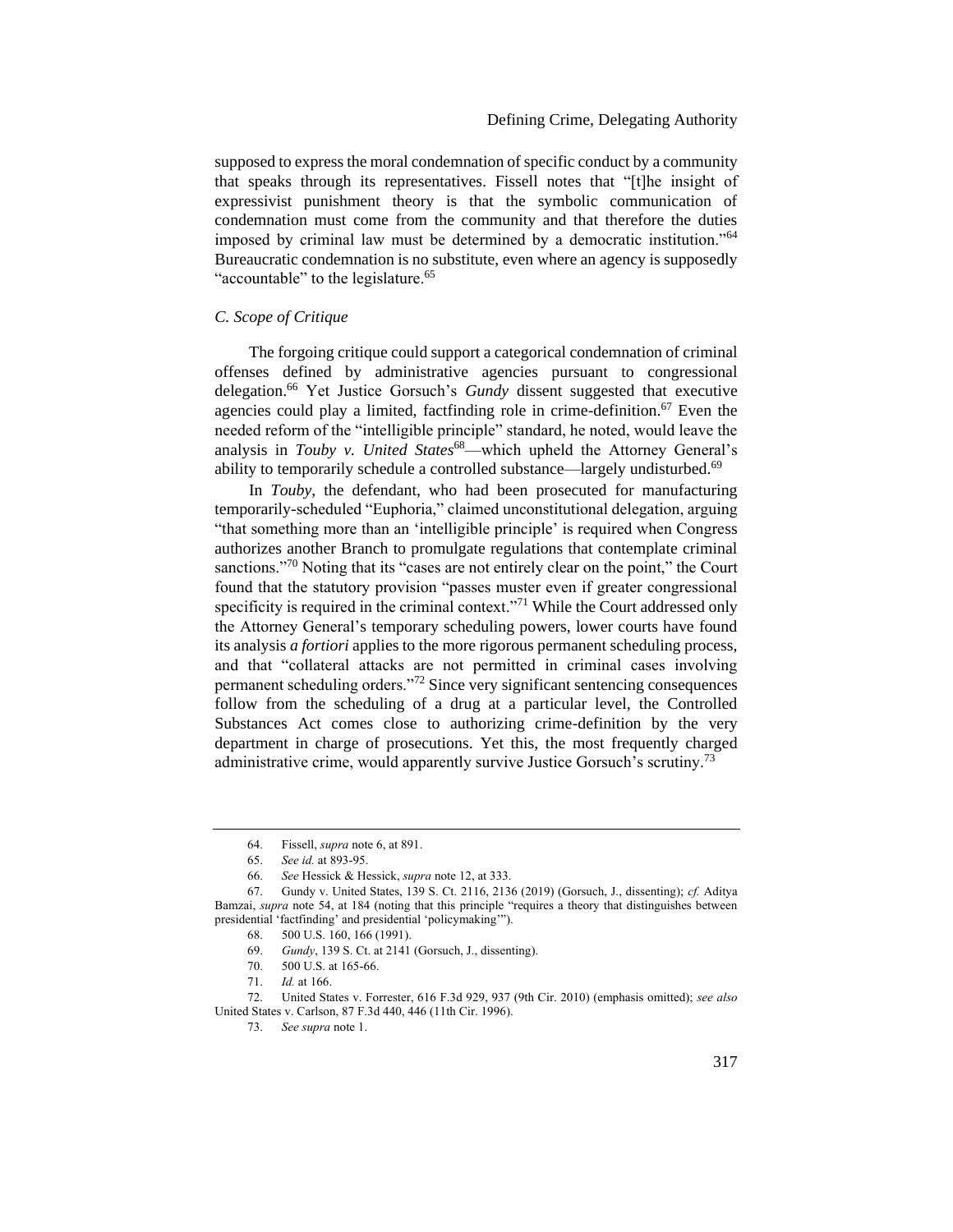Yale Journal on Regulation Vol. 39:304 2022

Justice Gorsuch also seemed open to delegations that "at least arguably, implicate[] the [P]resident's inherent Article II authority."<sup>74</sup> In this framing, he acknowledged the authority of precedents<sup>75</sup> like *Cargo of the Brig Aurora,* which upheld Congress's delegation to the President of authority to impose an embargo against Great Britain conditional on the President's finding that Britain's enemy France had stopped interfering with American trade.<sup>76</sup> Indeed, he found two bases on which the delegation in *Cargo of the Brig Aurora* passed muster: it involved not only "limited executive fact-finding," but also the sphere of foreign affairs, where the authority the Constitution vested in the Executive can overlap with Congress's legislative authority.<sup>77</sup>

<span id="page-14-0"></span>Justice Gorsuch's reference to "at least arguably" could be taken as a quiet acceptance of other cases, recently noted by Alexander Volokh, that allow Congress to "delegate without an intelligible principle even when the delegate lacks inherent power, as long as the subject matter of the delegation is interlinked with an area where the delegate does have inherent power."<sup>78</sup> Thus extended, the executive power to define crimes, or at least substantially contribute to crimedefinition, would easily encompass the President's devising aggravating factors in capital murder cases tried under military law;<sup>79</sup> the executive designation of "foreign terrorist organizations" that someone can be prosecuted for providing "material assistance" to; $80$  and the President's ability to promulgate sanctions under the International Emergency Economic Powers Act that, if violated, can be criminally prosecuted.<sup>81</sup> Presumably, the prosecution of hoarders of personal protective equipment during the COVID-19 pandemic $82$  would similarly pass muster, as the sweeping terms of Defense Production Act of  $1950^{83}$  arguably implicate the domestic application of the President's national security powers.<sup>84</sup>

<sup>74.</sup> *Gundy*, 139 S. Ct. at 2140 (Gorsuch, J., dissenting).

<sup>75.</sup> *Id.* at 2136 (Gorsuch, J., dissenting).

<sup>76.</sup> Cargo of the Brig Aurora v. United States, 11 U.S. (7 Cranch) 382, 382-85 (1813); *see also* Note, *Nondelegation's Unprincipled Foreign Affairs Exceptionalism*, 134 HARV. L. REV. 1132, 1145-46 (2021).

<sup>77.</sup> *Gundy*, 139 S. Ct. at 2136-37 (Gorsuch, J., dissenting).

<sup>78.</sup> Alexander Volokh, *Judicial Non-Delegation, the Inherent-Powers Corollary, and Federal Common Law*, 66 EMORY L.J. 1391, 1394 (2017).

<sup>79.</sup> *See* Loving v. United States, 517 U.S. 748 (1996).

<sup>80.</sup> 18 U.S.C. § 2339B (2018) (criminalizing providing material support or resources to "foreign terrorist organizations" designated by Secretary of State); *see* United States v. Ali, 799 F.3d 1008, 1019- 20 (8th Cir. 2015) (rejecting a nondelegation challenge); United States v. Hammoud, 381 F.3d 316, 331 (4th Cir. 2004) (en banc) (same).

<sup>81.</sup> 50 U.S.C. §§ 1701 *et seq.*; United States v. Dhafir, 461 F.3d 211 (2d Cir. 2006) (upholding IEPPA prosecution against delegation challenge); United States v. Ali Amirnazmi, 645 F.3d 564 (3d Cir. 2011) (same); *see also* United States v. Chi Tong Kuok, 671 F.3d 931 (9th Cir. 2012) (rejecting nondelegation challenge in prosecution under Arms Export Control Act).

<sup>82.</sup> Complaint and Affidavit in Support of Application for Arrest Warrants, United States v. Bullock, No. 20-MJ-327 (E.D.N.Y. Apr. 27, 2020), https://www.justice.gov/usao-edny/press-release/file/ 1271741/download [https://perma.cc/63QC-BZMK].

<sup>83.</sup> 50 U.S.C. §§ 4501 *et seq.* (2018).

<sup>84.</sup> *See* United States v. Curtiss-Wright Export, 299 U.S. 304 (1936); *see also* United States v. Melgar-Diaz, 2 F.4th 1263, 1268 (9th Cir. 2021) (finding no violation of nondelegation doctrine in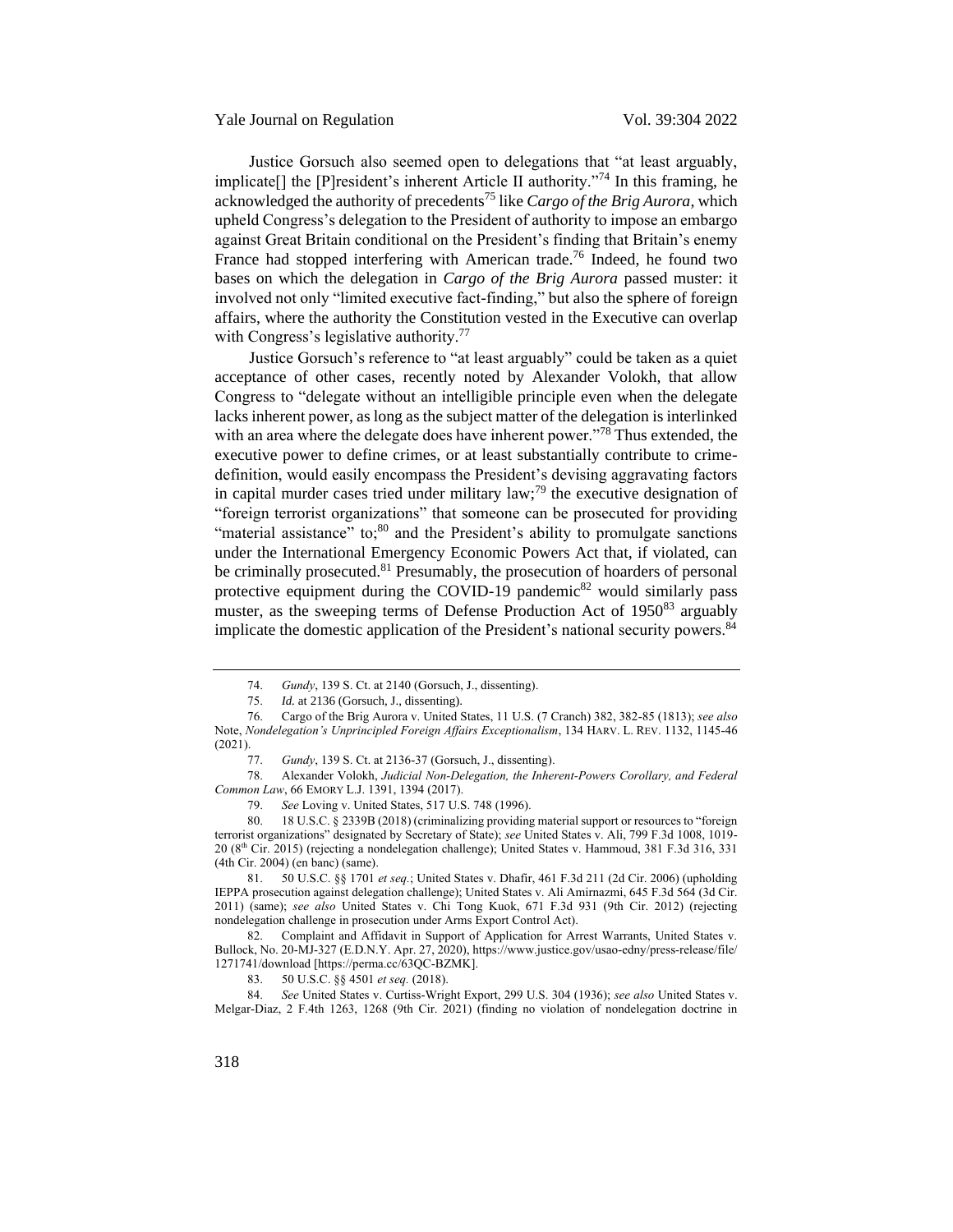# Defining Crime, Delegating Authority

The line Justice Gorsuch would draw between criminal delegations subject to intense scrutiny and those he would find more within the Executive's ken is a bit hazy, as may be inevitable in such projects.<sup>85</sup> He did cite *United States v*. *Grimaud*, seemingly with approval.<sup>86</sup> Did he really find the broad delegation of criminal authority in that case acceptable? Or was he simply nodding his respect for stare decisis, notwithstanding his willingness to question that principle in other contexts?<sup>87</sup>

One need not, however, be sure of which administrative crimes would survive Justice Gorsuch's analysis to suspect that a great many would not, which is, presumably, his goal. While on the Tenth Circuit, when presented with a criminal prosecution, arising out of a tussle on the grounds of the Denver Federal Center involving violations of regulations promulgated by the General Services Administration (GSA) and the Department of Homeland Security, Justice Gorsuch mused (in dicta, as the defendant had not raised the issue):

Can Congress so freely delegate the core legislative business of writing criminal offenses to unelected property managers at GSA? Might this arrangement, though arrived at with Congress's assent, still blur the line between the Legislative and Executive functions assigned to separate departments by our Constitution? . . . Thanks to this and many other similar and similarly generous congressional delegations, the Code of Federal Regulations today finds itself crowded with so many "crimes" that scholars actually debate their number. . . . And quite apart from the separation of powers questions these arrangements pose, what about the "reasonableness" limitation found in the specific delegation before us? In the statute at issue here, Congress says agency officials may prescribe only "reasonable" criminal penalties within the limits it has prescribed (30 days in prison, usually no more than \$5,000 in fines). Who's to say what in that range is reasonable, and by what measure?<sup>88</sup>

Justice Gorsuch's approach to criminal delegations would substantially end the current regime, in which, in many policy spaces, broadly delegated rulemaking authority to agencies is accompanied by statutory provisions making violations of certain regulations a federal crime. Relative to all federal prosecutions, these offenses are not often prosecuted, and many are misdemeanors (carrying potential sentences of less than a year). But the cases that are brought, or threatened, are of particular significance to individuals operating within the regulatory purview. Firms in heavily regulated industries will be even more concerned, because the criminal liability of any employee will

misdemeanor statute's effective delegation to immigration officials of the designation of legal border entry points, and noting that inherent executive power over immigration allows for even broader delegation than usual).

<sup>85.</sup> *See* Sunstein, *supra* not[e 42](#page-9-1), at 326 ("[T]he real question is: How much executive discretion is too much to count as 'executive'?").

<sup>86.</sup> Gundy v. United States, 139 S. Ct. 2116, 2136 (2019) (Gorsuch, J., dissenting).

<sup>87.</sup> *See* Christopher R. Green, *Justice Gorsuch and Moral Reality*, 70 ALA. L. REV. 635, 663- 66, 663 n.174 (2019) (cataloging opinions in which Justice Gorsuch has called for reconsideration of precedent, and discussing broader trends in his approach to stare decisis).

<sup>88.</sup> United States v. Baldwin, 745 F.3d 1027, 1030-31 (10th Cir. 2014); *see also* United States v. Wasylyshyn, 979 F.3d 165 (2d Cir. 2020) (upholding similar prosecution without addressing delegation issue).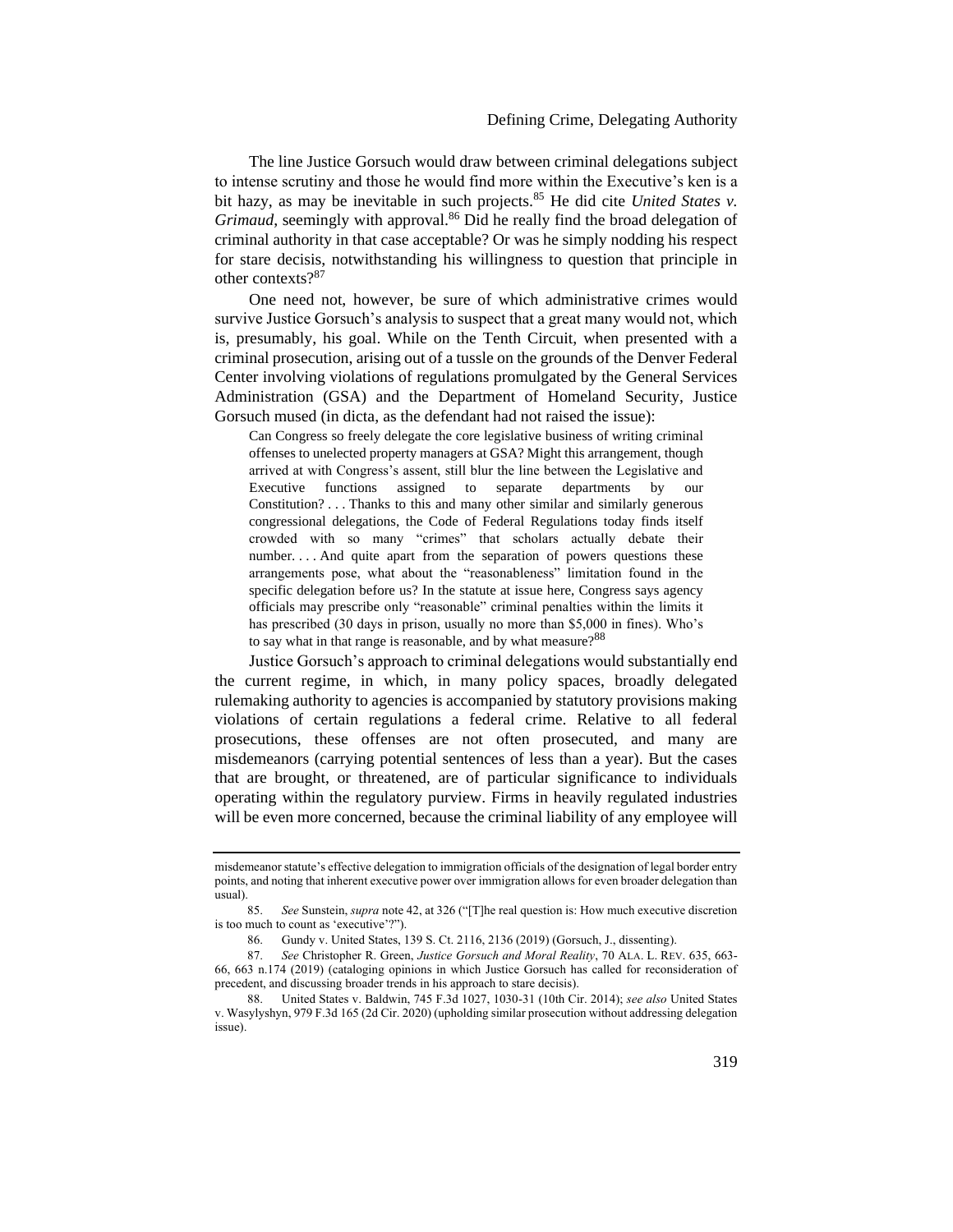usually trigger corporate criminal liability, which in turn can bring significant collateral consequences.<sup>89</sup> Moreover, while institutional fissures between civil and criminal enforcement authorities often preclude fully-rationalized sorting of the egregious (i.e., criminal) from the merely bad,<sup>90</sup> the possibility of a criminal referral surely affects the civil regulatory regime as well, providing coercive leverage to civil enforcers.

Substantially curtailing the administrative crimes regime along the lines of the Gorsuch critique would thus be quite consequential, at least to the extent that federal prosecutors lose certain charging options. Yet even more consequential, as we will see, would be the wholesale application of the critique's rationale to other aspects of federal criminal law. It turns out that administrative agencies are far from the only institutions that Congress has permitted to define federal criminal offenses. Like agencies, these institutions also lack the democratic accountability of Congress, the competence to speak for the federal "community," and the formal separation from the Executive that only Congress can provide. Acceptance of Justice Gorsuch's rationale casts a harsh negative light on these other delegations. Conversely, acceptance of their legitimacy casts a harsh negative light on Justice Gorsuch's critique.

#### <span id="page-16-0"></span>II. Exploring Other Criminal Law Delegations

Let us turn to other contexts in which entities other than Congress have long been permitted to define federal crimes. To what extent are these entities susceptible to Justice Gorsuch's critique of administrative crimes, because they too suffer from deficiencies of democratic accountability, community condemnation, notice, and lack of any separation-of-powers check? If these entities are to survive the adoption of that critique, how might they be justified? To the extent those justifications lack analytical power, the survival and wide acceptance of these other mechanisms of delegated criminal law-making severely weakens the force of Justice Gorsuch's critique and argues against its adoption.

This Part will consider the broad variety of institutions to which Congress has explicitly—or in the case of courts, sometimes implicitly—delegated the power the define the elements of federal criminal offenses. It starts with federal courts, in part because the crime-definition work of these unelected actors is so at odds with both formal separation-of-powers doctrine and Justice Gorsuch's demand for legislative authorship of criminal law. Starting with courts is also historically appropriate, since their crime-definition work dates back to the very beginnings of federal criminal law. Finally, appreciation of how the jurisgenerative capacity of courts and prosecutors—indispensable actors in any

<sup>89.</sup> RICHMAN, STITH & STUNTZ, *supra* note [20,](#page-5-0) ch. 11 (on corporate criminal liability).

<sup>90.</sup> *See* Anthony O'Rourke, *Parallel Enforcement and Agency Interdependence*, 77 MD. L.REV. 985 (2018); Daniel C. Richman, *Overcriminalization for Lack of Better Options: A Celebration of Bill Stuntz*, *in* THE POLITICAL HEART OF CRIMINAL PROCEDURE: ESSAYS ON THEMES OF WILLIAM J. STUNTZ 64 (Michael Klarman et al. eds., 2012).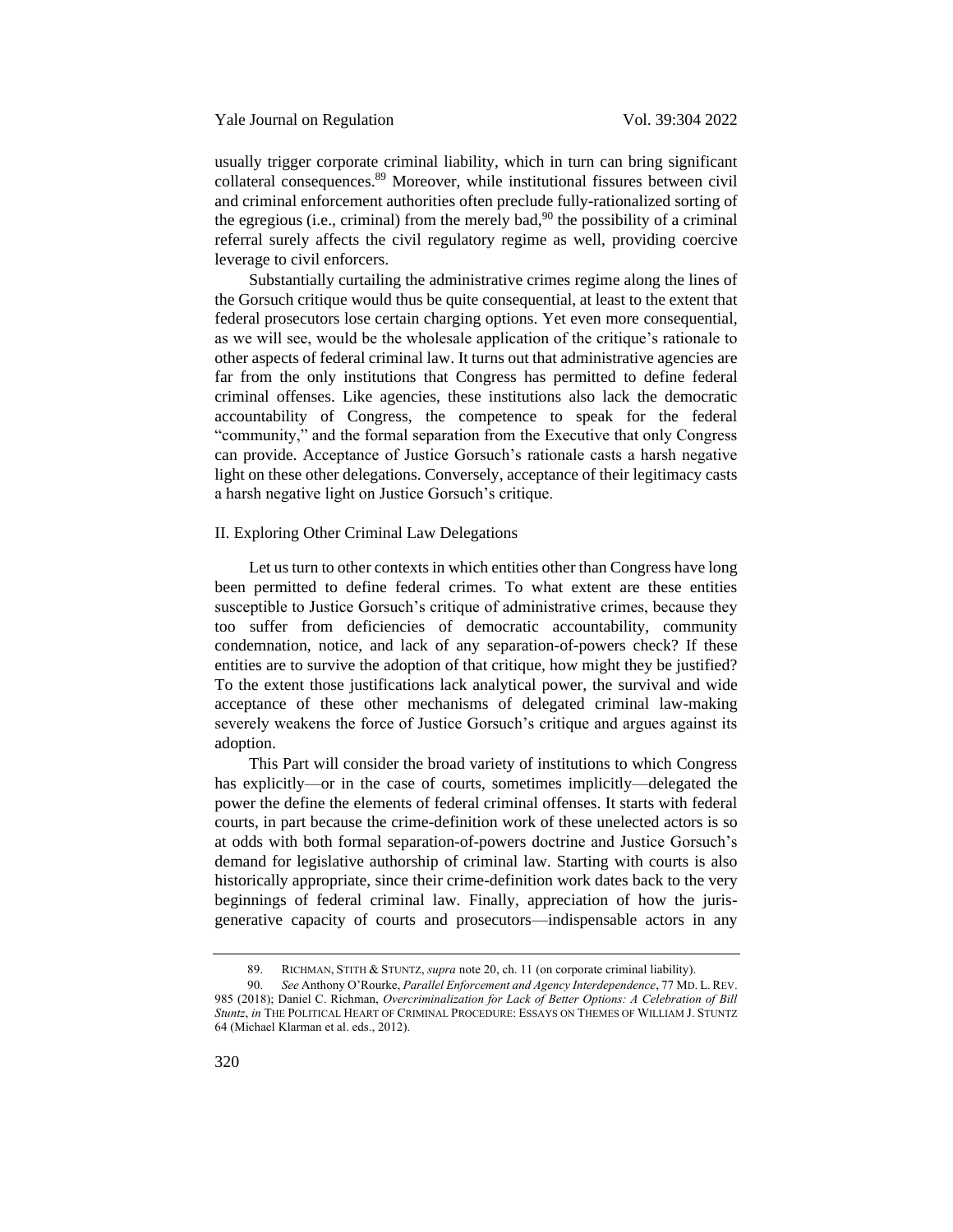criminal case—can far exceed "normal" expectations of interstitial lawmaking gives important context to Justice Gorsuch's embrace of ostensible legislative supremacy. For it turns out that the role of the Executive in helping to define criminal offenses is endemic to federal criminal law.

After courts, this Part considers other institutions to which Congress has perhaps more explicitly delegated the authority to define federal crimes institutions that, unlike administrative agencies, are not even part of the federal government: states, foreign states, and international law. What is the nature of these delegations? What doctrinal or normative justifications can be offered for them that would distinguish their constitutional legitimacy from that of administrative crimes?

### <span id="page-17-0"></span>*A. Courts*

<span id="page-17-1"></span>Much of the analytical rigor of Justice Gorsuch's critique comes from a proposition deeply rooted in the structure of the Constitution and two centuries of judicial pronouncements: federal criminal law is created by Congress and Congress alone.<sup>91</sup> Yet a closer look at the context of those pronouncements reveals, first, that they related only to Congress's authority vis-à-vis the courts denying the existence of federal common-law crimes—and, second, that they are true only if one counts the broad delegation of lawmaking authority to courts to still be a species of congressional "creation."<sup>92</sup>

<span id="page-17-3"></span><span id="page-17-2"></span>Any exploration of judicial crime-definition faces a terminological challenge. Federal courts almost invariably speak the language of "statutory interpretation," not lawmaking. $93$  Equally, if one rejects judicial selfcategorization and looks for effective delegation, some degree of the latter can always be found.<sup>94</sup> Every application of even a well-tailored statute to a specific case is likely to involve interpretative work that can—if one is so perversely inclined—be called "delegation." The challenge, which I hope to meet, is to highlight significant areas of federal criminal law where courts have exercised particular license to define crimes, and where the congressional contribution has

<sup>91.</sup> *See, e.g.*, United States v. Bass, 404 U.S. 336, 348 (1971) ("[B]ecause of the seriousness of criminal penalties, and because criminal punishment usually represents the moral condemnation of the community, legislatures and not courts should define criminal activity."); Carissa Byrne Hessick, *The Myth of Common Law Crimes*, 105 VA. L. REV. 965, 972 n. 17 (2019) (collecting citations).

<sup>92.</sup> For recognition that denial of the existence of a federal common law of crimes is largely a "myth," see Kahan, *supra* note [50,](#page-11-1) at 347; *see also* Kahan, *supra* not[e 21](#page-6-1), at 471 ("[T]he proposition that federal crimes are 'solely creatures of statute' is a truth so partial that it is nearly a lie." (quoting Liparota v. United States, 471 U.S. 419, 424 (1985))); Julie O'Sullivan, *The Federal Criminal "Code" is a Disgrace: Obstruction Statutes as Case Study*, 96 J. CRIM. L. & CRIMINOLOGY 643, 666 (2006) (calling the denial that there are federal common-law crimes "a central myth of federal criminal jurisprudence"); Hessick, *supra* not[e 91](#page-17-1), at 969 (noting how "common law continues to play an important role in shaping the substance of criminal law").

<sup>93.</sup> *See, e.g.*, United States v. Lanier, 520 U.S. 259, 267 n.6 (1997); Sorrells v. United States, 287 U.S. 448 (1932).

<sup>94</sup>*. See* Margaret H. Lemos, *The Other Delegate: Judicially Administered Statutes and the Nondelegation Doctrine*, 81 S. CAL. L. REV. 405, 421 (2008) ("[S]ome degree of lawmaking inheres in the task of statutory interpretation and application . . . .").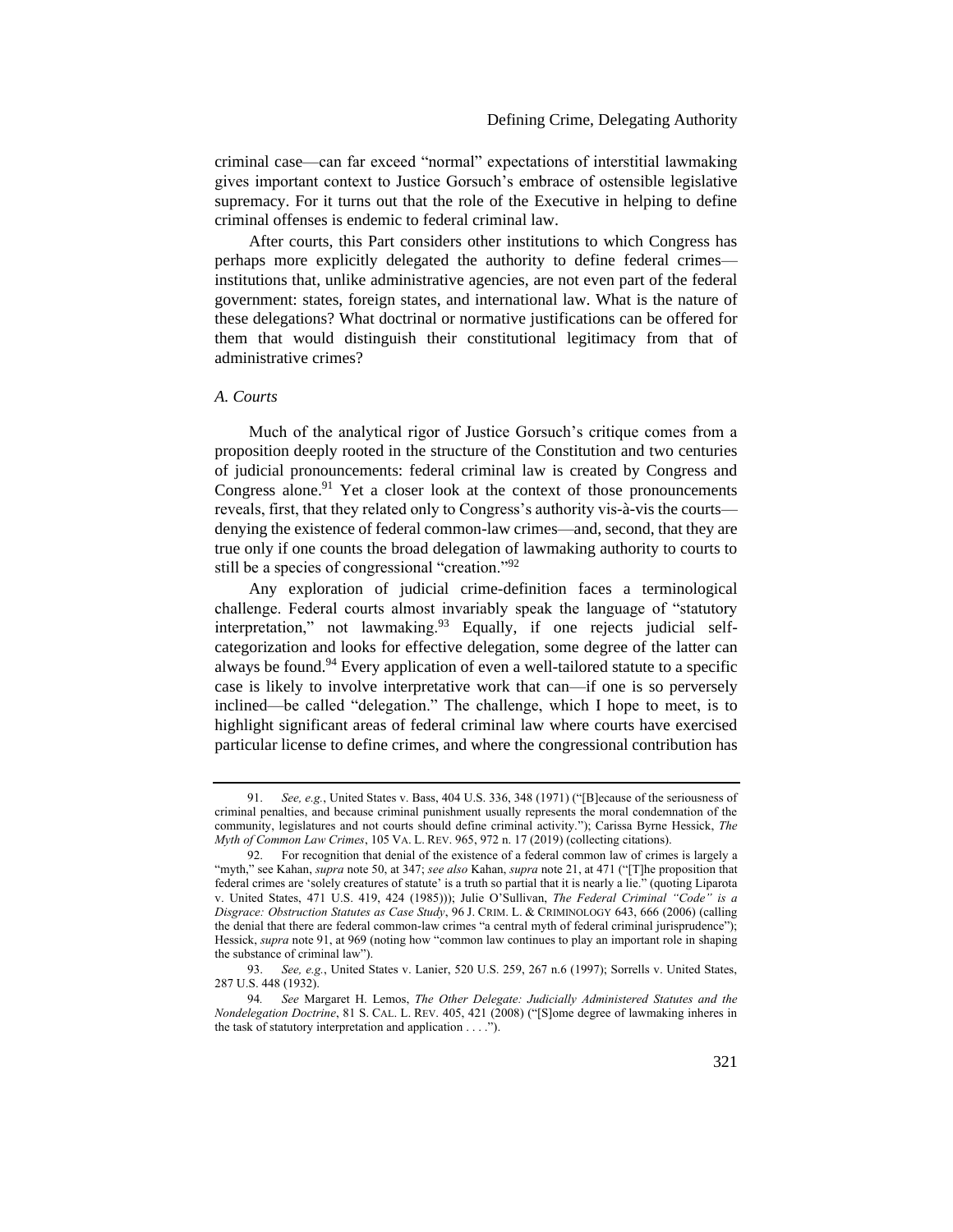been more like authorization or acquiescence, not definitional. In short, I highlight areas where judicial crime-definition has much in common with agency rulemaking that becomes the basis of administrative crimes. To be sure, the fiction is generally that Congress licensed common-law type development by either explicitly deploying a common-law term or implicitly legislating against an intended backdrop of dynamic common-law principles. But fiction it is, absent heroic imputations of congressional will or aggressive reliance on theories of ratification. Not only do such areas of judicial crime-definition abound, but they cannot be explained as a species of asymmetrical textualism, in which courts deploy common-law principles to constrain liability but not expand it. As we will see, while constraining efforts may well dominate, such principles have led to expansion as well.

This Part highlights the scope of these judicial contributions by laying out a continuum from ostensible statutory interpretation to wholesale lawmaking for which the explicit congressional authorization seems quite plenary. The Part then views these contributions through the lens of the Gorsuch critique and sees how they fare.

<span id="page-18-0"></span>1. Judicial Co-authorship of Federal Criminal Law from Its Beginnings– Common-Law Elements

The foundational case usually cited for the proposition that only Congress can create crimes, and that courts lack the power to create common-law crimes, is *United States v. Hudson & Goodwin*. <sup>95</sup> That case did not hold that courts cannot create crimes, but rather that such power—if it existed—could come only from Congress, which had not delegated it.<sup>96</sup> Still, the case reflected a growing acceptance that crime-definition was not within the judicial province. Years before, while riding circuit, Justice Samuel Chase had found it "essential" "that Congress should define the offences to be tried, and apportion the punishments to be inflicted, as that they should erect Courts to try the criminal, or to pronounce a sentence on conviction."<sup>97</sup> Yet, some, particularly Justice Joseph Story (who stayed silent in *Hudson*), would not give up. Shortly after *Hudson*, Story drafted a bill that "would have delegated broad powers to punish conduct not expressly

<span id="page-18-1"></span><sup>95.</sup> 11 U.S. (7 Cranch) 32 (1812); *see also* Skilling v. United States, 561 U.S. 358, 415 (2010) (Scalia, J., concurring in part and concurring in the judgment) (citing *Hudson* for proposition that the Court had "long ago abjured[] the power to define new federal crimes").

<sup>96.</sup> *See Hudson & Goodwin*, 11 U.S. (7 Cranch) at 34 ("The legislative authority of the Union must first make an act a crime, affix a punishment to it, and declare the court that shall have jurisdiction of the offense."). Charles Warren thought the case reflected a misunderstanding of the drafting history of the 1789 Judiciary Act, *see* Charles Warren, *New Light on the History of the Federal Judiciary Act of 1789*, 37 HARV. L. REV. 49, 73 (1923), but others have pushed back on his conclusions, *see, e.g.*, Robert C. Palmer, *The Federal Common Law of Crime*, 4 LAW & HIST. REV. 267, 274 (1986).

<sup>97.</sup> United States v. Worrall, 2 U.S. (2 Dall.) 384, 394 (C.C.D. Pa. 1798); *see* Kathryn Preyer, *Jurisdiction to Punish: Federal Authority, Federalism and the Common Law of Crimes in the Early Republic*, 4 LAW & HIST. REV. 223, 231-32 (1986) (citing *Worrall* as example of one line of judicial thinking at the time).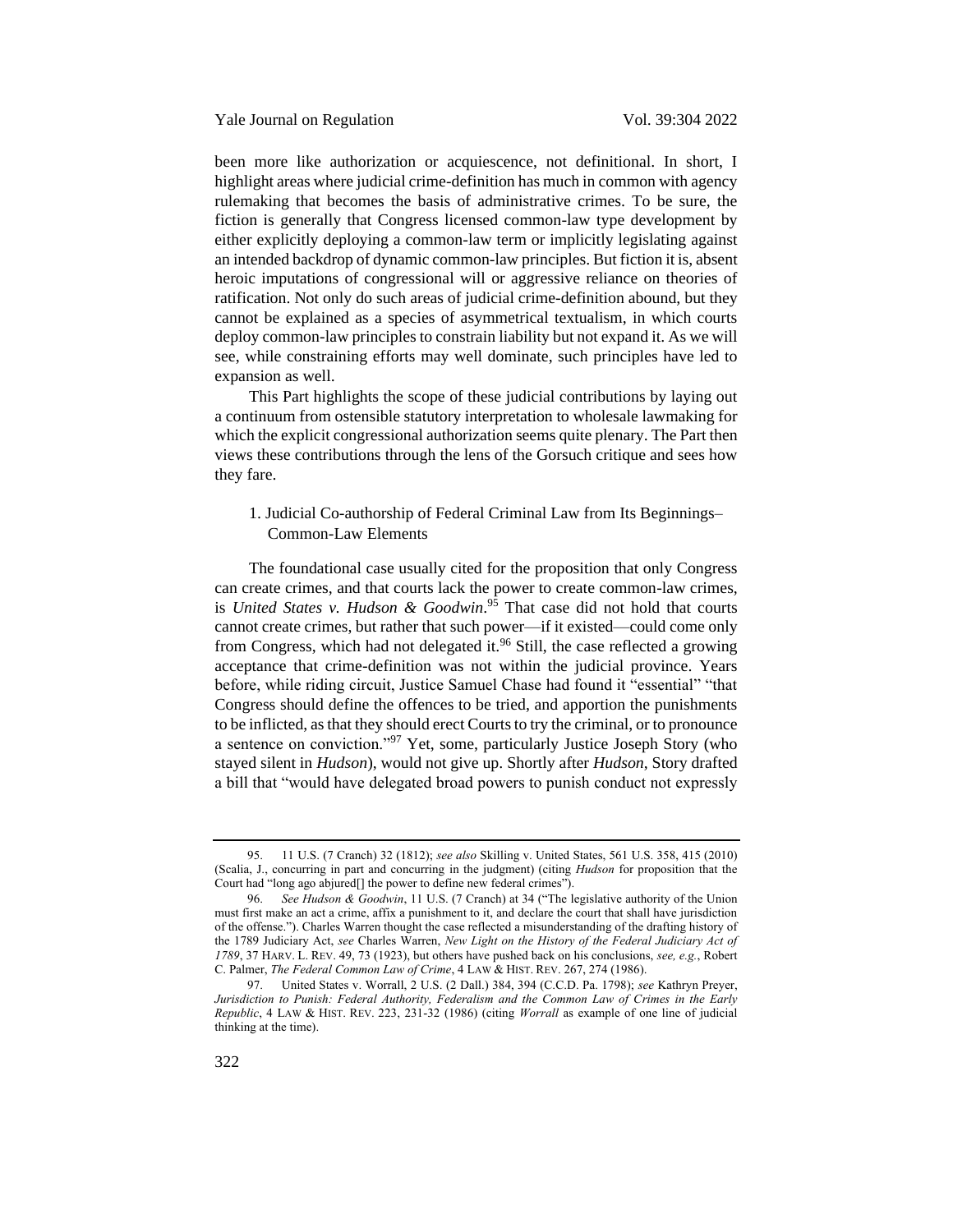prohibited in federal criminal statutes to the federal circuit courts."<sup>98</sup> It did not pass, however, and by 1820, Chief Justice Marshall could explain that the rule of lenity is

<span id="page-19-0"></span>founded on the tenderness of the law for the rights of individuals; and on the plain principle that the power of punishment is vested in the legislative, not in the judicial department. It is the legislature, not the Court, which is to define a crime, and ordain its punishment.<sup>99</sup>

As Dan Kahan has noted, however, the rule of lenity, as a guarantee of legislative supremacy in the criminal law arena, has always been in competition with the Court's quiet embrace of a delegated judicial lawmaking authority that can only with extreme disingenuity be called statutory interpretation.<sup>100</sup> As Kahan relates, the Court's key initial move was, in *United States v. Kelly*, <sup>101</sup> to use Congress's deployment of a common-law term as an implicit invitation for courts to exercise their common-lawmaking powers.<sup>102</sup> In *Kelly*, presented with the claim that Congress had failed sufficiently to define the offense of "endeavoring to make a revolt" aboard ship in the 1790 Crimes Act, Justice Bushrod Washington (whom Kahan persuasively suggests was channeling Justice Story<sup>103</sup>) wrote: "[A]lthough the act of Congress does not define this offence, it is, nevertheless, competent to the Court to give a judicial definition of it."<sup>104</sup>

*Kelly* began a line of cases that continues to this day. Where a federal criminal statute includes a common-law term like "fraud," the Court will have no compunction tapping into robust lines of common-law authority—drawing on tradition but adding its own elaborations. Vagueness issues will be dismissed, if they even come up, as the Court will find the broad statutory language clear enough. To be sure, the Court will speak the language of interpretation. Thus in *Neder v. United States*, when finding that the government needed to show

<sup>98.</sup> Gary D. Rowe, *The Sound of Silence:* United States v. Hudson & Goodwin*, The Jeffersonian Ascendancy, and the Abolition of Federal Common Law Crimes*, 101 YALE L.J. 919, 926 n.44 (1992); *see also* Preyer, *supra* not[e 97,](#page-18-1) at 258-59 (describing Justice Story's lobbying efforts).

<sup>99.</sup> United States v. Wiltberger, 18 U.S. (5 Wheat.) 76, 95 (1820); *see also* United States v. Bevans, 16 U.S. (3 Wheat.) 336, 391 (1818) (Marshall, C.J.) (finding the inquiry to be "not the extent of the power of Congress, but the extent to which that power has been exercised"); Wayman v. Southard, 23 U.S. (10 Wheat.) 1, 42-43 (1825) ("It will not be contended that Congress can delegate to the Courts, or to any other tribunals, powers which are strictly and exclusively legislative."); RICHMAN, STITH & STUNTZ, *supra* note [20,](#page-5-0) at 83 (citing *Wiltberger* and *Bevans* as evidence of Chief Justice Marshall's acceptance of the result in *Hudson & Goodwin*).

<sup>100.</sup> Kahan, *supra* note [50](#page-11-1), at 367 ("[L]enity is in competition with—indeed, has been largely eclipsed by—another basic principle of federal criminal jurisprudence, a principle that has never been formally acknowledged but that is as old as lenity itself[,] . . . that Congress may delegate, and courts legitimately exercise, criminal lawmaking authority."). For an exploration of "federal courts' hesitancy to strike down criminal statutes as violating legality-related doctrines" and "the frequency with which the courts expansively interpret statutory language," see Samuel W. Buell, *The Upside of Overbreadth*, 83 N.Y.U. L. REV. 1491, 1521 (2008).

<sup>101.</sup> United States v. Kelly, 4 U.S. (11 Wheat) 417, 418 (1826).

<sup>102.</sup> Kahan, supra not[e 50,](#page-11-1) at 372-73 ("*Kelly* supplied what was, in effect, a blueprint for the hidden rule of delegated lawmaking in federal criminal law. Through enacting incompletely specified criminal statutes, Congress could implicitly transfer lawmaking authority to the judiciary.").

<sup>103.</sup> *Id.* at 373 n.127.

<sup>104.</sup> *Kelly*, 4 U.S. (11 Wheat) at 418.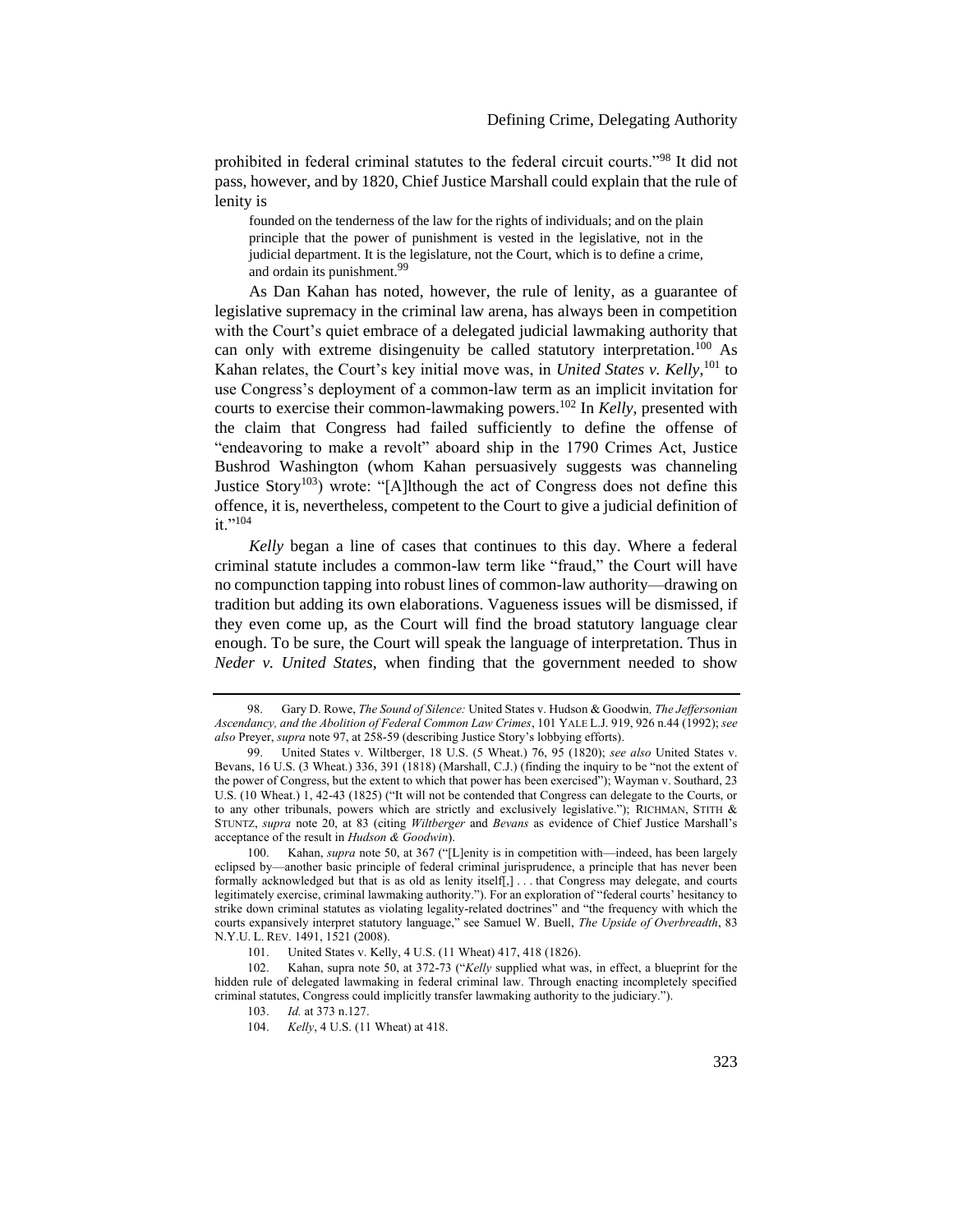Yale Journal on Regulation Vol. 39:304 2022

"materiality," notwithstanding the absence of that element from several fraud statutes, the Court invoked the "well-established rule of construction that, '[w]here Congress uses terms that have accumulated settled meaning under . . . the common law, a court must infer, unless the statute otherwise dictates, that Congress means to incorporate the established meaning of these terms.'"<sup>105</sup> Finding no effort by Congress to preclude the imposition of this element, the Court did so.<sup>106</sup> Justice Scalia's analysis of why the "extortion" charged in *United States v. Sekhar*<sup>107</sup> was not "extortion" under the Hobbs Act began in similar terms, quoting Felix Frankfurter: "'[I]f a word is obviously transplanted from another legal source, whether the common law or other legislation, it brings the old soil with it.""<sup>108</sup>

This is not to say that the Court will invariably reach for common law as a constraining principle. In *Durland v. United States*, <sup>109</sup> it brushed aside the defendant's (correct) claim that common-law understanding precluded using the mail fraud statute against a defendant who misled investors only about future performance:

[B]eyond the letter of the statute is the evil sought to be remedied, which is always significant in determining the meaning. It is common knowledge that nothing is more alluring than the expectation of receiving large returns on small investments. . . . In the light of this the statute must be read, and, so read, it includes everything designed to defraud by representations as to the past or present, or suggestions and promises as to the future. The significant fact is the intent and purpose.  $\ldots$ <sup>110</sup>

Congress's response to *Durland* was to codify it in 1909.<sup>111</sup> Since then, the Court has embraced the protean flexibility of the federal fraud statutes, at least with respect to non-governmental property deprivations.<sup>112</sup> Similarly, the Court has paid little heed to Justice Thomas's recurring point that the Court's interpretation of "extortion" "under color of official right" in the Hobbs Act to

<sup>105.</sup> Neder v. United States, 527 U.S. 1, 21 (1999) (quoting Nationwide Mut. Ins. Co. v. Darden, 503 U.S. 318, 322 (1992)). *But see* United States v. Wells, 519 U.S. 482, 490-99 (1997) (declining to read a "materiality" element into a false statement statute that lacked any such reference, even though many false statement statutes have explicit "materiality" requirements).

<sup>106.</sup> *Neder*, 527 U.S. at 25.

<sup>107.</sup> 570 U.S. 729 (2013).

<sup>108.</sup> *Id*. at 733 (quoting Felix Frankfurter, *Some Reflections on the Reading of Statutes*, 47

COLUM. L. REV. 527, 537 (1947)).

<sup>109.</sup> 161 U.S. 306 (1896).

<sup>110.</sup> *Id.* at 313; *see* RICHMAN, STITH & STUNTZ, *supra* note [20](#page-5-0), at 85 ("It is hard to square *Durland* and *Neder*. The bottom line seems to be that common-law definitions are sometimes controlling, and sometimes not.").

<sup>111.</sup> *See* McNally v. United States, 483 U.S. 350, 357 & n.6 (1987) (detailing amendments to the mail fraud statute).

<sup>112.</sup> *See* United States v. Maze 414 U.S. 395, 405-06 (1974) (Burger, C.J., dissenting) ("When a 'new' fraud develops—as constantly happens—the mail fraud statute becomes a stopgap device to deal on a temporary basis with the new phenomenon, until particularized legislation can be developed and passed to deal directly with the evil."); Samuel W. Buell, *Novel Criminal Fraud*, 81 N.Y.U. L. REV. 1971, 2029 (2006); *see also* RICHMAN, STITH & STUNTZ, supra note [20,](#page-5-0) 181-264 (discussing the sweep of fraud liability for property deprivations). For the Court's constrained understanding of governmental property deprivations, see Kelly v. United States, 140 S. Ct. 1565, 1572 (2020); and Cleveland v. United States, 531 U.S. 12, 23 (2000).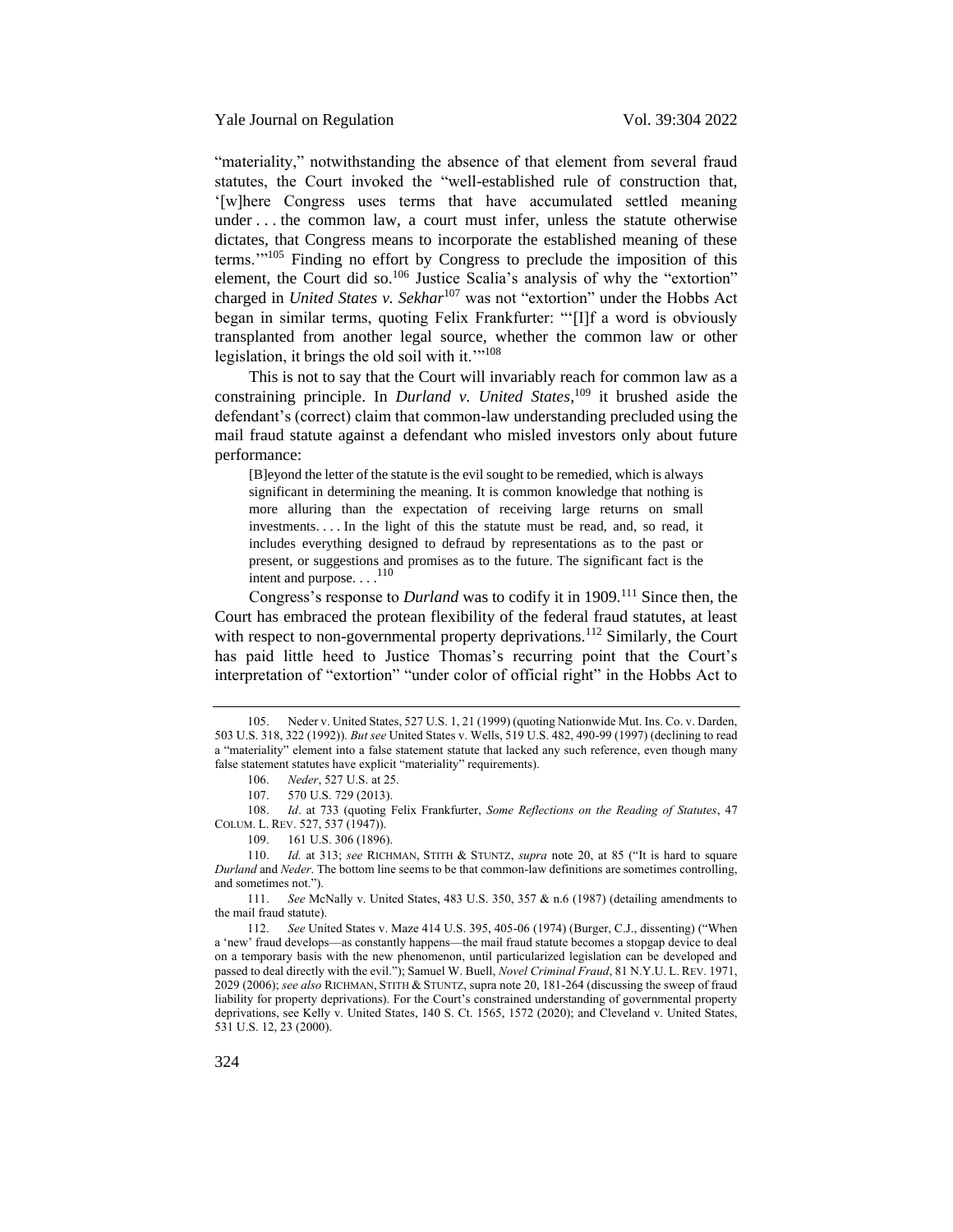encompass bribery of public officials amounts to a judicially created crime quite different from common-law understandings of extortion by a public officer, which required pretense of official entitlement.<sup>113</sup>

Justice Stevens was the rare Justice to explicitly speak in delegation terms. Dissenting from the Court's 1987 rejection, in *McNally v. United States*, of the "right to honest services" as a cognizable deprivation under the mail fraud statute, Justice Stevens noted:

Statutes like the Sherman Act, the civil rights legislation, and the mail fraud statute were written in broad general language on the understanding that the courts would have wide latitude in construing them to achieve the remedial purposes that Congress had identified. The wide open spaces in statutes such as these are most appropriately interpreted as implicit delegations of authority to the courts to fill in the gaps in the common-law tradition of case-by-case adjudication. The notion that the meaning of the words "any scheme or artifice to defraud" was frozen by a special conception of the term recognized by Congress in 1872 is manifestly untenable. $114$ 

It is worth noting that the Court's articulated rationale in *McNally* for cutting back on judicial handiwork was substantially based in federalism and the need to restrain the federal government's "setting standards of disclosure and good government for local and state officials."<sup>115</sup> The Court's mail fraud analysis thus distinguished,<sup>116</sup> and fully accepted, an extraordinarily broad reading of a different statute that covers "fraud" against the federal government.<sup>117</sup> When it comes to "defraud[ing] the United States," current case law pushes beyond the term's traditional common-law definition to a capacious and bespoke interpretation lacking clear foundation in "plain meaning, legislative history, or interpretive canons," and reaching "'any conspiracy for the purpose of impairing, obstructing or defeating the lawful function of any department of Government."<sup>118</sup>

So far, my focus has been on the Supreme Court's role in giving content to broad common-law terms. But the real work occurs in the lower courts and, in a

<sup>113</sup>*. See* 18 U.S.C. § 1951(b)(2) (2018); Evans v. United States, 504 U.S. 255, 278 (1992) (Thomas, J., dissenting); Ocasio v. United States, 136 S. Ct. 1423, 1437 (2016) (Thomas, J., dissenting); *see also* Kate Stith, *No Entrenchment: Thomas on the Hobbs Act, the* Ocasio *Mess, and the Vagueness Doctrine*, 127 YALE L.J.F. 233, 234 (2017) ("Justice Thomas showed that the Court's interpretation effectively eliminated the longstanding distinction between bribery and extortion").

<sup>114.</sup> *McNally*, 483 U.S. at 372-73 (Stevens, J., dissenting); *see also* United States v. Kozminski, 487 U.S. 931, 965-66 (1988) (Stevens, J., dissenting); *cf.* Kahan, *supra* not[e 50](#page-11-1), at 375 ("If anything, the criminal fraud statutes have proven even more potent as fonts of independently operative legal rules than any of the recognized 'common law' statutes, including the Sherman Act.").

<sup>115.</sup> *McNally*, 483 U.S. at 360.

<sup>116.</sup> *See id.* at 358 n.8 (distinguishing the broad interpretation given to "the scope of the predecessor statute" in Hammerschmidt v. United States, 265 U.S. 182, 188 (1924)).<br>117. See 18 U.S.C. § 371 (2018) (criminalizing conspiracies to, among ot

See 18 U.S.C. § 371 (2018) (criminalizing conspiracies to, among other things, "defraud the United States, or any agency thereof in any manner or for any purpose").

<sup>118.</sup> United States v. Coplan, 703 F.3d 46, 61 (2d Cir. 2012) (quoting Dennis v. United States, 384 U.S. 885, 861 (1966)); *see also* United States v. Gas Pipe, Inc., 997 F.3d 231, 235 (5th Cir. 2021) (rejecting, as "foreclosed," defendants' argument that "the word 'defraud' as used in 18 U.S.C. § 371, should be cabined to its common law," noting that "a long line of Supreme Court and circuit precedent holds otherwise") (citing cases).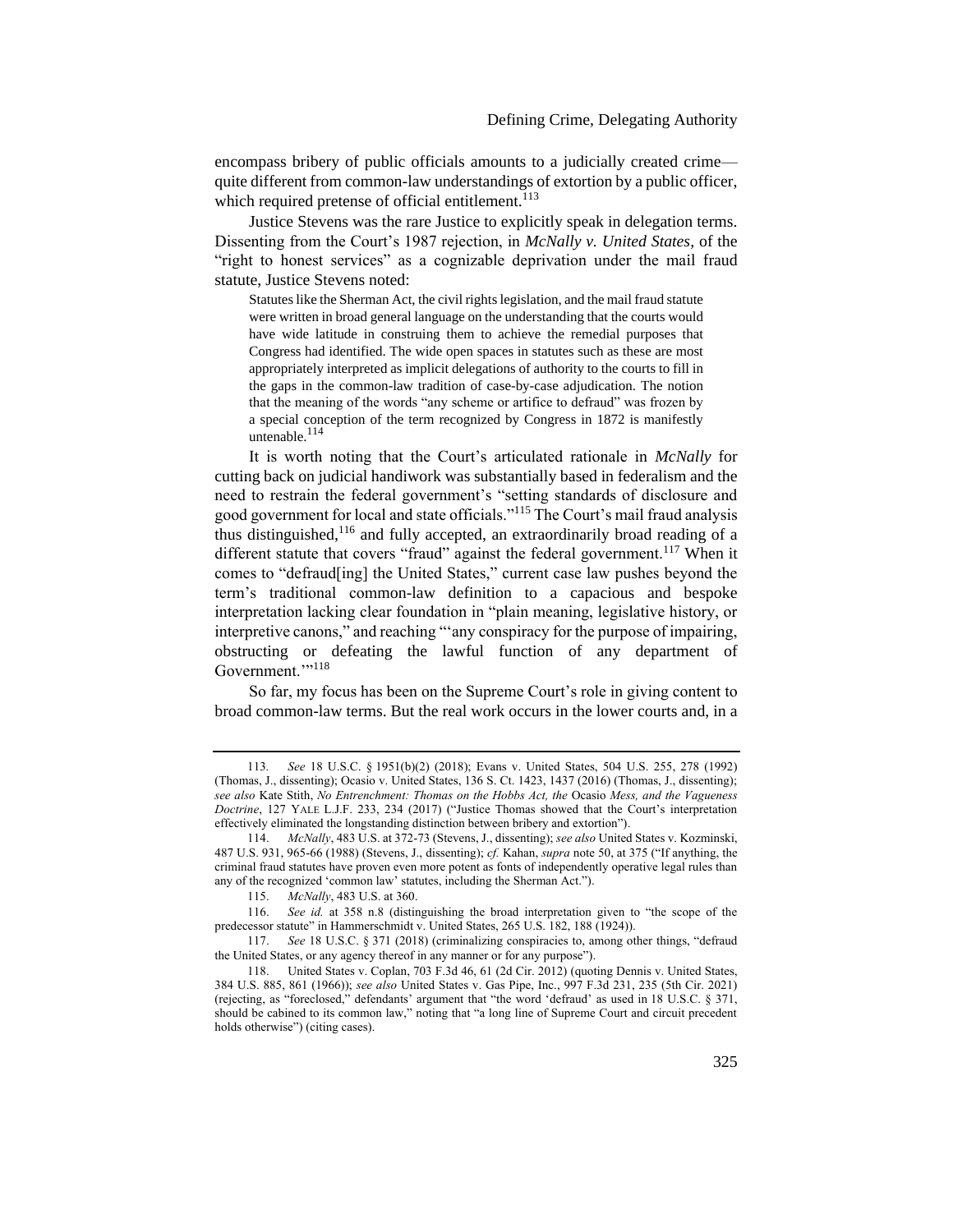world in which most defendants eventually plead guilty and waive their appellate remedies, it stays there.<sup>119</sup> To be sure, the Supreme Court will occasionally upset robust lines of common-law development below, as it did in *McNally*, <sup>120</sup> and later in *Skilling v. United States*. <sup>121</sup> Yet one of the most notable aspects of these cases is how long it took for the Court to intervene in a doctrinal issue fully teed up and briefed for years.<sup>122</sup>

Perhaps we can see the Court's embrace of something more than interstitial common lawmaking authority as a species of Volokh's "inherent powers corollary" for assessing delegations.<sup>123</sup> Even a firm adherent to legislative supremacy might see the legitimacy of considerable judicial crime-definition where Congress has explicitly spoken in common-law terms and, in so doing, implicitly invoked the expertise and traditions of courts. Perhaps the "inherent" common-law making authority that the Court denied itself in *Hudson & Goodwin* springs back with the explicit blessing of Congress? Yet judicial crime-definition does not stop there.

# <span id="page-22-0"></span>2. Limiting and Expanding Criminal Liability Across Offenses

Moving onward on the continuum between, on one end, ostensible exercises in statutory interpretation—as one may characterize cases that use common-law terms as points of analytical departure—and the other, of wholesale judicial crime-definition, we come to a middle ground: federal criminal lawmaking by courts where statutes are utterly silent, or where statutory language is largely unheeded.

Defenses are one area over which the Court has taken virtual ownership. Perhaps this is not strictly an area of substantive criminal lawmaking, as it does not involve offense definition. Yet if the former term is understood to cover law that sets the terms of who can be convicted, it certainly covers defenses. In *United States v. Bailey*, <sup>124</sup> even though the statute criminalizing escape from federal custody failed to mention a defense of duress or coercion, the Court, after a brief nod to legislative supremacy, reasoned that "because Congress . . . legislates against a background of Anglo-Saxon common law" when it enacts federal criminal statutes, "a defense of duress or coercion may well have been contemplated by Congress when it enacted" the escape offense.<sup>125</sup>

<sup>119.</sup> *See generally* RICHMAN, STITH & STUNTZ, *supra* note [20,](#page-5-0) at 18-19 (providing an introduction to federal criminal practice).

<sup>120.</sup> *See McNally*, 483 U.S. at 368 (Stevens, J., dissenting) (noting how decision "upset the settled, sensible construction that the federal courts have consistently endorsed").

<sup>121.</sup> 561 U.S. 358, 408-09 (2010) (paring down "honest services" fraud to cases of bribery and kickback only).

<sup>122.</sup> *See* Sorich v. United States, 555 U.S. 1204 (2009) (Scalia, J., dissenting from denial of certiorari); United States v. Rybicki*,* 354 F.3d 124, 158-65 (2d Cir. 2003) (en banc) (Jacobs, J. dissenting); Lisa Kern Griffin, *The Federal Common Law Crime of Corruption*, 89 N.C. L. REV. 1815, 1822 (2011) (noting conflicts among Circuits between enactment of § 1346 and *Skilling*).

See *supra* not[e 78](#page-14-0) and accompanying text.

<sup>124.</sup> 444 U.S. 394 (1980).

<sup>125.</sup> *Id.* at 414 n.11.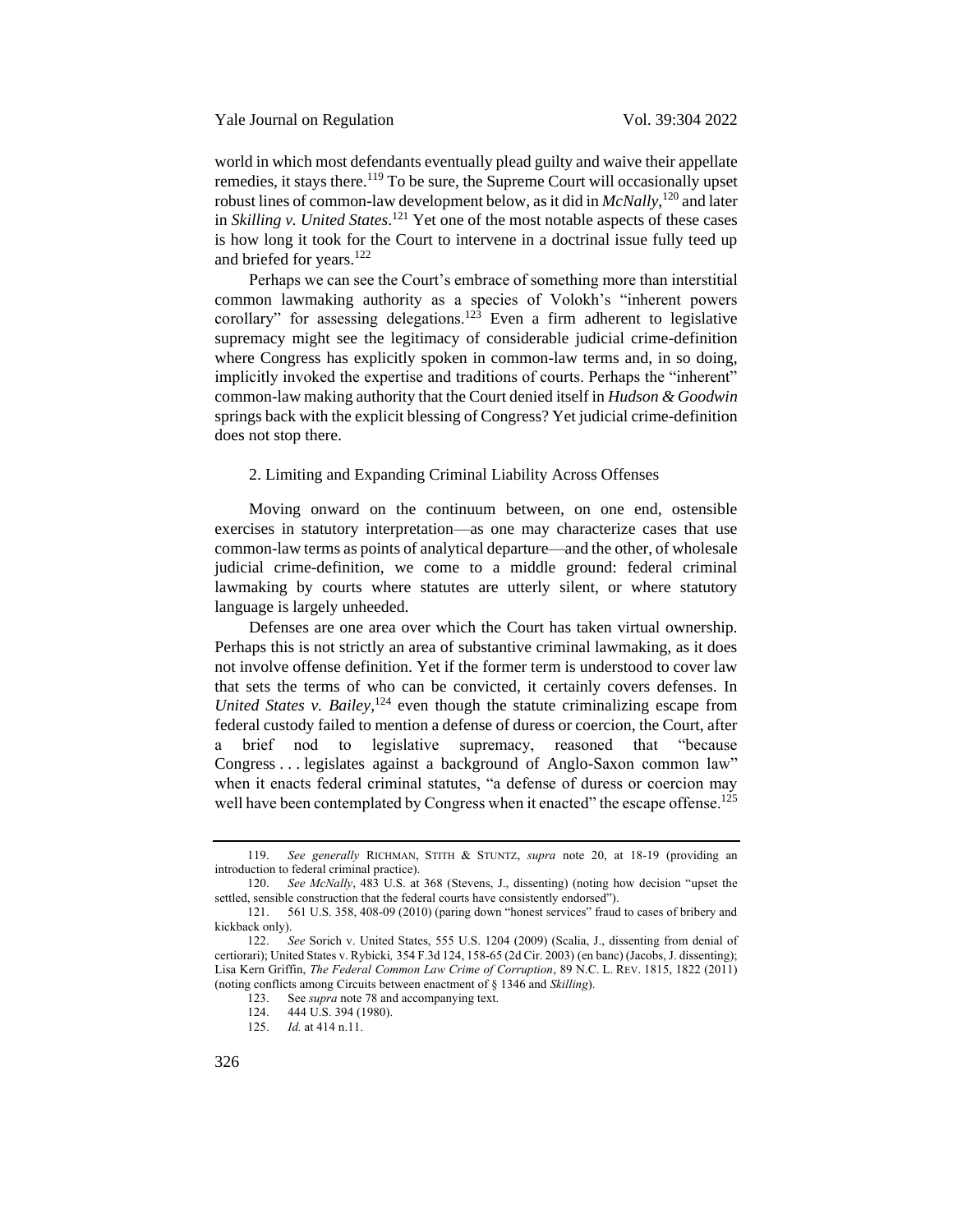### Defining Crime, Delegating Authority

The concern that defense-recognition can undermine a statutory scheme underlay the Court's hostility to the necessity defense in *United States v Oakland*  Cannabis Buyers' Cooperative.<sup>126</sup> But by 2006, in *Dixon v. United States*,<sup>127</sup> the Court unanimously took on a broad defense-definition role—to the extent that one takes the operationalization of a defense as part of its definition—with methodology being the only issue.

Reading *Dixon* is like walking into an ALI Restatement drafting meeting. The Court, citing *Bailey*, assumed the existence of a federal duress defense, but it disclaimed any need to nail down its elements.<sup>128</sup> It needed only to determine who bore the burden of proof and by what standard. Because federal crimes are "solely creatures of statute,"<sup>129</sup> Justice Stevens, writing for the Court, felt bound to decide how Congress "'may' have contemplated" the duress defense when, in 1968, it enacted the particular offenses in the case.<sup>130</sup> But in the absence of "evidence in the [Omnibus Crime Control and Safe Streets] Act's structure or history that Congress actually considered the question of how the duress defense should work,"<sup>131</sup> the Court would simply look to "the long-established commonlaw rule $^{132}$ 

Concurring, Justice Kennedy noted:

While the Court looks to the state of the law at the time the statute was enacted . . . the better reading of the Court's opinion is that isolated authorities or writings do not control unless they were indicative of guiding principles upon which Congress likely would have relied. Otherwise, it seems altogether a fiction to attribute to Congress any intent one way or the other in assigning the burden of proof.<sup>133</sup>

Put differently, in Justice Kennedy's view, Congress had left defense-definition to the Court, and the Court was free to draw on a range of respectable sources like the Model Penal Code and the National Commission on Reform of Federal Criminal Laws to set a consistent rule for *all* criminal statutes.

Justice Alito, joined by Justice Scalia, concurred in Justice Stevens's opinion, "with the understanding that it does not hold that the allocation of the burden of persuasion on the defense of duress may vary from one federal criminal statute to another" (thus denying precisely what Justice Stevens said).<sup>134</sup> For Justice Alito, however, the contours of this transsubstantive defense would come from the common law in 1789. Congress started passing criminal statutes against a common-law backdrop, and since it had never addressed the defense but simply

<sup>126.</sup> *See* 532 U.S. 483, 489-95 (2001); *id.* at 490 n.3.

<sup>127.</sup> 548 U.S. 1 (2006).

<sup>128.</sup> *Id.* at 4 n.2.

<sup>129.</sup> *Id.* at 12 (quoting Liparota v. United States, 471 U.S. 419, 424 (1985)).

<sup>130.</sup> *Id.* at 13.

<sup>131.</sup> *Id*.

<sup>132.</sup> *Id.* at 14. Justice Stevens took comfort in the fact that "when a congressional committee did consider codifying the duress defense, it would have had the courts determine the defense 'according to the principles of the common law as they may be interpreted in the light of reason and experience.'" *Id.*  at 14 n.8 (quoting S. 1437, 95th Cong., § 501 (1978)).

<sup>133.</sup> *Id.* at 18 (Kennedy, J., concurring).

<sup>134.</sup> *Id.* at 19 (Alito, J., concurring).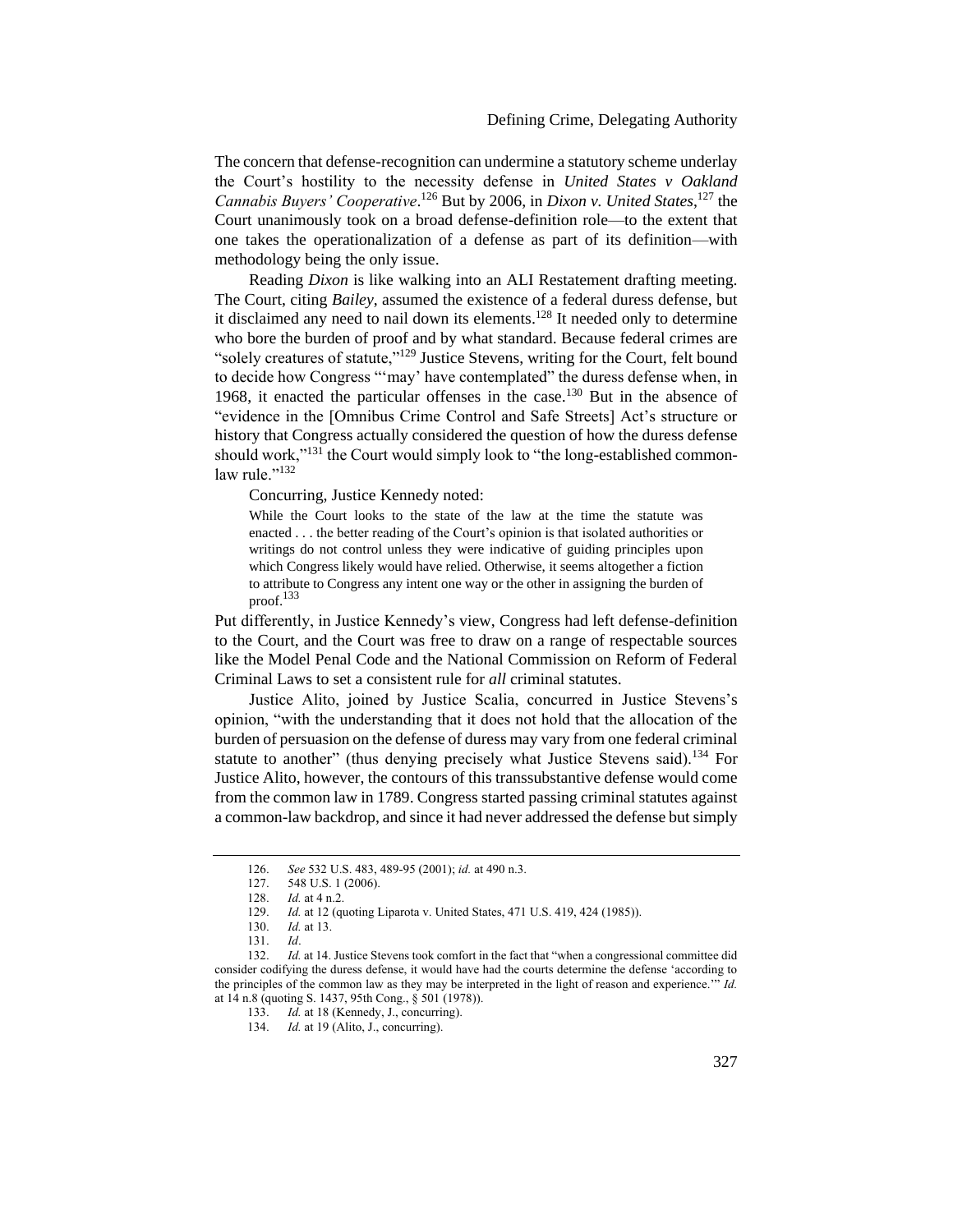kept passing new criminal laws, Justice Alito would presume that the 1789 version remained operative.<sup>135</sup>

Justice Breyer, joined by Justice Souter, dissented. Like every member of the Court except for Justice Stevens, he thought defenses should look the same across all statutes.<sup>136</sup> But Justice Breyer—second only to Justice Stevens in embracing the notion that the Court exercises delegated power to refashion criminal statutes—read congressional silence to mean "that Congress expected the courts to develop burden rules governing affirmative defenses as they have done in the past, by beginning with the common law and taking full account of the subsequent need for that law to evolve through judicial practice informed by reason and experience."<sup>137</sup> Across all the opinions in *Dixon*, Congress looms more as a figurehead than a legislature.

As Caleb Nelson has observed, "the lower federal courts do not use the rhetoric of statutory interpretation quite so consistently," and one regularly sees references to "common-law defenses" and "federal common law."<sup>138</sup> But the Supreme Court largely makes a pretense of engaging in statutory interpretation, even though in entrapment cases, one needs to follow the citations back to *Sorrells* for a reminder that the extensive judicial crafting of this defense finds its ostensible roots in a legislative enactment.<sup>139</sup> In *Sorrells*, a Prohibition agent had badgered the defendant into selling him some whiskey. Here the Court, finding nothing in the National Prohibition  $Act^{140}$  on point, simply reached for the absurdity doctrine and found itself

unable to conclude that it was the intention of the Congress, in enacting this statute, that its processes of detection and enforcement should be abused by the instigation by government officials of an act on the part of persons otherwise innocent in order to lure them to its commission and to punish them.<sup>141</sup>

Lest one think that the Court's exercises a broad license to tailor criminal liability only to constrain it, one need look no further than the *Pinkerton*<sup>142</sup> doctrine—"a judicially-created rule that makes a conspirator criminally liable for the substantive offenses committed by a co-conspirator when they are reasonably foreseeable and committed in furtherance of the conspiracy."<sup>143</sup> Conspiracy

143. United States v. Long, 301 F.3d 1095, 1103 (9th Cir. 2002); *see* Michael Manning, Comment, *A Common Law Crime Analysis of* Pinkerton v. United States*: Sixty Years of Impermissible* 

<span id="page-24-0"></span><sup>135.</sup> *Id*. at 19-20 (Alito, J., concurring).

<sup>136.</sup> *Id.* at 21-22 (Breyer, J., concurring).

<sup>137</sup>*. Id.* at 22 (Breyer, J., dissenting).

<sup>138.</sup> Caleb Nelson, *State and Federal Models of the Interaction Between Statutes and Unwritten Law*, 80 U. CHI. L. REV. 657, 756 & n.439 (2013) (citing cases); *see also* RICHMAN, STITH & STUNTZ, *supra* not[e 20,](#page-5-0) at 112-18 (examining range and bases of federal defenses); United States v. Waldman, 835 F.3d 751 (7th Cir. 2016) (setting contours of self-defense defense in prison context).

<sup>139.</sup> Sorrells v. United States, 287 U.S. 435 (1932).

<sup>140.</sup> Pub. L. No. 66-66, 41 Stat. 305 (1919), *voided by* U.S. Const. amend XXI.

<sup>141.</sup> *Id.* at 448; *see* Jacobson v. United States, 503 U.S. 540, 553 (1992) (quoting same passage from *Sorrells*); Jessica A. Roth, *The Anomaly of Entrapment*, 91 WASH. U. L. REV. 979 (2014) (exploring the consequences of the treatment of entrapment as substantive law question rather than a procedural protection).

<sup>142.</sup> *See* Pinkerton v. United States, 328 U.S. 640, 645-48 (1946).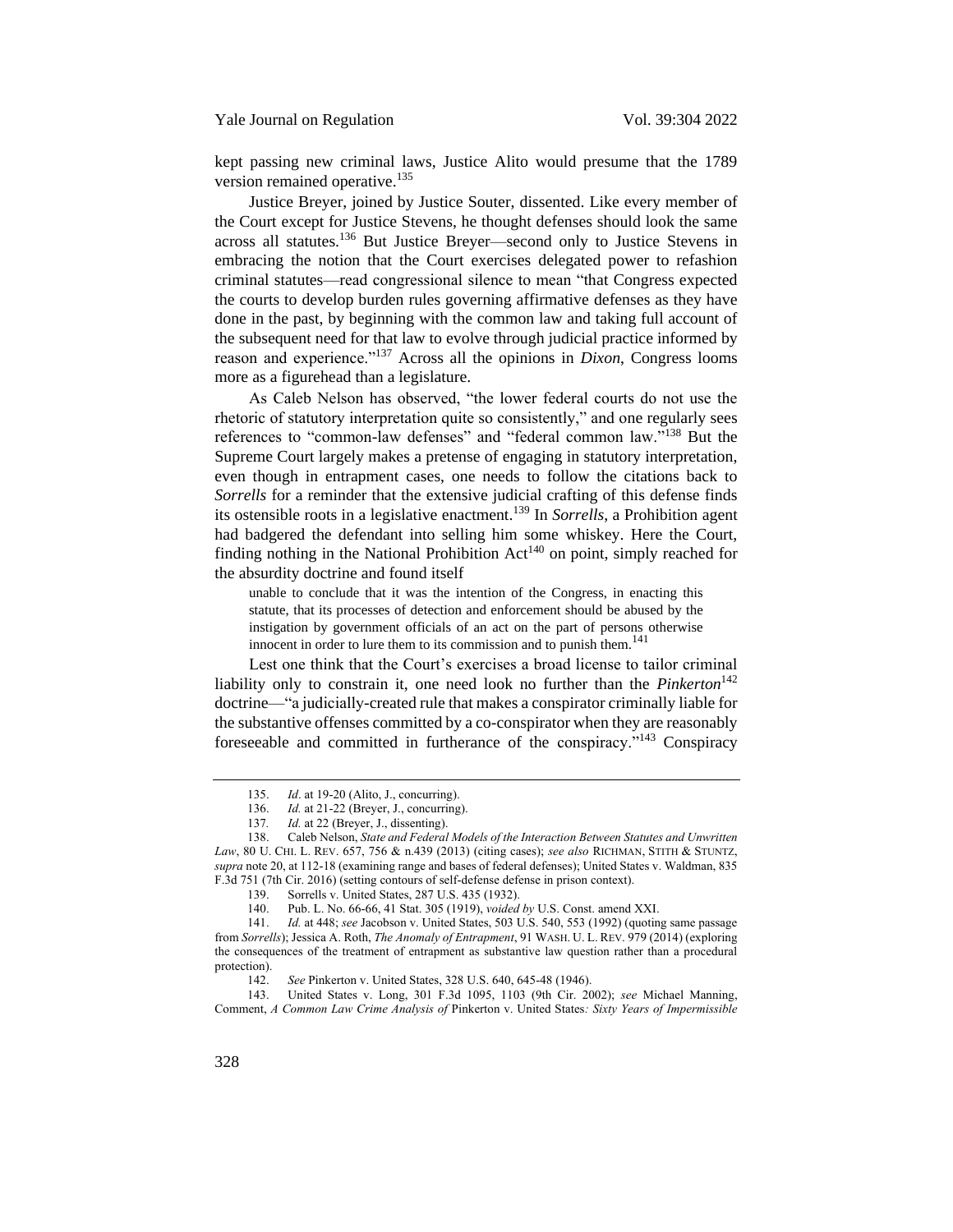liability is a statutory creation that draws on a long Anglo-American statutory tradition.<sup>144</sup> But nothing in conspiracy statutes—which, after all, often carried lesser punishments than the substantive offense a defendant is alleged to have conspired to commit—makes a defendant automatically liable for the foreseeable substantive crimes of his co-conspirators.<sup>145</sup> That extension of substantive liability was a purely judicial construct—albeit one anchored in common-law agency principles—and a massively consequential one at that.<sup>146</sup>

<span id="page-25-0"></span>Corporate criminal liability is also a largely judicial creation. Congress has explicitly allowed for such liability in certain statutes—including the one charged in the landmark 1909 *New York Central* case.<sup>147</sup> Yet that principle had already been established long before by prosecutors and courts "applying general criminal laws—laws that, by their terms, did not extend to corporations as entities—to corporate conduct."<sup>148</sup> Thereafter, corporate criminal liability spread across all offenses, even to those without clear statutory authorization for that doctrine.<sup>149</sup>

Another purely judicial construct, just as consequential, has been the establishment of "willful blindness" as satisfying the requirement of "knowledge" across federal statutes.<sup>150</sup> This was largely the handiwork of the lower courts,<sup>151</sup> with the Supreme Court deigning to acknowledge the doctrine only recently, in the context of a civil patent infringement case.<sup>152</sup> Even when

146. *See* Jens David Ohlin, *Group Think: The Law of Conspiracy and Collective Reason*, 98 J. CRIM. L. & CRIMINOLOGY 147, 147-48 (2008) (noting the sweep of *Pinkerton* liability).

147. N.Y. Cent. & Hudson River R.R. v. United States, 212 U.S. 481, 491-92, 495 (1909) (upholding the corporate-criminal-liability provisions of the Elkins Act); Edward B. Diskant, Note, *Comparative Corporate Criminal Liability: Exploring the Uniquely American Doctrine Through Comparative Criminal Procedure*, 118 YALE L.J. 126, 138 (2008) ("[B]oth before and after *New York Central*, Congress enacted thousands of statutes creating new or additional criminal liability for corporations.").

148. Diskant, *supra* not[e 147](#page-25-0) at 136; *see also* RICHMAN, STITH & STUNTZ, *supra* not[e 20,](#page-5-0) at 806- 07 (on development of corporate criminal liability doctrine).

*Judicially-Created Criminal Liability*, 67 MONT. L. REV. 89 (2006); Miriam H. Baer, *Insider Trading's Legality Problem*, 127 YALE L.J. F. 129, 135 (2017) (citing *Pinkerton* and willful blindness as examples of "judge-developed doctrines that curtail or extend criminal liability").

<sup>144.</sup> *See* Mark L. Noferi, *Towards Attenuation: A "New" Due Process Limit on* Pinkerton *Conspiracy Liability*, 33 AM. J. CRIM. L. 91, 95 n.14 (2006); Francis Sayre, *Criminal Conspiracy*, 35 HARV L. REV. 393, 394-409 (1922); Note, *Developments in the Law, Criminal Conspiracy*, 72 HARV. L. REV. 922, 923 (1959).

<sup>145.</sup> *See* Alex Kreit, *Vicarious Liability and the Constitutional Dimensions of the* Pinkerton *Doctrine*, 57 AM. U. L. REV. 585, 595 (2008) ("As a matter of statutory interpretation, [the *Pinkerton* dissent's] reasoning appears to be far more persuasive than the majority's. Indeed, the majority did not identify any statutory basis at all for holding defendants liable for the substantive crimes of their coconspirators in the absence of proof of aiding and abetting.").

<sup>149.</sup> Diskant, *supra* note [147,](#page-25-0) at 136-37.

<sup>150.</sup> Under the willful blindness doctrine, the prosecution may satisfy a mens rea of knowledge by proving that the defendant consciously chose "to avoid learning the truth." United States v. Jewell, 532 F.2d 697, 700-04 (9th Cir. 1976) (en banc); *see* RICHMAN, STITH & STUNTZ*, supra* note [20,](#page-5-0) at 510-11; Gregory M. Gilchrist, *Willful Blindness as Mere Evidence*, 54 LOY. L.A. L. REV. 405, 411-16 (2021).

<sup>151.</sup> *See* Jonathan L. Marcus, Note, *Model Penal Code Section 2.02(7) and Willful Blindness*, 102 YALE L.J. 2231, 2233-34 (1993).

<sup>152.</sup> *See* Global-Tech Appliances, Inc. v. SEB S.A., 563 U.S. 754, 766 (2011) ("The doctrine of willful blindness is well established in criminal law."); *see also* United States v. Goffer, 721 F.3d 113,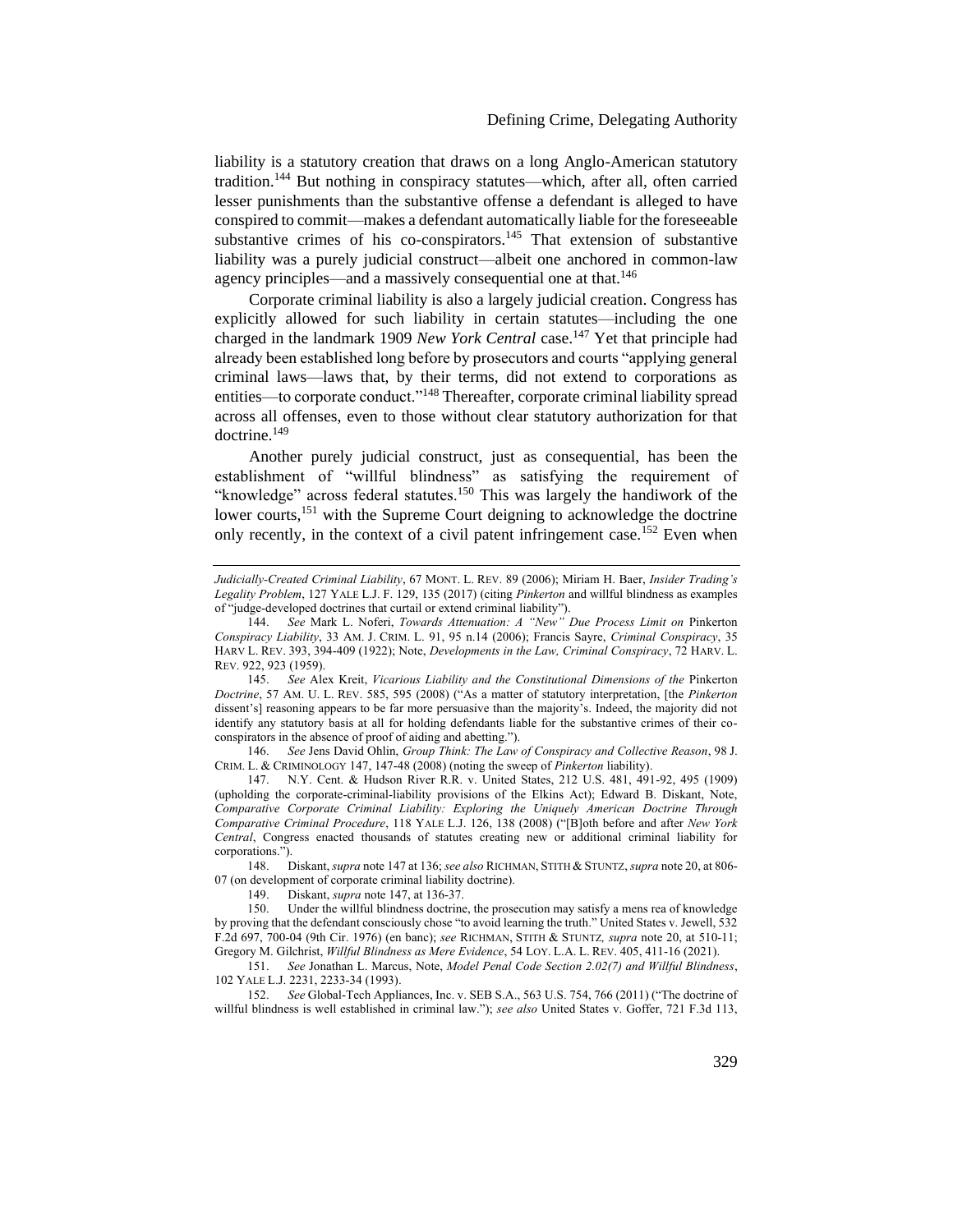complicity liability has a clear statutory basis, as is the case for aiding and abetting,<sup>153</sup> the Court continues to treat broad issues of criminal responsibility as among its special provinces,<sup>154</sup> perhaps as an extension of yet another area in which the Court has assumed considerable ownership: mens rea.

When recognizing and defining defenses, the Supreme Court at least has the "benefit" of absolute legislative silence.<sup>155</sup> When setting mens rea standards, however, it must reckon with variegated statutory language, with little consistency in how Congress uses, or doesn't use, terms like "knowingly," or "willful." Yet this legislative insouciance has not particularly inhibited the Court from taking the laboring oar in defining the statute-specific contours of this critical element.

Teaching the Court's mens rea cases is a joy for those who love pushing students hard. Relatively stable principles do emerge from those cases, but they often have little to do with the statutory definition of the requisite mens rea (if there is one), and much to do with the Court's larger project of protecting the "morally blameless" from punishment.<sup>156</sup> In a cogent distillation of the cases, Stephen Smith explains:

<span id="page-26-0"></span>The first step of the mens rea analysis, at which the Court seeks to identify the potential for morally undeserved punishment, operates outside of the literal definition of the crime. The Court decides whether conduct encompassed within the literal terms of a criminal law might nonetheless be regarded as "innocent" or "blameless." Quite inconsistently, however, the important second stage, devoted to fashioning the heightened standards of mental culpability necessary to guarantee blameworthiness, operates within the definition of the offense. That is

155. The exception is the insanity defense, which Congress redefined after the acquittal of John Hinckley, Jr. *See* 18 U.S.C.§ 17 (2018); *see also* Jodie English, *The Light Between Twilight and Dusk: Federal Criminal Law and the Volitional Insanity Defense*, 40 HASTINGS L.J. 1, 1 (1988) (noting that the Insanity Defense Reform Act of 1984 was "first time in history[] [that] Congress passed comprehensive legislation pertaining to the defense of criminal responsibility").

156. Stephen F. Smith, *"Innocence" and the Guilty Mind*, 69 Hastings L.J. 1609, 1653 (2018) ("[T]he project of limiting the reach of criminal statutes in accordance with moral blameworthiness takes a back seat to inferences of presumed legislative intent."); *see also* Darryl K. Brown, *Federal Mens Rea Interpretation and the Limits of Culpability's Relevance*, 75 L. & CONTEMP. PROBS. 109, 130-31 (2012) (noting how judicial interpretative "canons are instead designed simply to yield interpretations that fulfill legislative intent regarding mens rea and culpability, which is no easy goal given the congressional track record of employing a range of statutory drafting conventions"); John S. Wiley Jr., *Not Guilty by Reason of Blamelessness: Culpability in Federal Criminal Interpretation,* 85 U. VA. L. REV. 1021, 1023 (1999) (finding that "the Court now routinely assumes that Congress believes that criminal liability should follow moral culpability," and therefore "suppose[s] that Congress does not want blameless people to be convicted of serious federal crimes"); Jeffrey A. Meyer, *Authentically Innocent: Juries and Federal Regulatory Crimes*, 59 HASTINGS L.J. 137, 139 (2007) (criticizing the Court's "apparent innocence rule" for "quietly allow[ing] the conviction of a wide range of blameless defendants for crimes that are among the most commonly charged in our federal courts today"); Alan C. Michaels, *Constitutional Innocence*, 112 HARV. L. REV. 828, 834 (1999) (finding "Court's consistent adherence" to the principle of "constitutional innocence," under which "strict liability is constitutional when, but only when, the intentional conduct covered by the statute could be made criminal by the legislature").

<sup>128 (2</sup>d Cir. 2013) ("*Global-Tech* simply describes existing case law."); *cf.* Spurr v. United States, 174 U.S. 728, 738 (1899) (using a concept similar to willful blindness).

<sup>153.</sup> *See* 18 U.S.C. § 2 (2018).

See Rosemond v. United States, 572 U.S. 65, 72- 81 (2014) (refining actus reus and mens rea requirements in the context of an aiding and abetting case); Kit Kinports, Rosemond*, Mens Rea, and the Elements of Complicity*, 52 SAN DIEGO L. REV. 133, 143 (2015) (critiquing *Rosemond).*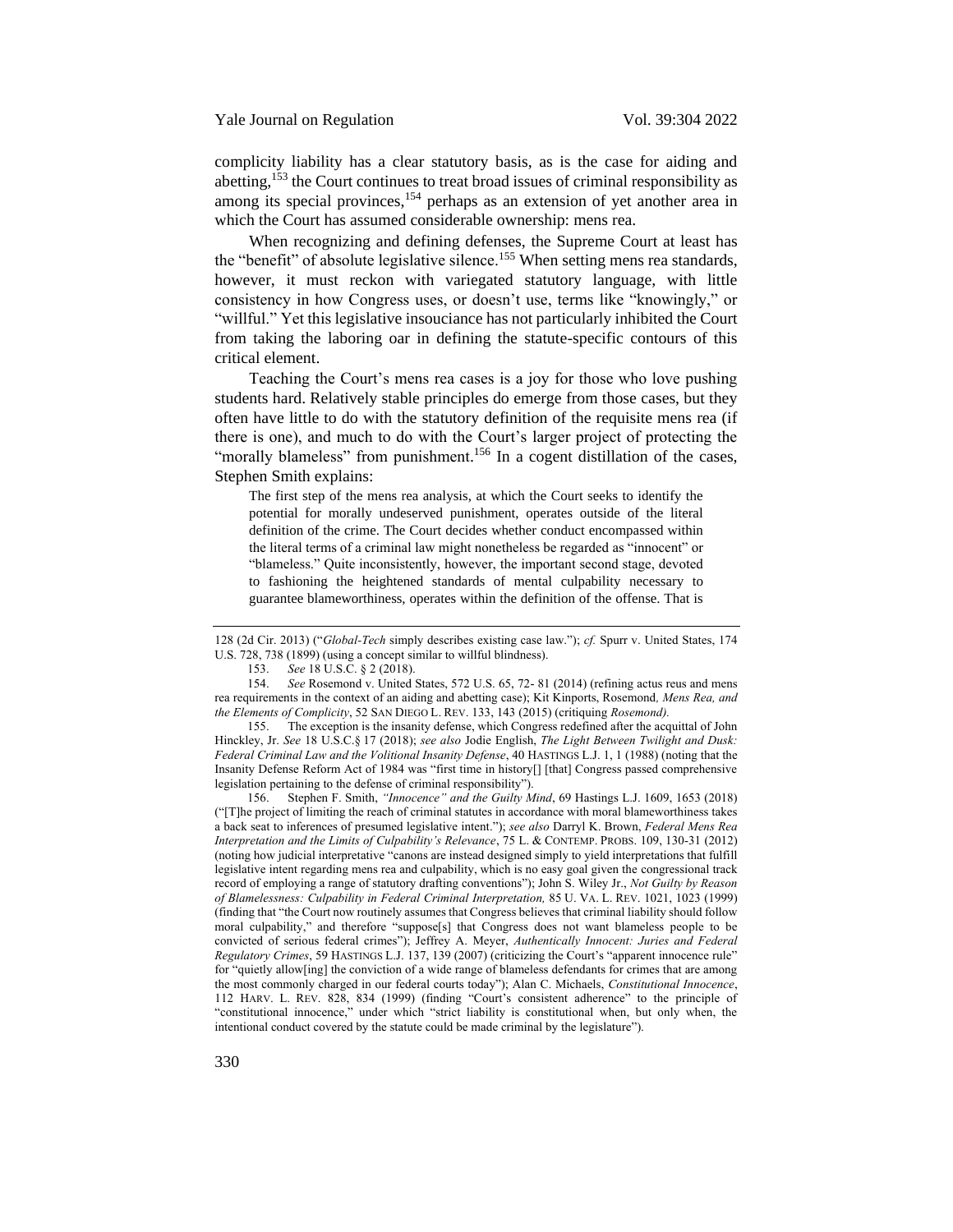to say, the Court looks to the wording of the statute for clues about whether or not Congress would have accepted additional, more demanding mens rea requirements.<sup>157</sup>

Since the Court has generally resisted constitutionalizing substantive criminal law<sup>158</sup> and it can hardly declare mens rea—a foundational element of every offense—as a common law space, its opinions must sound in statutory interpretation. Yet as Smith notes, "To the extent the Court . . . remains in the business of enforcing judicially created mens rea requirements, it must be because the Court is not fully committed to the textualist faithful-agent model in this context."<sup>159</sup> Its approach instead is what Smith calls the "cooperative/partnership model," which entails an

institutional division of labor between Congress and the courts in criminal cases. Congress focuses primarily on defining the prohibited act and grading the offense. The definition of the mental element of federal crimes, however, is left principally to the courts. Naturally, when Congress has selected a particular mens rea option, the choice is binding upon the courts. Courts are otherwise impliedly delegated the power to flesh out the mental elements of the crime in light of background principles of the criminal law, including the notion that "an injury can amount to a crime only when inflicted by intention."<sup>160</sup>

In cases involving criminal offenses that lack a common law origin and are not *mala in se*, a statute's mens rea requirement will often be consequential indeed, with the defendant's guilt frequently turning on it. Yet courts have carved out this space as their special province, usually looking to Congress only for material, not direction.

### <span id="page-27-0"></span>3. Judicially Crafted Elements

Moving along the continuum of judicial lawmaking engagement, we have seen the statutory use of common law words being taken as an invitation to provide content to open-textured terms, and the reliance on statutory silence (defenses) or perceived under-specification (mens rea) to justify transsubstantive judicial projects. What we haven't yet seen is judicial crime-definition akin to the explicit and self-conscious criminal lawmaking we see agencies do when exercising delegated powers. Yet one can find examples of just those sorts of common law criminal projects within the context of a sweeping congressional delegation.

The most dramatic example of criminal common lawmaking comes in the area of civil rights crimes. Since 1968, Congress has taken some pains to define civil rights offenses, particularly with respect to private conduct, with the 2009

<sup>157.</sup> Smith, *supra* not[e 156,](#page-26-0) at 1653.

<sup>158.</sup> *See* William J. Stuntz, *Substance, Process, and the Civil-Criminal Line*, 7 J. CONTEMP. LEGAL ISSUES 1, 6-7 (1996) (discussing the underdevelopment of substantive constitutional criminal law); Louis D. Bilionis, *Process, the Constitution, and Substantive Criminal Law*, 96 Mich. L. Rev. 1269, 1333 (1998) ("[T]he tale of the unfulfilled promise of substantive constitutional criminal law . . . is incomplete and misleading so long as it omits the process account of the Constitution and criminal law.").

<sup>159.</sup> Smith, *supra* not[e 156,](#page-26-0) at 1657.

<sup>160.</sup> *Id.* at 1657-58 (quoting Morissette v. United States, 342 U.S. 246, 250 (1952)).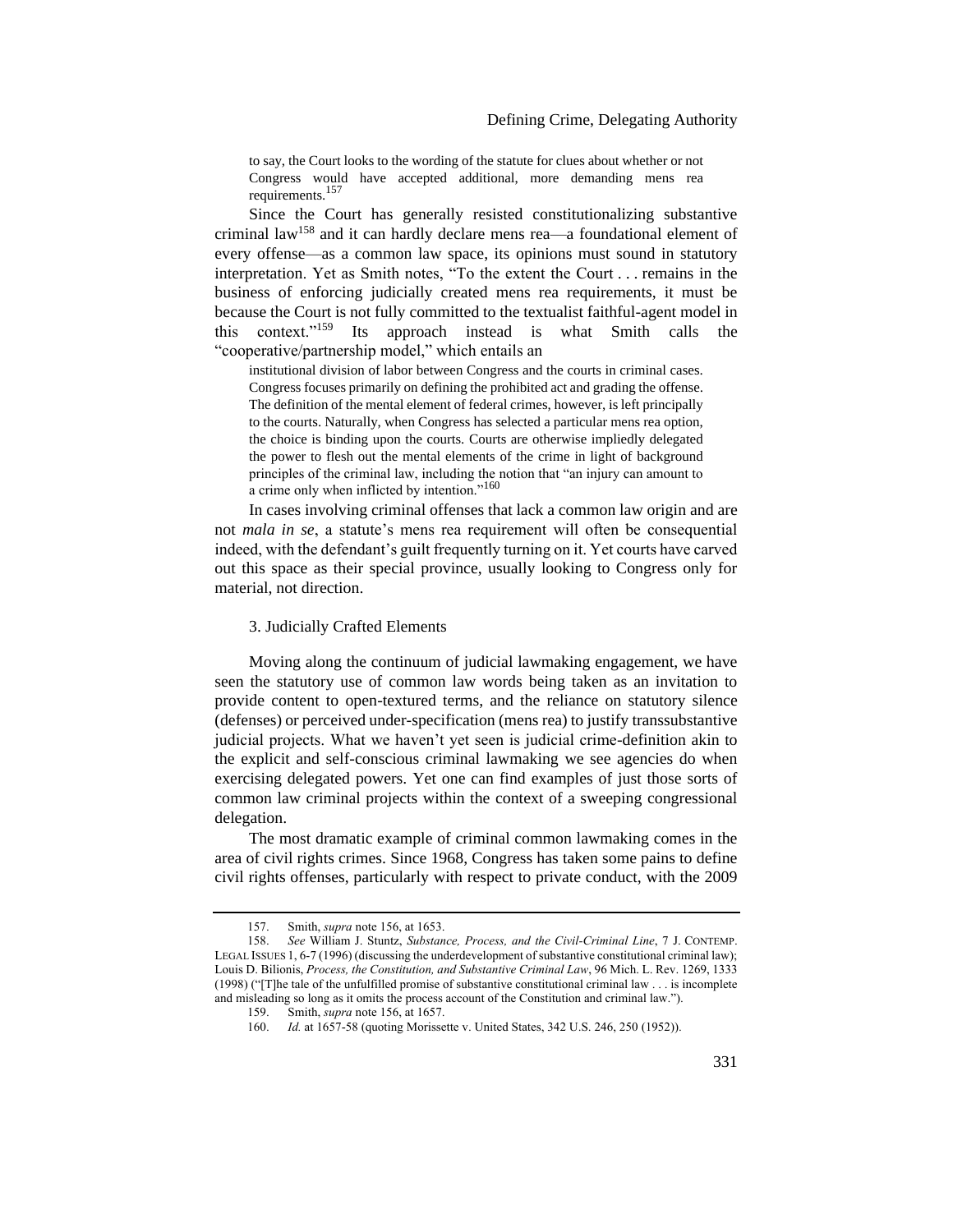Hate Crimes statute a conspicuous example.<sup>161</sup> But two stalwarts of federal criminal civil rights enforcement remain: 18 U.S.C. § 241, which traces its lineage back to the Enforcement Act of  $1870$ ,  $^{162}$  and 18 U.S.C. § 242, whose origins are in the Civil Rights Act of 1866.<sup>163</sup> Once its commitment to Reconstruction crumbled in the 1870s, DOJ stopped enforcing these statutes until the mid-1930s, and to this day, it has exercised considerable control on their deployment.<sup>164</sup>

Once charged, however, these statutes have extraordinary sweep. Section 241 broadly targets conspiracies "to injure, oppress, threaten, or intimidate any person . . . in the free exercise or enjoyment of any right or privilege secured to him by the Constitution or laws of the United States, or because of his having so exercised the same."<sup>165</sup> Section 242 has an explicit state action component and targets anyone who "under color of any law, statute, ordinance, regulation, or custom, willfully subjects any person . . . to the deprivation of any rights, privileges, or immunities secured or protected by the Constitution or laws of the United States.<sup>166</sup> The Reconstruction Amendments gave enforcement authority to Congress, which in turn exercised that authority to create offenses whose content is tethered to judicial constitutional interpretations. Put differently, these crimes are defined by constitutional common law.<sup>167</sup>

Concern about the sweep and vagueness of these offenses—as well as the free hand the Court has long exercised in setting mens rea terms—led the Court in *Screws v. United States*,<sup>168</sup> its first criminal civil rights case since the demise of Reconstruction, to impose a "willfulness" standard for both statutes.<sup>169</sup> This requires the government to show that the defendant acted with a specific intent to interfere with the federal right in question. To be sure, figuring out what this

<sup>161.</sup> The Matthew Shepard and James Byrd, Jr., Hate Crimes Prevention Act of 2009, Pub. L. No. 111-84, 123 Stat. 2835 (codified at 18 U.S.C. § 249 (2018)); *see also* 18 U.S.C. § 245 (2018) (criminalizing interference with specified "federally protected activities").

<sup>162.</sup> Ch. 114, 16 Stat. 140.<br>163. Ch. 31, 14 Stat. 27: se

<sup>163.</sup> Ch. 31, 14 Stat. 27; *see* RICHMAN, STITH & STUNTZ, *supra* note [20,](#page-5-0) at 430; Frederick M. Lawrence, *Civil Rights and Criminal Wrongs: The Mens Rea of Federal Civil Rights Crimes*, 67 TUL. L. REV. 2113, 2138 (1993).

<sup>164.</sup> RICHMAN, STITH & STUNTZ, *supra* note [20,](#page-5-0) 432-44; *see* Robert J. Kaczorowski, THE POLITICS OF JUDICIAL INTERPRETATION: THE FEDERAL COURTS, DEPARTMENT OF JUSTICE AND CIVIL RIGHTS 1866-1876 (1985); Robert K. Carr, FEDERAL PROTECTION OF CIVIL RIGHTS: QUEST FOR A SWORD 29 (1947); Brian K. Landsberg, ENFORCING CIVIL RIGHTS: RACE DISCRIMINATION AND THE DEPARTMENT OF JUSTICE (1997).

<sup>165.</sup> 18 U.S.C. § 241 (2018).

<sup>166.</sup> *Id*. §242.

<sup>167.</sup> *See* David A. Strauss*, The Irrelevance of Constitutional Amendments*, 114 HARV. L. REV. 1457, 1458 (2001) (suggesting that "through most of our history, the amendment process has not been an important means of constitutional change"); David A. Strauss, *Common Law Constitutional Interpretation*, 63 U. CHI. L. REV. 877, 877 (1996) ("[I]n the day-to-day practice of constitutional interpretation, . . . the specific words of the text play at most a small role, compared to evolving understandings of what the Constitution requires").

<sup>168.</sup> 325 U.S. 91 (1945).

<sup>169.</sup> This standard was then applied to § 241 in *Anderson v. United States*, where the Court stated that, "since the gravamen of the offense under § 241 is conspiracy, the prosecution must show that the offender acted with a specific intent to interfere with the federal rights in question." 417 U.S. 211, 223 (1974).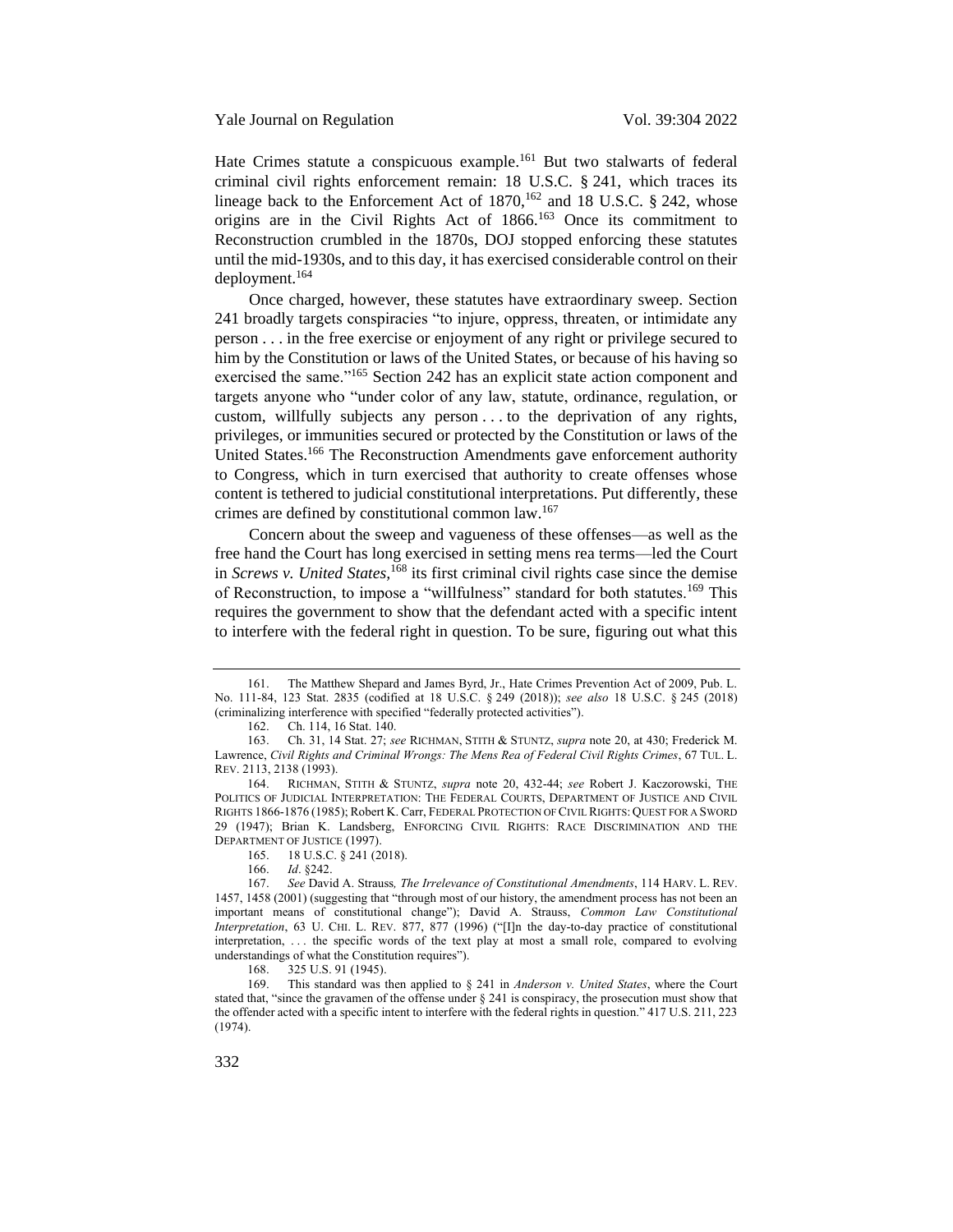standard means has not always been easy for the lower courts, but the need for some heightened inquiry is well-established. $170$ 

Yet even as these mens rea interventions sought to address notice concerns, there remained a legislative specificity problem: how to define the actus reus of these offenses. In particular, what are the "rights" of which Sections 241 and 242 protect against deprivation, and who would decide this question? Apparently, the scope of protections would be defined solely through judicial dynamic incorporation of constitutional common law, with (possibly) no legislative contribution save the invocation of the Constitution in those statutes. It was just this answer, as well as the attending notice concerns, that troubled the Sixth Circuit when the government charged a Tennessee judge with sexually assaulting a number of women who had the misfortune to have business before him. He was charged with depriving them of "rights and privileges which are secured and protected by the Constitution and the laws of the United States, namely the right not to be deprived of liberty without due process of law, including the right to be free from willful sexual assault."<sup>171</sup> Writing for an en banc majority, Judge Merritt spoke the language of statutory interpretation: in passing and codifying section 242, "Congress [did] not [evince] . . . a deliberate intent to create an evolving criminal law which expands to include new constitutional rights as they become a part of our civil constitutional law."<sup>172</sup> But, he complained, the Supreme Court had regrettably been undeterred: "*Screws* is the only Supreme Court case in our legal history in which a majority of the Court seems willing to create a common law crime."<sup>173</sup> Lacking the ability to overturn this troubling artifact, the Sixth Circuit would substantially limit its scope to situations in which the Supreme Court had announced the right in question on fundamentally similar facts. Because "the right not to be assaulted . . . [was] not publicly known or understood . . . [to] rise[] to the level of a 'constitutional right,'" and because it was not "declared as such by the Supreme Court," nor is it "listed in the Constitution, nor  $\dots$  a well-established right of procedural due process,"<sup>174</sup> its deprivation could not form the basis for criminal liability.

When the Supreme Court took the case and reversed, it showed none of the Sixth Circuit's qualms with this judicially defined offense. Justice Souter, writing for a unanimous Court in *United States v. Lanier*, recognized "the irony that a prosecution to enforce one application of its spacious protection of liberty can threaten the accused with deprivation of another."<sup>175</sup> But rather than engage with the Sixth Circuit's separation-of-powers challenge, he focused on the fair warning concerns that had also troubled the Sixth Circuit and found them amply

<sup>170.</sup> RICHMAN, STITH & STUNTZ, *supra* note [20,](#page-5-0) at 442-43.

<sup>171.</sup> United States v. Lanier, 520 U.S. 259, 261-62 (1997) (internal quotation marks and citation omitted), *vacating and remanding* 73 F.3d 1380 (6th Cir. 1996) (en banc).

<sup>172.</sup> *Lanier*, 73 F.3d at 1387.

*Id.* at 1391.

<sup>174.</sup> *Id.* at 1392

<sup>175.</sup> *Lanier*, 520 U.S. at 265.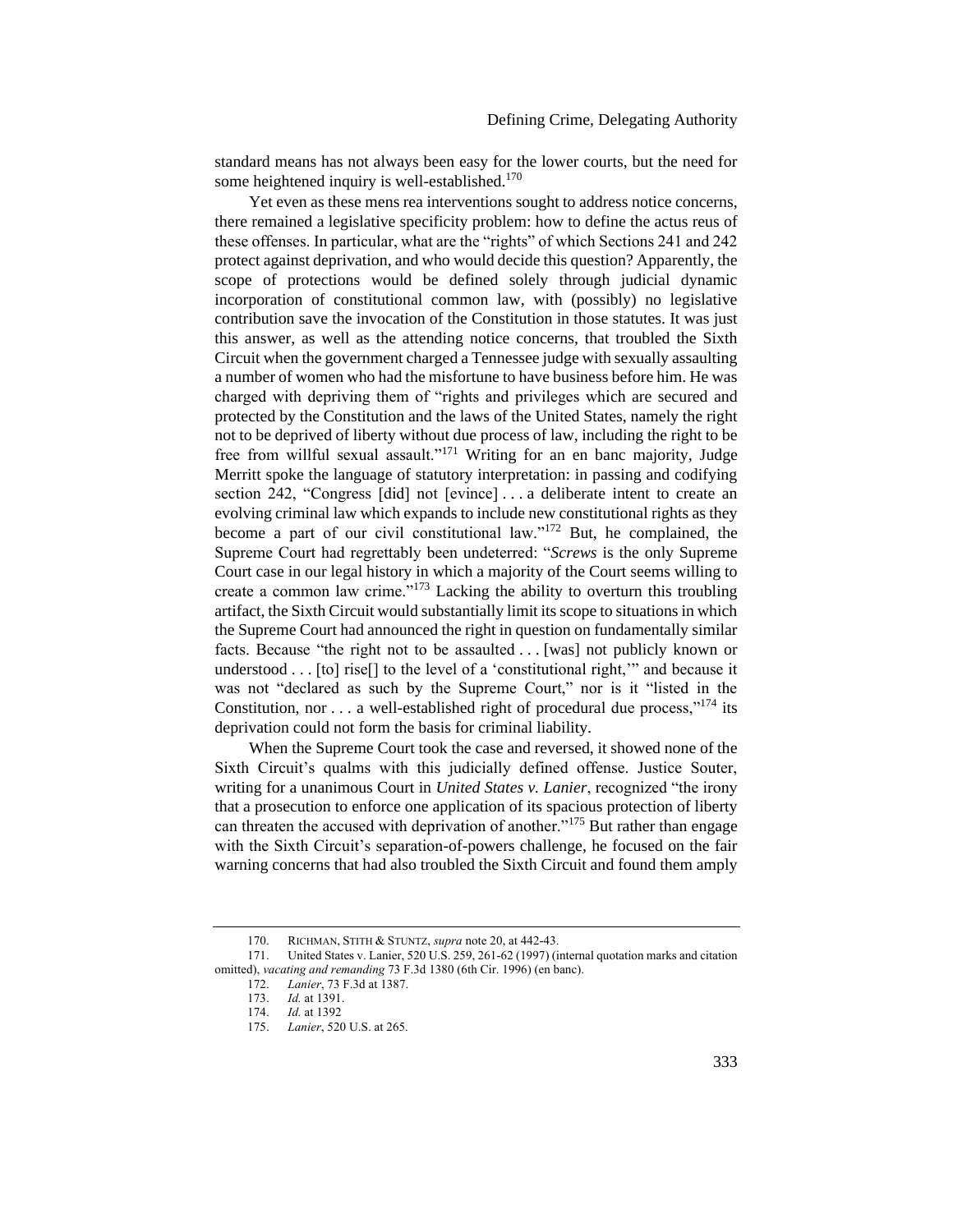Yale Journal on Regulation Vol. 39:304 2022

answered without any methodological restrictions on how a right had been made sufficiently specific. He noted:

Although the Sixth Circuit was concerned, and rightly so, that disparate decisions in various Circuits might leave the law insufficiently certain even on a point widely considered, such a circumstance may be taken into account in deciding whether the warning is fair enough, without any need for a categorical rule that decisions of the Courts of Appeals and other courts are inadequate as a matter of law to provide it.<sup>176</sup>

In a footnote, and only there, Souter addressed Judge Merritt's scurrilous allegation:

*Screws* did not "create a common law crime"; it narrowly construed a broadly worded Act of Congress, and the policies favoring strict construction of criminal statutes oblige us to carry out congressional intent as far as the Constitution will admit . . . . Further, the Sixth Circuit's conclusion that Congress never intended § 242 to extend to "newly-created constitutional rights," is belied by the fact that Congress has increased the penalties for the section's violation several times since *Screws* was decided, without contracting its substantive scope . . . . 177

As a practical matter, Section 242 liability is quite limited. DOJ brings a relatively small number of these cases—at least relative to what are likely the far more numerous instances of malicious or reckless violence or other rightsviolating misconduct by officials at all levels of government.<sup>178</sup> Lower courts have proceeded gingerly, as when the Third Circuit rejected the government's effort to charge the Bridgegate defendants with violating New Jersey residents' "right to localized travel on public roadways free from restrictions unrelated to legitimate government objectives."<sup>179</sup> Still, every aspect of the offense is an artifact of judicial decision making, subject only to a congressional delegation that both encompasses the entire scope of rights established through ongoing judicial interpretations of the Constitution and attaches penalties to deprivations of those rights. As Tom Merrill put it, the Court has interpreted "the text to mean that the enacting body specifically intended that the relevant legal norms in a

<sup>176.</sup> *Id.* at 269; *see also* Trevor Morrison, *Fair Warning and the Retroactive Judicial Expansion of Federal Criminal Statutes*, 74 S. CAL. L. REV. 455, 469 (2001) ("[T]he fair warning requirement described in *Lanier* 'bars courts from applying a novel construction of a criminal statute to conduct that neither the statute nor any prior judicial decision has fairly disclosed to be within its scope.'" (quoting *Lanier*, 520 U.S. at 266)).

<sup>177.</sup> *Lanier*, 520 U.S. at 267 n.6 (quoting *Lanier*, 73 F.3d at 1387) (internal citations omitted).

<sup>178.</sup> Police Officers Rarely Charged for Excessive Use of Force in Federal Court, TRAC (June 17, 2020), https://trac.syr.edu/tracreports/crim/615 [https://perma.cc/9PPW-G562] ("Altogether in FY 2019, federal prosecutors brought § 242 charges in just 49 cases in the United States. . . . Historically very few referrals under § 242 are actually prosecuted by the Department of Justice."). The George Floyd Justice in Policing bill that has passed the House of Representatives and now pends in the Senate would reduce the mens rea demanded by § 242 from "willfully" to "knowingly or recklessly." H.R. 1280, 117th Cong. § 101 (passed by the House, Mar. 3, 2021); *see also* Michael D. Shear & Nicholas Fandos, *George Floyd's Family Meets with Biden Amid Push for Police Reform*, N.Y. TIMES (May 25, 2021), https://www.nytimes.com/2021/05/25/us/politics/george-floyd-white-house-meeting.html [https://perma .cc/SKY9-W2HA].

<sup>179.</sup> United States v. Baroni, 909 F.3d 550, 585 (3d Cir. 2018) (internal citation omitted), *rev'd on other grounds sub nom*, Kelly v. United States, 140 S. Ct. 1565 (2020).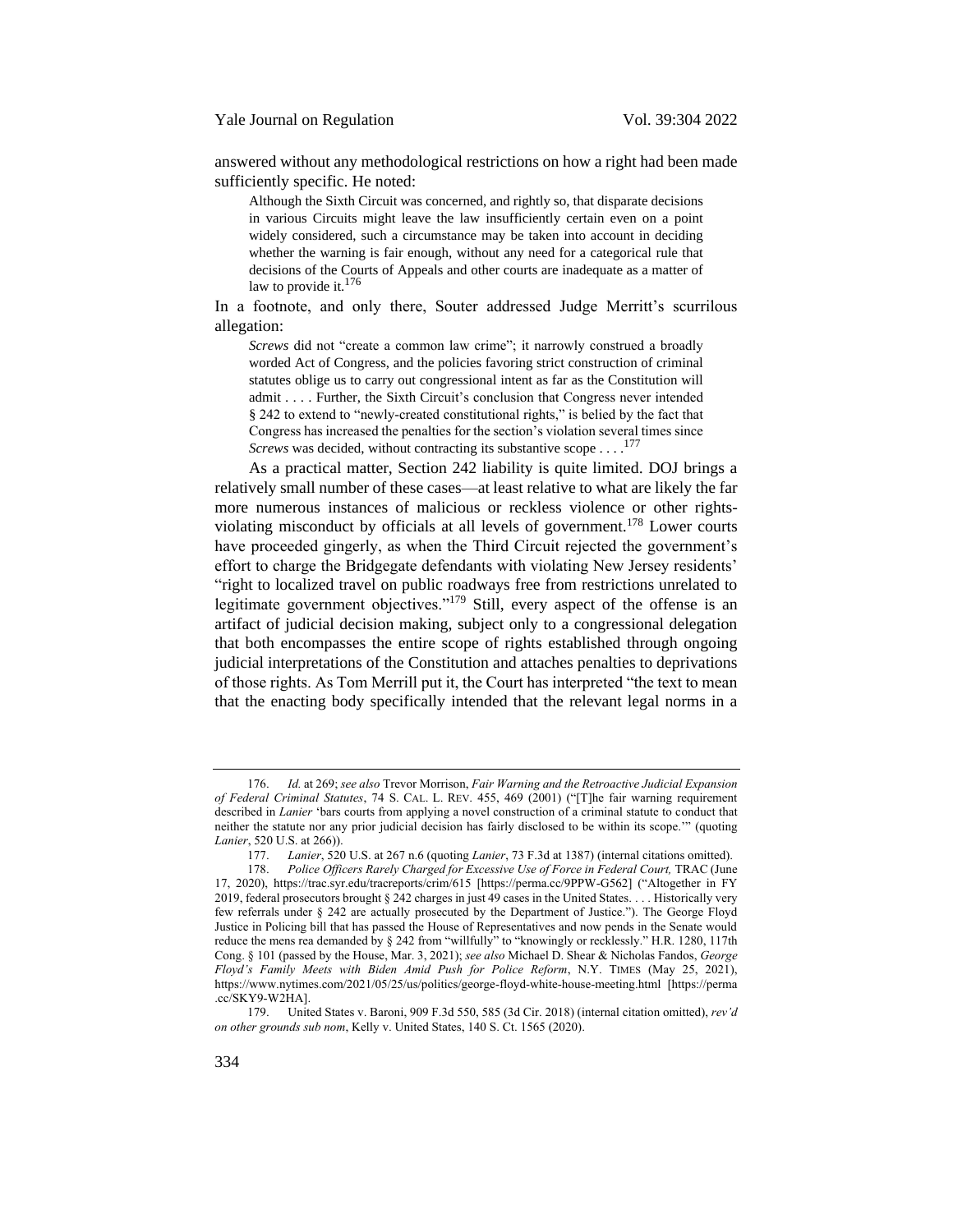<span id="page-31-0"></span>specific area are to be developed by the federal courts in accordance with the incremental decisionmaking process of the common law."<sup>180</sup>

The Court can sometimes seem to be in almost comic denial of its civil rights crime-definition role. Thus, in *United States v. Kozminski*, <sup>181</sup> where defendants were charged under Section 241, as well as another more specific statute,<sup>182</sup> for conspiring to interfere with an individual's Thirteenth Amendment right to be free from "involuntary servitude," the Court rejected a prosecution theory of "involuntariness" that went beyond "the use or threatened use of physical or legal coercion."<sup>183</sup> Invoking the rule of lenity, the Court noted that

the Government's interpretation would delegate to prosecutors and juries the inherently legislative task of determining what type of coercive activities are so morally reprehensible that they should be punished as crimes. It would also subject individuals to the risk of arbitrary or discriminatory prosecution and conviction.<sup>184</sup>

But, of course, for guidance in the "inherently legislative task" of defining Thirteenth Amendment "coercion," the Court simply cited its own constitutional precedents.<sup>185</sup>

When casting about for areas in which Congress has delegated criminal lawmaking authority to the courts, Justice Stevens would regularly cite antitrust cases,<sup>186</sup> and, as a formal matter, he was quite correct to do so. Indeed, in this area, as Tom Merrill explains, the Court has largely dropped the pretense of statutory interpretation, making "Section 1 of the Sherman Act . . . a paradigm of implied delegated lawmaking."<sup>187</sup> And violations of the Sherman Act can be and are regularly prosecuted as crimes. Indeed, during the Act's early years, prosecutors brought criminal cases charging a broad variety of anticompetitive

187. Merrill*, supra* note [180,](#page-31-0) at 45; *see, e.g.*, Nat'l Soc'y of Prof'l Eng'rs v. United States, 435 U.S. 679, 688 (1978) (explaining that the scope of § 1 of the Sherman Act was determined by a process of giving "shape to the statute's broad mandate by drawing on common-law tradition."); *see also* Daniel A. Crane, *Antitrust Antitexualism*, 96 NOTRE DAME L. REV. 1205, 1207 (2021) (going further and suggesting that, in the antitrust area, "courts have not merely abandoned statutory textualism or other modes of faithful interpretation out of a commitment to a dynamic common-law process" but "[r]ather, they have departed from text and original meaning in one consistent direction—toward reading down the antitrust statutes in favor of big business"); *see also* Thomas C. Arthur, *Farewell to the Sea of Doubt: Jettisoning the Constitutional Sherman Act*, 74 CALIF. L. REV. 263, 267, 267-68 n.9 (1986) (noting separation-of-powers concerns with judicial lawmaking under the Sherman Act).

<sup>180.</sup> Thomas W. Merrill, *The Common Law Powers of Federal Courts*, 52 U. CHI. L. REV. 1, 40 (1985).

<sup>181.</sup> 487 U.S. 931 (1988).

<sup>182.</sup> 18 U.S.C. § 1584 (2018) (making it a crime knowingly and willfully to hold another person "to involuntary servitude").

<sup>183.</sup> 487 U.S. at 944.

<sup>184.</sup> *Id.* at 949.

<sup>185.</sup> *Id.* at 943.

<sup>186.</sup> *Id.* at 965-66 (Stevens, J., concurring in judgment); *McNally v. United States*, 483 U.S. 350, 372-73 (1987) (Stevens, J., dissenting); *see also* Kahan, *supra* not[e 50,](#page-11-1) at 395 n.254 (collecting these same citations in support of the fact that "Justice Stevens has declined to apply lenity when he has concluded that Congress intended [a criminal statutory] definition to be developed in the common-law tradition of case-by-case adjudication," due to the fact that if "lenity [were] to be treated as lexically prior to all other conventions, it would preclude recourse to all the sources of normative inspiration that guide delegated lawmaking" (internal quotation omitted)).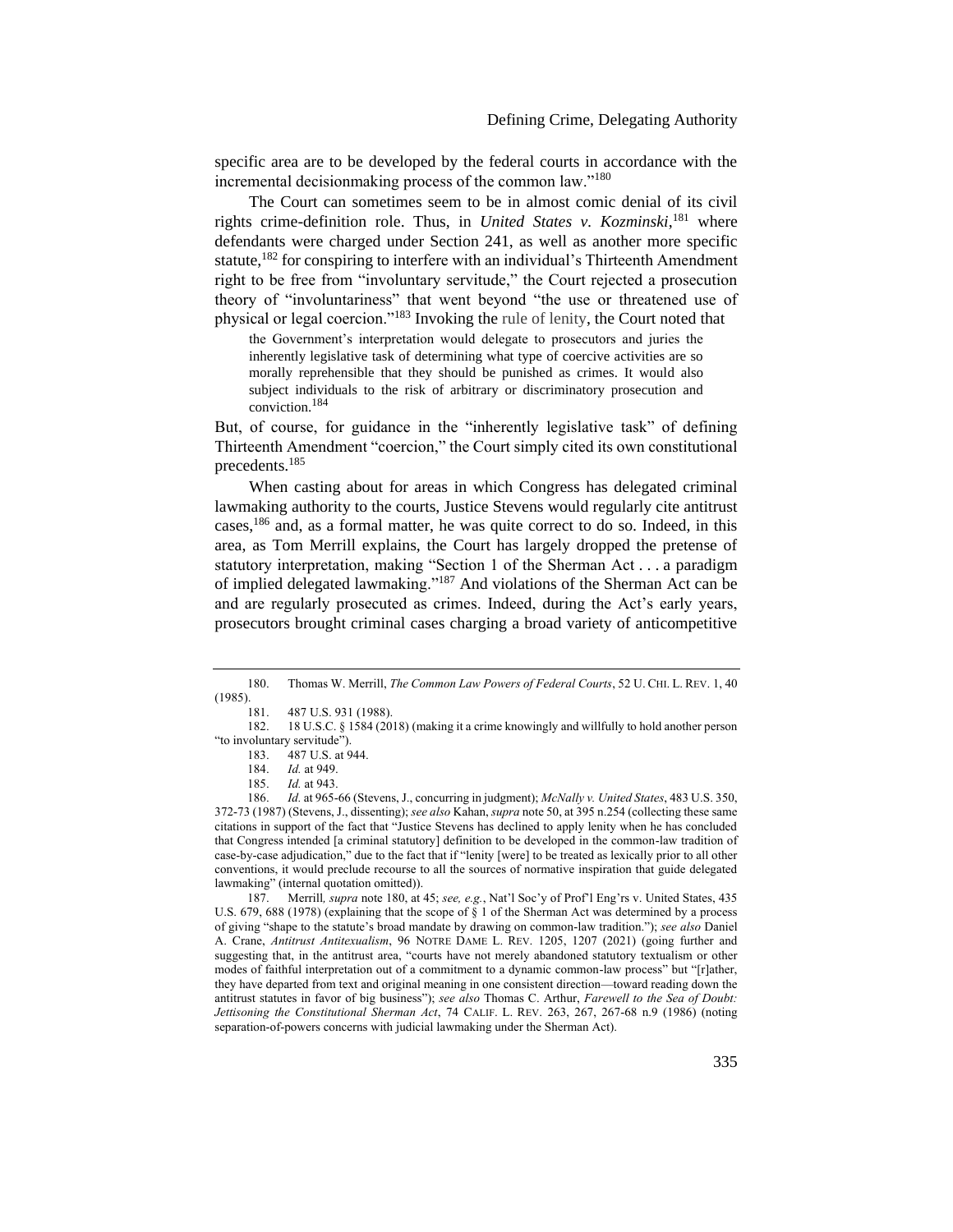and monopolistic behaviors.<sup>188</sup> But the offense was originally a misdemeanor, and as Daniel Sokol notes:

<span id="page-32-0"></span>More than a generation has passed since there have been any criminal indictments, let alone jail time, for § 1 and § 2 noncollusion cases. The DOJ has brought a single criminal noncollusion antitrust case since the introduction of the felony penalties.<sup>189</sup>

Virtually all criminal cases have been limited to per se illegal instances of horizontal collusion—like price-fixing, bid rigging, and market allocation involving little or doctrinal development.<sup>190</sup> This case selection is a matter of articulated prosecutorial policy. The DOJ's Antitrust Manual states that "current . . . policy is to proceed by criminal investigation and prosecution in cases involving horizontal, per se unlawful agreements."<sup>191</sup> And in recent litigation, the government noted that it had "long eschewed prosecuting conduct subject to the rule of reason, and it has no interest in doing so here."<sup>192</sup> Sokol goes on to suggest that any effort to proceed criminally beyond per se illegal conduct might well render the Sherman Act void-for-vagueness.<sup>193</sup> What might seem as a massive space for common law criminal development has thus, by dint of executive and judicial restraint, been compressed to a series of discrete and well-defined offenses. The Antitrust Division's recent prosecutions of firms for agreeing not to "poach" each other's employees is thus raising the issue of whether such agreements are per se illegal. $194$ 

For an example of a purely statutory space—with no common law or constitutional roots—that Congress has left for courts to fill in, one need only consider the Racketeer Influenced and Corrupt Organizations (RICO) statute. It criminalizes little conduct that was not already covered by a federal or state penal

<sup>188.</sup> Gregory J. Werden, *Individual Accountability Under the Sherman Act: The Early Years*, 31 ANTITRUST 100, 100 (2017).

<sup>189.</sup> D. Daniel Sokol, *Reinvigorating Criminal Antitrust?*, 60 WM. & MARY L. REV. 1545, 1557  $(2019).$  190.

So hardened has the adjudicative presentation of per se cases become that defendants recently challenged the judicial framing as a violation of their right to have the jury decide all the elements of the crime. *See* United States v. Sanchez, 760 F. App'x 533 (9th Cir. 2019), *cert. denied.*, 140 S. Ct. 909  $(2020).$  191.

U.S. DEP'T OF JUSTICE, ANTITRUST DIV., ANTITRUST DIVISION MANUAL, at III-12 (5th ed. 2018).

<sup>192.</sup> United States v. Kemp, 907 F.3d 1264, 1274 (10th Cir. 2018) (quoting the government's brief).

<sup>193.</sup> *See* Sokol, *supra* note [189](#page-32-0), at 1594 ("Without a clear and objective standard for what criminal enforcement would look like for noncollusion cases under the Sherman Act, antitrust may have a void[-]for[-]vagueness problem."). Recently, the government argued that it was free to bring criminal charges involving anticompetitive conduct not per se illegal, but the issue was ultimately mooted. *See Kemp*, 907 F.3d at 1278.

<sup>194</sup>. *See* Alex Malyshev & Jeffrey S. Boxer, *With DOJ's Focus on Wage Fixing and No Poach Agreements, Non-compete and Antitrust Laws Collide*, REUTERS (Aug. 23, 2021), https://www.reuters .com/legal/legalindustry/with-dojs-focus-wage-fixing-no-poach-agreements-non-compete-antitrust-laws -2021-08-23/ [https://perma.cc/2MQC-MXTR]; *see also* Matthew Perlman, *Surgical Care Blasts DOJ Criminal Case Over Employee Pacts*, LAW360 (May 17, 2021, 6:59 PM EDT), https://www.law360.com /articles/1385417/surgical-care-blasts-doj-criminal-case-over-employee-pacts [https://perma.cc/A39U-T TWY] (describing defense arguments that challenged conduct is not per se illegal and that criminal prosecution is thus a due process violation).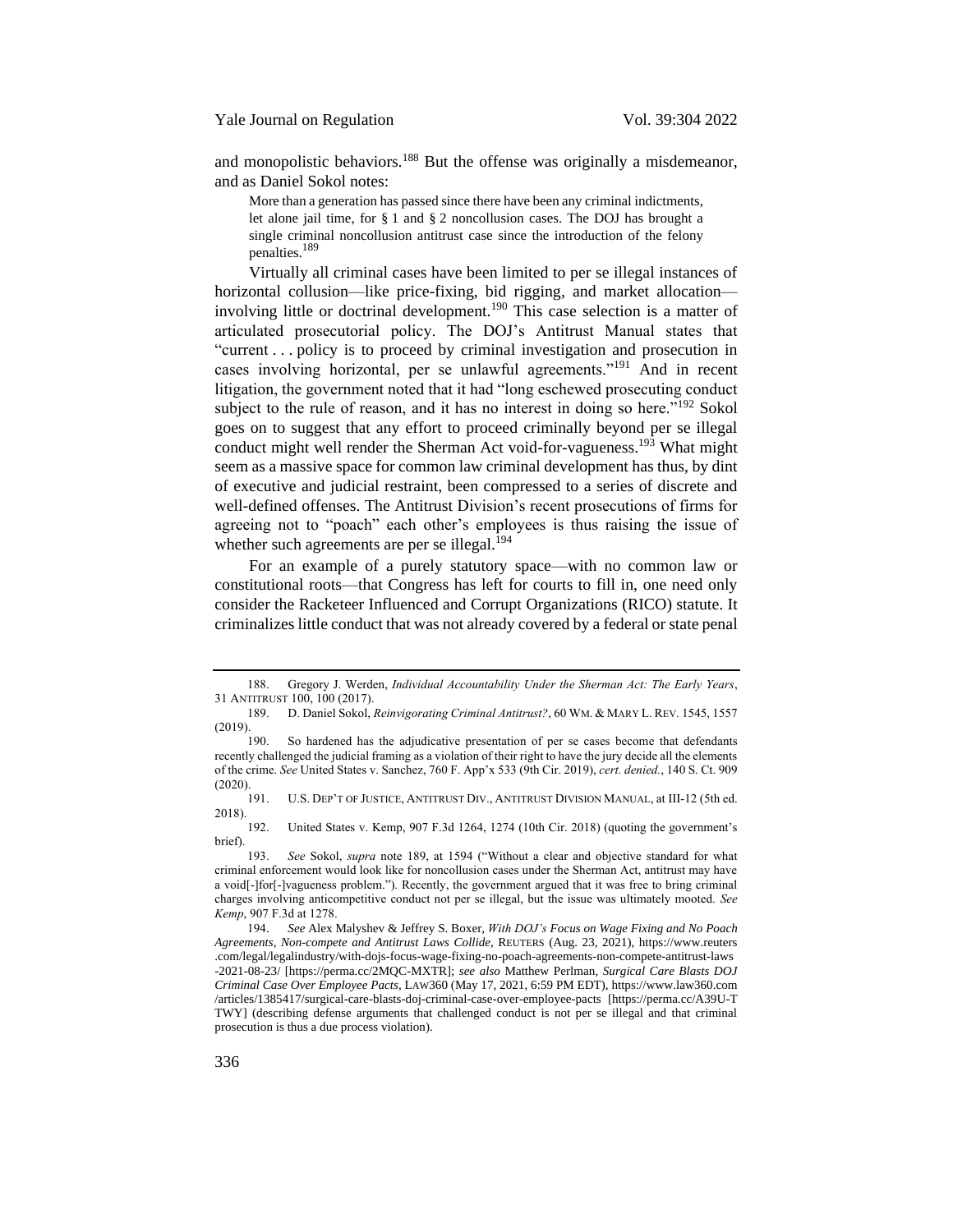law, nor does it necessarily increase a defendant's sentencing exposure. But it massively increases the ability of federal prosecutors to pull together a sprawling set of offenses and defendants, gaining proof synergies (known to defendants as "spillover prejudice"<sup>195</sup>) that incentivize the investment of investigative resources and extend the scope and likelihood of conviction. Access to this powerful charging tool requires—over and above proof of predicate federal or state crimes—proof of elements like "enterprise," "pattern," and "association," that, with scant assistance from Congress, courts have made their peculiar province.<sup>196</sup>

### <span id="page-33-0"></span>4. Assessing Judicial Delegation in Context

The Sherman Act and the Reconstruction civil rights criminal statutes thus offer dramatic instances of both maximal legislative delegation and considerable doctrinal self-restraint by prosecutors and courts. A pragmatist might sit back and posit some natural equilibrium of criminal lawmaking across all three branches, in the shadow of constitutional notice and vagueness concerns. Moreover, broad delegation does not preclude congressional intervention and full appreciation by courts and prosecutors of that possibility. Still, broad acceptance of this state of affairs should pose a considerable challenge to a formalist attracted to the Gorsuch critique.

How do these crime-definition delegations to courts—particularly maximal ones like Sections 241 and 242—fare when judged against the challenged delegations to administrative agencies? As Margaret Lemos has noted, "[V]irtually no effort has been made to fit delegations to courts into nondelegation theory or practice."<sup>197</sup> The "intelligible" principle for these civil rights statutes is the U.S Constitution, as interpreted by courts over time. Most readers surely find the Constitution quite intelligible, and the case establishing the "intelligibility" standard allows for considerable flexibility. Back in 1928, the Court noted that, when "determining what [Congress] may do in seeking assistance from another branch, the extent and character of that assistance must be fixed according to common sense and the inherent necessities of the government coordination."<sup>198</sup> Yet it is hard to see how such a massive delegation is consistent with the standards Justice Gorsuch would demand for crimedefinition. As Lemos notes, "The focus of the intelligible principle requirement is not on the characteristics of Congress's chosen delegate, but on Congress itself

<sup>195.</sup> *See* United States v. Martinez, 994 F.3d 1, 14-17 (1st Cir. 2021).

<sup>196.</sup> RICHMAN, STITH & STUNTZ, *supra* not[e 20,](#page-5-0) at 576-608; *see* Kahan, *supra* not[e 21,](#page-6-1) at 473 ("RICO is best conceptualized . . . as an implicit delegation of authority to courts to fashion their own rules."); Brian Slocum, *RICO and the Legislative Supremacy Approach to Federal Criminal Lawmaking*, 31 LOY. U.CHI. L.J. 639, 655-56 (2000).

<sup>197.</sup> Lemos, *supra* note [94,](#page-17-2) at 408.

<sup>198.</sup> W. Hampton, Jr., & Co. v. United States, 276 U.S. 394, 406 (1928); *see also* Mistretta v. United States, 488 U.S. 361, 372-73 (1989) ("[T]his Court has deemed it 'constitutionally sufficient if Congress clearly delineates the general policy, the public agency which is to apply it, and the boundaries of this delegated authority'" (quoting Am. Power & Light Co. v. SEC, 329 U.S. 90, 105 (1946))).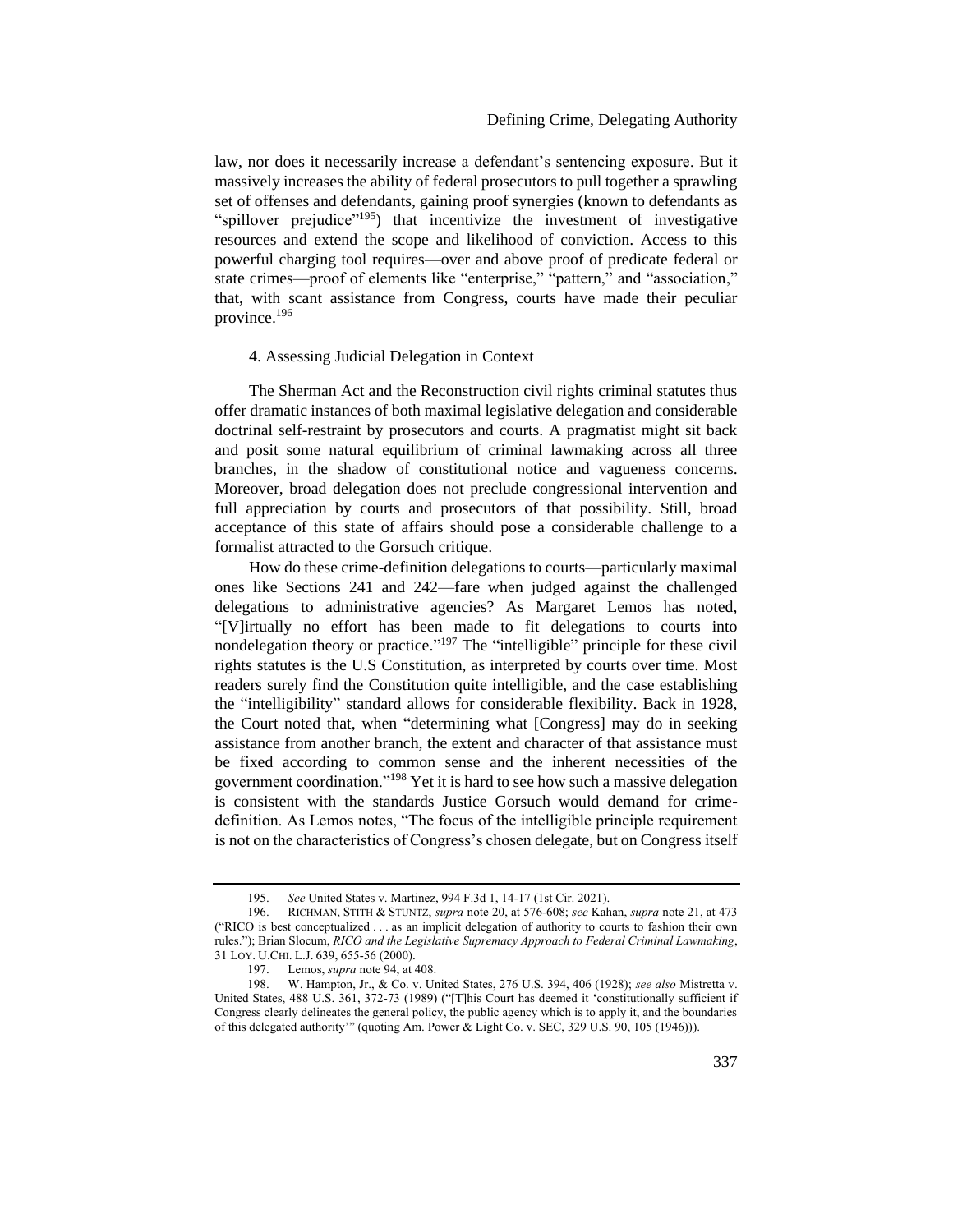and the choices it must make."<sup>199</sup> Perhaps justification can be found in the analysis—which Justice Gorsuch found applicable to certain delegations to the Executive—that excuses sweeping delegations that overlap with the delegatee branch's inherent powers. After all, the courts are the final arbiters of the Constitution.<sup>200</sup> But that is an idiosyncratic and limited analysis.

Measured against the criteria usually used by those normatively assessing delegations to agencies, particularly the concern about democratic accountability, the delegations to courts explored here—at least those at the maximal end of the continuum—fare poorly. Perhaps courts—at least federal ones with life-tenure judges—should be excused from standard delegation scrutiny, because "judges are more insulated from the political process and so pose a lesser danger to liberty than do agencies."<sup>201</sup> Yet other features of maximal judicial delegations push hard in the opposite direction, since the accountability that Justice Gorsuch seeks is the antithesis of insulation. Courts are not subject to controls that Congress can place on agencies<sup>202</sup> or to the political accountability that agencies have through the President.<sup>203</sup>

Perhaps the very nature of courts, with their adherence to precedent-based reasoning and incremental change, makes their accountability of less concern than that of agencies, where policy-driven decision making can lead to dramatic legal discontinuities demanding close scrutiny.<sup>204</sup> But one can flip that point and draw on the literature on the *political accountability of agencies*, which would valorize (or condemn) these discontinuities as reflecting the increasing domination of the bureaucracy by a politically-responsive (albeit inexpert) Executive.<sup>205</sup> Because agencies proceed categorically rather than case-by-case, they can also more easily be held to account for changing the legal landscape.

Maybe judicial law development derives accountability from its institutional setting, for it cannot occur without prosecutors presenting factual

<sup>199.</sup> Lemos, *supra* note [94,](#page-17-2) at 436.

<sup>200.</sup> *See* Marbury v. Madison, 5 U.S. (1 Cranch) 137, 177 (1803) ("It is emphatically the province of the judicial department to say what the law is.").

<sup>201.</sup> Volokh, *supra* note [78,](#page-14-0) at 1414 (citing DAVID SCHOENBROD, POWER WITHOUT RESPONSIBILITY 113, 189 (1993)).

<sup>202.</sup> Whatever agenda control Congress has over courts has rarely been exercised in practice. *See* Richard Fallon, *Jurisdiction-Stripping Reconsidered*, 96 VA. L. REV. 1043, 1045 (2010). But Congress can and, particularly in the criminal area, has legislatively nullified statutory rulings. *See infra* note [209](#page-35-0) and accompanying text.

<sup>203.</sup> Lemos, *supra* note [94,](#page-17-2) at 449; Volokh, *supra* note [78,](#page-14-0) at 1414; Jerry L. Mashaw, *Prodelegation: Why Administrators Should Make Political Decisions,* 1 J.L. ECON. & ORG. 81, 93-94 (1985).

<sup>204.</sup> Justice Gorsuch recently complained that "these days it sometimes seems agencies change their statutory interpretations almost as often as elections change administrations." Guedes v. BATF, 140 S. Ct. 789, 790 (2020) (Gorsuch, J., statement with respect to denial of certiorari).

<sup>205.</sup> *See* Peter L. Strauss, *The Trump Administration and the Rule of* Law, 170 REVUE FRANÇAISE D'ADMINISTRATION PUBLIQUE 433, 439 (2019) (noting "trend to presidentialism" in recent administrations); Elena Kagan, *Presidential Administration*, 114 HARV. L. REV. 2245, 2272-2363 (2001) (offering normative critiques and defenses of presidential accountability and control); *see also* Kirti Datla & Richard L. Revesz, *Deconstructing Independent Agencies (and Executive Agencies)*, 98 CORNELL L. REV. 769, 818-24 (2013) (examining sources of independent agency "dependence" on the President).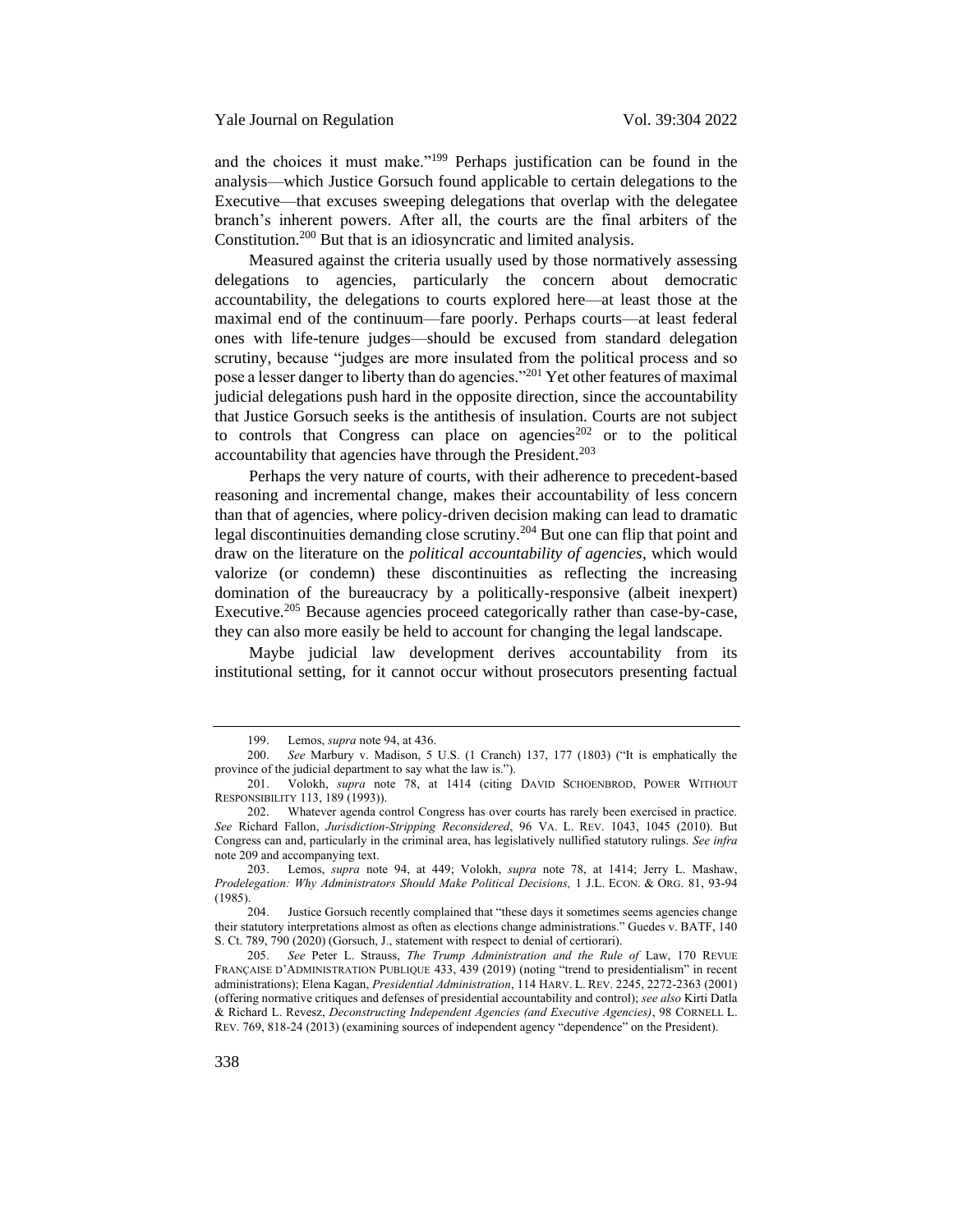<span id="page-35-1"></span>narratives and crafting legal liability theories.<sup>206</sup> How does the conditional nature of judicial crime-definition cut with respect to the Gorsuch critique? Prosecutorial gatekeeping ensures some separation of powers and brings a degree of political accountability. To be sure, direct prosecutorial accountability is somewhat limited because, as Hessick notes, federal prosecutorial decisions are usually made below the level of a political appointee.<sup>207</sup> But even mine-run decisions come with a degree of networked accountability that I have described elsewhere.<sup>208</sup> More importantly, prosecutors must take at least co-ownership of any judicial expansions of criminal liability, an ownership that comes with at least potential accountability to Congress. One need only look at the exceptional centralized control that DOJ has exercised over criminal civil rights and antitrust prosecutions—two spheres of ostensible common law development that also potentially target groups with considerable political power—to see this political accountability at work. Conversely, when judicial legal development curtails criminal liability, the Executive will regularly turn to Congress for a legislative fix.<sup>209</sup>

<span id="page-35-0"></span>Of course, the democratic accountability that prosecutorial gatekeeping and prosecutorial-mediated congressional oversight bring to the judicial crimedefinition project comes with the risk of self-dealing that is a separate concern of Justice Gorsuch.<sup>210</sup> Dan Kahan has cogently suggested that the prosecutorial "power of initiative" comes with its own pathology.<sup>211</sup> Prosecutors not only anchor judicial lawmaking to a larger political environment but also pursue their own agendas. By controlling what courts learn about an enforcement environment, picking cases whose facts counsel liability expansion in sometimes troubling directions, and pleading out cases that would lead to adverse decisions, prosecutors have an influence on judicial law development that is likely greater, and is certainly less transparent, than the influence they have over agency rulepromulgation, particularly when the agency is not the  $DOL^{212}$ 

<sup>206.</sup> *See* Richman, *supra* not[e 28,](#page-8-0) at 758 (discussing the gatekeeping role of prosecutors).

<sup>207.</sup> Hessick, *supra* not[e 91,](#page-17-1) at 1003.

<sup>208.</sup> Daniel Richman, *Accounting for Prosecutors*, *in* PROSECUTORS AND DEMOCRACY: A CROSS-NATIONAL STUDY 40, 68 (M. Langer & D. Sklansky eds., 2017).

<sup>209</sup>. *See, e.g.*, Fraud Enforcement and Recovery Act of 2009, Pub. L. No. 111-21, § 2(f)(1)(B), 123 Stat. 1617, 1618 (codified at 18 U.S.C. § 1956(c)(9) (2018)), *overriding* United States v. Santos, 553 U.S. 507 (2008); Riegle Community Development and Regulatory Improvement Act of 1994, Pub. L. No. 103-325, § 411(c)(1), 108 Stat. 2160, 2253 (codified as amended at 31 U.S.C. § 5324(c) (2018)), *overriding* Ratzlaf v. United States, 510 U.S. 135 (1994); An Act to Prevent the Manufacturing, Distribution, and Use of Illegal Drugs, and for Other Purposes, Pub. L. No. 100-690, § 7603, 102 Stat. 4181, 4508 (1988) (codified at 18 U.S.C. § 1346 (2018), *overriding* McNally v. United States, 483 U.S. 350 (1987). *See generally* William N. Eskridge, Jr., *Overriding Supreme Court Statutory Interpretation Decisions*, 101 YALE L.J. 331 (1991) (detailing the phenomenon of statutory overrides).

<sup>210.</sup> *See* Gundy v. United States, 139 S. Ct. 2116, 2131 (2019) (Gorsuch, J., dissenting).

<sup>211.</sup> *See* Kahan, *supra* note [21,](#page-6-1) at 479-80; *see also* Samuel Buell, *The Upside of Overbreadth*, 83 N.Y.U. L. REV. 1491, 1514 (2008) ("Broader liability rules afford prosecutors more freedom to apply them to novel contexts, generating more cases that require courts to decide whether to interpret liability rules broadly, and so on.").

<sup>212.</sup> Rachel E. Barkow, *Institutional Design and the Policing of Prosecutors: Lessons from Administrative Law,* 61 STAN. L. REV. 869, 882-83 (2009) ("With his or her power to choose from a range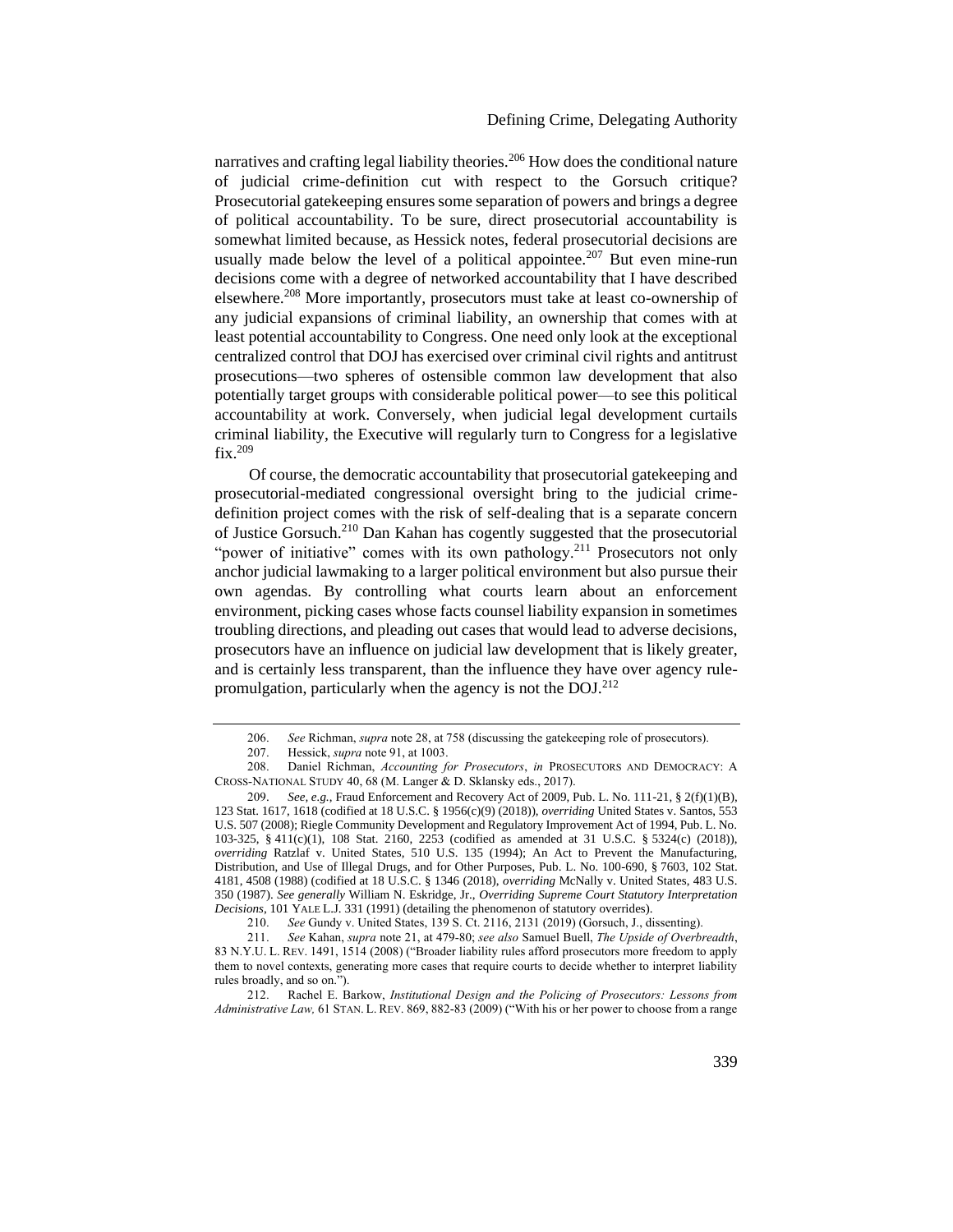Indeed, relying on agencies to craft regulations on which prosecutors can base criminal charges is far superior to common law development if one worries about the combination of crime-definition and enforcement power. In both scenarios, prosecutorial gatekeeping and litigation control will bring a degree of influence over effective crime-definition that can be abused. But the separation between prosecutors and an agency rulemaking process may be far greater than their separation from the crime-definition process that, to varying extents, plays out in federal courts. The latter context has an independent judge tethered to a process over which prosecutors have considerable sway. The former offers an agency that is usually quite separate from prosecutors, one that must comply with an open and transparent rule-making process, with notice and comment from affected parties, $2^{13}$  and that may worry about losing control over law development once prosecutors take a case.

A rulemaking agency will not only be focused on its own equities but will be obliged to adhere to the Administrative Procedure Act (APA).<sup>214</sup> Interested parties will be able to challenge a rule's consistency with the asserted statutory mandate or claim policy arbitrariness<sup>215</sup> in a process that finds no parallel for theories of liability generated by courts and prosecutors.<sup>216</sup> DOJ has, in contrast, not shown the slightest interest in offering up its legal theories for notice and comment rulemaking, and has taken pains to ensure that litigants cannot rely on internal guidance manuals.<sup>217</sup> Moreover, an APA rulemaking challenge to an agency rule will be facial and brought by a party that need not suffer from the bad facts that are the usual burden of a criminal defendant. Nor do the functional

214. Administrative Procedure Act of 1946, Pub. L. No. 79-404, 60 Stat. 237 (codified as amended at 5 U.S.C. §§ 551–706) (2018)).

of federal criminal laws, to exercise significant leverage over defendants to obtain pleas and cooperation, and to control the sentence or sentencing range through charging decisions, the prosecutor combines enforcement and adjudicative power.").

<sup>213.</sup> *See* Peter L. Strauss, Speech, *From Expertise to Politics: The Transformation of American Rulemaking*, 31 WAKE FOREST L. REV. 745, 755-56 (1996) (describing a shift in the 1960s and 1970s from agency adjudication as the primary method of regulation to informal rulemaking due in part to the belief rulemaking was "more democratic"); Lauren Moxley, *E-Rulemaking and Democracy*, 68 ADMIN. L. REV. 661, 663-64 (2016) (arguing that notice-and-comment rulemaking promotes both participatory and epistemic democracy by involving the public in the regulatory process on the one hand, and drawing on its "widely dispersed information power" on the other).

<sup>215.</sup> Administrative Procedure Act, 5 U.S.C. § 706(2)(A), (C) (2018).

<sup>216.</sup> *See* ROBERTA A. KARMEL, REGULATION BY PROSECUTION: THE SECURITIES AND EXCHANGE COMMISSION VS. CORPORATE AMERICA 96 (1982) (noting that in a criminal prosecution "[o]ther regulated persons who will become subject to that regulatory policy do not have the opportunity to object to or to comment upon the new interpretation or rule, as they would have in a rulemaking proceeding").

<sup>217.</sup> Kahan, *supra* note [21,](#page-6-1) at 497 n.145 (explaining DOJ's reluctance to promulgate binding internal regulations); U.S. DEP'T OF JUSTICE,JUSTICE MANUAL § 1-1.200 (2018), https://www.justice.gov /jm/jm-1-1000-introduction [https://perma.cc/XS8Q-ZDRV] ("The Justice Manual provides internal DOJ guidance. It is not intended to, does not, and may not be relied upon to create any rights, substantive or procedural, enforceable at law by any party in any matter civil or criminal. Nor are any limitations hereby placed on otherwise lawful litigation prerogatives of DOJ."); United States v. Apel, 571 U.S. 359, 369 (2014) (rejecting defendant's citation of U.S. Attorneys' Manual to support statutory interpretation and stating the Court has "never held that the Government's reading of a criminal statute is entitled to deference"); United States v. Holder, 256 F.3d 959, 965 n.10 (10th Cir. 2001) (giving no deference to the U.S. Attorneys' Manual's interpretation of a criminal statute).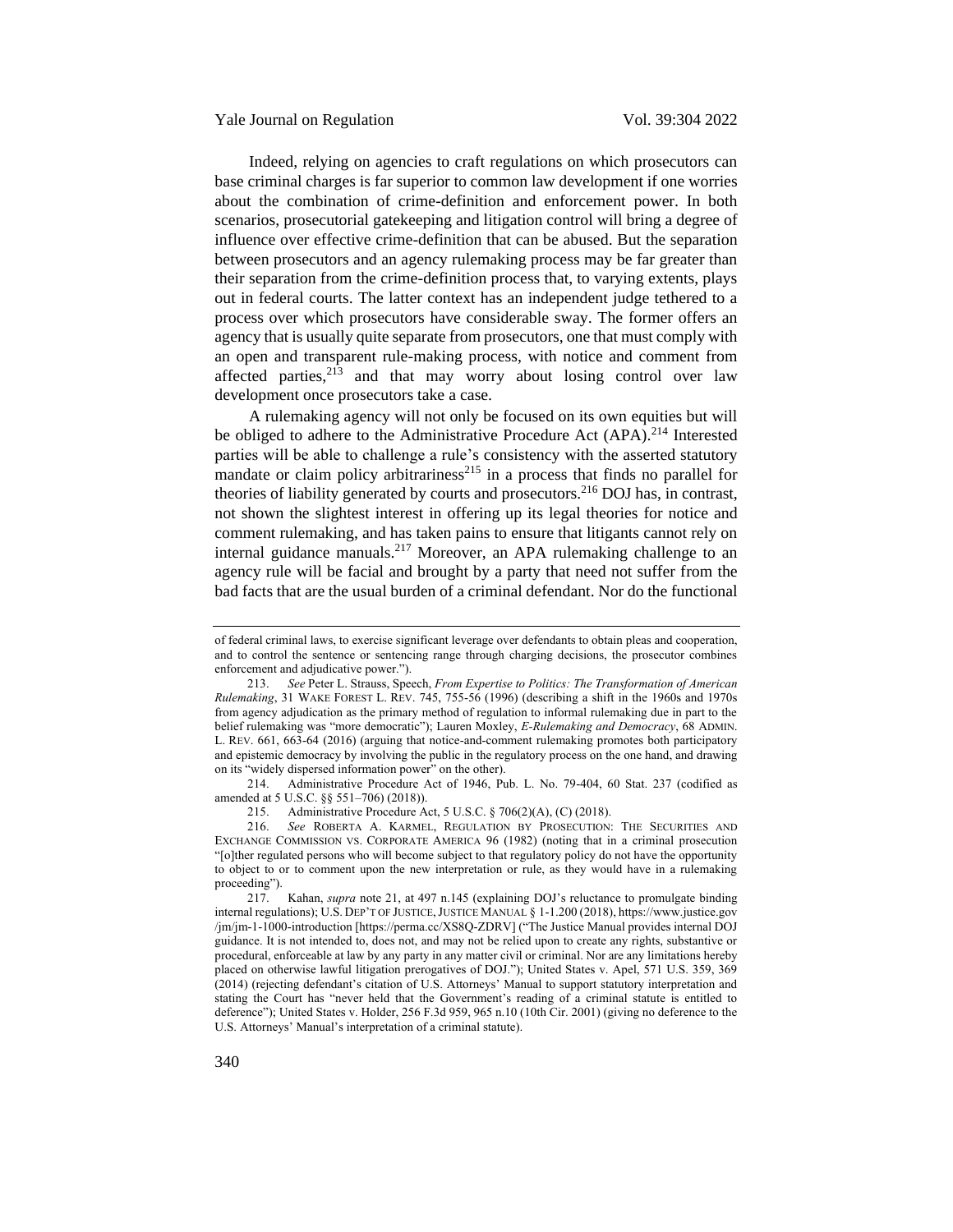defenses of agency lawmaking easily apply to courts, which cannot offer the access to information, national uniformity, and flexibility that agencies can.<sup>218</sup>

Finally, while the advantage of administrative crimes over broad statutes that hand interstitial lawmaking authority to a prosecutorial-judicial collective is only arguable with respect to self-dealing concerns, it seems certain with respect to due process values like notice and ex ante specificity. An agency's expertise and civil enforcement experience will not invariably push it to such specificity, particularly when it prefers enforcement to rulemaking. But when selfconsciously executing a delegated rulemaking assignment, an agency faces a legal accountability that Congress rarely faces in the criminal area.

Digging into the Code of Federal Regulations in addition to the U.S. Code involves extra work. Yet the potential defendant required to do that by an administrative crime will generally (but not always) find clarity and detail unavailable to the person worried about being charged under a congressionally drafted statute with a judicial gloss—particularly when that gloss arises primarily in lower federal courts and is not always consistent across them. In short, the main reason crime-definition delegations to courts come out so well compared to those to agencies (which pass, but sometimes with grumbling<sup>219</sup>) is probably that judges are grading their own papers.

### <span id="page-37-0"></span>*B. States*

As we have seen, broad congressional crime-definition delegations to courts not only flout formal notions of legislative supremacy but raise special problems relating to the nature of the institution. How, then, ought one assess delegations to not federal, but state legislatures? Here again, one finds a continuum of contexts in which state statutes provide the terms of a federal criminal offense. First, we will consider federal statutory regimes in which Congress has explicitly incorporated a specific set of state penal laws into an offense definition. We will then turn to the Assimilative Crimes Act  $(ACA)^{220}$ and its explicit adoption of a far broader range of offenses defined by the relevant state legislature. The most significant aspect of this continuum, for our purposes, is complete doctrinal acceptance, even by Justice Gorsuch, of the effective delegation of federal crime-definition authority to institutions whose very lack of federal status is considered a source of comfort, not concern.

### <span id="page-37-1"></span>1. State Law Predicates

State law figures prominently in federal criminal law. This ought not to be surprising to anyone familiar with the federal history. While federal criminal law started as a means of "targeting activity that injured or interfered with the federal

<sup>218.</sup> Lemos, *supra* note [92,](#page-17-3) at 444.

<sup>219.</sup> *See supra* not[e 4](#page-2-3)*.*

<sup>220.</sup> 18 U.S.C. § 13(a) (2018).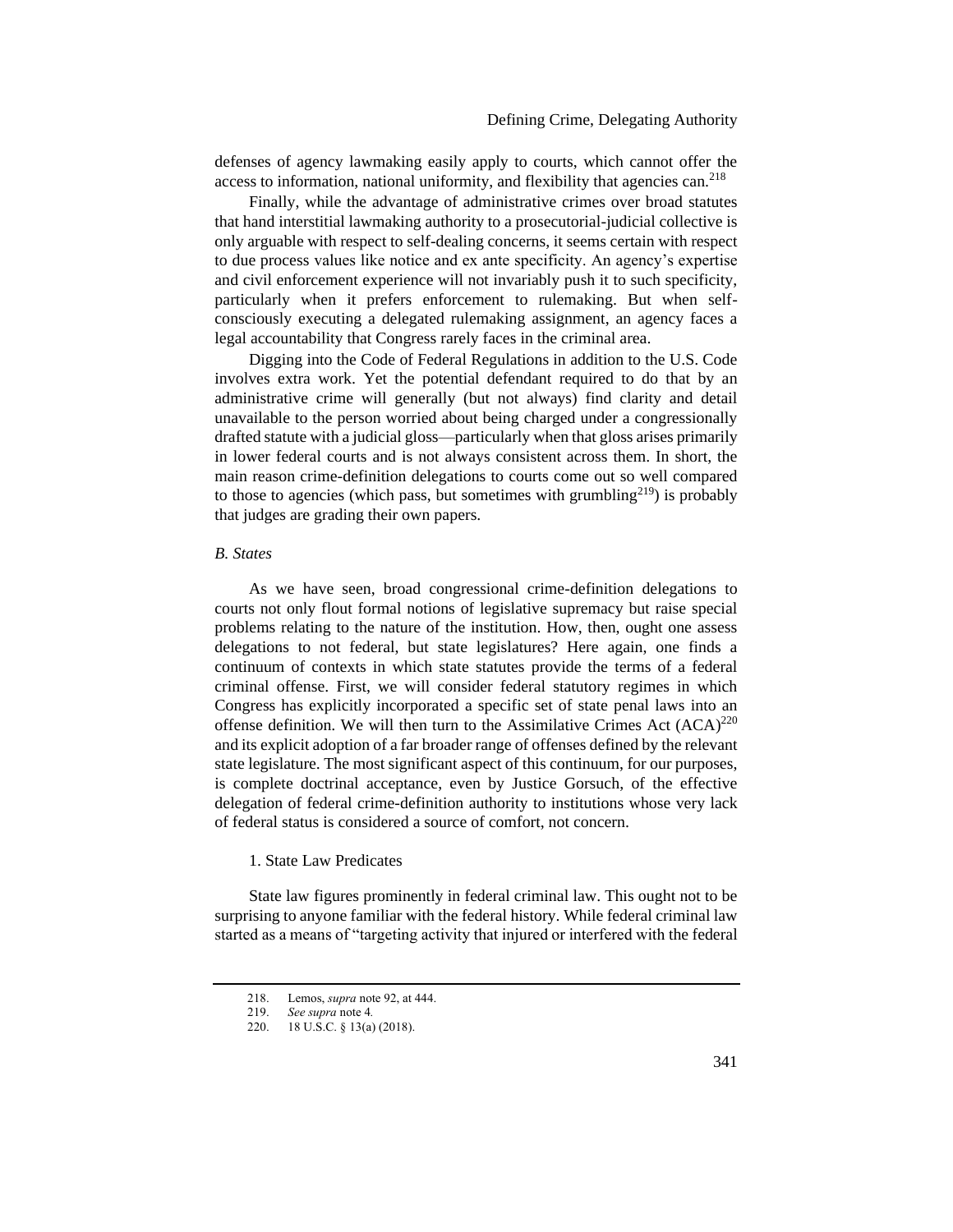government itself, its property, or its programs,"<sup>221</sup> by the beginning of the twentieth century, "[federal] legislators began to think of [f]ederal criminal jurisdiction . . . as supplementing local enforcement efforts supporting local exertions, and compensating for local inadequacies or corruption  $\ldots$ <sup>222</sup> Initially the federal offense created to support state efforts deployed a modified common law term, as when the 1919 Dyer Act criminalized interstate car thefts.<sup>223</sup> But sometimes Congress employed a more capacious term of its own devising, as when the 1910 Mann Act criminalized the interstate transportation of a woman or girl "for the purpose of prostitution or debauchery, or for any other immoral purpose."<sup>224</sup> It wasn't until 1986 that Congress withdrew the invitation to courts to judge morality and amended the statute to cover transportation for the purpose of prostitution "or [] any sexual activity for which any person can be charged with a criminal offense," implicitly drawing on existing state and federal offenses.<sup>225</sup>

This state law incorporation strategy would not only alleviate the troubling vagueness of a federal definition but would accommodate state laboratories of experimentation, $226$  whose main experiment was legal gambling. Thus, when Congress rolled out its first comprehensive gambling statute in 1970, it defined an "illegal gambling business" with reference to "the law of a State or political subdivision in which it is conducted." $227$  Complaints that the gambling statute was deficient because, by relying on state law, its effect would "not be uniform throughout the United States," were largely brushed aside. $228$ 

224. Ch. 395, 36 Stat. 825 (1910) (codified at 18 U.S.C. § 398 (1940)). For cases broadly applying the "immorality" prong, see, for example, Caminetti v. United States, 242 U.S. 470 (1917) (upholding the conviction of a man who transported a woman to be his "concubine and mistress") and Cleveland v. United States, 329 U.S. 14 (1946) (upholding the conviction of a Fundamentalist Mormon who transported a woman for purposes of polygamy).

225. Child Sexual Abuse and Pornography Act of 1986, Pub. L. No. 99-628, § 5, 100 Stat. 3510, 3511 (codified as amended at 18 U.S.C. § 2421 (2018)); *see* Michael Conant, *Federalism, the Mann Act, and the Imperative to Decriminalize Prostitution*, CORNELL J. L. & PUB. POL'Y 99, 116-17 (1996).

226. *See* New State Ice Co. v. Liebmann, 285 U.S. 262, 311 (1932) (Brandeis, J., dissenting) ("It is one of the happy incidents of the federal system that a single courageous state may, if its citizens choose, serve as a laboratory; and try novel social and economic experiments without risk to the rest of the country.").

228. United States v. Sacco, 491 F.2d 995, 1003 (9th Cir. 1974). *But see id.* at 1004 (Ely, J., dissenting) ("[T]he statute in question . . . is intolerably discriminatory and thus denies to some . . . the

<sup>221.</sup> RICHMAN, STITH & STUNTZ, *supra* not[e 20,](#page-5-0) at 3.

<sup>222.</sup> Daniel C. Richman, *The Changing Boundaries Between Federal and Local Law Enforcement*, *in* 2 NAT'L INST. OF JUSTICE, CRIMINAL JUSTICE 2000: BOUNDARY CHANGES IN CRIMINAL JUSTICE ORGANIZATIONS 81, 87 (Charles M. Friel ed., 2000); *see also* Susan R. Klein, *Independent-Norm Federalism in Criminal Law*, 90 CALIF. L. REV. 1541, 1548 (2002).

<sup>223.</sup> Daniel Richman & Sarah Seo, *How Federalism Built the FBI, Sustained Local Police, and Left Out the States*, 17 STAN. J. C.R. & C.L. (forthcoming 2021); *see* United States v. Turley, 352 U.S. 407, 416-41 (1957) (holding that the National Motor Vehicle Theft Act is not limited to "situations which at common law would be considered larceny" because "[p]rofessional thieves resort to innumerable forms of theft and Congress presumably sought to meet the need for federal action effectively rather than to leave loopholes for wholesale evasion.").

<sup>227.</sup> Organized Crime Control Act of 1970, Pub L. No. 91-452, § 803(a), 84 Stat. 922, 937 (codified as amended at 18 U.S.C. § 1955 (2018)); *see* G. Robert Blakey & Harold A. Kurland, *The Development of the Federal Law of Gambling*, 63 CORNELL L. REV. 923, 979 (1978).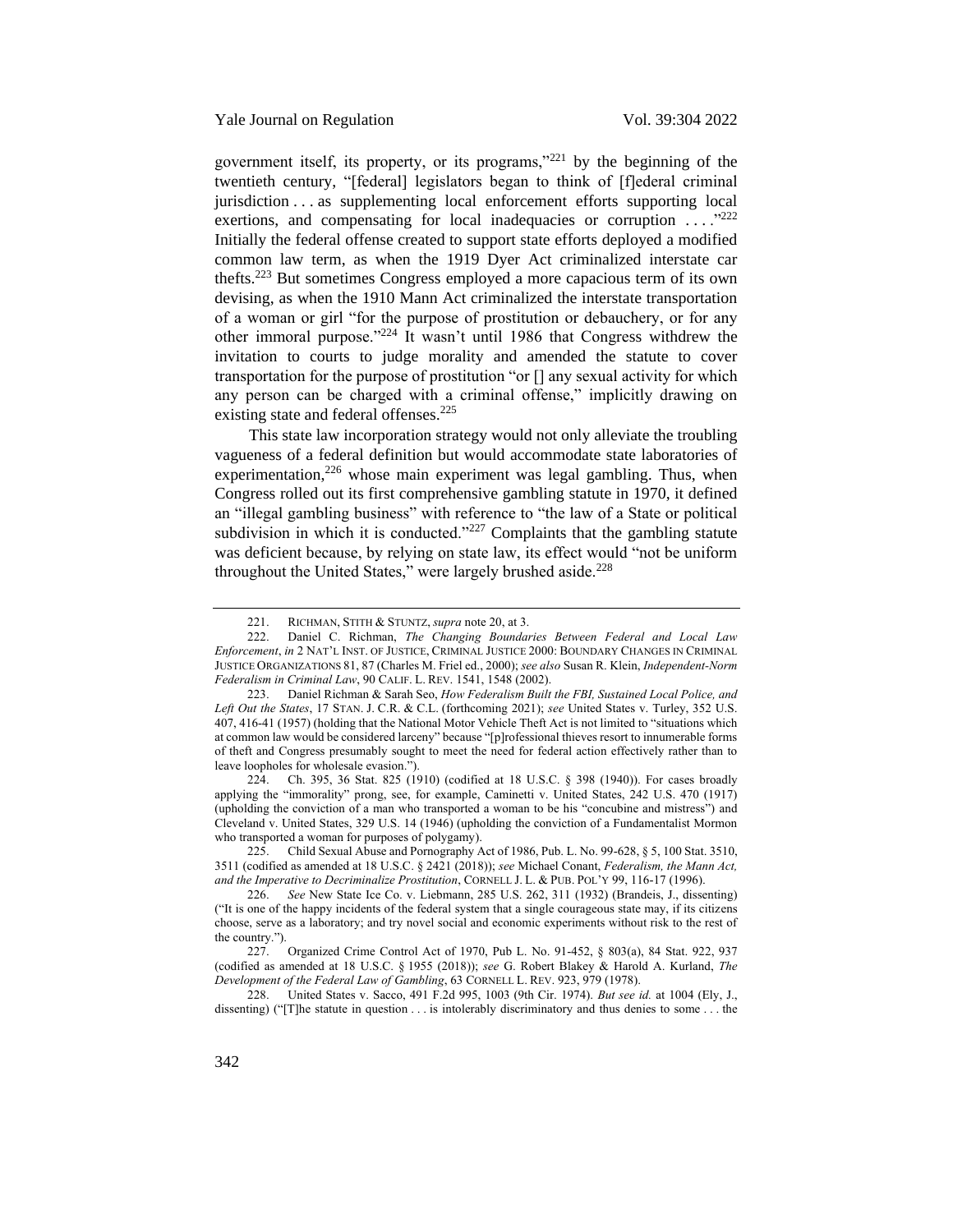# Defining Crime, Delegating Authority

Arguably even more explicit instances of dynamic incorporation of state law occurred in the Travel Act of  $1964^{229}$  and the RICO statute<sup>230</sup> in 1970, both of which created complex federal offenses whose elements could, should prosecutors so choose, include violations of specified varieties of state law relating to, say, "extortion" or "bribery."<sup>231</sup> These statutes made perfect sense as a policy matter, since they allowed federal enforcers to selectively take crimes defined by state law and usually handled by local authorities and pursue them as part of an "organized crime" project (without, at least for the Travel Act, bearing any legal burden of showing a connection to a larger criminal operation).<sup>232</sup> A similar strategy has been used in a proposed federal domestic terrorism statute.<sup>233</sup>

One challenge to the Travel Act condemned it as "an unconstitutional delegation of Federal legislative power to the States."<sup>234</sup> In response, a DOJ official, Herbert J. Miller, Jr., noted that, unlike the Assimilative Crimes Act, which entailed wholesale delegation to the states, "the 'Travel Act' is restricted to certain defined kinds of criminal activity  $\dots$  ."<sup>235</sup> Indeed, subsequent years would see a line of Supreme Court and lower court cases determining whether conduct charged both violated some state penal law and fit within some generic federal definition of "extortion,"<sup>236</sup> "bribery,"<sup>237</sup> arson,<sup>238</sup> and other Travel Act terms, and they found no need for juries to be instructed as to the state crimedefinition. Concerns about ostensible legislative delegation of federal criminal lawmaking authority to states will thus be mitigated when federal courts exercise a gatekeeping role in assessing what conduct and which state statutes "count" for federal criminal law purposes. Federal courts may not be democratically

231. 18 U.S.C. § 1955(b); 18 U.S.C. § 1961(1)(A).

234. Herbert J. Miller, Jr., *The "Travel Act": A New Statutory Approach to Organized Crime in the United States*, 1 DUQ. U. L. REV. 181, 185 (1963).

235. *Id.* at 189.

equal protection of the law. By its express terms, the criminal sanctions of the statute may be applied only to those citizens who commit their alleged unlawful gambling activities in communities wherein gambling is already prohibited by local law.").<br>229 Interstate Travel in A

Interstate Travel in Aid of Racketeering, Pub. L. No. 87-228, § 1(a), 75 Stat. 498, 498 (1961) (codified as amended at 18 U.S.C. § 1952 (2018)).

<sup>230.</sup> Racketeer Influenced and Corrupt Organizations Act, Pub. L. No. 91-452, title IX, §901(a), 84 Stat. 941 (1970) (codified as amended at 18 U.S.C. §§ 1961-1968 (2018)).

<sup>232.</sup> *See* Craig M. Bradley, *Racketeering and the Federalization of Crime*, 22 AM. CRIM. L. REV. 213, 245 (1984).

<sup>233.</sup> *See* Confronting the Threat of Domestic Terrorism Act, H.R. 4192, 116th Cong. (2019) (designating "prohibited acts" with reference to both state and federal laws). More recent domestic terrorism legislative proposals have not sought to create new offenses. *See, e.g.*, S. 964, 117th Cong. (2021); H.R. 350, 117th Cong. (2021).

United States v. Nardello, 393 U.S. 286, 295 (1969) ("T]he inquiry is not the manner in which States classify their criminal prohibitions but whether the particular State involved prohibits the extortionate activity charged.").

<sup>237.</sup> Perrin v. United States, 444 U.S. 37, 49 (1979) (concluding that Congress intended "the generic definition of bribery, rather than a narrow common-law definition").

<sup>238.</sup> United States v. Conway, 507 F.2d 1047, 1051 (5th Cir. 1975) (concluding that there was no need for the jury to have been instructed on the definition of "arson" under Maryland law); *see also* United States v. Owens, 159 F.3d 221, 228 (6th Cir. 1998) (rejecting claim that court failed to instruct on elements of state gambling and prostitution offenses); United States v. Gomez, 801 F. App'x. 715 (11th Cir. 2020) (following *Conway* and finding "no requirement that the jury be instructed on the state-specific definition of the predicate crime").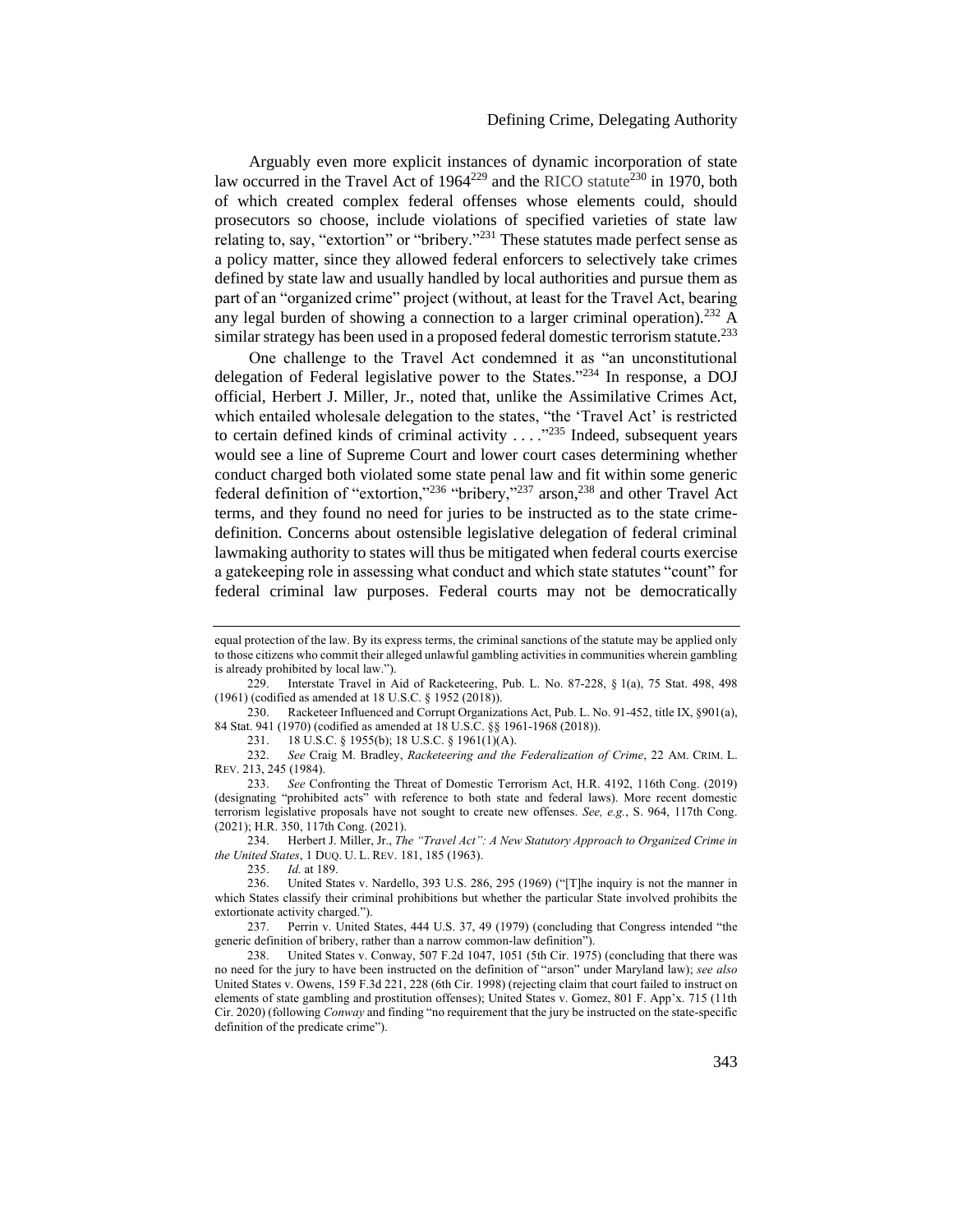accountable, but, unlike state legislatures, they are federal. And, at least so far, the federal statutes on which their gatekeeping is based have not been deemed void for vagueness.<sup>239</sup>

Still, strategic recourse to state criminal law predicates via the Travel Act can permit federal prosecutors to circumvent limitations, whether congressionally devised or judicially constructed, on purely federal statutes. One such limitation arose in 2016, when, in *McDonnell v. United States,* the Supreme Court construed the federal fraud and extortion statutes to reach only those cases of bribery where the *quid pro quo* was with respect to a rather limited range of "official acts."<sup>240</sup> Prosecutors quickly responded, in at least one case, by charging bribery defendants under the Travel Act, using state law predicates that lacked any such limitation. $241$ 

# <span id="page-40-0"></span>2. The ACA and Wholesale Adoption of Non-Duplicative State Penal Law for Federal Enclaves

The gatekeeping-role federal courts play when deciding which state statutes can apply to a defendant via the Travel Act or RICO is substantially (but not completely) absent when a defendant in a federal enclave is charged under the ACA.<sup>242</sup> Here, there is wholesale dynamic incorporation (in the absence of a federal statute on point). The ACA provides, in pertinent part:

Whoever [in a federal enclave] . . . is guilty of any act or omission which, although not made punishable by any enactment of Congress, would be punishable if committed or omitted within the jurisdiction of the State, Territory, Possession, or District in which such place is situated, by the laws thereof in force at the time of such act or omission, shall be guilty of a like offense and subject to a like punishment.<sup>243</sup>

The ACA dates back to Joseph Story's dismay that, after *Hudson & Goodwin*, federal prosecutors and courts simply lacked an adequate supply of federal criminal law from Congress to address core federal interests and govern federal enclaves. Failing to obtain legislative authorization for a federal common law of crimes, Justice Story complained:

The criminal Code of the United States is singularly defective and inefficient . . . . Few, very few, of the practical crimes (if I may so say) are now punishable by statutes, and if the courts have no general common law jurisdiction (which is a

<sup>239.</sup> It has been argued, so far unsuccessfully, that the Supreme Court's recent void-forvagueness cases, *see, e.g.*, United States v. Davis, 139 S. Ct. 2319 (2019), require reconsideration of this line of Travel Act cases, *see* United States v. Rogers, 389 F. Supp. 3d 774, 790 (C.D. Cal. 2019). Considerable credit for my discussion of this statute goes to Jillian Williams, Columbia Law School '21, on whose research and analysis I draw.

<sup>240.</sup> 136 S. Ct. 2355 (2016).

<sup>241.</sup> *See* United States v. Ferriero, 866 F.3d 107, 128 (3d Cir. 2017) (finding *McDonnell*'s limitations not to apply to New Jersey bribery statute charged as Travel Act predicate). Of course, prosecutors have also used other federal statutes to avoid *McDonnell*'s limitations. *See* United States v. Ng Lap Seng, 934 F.3d 110, 130 (2d Cir. 2019) (declining to read *McDonnell*'s limitation into either 18 U.S.C. § 666 (2018) or the Foreign Corrupt Practices Act).<br>242. 18 U.S.C. § 13(a) (2018).

<sup>18</sup> U.S.C. § 13(a) (2018).

<sup>243.</sup> *Id.*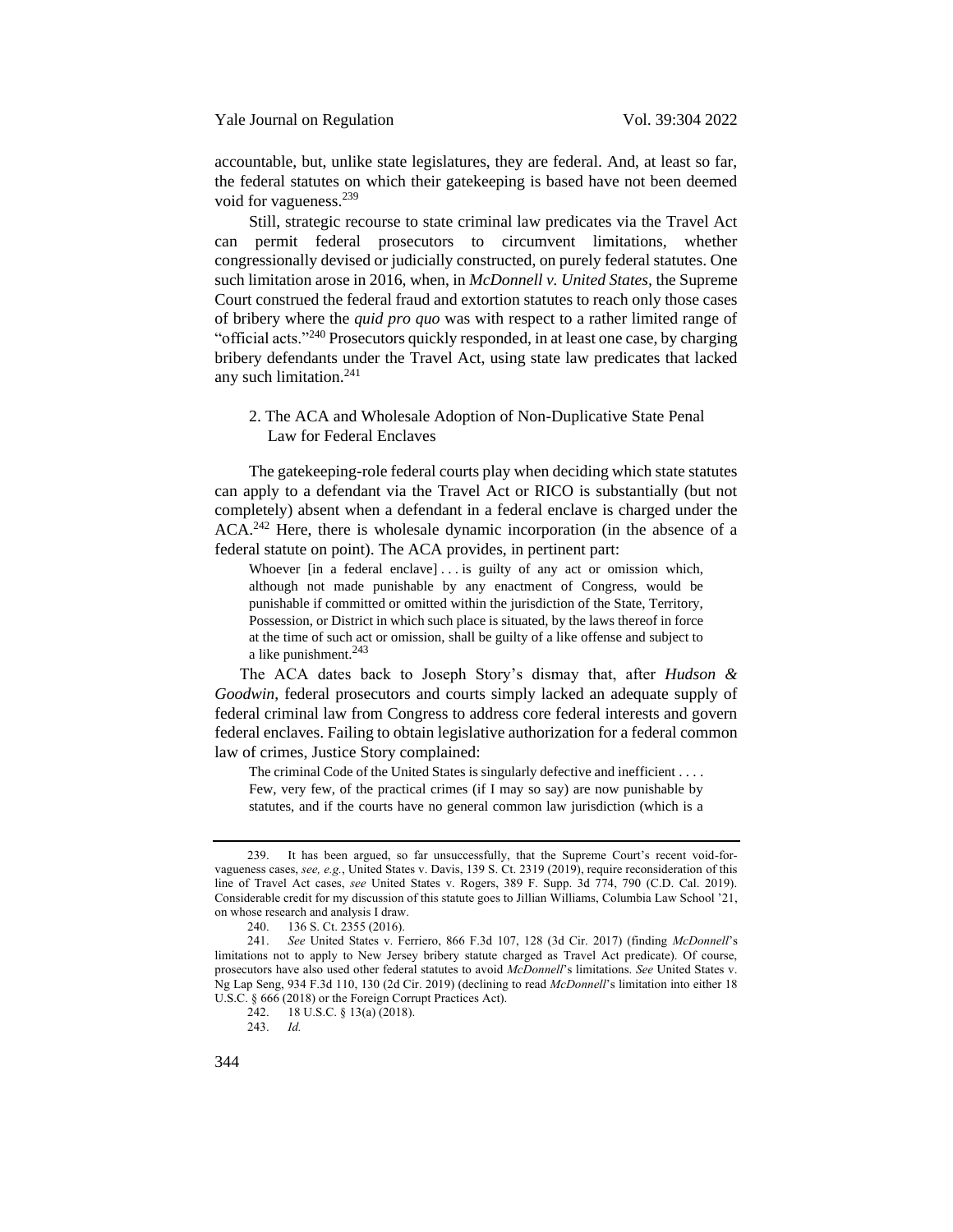vexed question), they are wholly dispunishable. The state courts have no jurisdiction of crimes committed on the high seas, or in places ceded to the United States. Rapes, arsons, batteries, and a host of other crimes may in these places be now committed with impunity. Suppose a conspiracy to commit treason in any of these places, by civil persons, how can the crime be punished? These are cases where the United States have an exclusive local jurisdiction. And can it be less fit that the government should have power to protect itself in all other places where it exercises a legitimate authority? That Congress has power to provide for all crimes against the United States is [incontestable].<sup>244</sup>

Justice Story thereafter drafted the original ACA, which Representative Daniel Webster introduced in  $1825.^{245}$ 

Initially, the ACA provided for "static conformity" with the state law of a federal enclave: the relevant state crime-definition was that in force when the ACA, or subsequent versions of it, was enacted.<sup>246</sup> Then in 1948, Congress changed its drafting strategy, opting for dynamic incorporation of state law. As the Court put it in *United States v. Sharpnack*, which upheld the new statute's constitutionality: "Congress has thus at last provided that within each federal enclave, to the extent that offenses are not preempted by congressional enactments, there shall be complete current conformity with the criminal laws of the respective States in which the enclaves are situated."<sup>247</sup> The ACA does not authorize recourse to state law where some applicable federal enactment was intended to fill the field or otherwise preclude such recourse.<sup>248</sup> But, as Wayne Logan explains, absent such preclusion, the ACA effects

<span id="page-41-0"></span>a legal metamorphosis[,] [] transforming "a crime against the state into a crime against the federal government." Upon conviction, the sentence imposed by the federal court is not to "exceed any maximum sentence and may not fall below any mandatory minimum sentence that is required under the law of the state in which the crimes occur."<sup>249</sup>

Before *Sharpnack*, two lower courts found the ACA's dynamic incorporation of "future legislation constituted an improper delegation and

<sup>244.</sup> United States v. Press Pub. Co., 219 U.S. 1, 12 (1911) (quoting 1 JOSEPH STORY, LIFE OF JUSTICE STORY 293 (Boston 1851)).

<sup>245.</sup> Williams v. United States, 327 U.S. 711, 721 (1946) (identifying Daniel Webster as the bill's sponsor); *see also* Note, *The Federal Assimilative Crimes Act*, 70 HARV L. REV. 685, 685 (1957).

<sup>246.</sup> United States v. Sharpnack, 355 U.S. 286, 291 (1958); *see also* Franklin v. United States, 216 U.S. 559, 569 (1910) ("There is plainly no delegation to the states of authority in any way to change the criminal laws applicable to places over which the United States has jurisdiction.").

<sup>247.</sup> *Sharpnack*, 355 U.S. at 293.

<sup>248.</sup> Lewis v. United States, 523 U.S. 155, 164 (1998); *see also* United States v. Rocha, 598 F.3d 1144 (9th Cir. 2010) (rejecting ACA charge based on assimilation of California penal law in a federal prison assault case, on finding that "Congress has enacted a comprehensive assault statute by which it has fully occupied the law of assault within federal enclaves"); *see also* United States v. Do, 994 F.3d 1096, 1102 (9th Cir. 2021) (noting that ACA's "application is predicated on analysis of the federal statute, not a prosecutorial desire to obtain a higher sentence.").<br>
249 Wayne A. Logan, Creating a "Hydra"

<sup>249.</sup> Wayne A. Logan, *Creating a "Hydra in Government": Federal Recourse to State Law in Crime Fighting*, 86 B.U. L. REV. 65, 72-73 (2006) (first quoting United States v. Kiliz, 694 F.2d 628, 629 (9th Cir. 1982); then quoting United States v. Garcia, 893 F.2d 250, 251-52 (10th Cir. 1989)).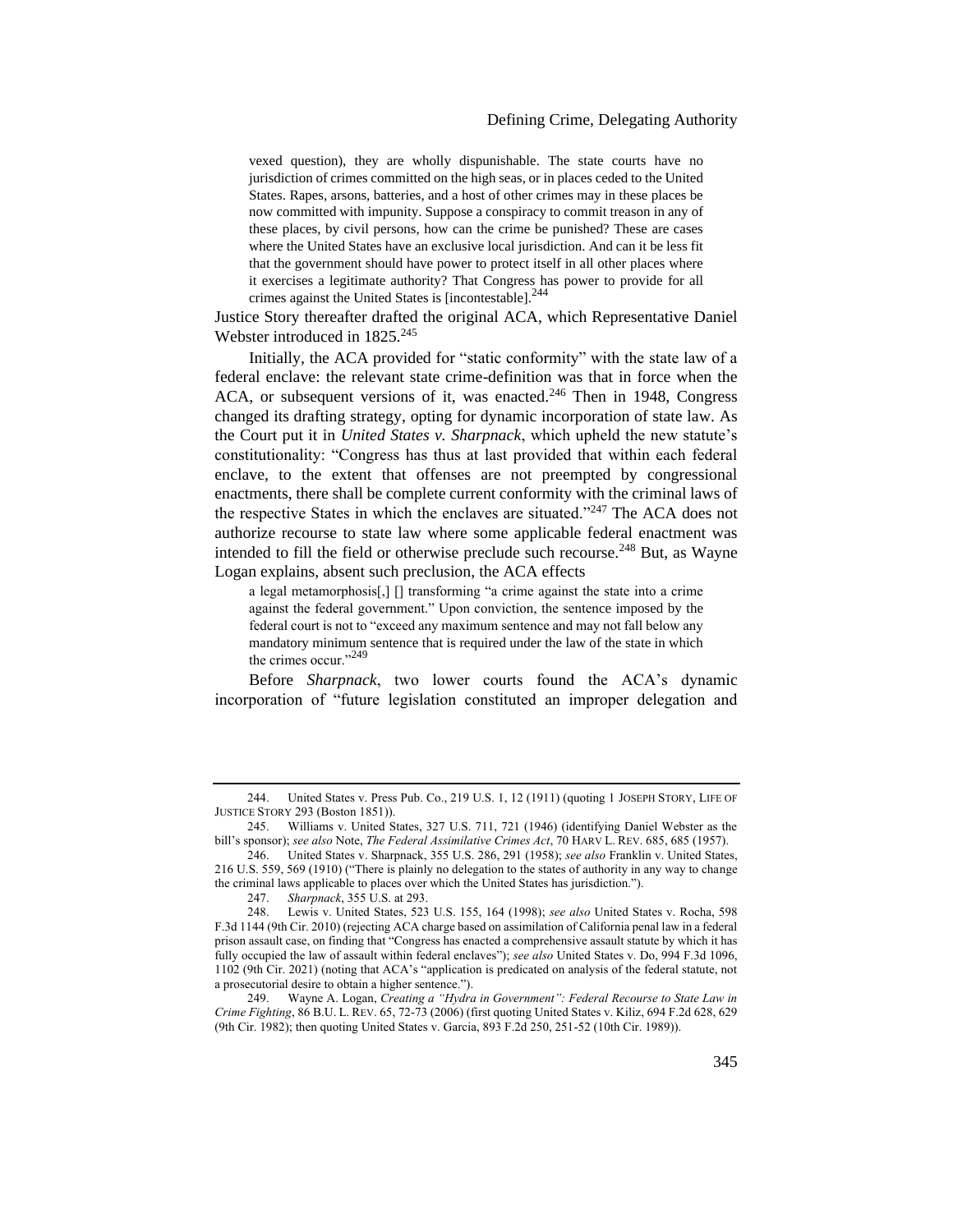Yale Journal on Regulation Vol. 39:304 2022

<span id="page-42-0"></span>abdication of legislative duties, $v^{250}$  and indeed pre-New Deal precedent held: "Congress cannot transfer its legislative power to the States—by nature this is nondelegable."<sup>251</sup> The *Sharpnack* Court, however, calmly rejected the delegation challenge on pragmatic grounds. Vagueness was not a problem: "Whether Congress sets forth the assimilated laws in full or assimilates them by reference, the result is as definite and as ascertainable as are the state laws themselves."<sup>252</sup> Neither was wholesale and dynamic incorporation of state criminal statutes constitutionally troubling:

<span id="page-42-1"></span>Rather than being a delegation by Congress of its legislative authority to the States, it is a deliberate continuing adoption by Congress for federal enclaves of such unpreempted offenses and punishments as shall have been already put in effect by the respective States for their own government. Congress retains power to exclude a particular state law from the assimilative effect of the Act. This procedure is a practical accommodation of the mechanics of the legislative functions of State and Nation in the field of police power where it is especially appropriate to make the federal regulation of local conduct conform to that already established by the State.<sup>253</sup>

Since Congress could undoubtedly incorporate state law piecemeal or wholesale, and "obviously" could "renew such assimilation annually or daily,"<sup>254</sup> why force it to go through the charade?

"To protect liberty," an adherent to the Gorsuch critique might respond, and she might echo Justice Douglas' dissent in *Sharpnack*:

<span id="page-42-2"></span>Under the scheme now approved, a State makes such federal law, applicable to the enclave, as it likes, and that law becomes federal law, for the violation of which the citizen is sent to prison.

Here, it is a sex crime on which Congress has never legislated. Tomorrow it may be a blue law, a law governing usury, or even a law requiring segregation of the races on buses and in restaurants. It may be a law that could never command a majority in the Congress, or that in no sense reflected its will. It is no answer to say that the citizen would have a defense under the Fifth and Sixth Amendments to unconstitutional applications of these federal laws or the procedures under them. He is entitled to the considered judgment of Congress whether the law applied to him fits the federal policy. That is what federal lawmaking is . . .

There is some convenience in doing what the Court allows today. Congress is saved the bother of enacting new Assimilative Crimes Acts from time to time.

<sup>250.</sup> Note, *The Assimilative Crimes Act*, 7 U. RICH. L. REV. 116, 123 (1972) (citing Hollister v. United States, 145 F. 773, 779 (8th Cir. 1906); and United States v. Barnaby, 51 F. 20, 23 (D. Mont. 1893)).

<sup>251.</sup> Knickerbocker Ice Co. v. Stewart, 253 U.S. 149, 164 (1920) (McReynolds, J.); *see also Sharpnack*, 355 U.S. at 294 n.10 (distinguishing *Knickerbocker*); Michael C. Dorf, *Dynamic Incorporation of Foreign Law*, 157 U. PA. L. REV. 103, 139, 140 (2008) (citing Cooley v. Board of Wardens, 53 U.S. (12 How.) 299 (1851)); Calhoun v. Yamaha Motor Corp., 40 F.3d 622, 629 n.8 (3d Cir. 1994)) ("Although [*Knickerbocker* and similar cases] have not been explicitly overruled by the Court, they rest on a strong nondelegation doctrine the likes of which has not been seen since the 1930s.").<br>252. Sharpnack, 355 U.S. at 293.

<sup>252.</sup> *Sharpnack*, 355 U.S. at 293.

*Id.* at 294.

<sup>254.</sup> *Id.* at 293.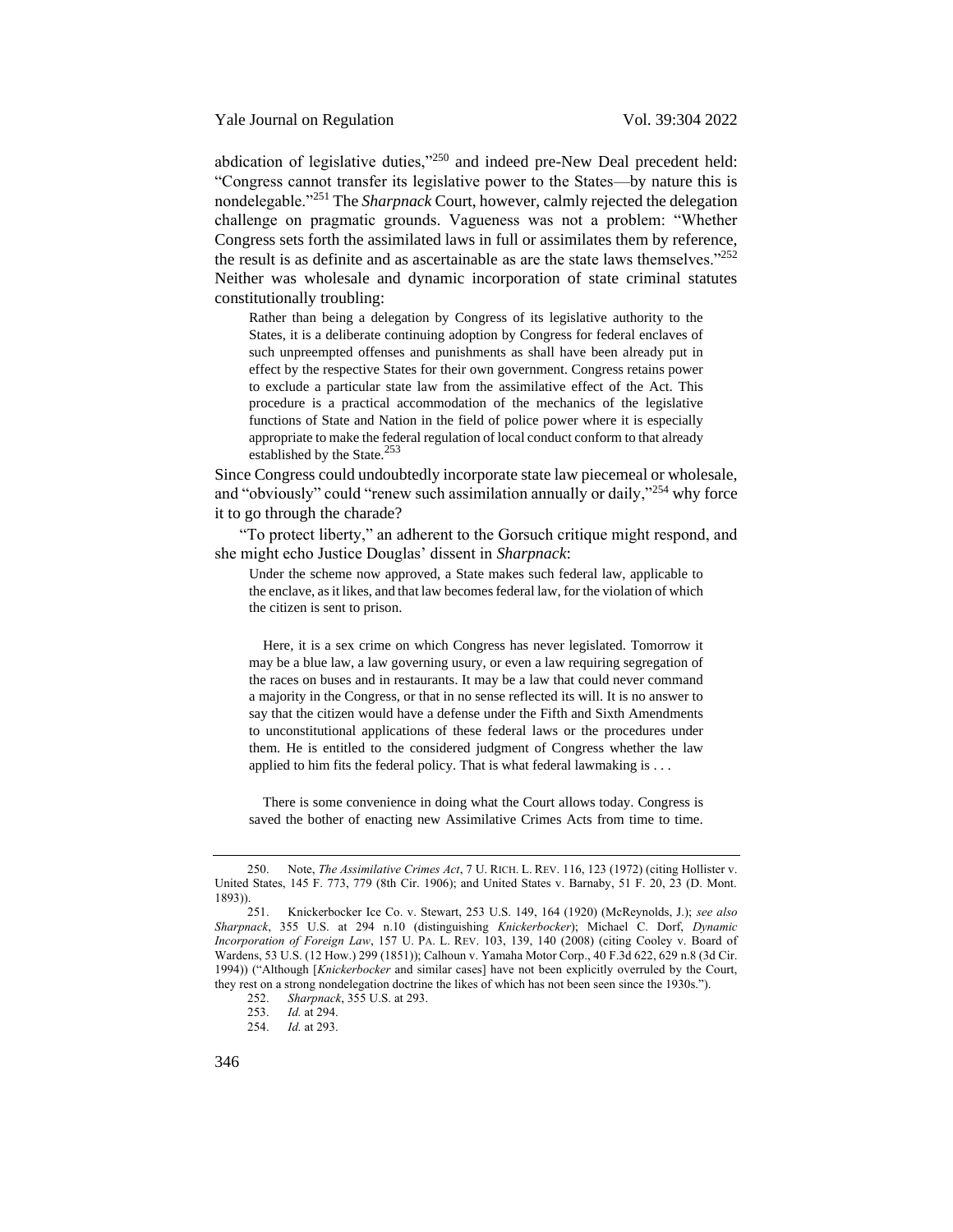Federal laws grow like mushrooms without Congress passing a bill. But convenience is not material to the constitutional problem.<sup>255</sup>

Why then is the wholesale delegation of federal criminal-definition to the states—that is, once a federal court identifies a gap in federal law—so uncontroversial that even then-Judge Gorsuch could laud the arrangement, going so far as to observe that "[a] testament to its efficacy and economy of design, the ACA remains today little changed from its original form"?<sup>256</sup> Certainly, if one puts aside the delegation doctrine, disregards the lack of an "intelligible" principle, and uses a grading rubric anchored in federalism, comity, and the traditional primacy of states in criminal law matters, the ACA passes with flying colors. As the Court noted in 1911 regarding the static version of the ACA:

<span id="page-43-2"></span>Congress, in adopting it, sedulously considered the twofold character of our constitutional government, and had in view the enlightened purpose, so far as the punishment of crime was concerned, to interfere as little as might be with the authority of the states on that subject over all territory situated within their exterior boundaries, and which hence would be subject to exclusive state jurisdiction but for the existence of a United States reservation.<sup>257</sup>

<span id="page-43-1"></span>More recently, Joshua Divine has suggested, "[I]t is not clear that a nationally representative body cannot conclude that the problem of crime is primarily local, not national, and that criminal laws should thus conform to local laws and the facts and needs underlying those laws."<sup>258</sup> Sure, national uniformity and horizontal equity across federal districts are regularly proclaimed transcendent values within the federal criminal justice system, particularly for sentencing. But especially since the demise of mandatory federal sentencing guidelines (and even before, because of massive variation in prosecutorial discretion), such values regularly give way to local norms.<sup>259</sup> There is something to be said for measures that recognize and formalize the adoption of these norms—at least to the extent that federal enforcement targets local conduct (as its violent crime work generally does).<sup>260</sup>

<span id="page-43-0"></span>Yet unless alternative values like federalism and local consistency are "trumps,"<sup>261</sup> one is hard pressed indeed to see how the arrangement squares with very real concerns of the sort raised by the Gorsuch critique of administrative

<sup>255.</sup> *Id.* at 299 (Douglas, J., dissenting).

<sup>256.</sup> United States v. Christie, 717 F.3d 1156, 1170 (10th Cir. 2013) (Gorsuch, J.).<br>257. United States v. Press Pub. Co., 219 U.S. 1, 9 (1911); see also Paul J. Lar

<sup>257.</sup> United States v. Press Pub. Co., 219 U.S. 1, 9 (1911); *see also* Paul J. Larkin, Jr., *The Dynamic Incorporation of Foreign Law and the Constitutional Regulation of Federal Lawmaking*, 38 HARV. J. L. PUB. POL'Y 337, 376 (2014) (noting that "the Constitution as a whole expressly recognizes the pre-existing, independent sovereignty of the states," and that "it presumes the fact and legitimacy of the rule that state law will serve as the primary vehicle for regulating private conduct").

<sup>258.</sup> Joshua M. Divine, *Statutory Federalism and Criminal Law*, 106 VA. L. REV. 127, 184 (2020).

<sup>259.</sup> *See* Daniel Richman, *Federal Sentencing in 2007: The Supreme Court Holds—The Center Doesn't*, 117 YALE L.J. 1374, 1405-11(2008).

<sup>260.</sup> *See id.* at 1403-07.

<sup>261.</sup> *See* Harold J. Krent, *Fragmenting the Unitary Executive: Congressional Delegations of Administrative Authority Outside the Federal Government*, 85 NW. U. L. REV. 62, 67 (1990) (stating that delegations to states "can perhaps be justified by the principle of federalism—the constitutional interest in state sovereignty may trump the competing constitutional norm of a centralized federal executive").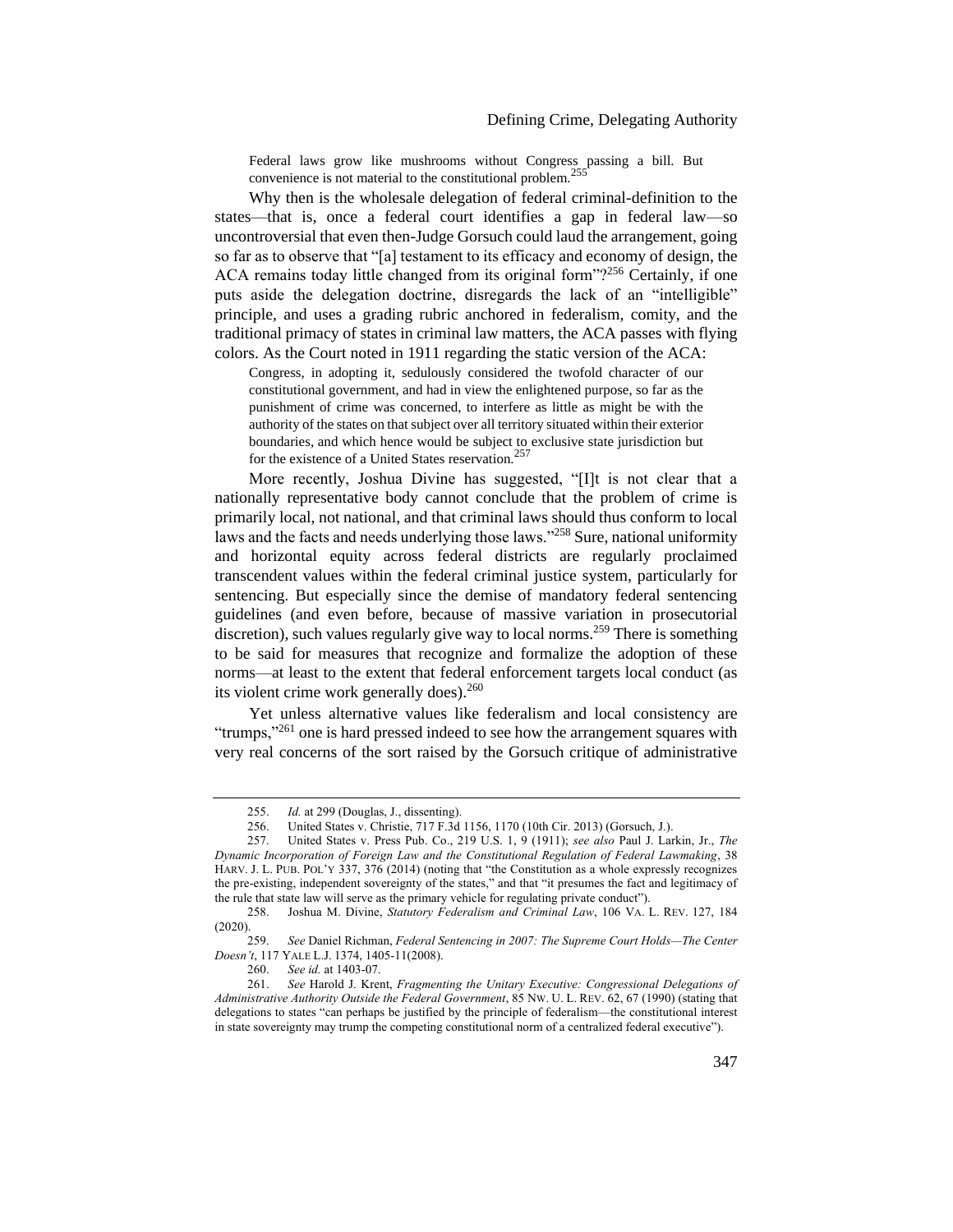Yale Journal on Regulation Vol. 39:304 2022

crimes. As Wayne Logan notes, "By utilizing state laws and outcomes to achieve its own policy ends, the U.S. [Congress] abdicates its criminal lawmaking authority in deference to individual states[,] . . . undermining U.S. political transparency and democratic accountability."<sup>262</sup> One might respond with "an alternative view[,] [that] federal deference actually enhances sensitivity to democratic norms by tying U.S. law to decisions of 'the People' of individual states,"<sup>263</sup> but this "misses the essential point that what is lacking is federal decision-making input, which ideally reflects collective national interests and values. State laws naturally reflect the distinct positions of state legislators, who are not held accountable to, and need not accommodate the interests of, the nation as a whole."<sup>264</sup> Certainly, federal agencies are more accountable to the federal government than are their state counterparts. Nor can the ACA's regime find justification in the fact that those charged will also be citizens of the state whose law applies.<sup>265</sup> Maybe they will be, but there is no reason to assume that those who, say, visit "Indian country,"<sup>266</sup> a military base,<sup>267</sup> or are incarcerated in a federal prison<sup>268</sup> come from the surrounding state.

To be sure, a considerable degree of federal accountability comes from the vast discretion federal prosecutors exercise over whether to invoke state law via the ACA. And they do not do that frequently in serious cases.<sup>269</sup> Yet that explanation proves too much, as it is true for all federal offenses, however and by whomever defined. Indeed, Joshua Divine has turned the vastness of federal enforcement discretion, and the paucity of effective constraining mechanisms, into an argument for extending the ACA's dynamic incorporation of state law in the ACA to other contexts: "State legislatures, subject to less inertia and

<sup>262.</sup> Logan, *supra* not[e 249,](#page-41-0) at 85.<br>263. *Id.* at 89: see also Krent. su

<sup>263.</sup> *Id*. at 89; *see also* Krent, *supra* note [261](#page-43-0) (explaining that state legislators "possess an independent interest in fashioning public-regarding laws, and are checked by "the state electorate," which "serves, in essence, as a replacement for the executive branch").

<sup>264.</sup> Logan, *supra* not[e 249,](#page-41-0) at 89.

<sup>265.</sup> *See* Moore v. Illinois, 55 U. S. (14 How.) 13, 19-20 (1852) ("Every citizen . . . may be said to owe allegiance to two sovereigns, and may be liable to punishment for an infraction of the laws of either.").

<sup>266.</sup> *See* United States v. Smith, 925 F.3d 410, 418 (9th Cir. 2019) (explaining how the ACA applies to "Indian country" under the Indian Country Crime Act, 18 U.S.C. § 7 (2018)).

<sup>267.</sup> *See* Lewis v. United States, 523 U.S. 155 (1998) (providing an example of a prosecution under the ACA for the murder of a child on military base); United States v. Dotson, 615 F.3d 1162 (9th Cir. 2010) (providing an example of a prosecution under the ACA for furnishing of liquor to underage servicemen on military base).

<sup>268.</sup> *See* United States v. Rocha, 598 F.3d 1144 (9th Cir. 2010) (reversing a conviction under ACA and California law for assault in federal prison because the federal assault statute was deemed to leave no gap to fill).

<sup>269.</sup> *See* Divine, *supra* note 258, at 140 (suggesting most ACA prosecutions are for traffic offenses); FY 2020 Annual Statistical Report at 11, tbl. 3A (detailing only eighty-eight ACA cases filed in district courts); *cf.* 32 C.F.R. § 634.25(e) (2020) ("In States where traffic law violations are State criminal offenses, such laws are made applicable under the provisions of 18 U.S.C.  $\S$  13 to military installations having concurrent or exclusive Federal jurisdiction.")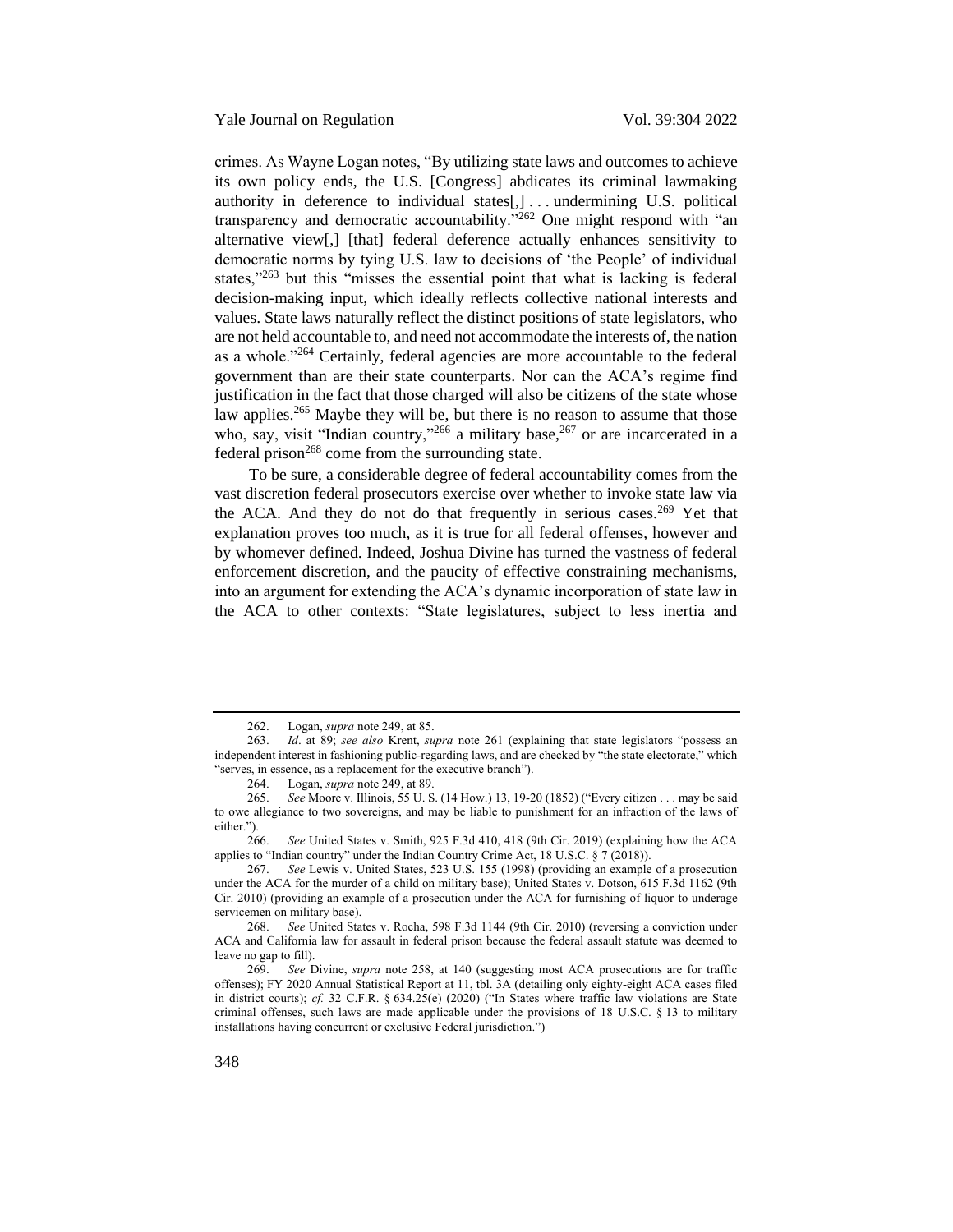politically more distant from the federal system," he suggests, "can check enforcement discretion where Congress has not."<sup>270</sup>

<span id="page-45-1"></span>Federal courts can also help ensure that state offenses invoked via the ACA are fit for federal purposes. Recently, in an ACA prosecution of a soon-to-be released federal prisoner for violating Colorado's stalking statute, the Tenth Circuit found that the district court had rightly imported federal mens rea principles when applying the statute.<sup>271</sup> The Court reasoned that "[o]nce [the state statute was] assimilated, the district court was free to interpret [its] elements in the same way it would any other federal statute." $272$  If the ability of federal courts to deploy standard interpretative principles is a saving grace of the ACA's delegation regime, so too should it benefit administrative crimes or indeed all federal offenses, regardless of which institutions defined them. The weight one gives judicial interpretive freedom as a delegation safeguard, however, will affect the degree to which one sees *Chevron* deference as appropriate for administrative crimes.

Absent clarity on precisely what game we're playing—that is, what grading rubric we're using—normative bottom lines are elusive. Suffice it to say, however, that notwithstanding its troubling effects—summarized by Logan as "the lessening of democratic pluralism and experimentation, resulting from the attendant lack of direct congressional input; the blurring of federal political accountability; and the injection of a large measure of arbitrariness into the federal criminal justice system<sup>"273</sup>—the ACA remains not only quite secure doctrinally, but apparently excused from the terms of the Gorsuch critique.

Broad doctrinal acceptance of the role Congress has permitted state criminal law to play when defining federal crimes has left the constitutional justifications for this regime undertheorized. Yet the foregoing discussion should drive home the extent to which state law is embedded in and mediated though federal institutional interactions. The federal "brand" is protected because federal prosecutors and courts will be exclusive gatekeepers. But with prosecutorial gatekeeping comes the strategic use of state law, along with the attendant selfdealing concerns that loom so large in the Gorsuch critique.

### <span id="page-45-0"></span>*C. Delegations to Foreign and International Institutions*

While lacking any specified role in the formal separation-of-powers doctrine that Justice Gorsuch looks to, states are most certainly not just American, but federal constitutional actors, channeling the views of citizens through liberal democratic processes that adhere to the U.S. Constitution. The

<sup>270.</sup> Divine, *supra* not[e 258,](#page-43-1) at 181; *cf.* Jessica Bulman-Pozen, *From Sovereignty and Process to Administration and Politics: The Afterlife of American Federalism*, 123 YALE L.J. 1920, 1935 (2014) ("The main role states play in federal statutory schemes is as administrators of national programs, a sort of second executive branch operating alongside the President and the D.C. bureaucracy.").<br>271. United States v. Twitty, 859 F. App'x 310 (10th Cir. 2021).

United States v. Twitty, 859 F. App'x 310 (10th Cir. 2021).

<sup>272.</sup> *Id.* at 315.

<sup>273.</sup> Logan, *supra* not[e 249,](#page-41-0) at 67-68.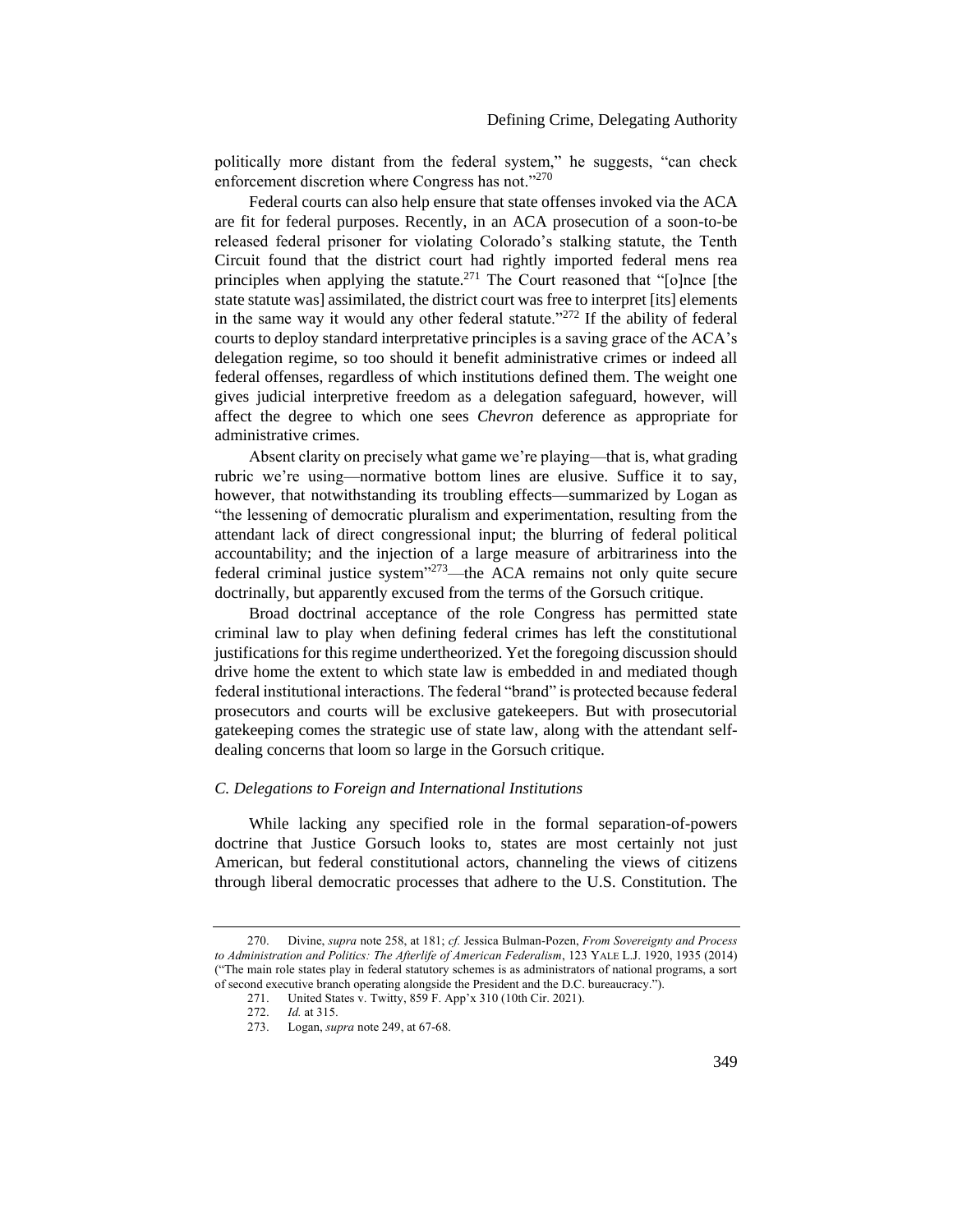### Yale Journal on Regulation Vol. 39:304 2022

same is not, however, necessarily true of foreign states, international institutions, and the "law of nations." None of these have anything like the federal accountability of administrative agencies, yet Congress has effectively delegated to each of these some degree of authority over federal criminal offenses. Perhaps the comparatively limited nature of these delegations suggests far more congressional oversight and adoptive lawmaking than we have yet considered. That possibility, combined with prosecutorial gatekeeping, weighs in favor of broad acceptance of this sort of delegation. Yet it is also a reminder that congressional delegation to administrative agencies can also involve a considerable degree of deliberation, as opposed to abdication.

# <span id="page-46-0"></span>1. Foreign States

Where federal criminal offenses turn on the conduct specifications of foreign states, one might expect that a degree of comfort could be drawn from the degree of federal executive involvement required in any criminal prosecution. After all, the Executive's broad foreign affairs authority regularly mediates between U.S. persons and the actions of foreign sovereigns.<sup>274</sup> Indeed, given the recent proliferation of criminal cases with foreign affairs implications, federal prosecutors have increasingly become significant foreign policy actors.<sup>275</sup>

<span id="page-46-1"></span>Yet this is one area where the Supreme Court has not treated Executive control as much of a guarantee of federal accountability and appropriate deliberation. Thus, in *Small v. United States*, <sup>276</sup> where the defendant was charged with being a felon-in-possession of a weapon, based on his prior conviction in a Japanese court, the Court nodded at the presumption against extraterritoriality, even as it admitted it did not really apply here: defendant's possession occurred in the U.S. and the only question was whether a foreign conviction could supply the felony element.<sup>277</sup> But its rationale for quashing the conviction focused on foreign offenses for conduct that the U.S. would consider untroubling or even laudable, seeming to suggest that judges and prosecutors may not be wellequipped for the job of "weed[ing] out inappropriate foreign convictions."<sup>278</sup> It didn't matter, as Justice Thomas noted in dissent, that "the handful of

<sup>274.</sup> *See* Curtis A. Bradley, *A New American Foreign Affairs Law?*, 70 U. COLO. L. REV. 1089, 1109 (1999) (noting "executive domination" in the area); *see also* Ganesh Sitaraman & Ingrid Wuerth, *The Normalization of Foreign Relations Law*, 128 HARV. L. REV. 1897, 1903-04 (2015) (noting recent inroads into that long-standing principle).

<sup>275.</sup> Steven Arrigg Koh, *Foreign Affairs Prosecutions*, 94 N.Y.U. L. REV. 340, 342 (2019) [hereinafter Koh, *Foreign Affairs Prosecutions*] (describing "foreign affairs prosecutions"); Steven Arrigg Koh, *The Criminalization of Foreign Relations*, 90 FORDHAM L. REV. 737, 787 (2021) [hereinafter Koh, *The Criminalization of Foreign Relations*] (suggesting that "overzealous prosecutors and overinclusive legislators . . . are combining with overreaching presidential authority to propel U.S. law enforcement abroad" and calling for "a principled role for U.S. extraterritorial law enforcement policy").<br>276. 544 U.S. 385 (2005).

<sup>276. 544</sup> U.S. 385 (2005).<br>277 Id at 389-91

*Id.* at 389-91.

<sup>278.</sup> *Id* at 389-90.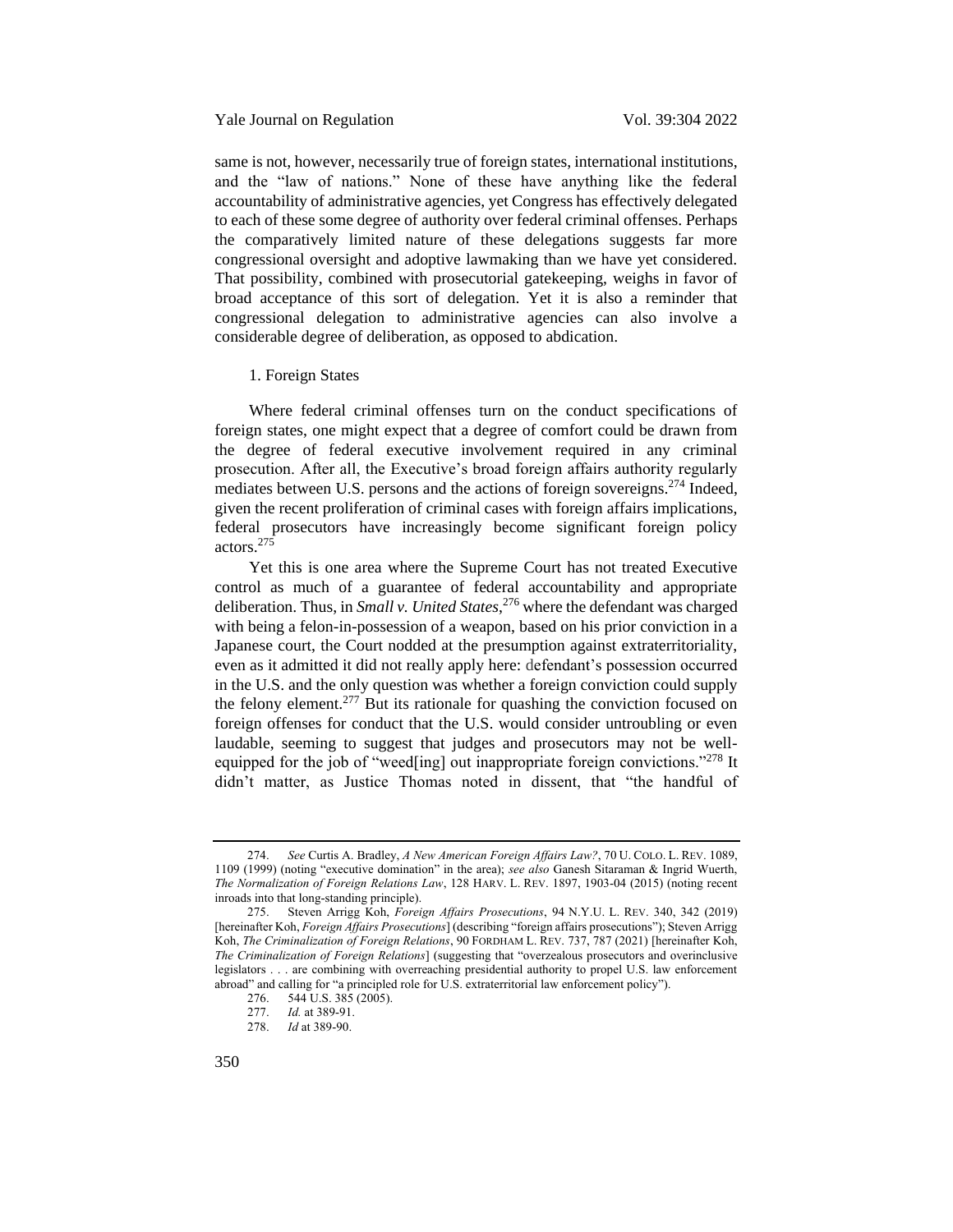prosecutions thus far rested on foreign convictions perfectly consonant with American law."<sup>279</sup>

A lower court drew on *Small*'s reasoning where an American was charged under the Mann Act<sup>280</sup> with molesting a Russian boy he had brought to the United States for ballet training.<sup>281</sup> The specified criminal offense for purposes of the Mann Act was a provision of the Russian Criminal Code that "criminalizes compelling a person to engage in a sexual act 'by means of blackmail, threat of destruction, damaging, or seizure of property or by taking advantage of the material or other dependence of the victim."<sup>282</sup> Throwing out the defendant's conviction post-trial, upon finding the Russian offense "too vague to satisfy American standards of due process," the court declined to reach defendant's argument that the law was "potentially unconstitutional, insofar as many other countries outlaw sexual conduct which is legal in the United States, including non-marital sexual activity and sexual activity between two people of the same sex."<sup>283</sup> But confidence that federal prosecutors would refrain from proceeding in such cases did not figure in the court's reasoning.

Another statute that might find U.S. courts proceeding gingerly is 18 U.S.C.  $§$  1956(c)(7)(B)(iv), which criminalizes the use of a U.S. financial institution to launder the proceeds of "an offense against a foreign nation . . . involving bribery of a public official or the misappropriation, theft, or embezzlement of public funds by or for the benefit of a public official."<sup>284</sup> Particularly in nations where corruption laws are passed for show or strategic enforcement, such offenses can potentially be broad and poorly considered. As yet, however, lower courts have been quite deferential when drawing on foreign crime-definition in this context, with one citing "principles of international comity."<sup>285</sup> Perhaps respect for international comity, and recognition of the importance of transborder cooperation against transborder criminal activity, will turn such concerns into trumps like federalism in the case of the ACA. The centrality of federalism to the constitutional structure, however, makes it hard (but not impossible) to argue that international comity should get equal weight.<sup>286</sup>

<sup>279.</sup> *Id.* at 403 (Thomas, J., dissenting).

<sup>280.</sup> The Mann Act, 18 U.S.C. § 2421 (2018), provides:

Whoever knowingly transports any individual in interstate or foreign commerce, or in any Territory or Possession of the United States, with intent that such individual engage in prostitution, or in any sexual activity for which any person can be charged with a criminal offense, or attempts to do so, shall be fined under this title or imprisoned not more than 10 years, or both.

<sup>281.</sup> *See* United States v. Schneider, 817 F. Supp. 2d 586, 602-03 (E.D. Pa. 2011).

<sup>282.</sup> *Id.* (citation omitted).

<sup>283.</sup> *Id.* at 605.

<sup>284.</sup> Considerable credit for my discussion of this statute goes to Jake Sidransky, Columbia Law School '21, on whose research and analysis I draw.

<sup>285.</sup> *See* United States v. Thiam, 934 F.3d 89, 94 (2d Cir. 2019); *see also* United States v. Heon-Cheol Chi, 936 F.3d 888, 897 (9th Cir. 2019) (drawing on Travel Act cases and finding that a South Korean statute falls within the generic federal definition of "bribery").

<sup>286.</sup> A negative variety of delegated lawmaking can be found in the Foreign Corrupt Practices Act, which, even while seeking to promote international anti-corruption norms, provides an affirmative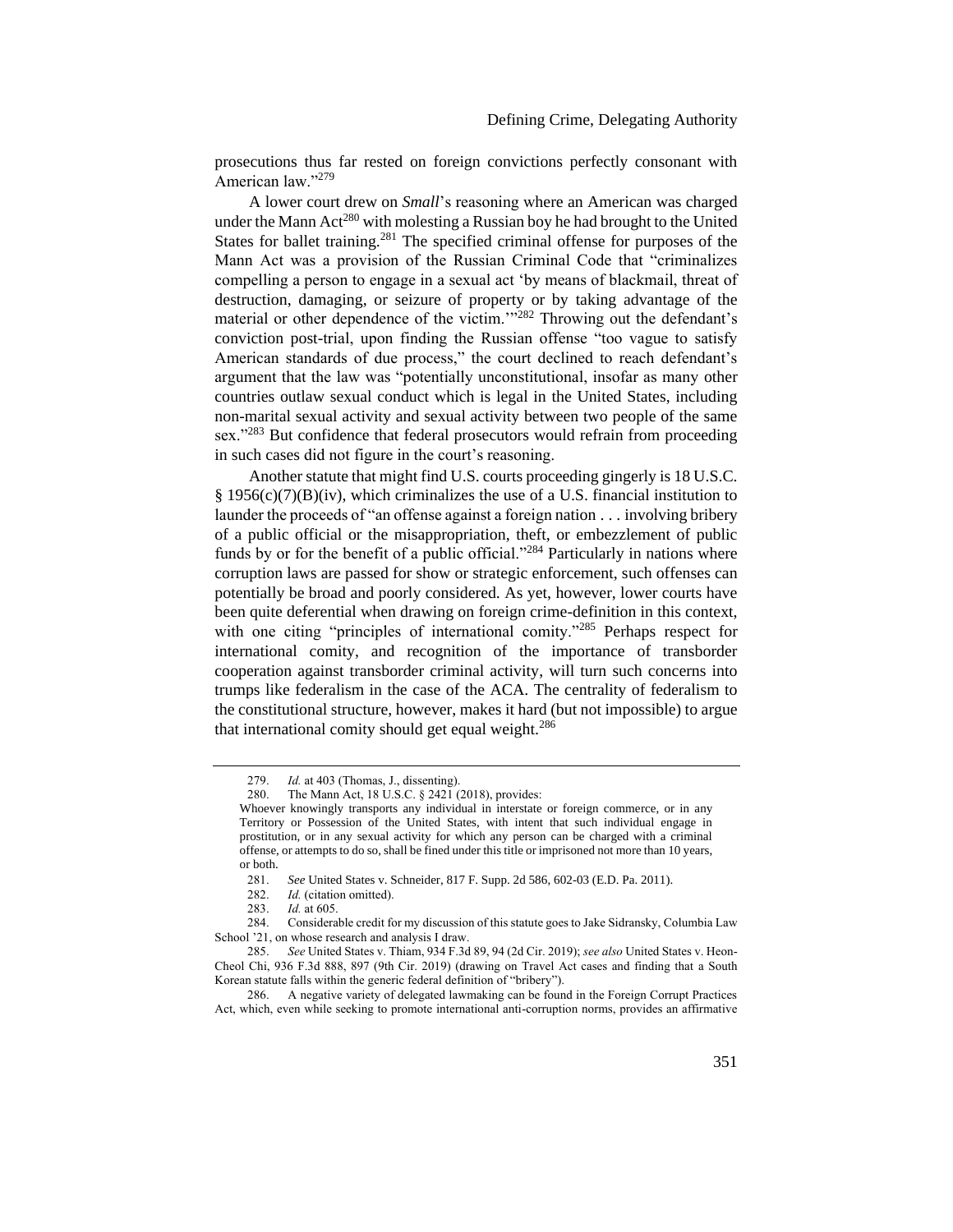Yale Journal on Regulation Vol. 39:304 2022

Perhaps because it is more of a regulatory offense of the sort that critics of criminal delegation like to target, the Lacey Act has been the subject of far more scrutiny, at least by commentators. That Act makes it "unlawful for any person . . . to import, export, transport, sell, receive, acquire, or purchase in interstate or foreign commerce . . . any fish or wildlife taken, possessed, transported, or sold in violation of any law or regulation of any state or in violation of any foreign law."<sup>287</sup> The relevant "law" here is defined as that which "regulate[s] the taking, possession, importation, exportation, transportation, or sale of fish or wildlife or plants."<sup>288</sup> Paul Larkin writes that "[it] would certainly seem bizarre to most Americans to suggest that the world's oldest surviving representative democracy should give to a foreign country the bedrock right that our ancestors, families, and friends have purchased with blood, treasure, and honor for more than two centuries."<sup>289</sup> Larkin condemns the Act as an unconstitutional delegation, because it supplies "no 'intelligible principle' for foreign governments to use when deciding what conduct to make a crime and leaves American importers, for example, bereft of the ability to rely on the general legal principles that someone learns in the United States."<sup>290</sup>

For their part, lower courts have been remarkably accepting of this broad delegation. As the Ninth Circuit noted:

<span id="page-48-0"></span>Because of the wide range the forms of law may take given the world's many diverse legal and governmental systems, Congress would be hard-pressed to set forth a definition that would adequately encompass all of them. . . . Thus, if Congress had sought to define "any foreign law" with any kind of specificity whatsoever, it might have effectively immunized . . . [conduct] under the Act despite violation of conservation laws of a large portion of the world's regimes that possess systems of law and government that defy easy definition or categorization.<sup>291</sup>

Foreign legislative processes are categorically different from state legislative processes. Indeed, since the foreign regulations enforced criminally through the Lacey Act need not carry penal sanctions, one cannot assume that

291. United States v. 594,464 Pounds of Salmon, 871 F.2d 824, 827-28 (9th Cir. 1989) (O'Scannlain, J.); *see also* United States v. Lee, 937 F.2d 1388, 1392-94 (9th Cir. 1991) (rejecting the argument—by fisherman convicted of illegal salmon fishing—that Congress did not intend to impose criminal penalties under the Lacey Act for violations of a regulation that itself carried no criminal sanctions); United States v. McNab, 331 F.3d 1228, 1235-47 (11th Cir. 2003) (upholding Lacey Act conviction even though (1) the "law" defendant violated consisted of Honduran regulations, not statutes, governing lobster fishing, and (2) the Honduran government filed papers in the appeal saying that its prior official representations of Honduran law "were invalid"); United States v. Hansen-Sturm, 44 F.3d 793, 795 (9th Cir. 1995) (rejecting the claim that the Lacey Act is an unconstitutional delegation of congressional authority as "frivolous"); RICHMAN, STITH & STUNTZ, *supra* not[e 20,](#page-5-0) at 895-96.

defense for payments that are "lawful under the written laws and regulations" of a foreign official's country. 15 U.S.C. § 78dd-2(c) (2018); *see* United States v. Kozeny, 582 F. Supp. 2d 535, 537-40 (S.D.N.Y. 2008).<br>287. 16

<sup>16</sup> U.S.C. § 3372(a)(2)(A) (2018).

<sup>288.</sup> *Id.* § 3371(d) (2018).

<sup>289.</sup> Larkin, *supra* not[e 257,](#page-43-2) at 340.

<sup>290.</sup> *Id.* at 346; *see also* Michael C. Dorf, *Dynamic Incorporation Foreign Law*, 157 U. PA. L. REV. 103, 115 (2008) ("Dynamic incorporation of foreign law poses a prima facie threat to the democracy of the incorporating polity because it takes decisions out of the hands of the people's representatives in that polity and delegates them to persons and bodies that are accountable only different polity.").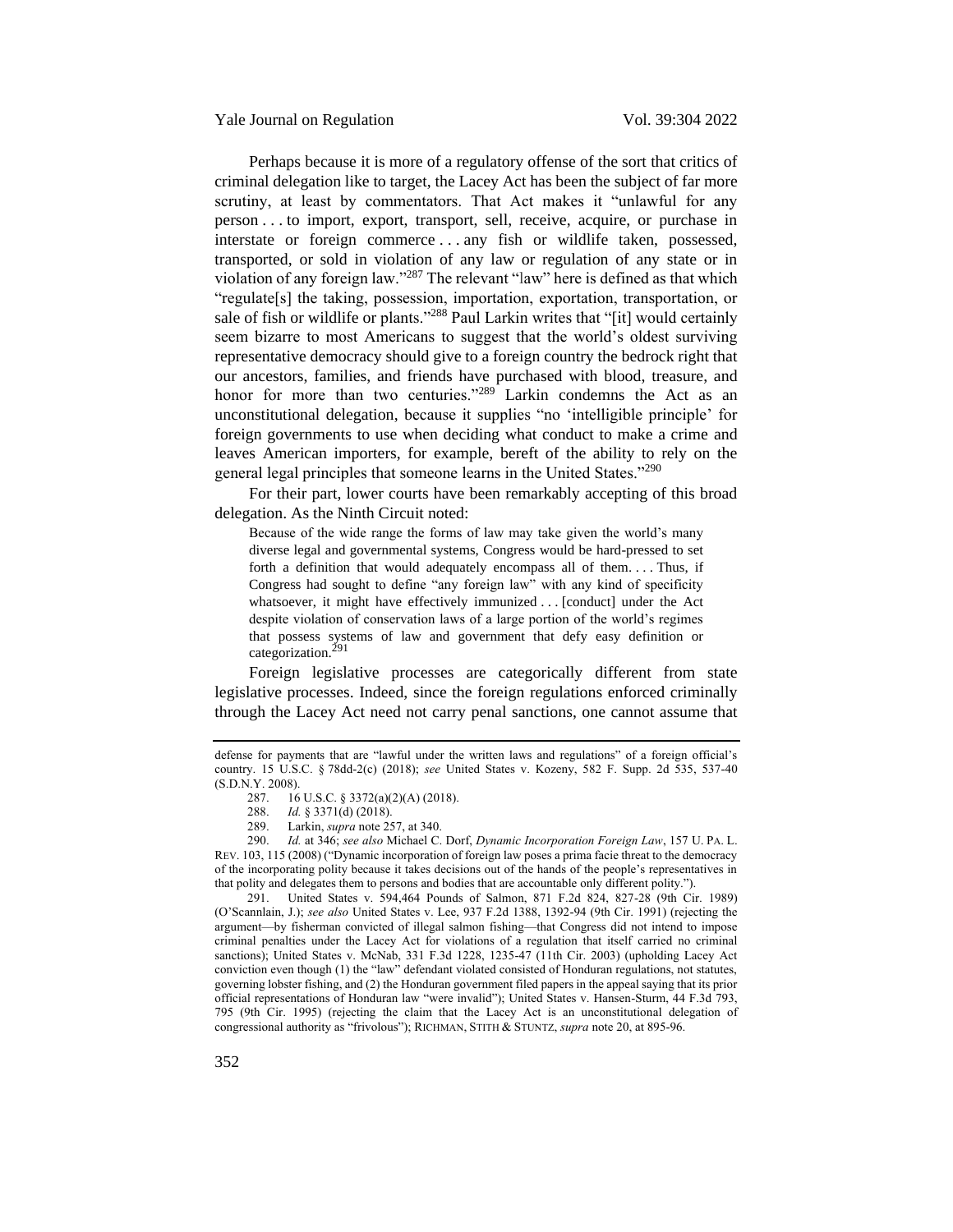# Defining Crime, Delegating Authority

any thought was given to criminal responsibility and community condemnation. And while federal prosecutorial gatekeeping injects a degree of federal accountability, that does not, as we have seen, seem to carry weight doctrinally.<sup>292</sup> Analogies have therefore been made to caselaw constraining delegations to private entities.<sup>293</sup> Yet what the Lacey Act has going for it is the limited subject matter of the delegation and the inherent demands of a concerted federal legislative policy to support international conservation efforts in a way that values both comity and notice to those operating (at least initially) in a foreign jurisdiction (even though American defendants might not be able to read the relevant foreign laws).

# <span id="page-49-0"></span>2. International Organizations and Conventions

What about delegation to international organizations or conventions? How much of a leap is it from a domestic regime that delegates classification, say of controlled substances, to an expert federal agency and provides for criminal prosecutions based on those classifications, to a regime in which such classifications are delegated by international treaty signatories (including the United States) to a group of international experts?<sup>294</sup> As with foreign states, these crime-defining authorities cannot be held to account in the same way that a domestic agency subject to congressional oversight hearings may be.<sup>295</sup> Yet, unlike foreign legislation, the U.S. has a direct role in the international process.<sup>296</sup> and the involvement of other states in that process can provide a needed source of restraint.<sup>297</sup> The issue<sup>298</sup> has yet to squarely emerge, for when a defendant was charged under the Lacey Act with violating the Convention on International Trade in Endangered Species of Wild Fauna and Flora (CITES),<sup>299</sup> the First

<sup>292.</sup> *See infra* text accompanying note[s 272](#page-45-1)[-275.](#page-46-1)

<sup>293.</sup> Larkin, *supra* not[e 257,](#page-43-2) at 403.<br>294. See James M. Rice. Note. The P.

<sup>294.</sup> *See* James M. Rice, Note, *The Private Nondelegation Doctrine: Preventing the Delegation of Regulatory Authority to Private Parties and International Organizations*, 105 CALIF. L. REV. 539, 542  $(2017)$ .<br>295.

<sup>295.</sup> Kristina Daugirdas, *International Delegations and Administrative Law*, 66 MD. L. REV. 707, 738 (2007).

<sup>296.</sup> *Cf.* Dorf, *supra* note [290,](#page-48-0) at 152 ("[P]olitical representation of the dynamically incorporating polity (or representation of its citizens) within the polity whose laws are incorporated can compensate for the loss of local democratic control that irrevocable or nearly irrevocable dynamic incorporation entails.").

<sup>297</sup>*. Cf.* Edward T. Swaine, *The Constitutionality of International Delegations*, 104 COLUM. L. REV. 1492, 1613 (2004) ("[D]elegations of lawmaking authority to international institutions may promote the values underlying domestic federalism . . . .").

<sup>298.</sup> This issue is quite different from the one raised where Congress passes a federal enabling statute, carefully or thoughtlessly, pursuant to a treaty obligation. *See* Bond v. United States, 572 U.S. 844, 848 (2014); Curtis A. Bradley, *Federalism, Treaty Implementation, and Political Process:* Bond v. United States, 108 AM. J. INT'L L. 486, 493 n.46 (2014). *Compare* The Hostage Taking Act, 18 U.S.C. § 1203 (2018) (implementing the International Convention Against the Taking of Hostages, Dec. 18, 1979, T.I.A.S. No. 11,081, 1316 U.N.T.S. 205), *with* United States v. Ferreria, 275 F.3d 1020, 1022 (11th Cir. 2001) (upholding prosecution under Hostage Taking Act), *and* United States v. Wang Kun Lue, 134 F.3d 79, 80-81 (2d Cir. 1997) (same).

<sup>299.</sup> Mar. 3, 1973, 27 U.S.T. 1087, 993 U.N.T.S. 243.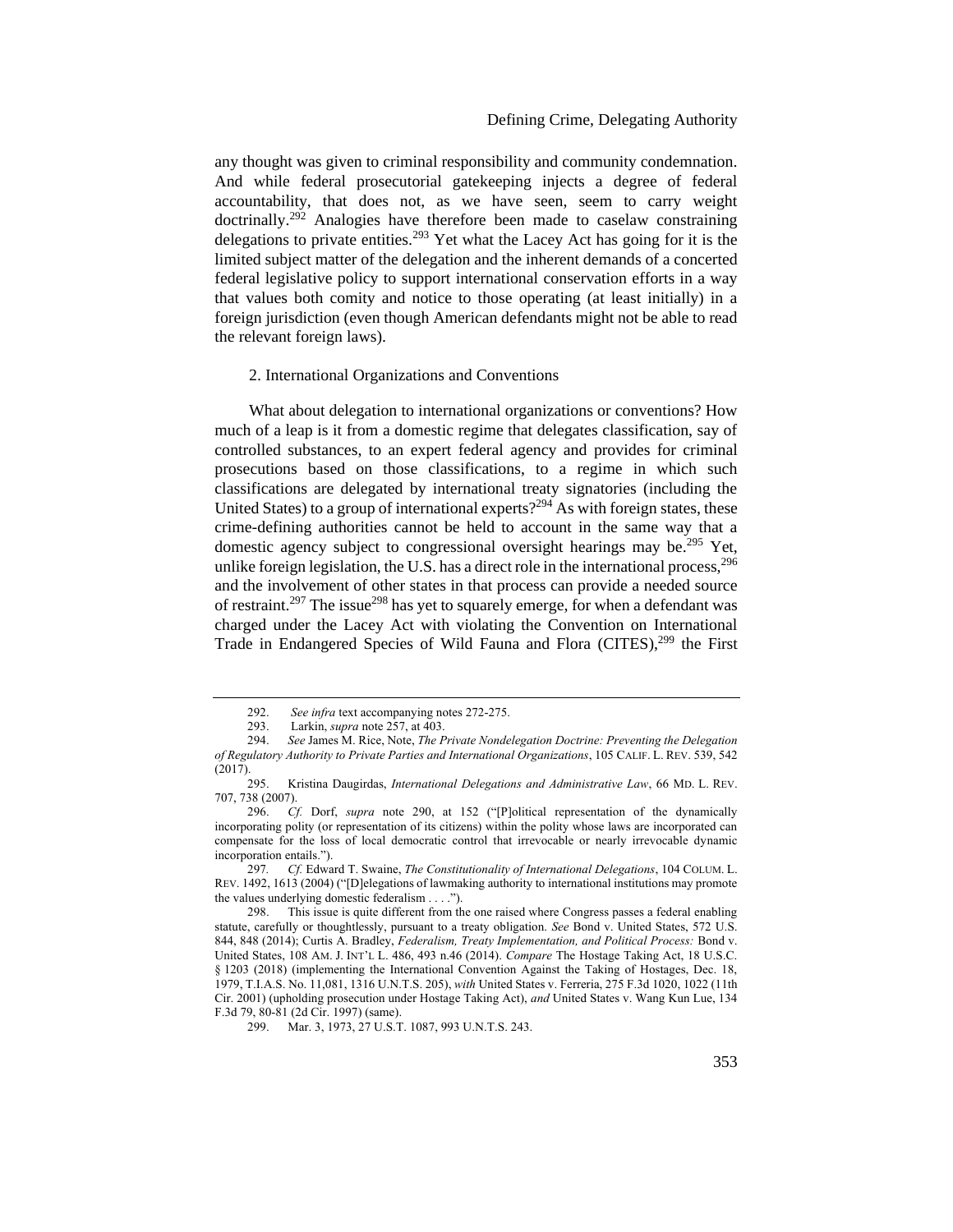Circuit was careful to explain how the treaty's provisions had been codified by separate U.S. law.<sup>300</sup>

Still, delegation to a treaty obligation has figured prominently in the long saga of marijuana's scheduling under the Controlled Substances Act (CSA).<sup>301</sup> Soon after it was scheduled, the government urged, as one justification for scheduling, that the Act's provision requiring the Attorney General (without regard to the normal administrative process) to select the "appropriate" schedule for a drug where "control is required by United States obligations under international treaties, conventions, or protocols,"<sup>302</sup> was indeed covered by the Single Convention on Narcotic Drugs.<sup>303</sup> And it continues to cite that Convention as a reason for denying petitions to reschedule marijuana.<sup>304</sup> The D.C. Circuit has found that the Attorney General has some discretion on where to schedule marijuana.<sup>305</sup> But it is far from clear she could refuse to put it on any schedule.<sup>306</sup>

Perhaps a principle will emerge that international organization delegations of crime-definition authority going beyond the explicit terms of a domestic statute are acceptable as long as they closely resemble the narrow expertisejustifications that even Justice Gorsuch finds acceptable in the domestic context.<sup>307</sup> But, of course, this approach relies on the assumption that expertise

304. Denial of Petition to Initiate Proceedings to Reschedule Marijuana, 81 Fed. Reg. 53,688, 53,688-89 (Aug. 12, 2016) (citing the Single Convention on Narcotics for the proposition that "schedules I and II [of the CSA] are the only possible schedules in which marijuana may be placed").

305. *See* Nat'l Org. for Reform of Marijuana Law (NORML) v. DEA, 559 F.2d 735, 752 (D.C. Cir. 1977) ("Even under a narrow reading of subsection (d), the Attorney General to satisfy treaty requirements is directed to establish a minimum schedule below which the substance in question may not be placed.").

<sup>300.</sup> United States v. Place, 693 F.3d 219, 222-23 (1st Cir. 2012); *see also* United States v. Lawson, 377 F. App'x. 712, 716 (9th Cir. 2010) (finding a violation of regulations related to the CITES punishable under 18 U.S.C. § 545 because violation of regulations was criminalized under the Endangered Species Act).

<sup>301.</sup> 21 U.S.C. §§ 801 *et seq.* (2018).

<sup>302. 21</sup> U.S.C. § 811(d)(1) (2018).<br>303 March 30 1961 18 U.S.T. 140

<sup>303.</sup> March 30, 1961, 18 U.S.T. 1407, 520 U.N.T.S. 280 (ratified by United States in 1967); *see* United States v. Kiffer, 477 F.2d 349, 351-52 (2d Cir. 1973) (noting the government's position that because marijuana was covered by the Single Convention on Narcotic Drugs, its scheduling could not be reconsidered); *see also* Petition to Remove Marihuana From Control or in the Alternative To Control Marihuana in Schedule V of the Controlled Substances Act, 37 Fed. Reg. 18097, 18,907-08 (Sept. 7, 1972) (denying a petition on the grounds that the Attorney General has the sole authority to schedule drugs when U.S. treaty obligations require doing so).

<sup>306.</sup> *But see* Washington v. Barr, 925 F.3d 109, 119-20 (2d Cir. 2019) (citing *NORML*, 529 F.2d 735, for the proposition that "the D.C. Circuit has [] held [that] . . . foreign treaty commitments have not divested the Attorney General of the power to re- or deschedule marijuana"); *see also* Eric Blumenson & Eva Nilsen, *No Rational Basis: The Pragmatic Case for Marijuana Law Reform*, 17 VA.J. SOC. POL'Y & L. 43 n.121 (2009) (suggesting that "*decriminalization and/or nonenforcement* [of marijuana possession] are likely consistent with [U.S. treaty obligations],"while legalization may violate the Single Convention on Narcotic Drugs of 1961, March 30, 1961 18 U.S.T. 1407, 50 U.N.T.S. 280); State v. Kurtz, 309 P.3d 472, 476 n.7 (Wash. 2013) (en banc) (noting, in a challenge to a state agency's placement of marijuana in Schedule I of a CSA analog, that the now-outmoded statute, WASH. REV. CODE ANN. § 69.50.203 (1993), required the state to mirror CSA scheduling where the federal government acted to comply with treaty obligations). In December 2020, the U.N. Commission for Narcotic Drugs voted to recommend the removal of cannabis from the Single Convention. *See* Isabelle Kwai, *U.N. Reclassifies Cannabis as a Less Dangerous Drug*, N.Y. Times, (Dec. 2, 2020) https://www.nytimes.com/2020/12/02/world/europe /cannabis-united-nations-drug-policy.html [https://perma.cc/FC4T-89DH].

<sup>307.</sup> *See supra* text accompanying not[e 66.](#page-13-1)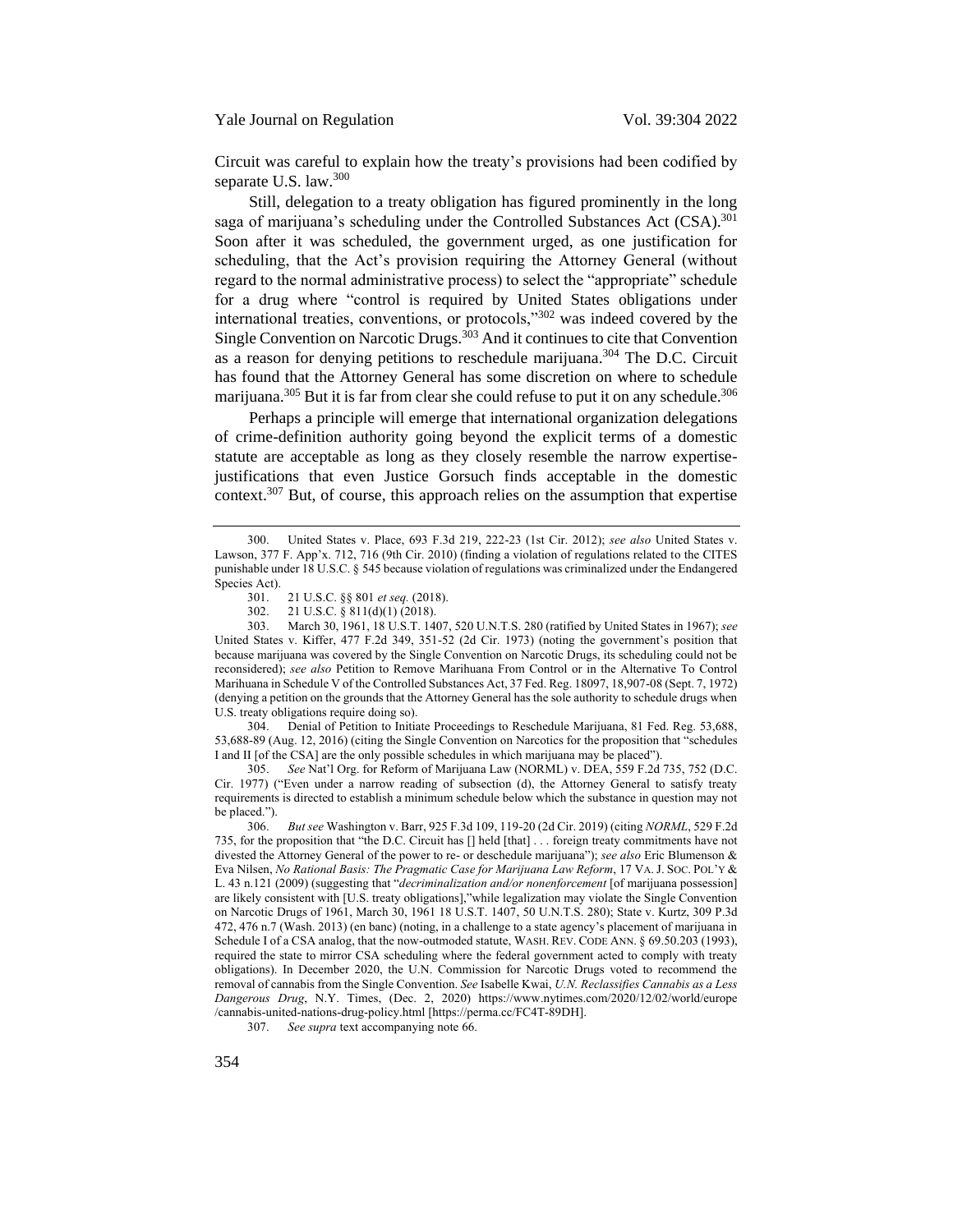### Defining Crime, Delegating Authority

has no national boundaries, which some—either because of their deep immersion in the sociology of science or their naked parochialism—might question. Suffice it to say that should the political will to revisit marijuana's scheduling develop domestically to the extent that scheduling rests solely on the Single Convention, the principles of comity and transborder cooperation would be tested.<sup>308</sup> In that test, however, a U.S. court might well consider that the United States was the primary driver of the cannabis prohibition in the Convention.<sup>309</sup> Ouery whether that dominating U.S. role would argue for greater deference or less to those principles.

### <span id="page-51-0"></span>3. Delegation to the Law of Nations–Piracy

Whatever constitutional or policy concerns one has with the delegation of crime-definition authority to foreign authorities must reckon with one such "delegation" (in the sense of dynamic incorporation by reference of lawmaking done by others) that dates back nearly to the Founding: the law of piracy. Article I gives Congress the power to "define and punish Piracies and Felonies committed on the high Seas."<sup>310</sup> As Eugene Kontorovich writes, "[t]he First Congress exercised [this] power when it enacted the first criminal statute in 1790," broadly defining piracy to include what was well-understood to be "piracy" under international law, while further exercising its "defining" authority to expand the offense to include "a variety of maritime misdeeds" beyond that well-understood meaning.<sup>311</sup> When Congress revisited the matter in 1819, it changed strategies and explicitly incorporated international law by reference:

<span id="page-51-1"></span>[I]f any person or persons whatsoever shall, on the high seas, commit the crime of piracy, as defined by the law of nations, and such offender or offenders shall afterwards be brought into or found in the United States, every such offender or offenders shall, upon conviction thereof  $\dots$  be punished by death.<sup>312</sup>

<sup>308.</sup> *See* Robert A. Mikos, *Using One Dying Regime to Save Another: The Influence of International Drug Conventions on United States' Cannabis Research Policy*, 114 AM. J. INT'L L. UNBOUND 296, 296 (2020) (discussing how "international conventions are currently helping to stifle national cannabis reforms").

<sup>309.</sup> *See* Ely Aaronson, *The Strange Career of the Transnational Legal Order of Cannabis Prohibition*, 4 UC IRVINE J. INT'L, TRANSNAT'L, AND COMP. L. 78, 82 (2019) (citing cannabis prohibition in the Convention as "a paradigmatic example" of "globalized localism," "a process by which policy models that originated in the distinctive cultural and institutional contexts of a powerful country come to be perceived as global standards due to their inclusion in treaties").

<sup>310.</sup> U.S. CONST. art. I, § 8, cl. 10; *cf.* Nicholas R. Parrillo, *A Critical Assessment of the Originalist Case Against Administrative Regulatory Power: New Evidence from the Federal Tax on Private Real Estate in the 1790s*, 130 YALE L.J. 1288, 1302 (2021) (exploring explicit congressional delegation of coercive, domestic rulemaking authority in 1798 tax legislation).

<sup>311.</sup> Eugene Kontorovich, *The "Define and Punish" Clause and the Limit of Universal Jurisdiction*, 103 NW. U. L. REV. 149, 175 (2009); *see* Ruth Wedgwood, *The Revolutionary Martyrdom of Jonathan Robbins*, 100 YALE. L.J. 229, 243 (1990) ("Stepping beyond the law of nations, Congress also extended the definition of piracy to include murder on the high seas, running away with a ship or vessel or with goods or merchandise of the value of fifty dollars, or any other offense punishable by death on  $\frac{\text{land."}}{312.}$ 

<sup>312.</sup> Act of March 3, 1819, ch. 77, § 5, 3 Stat. 510, 513-14; *see also* Kontorovich, *supra* note [311,](#page-51-1) at 188.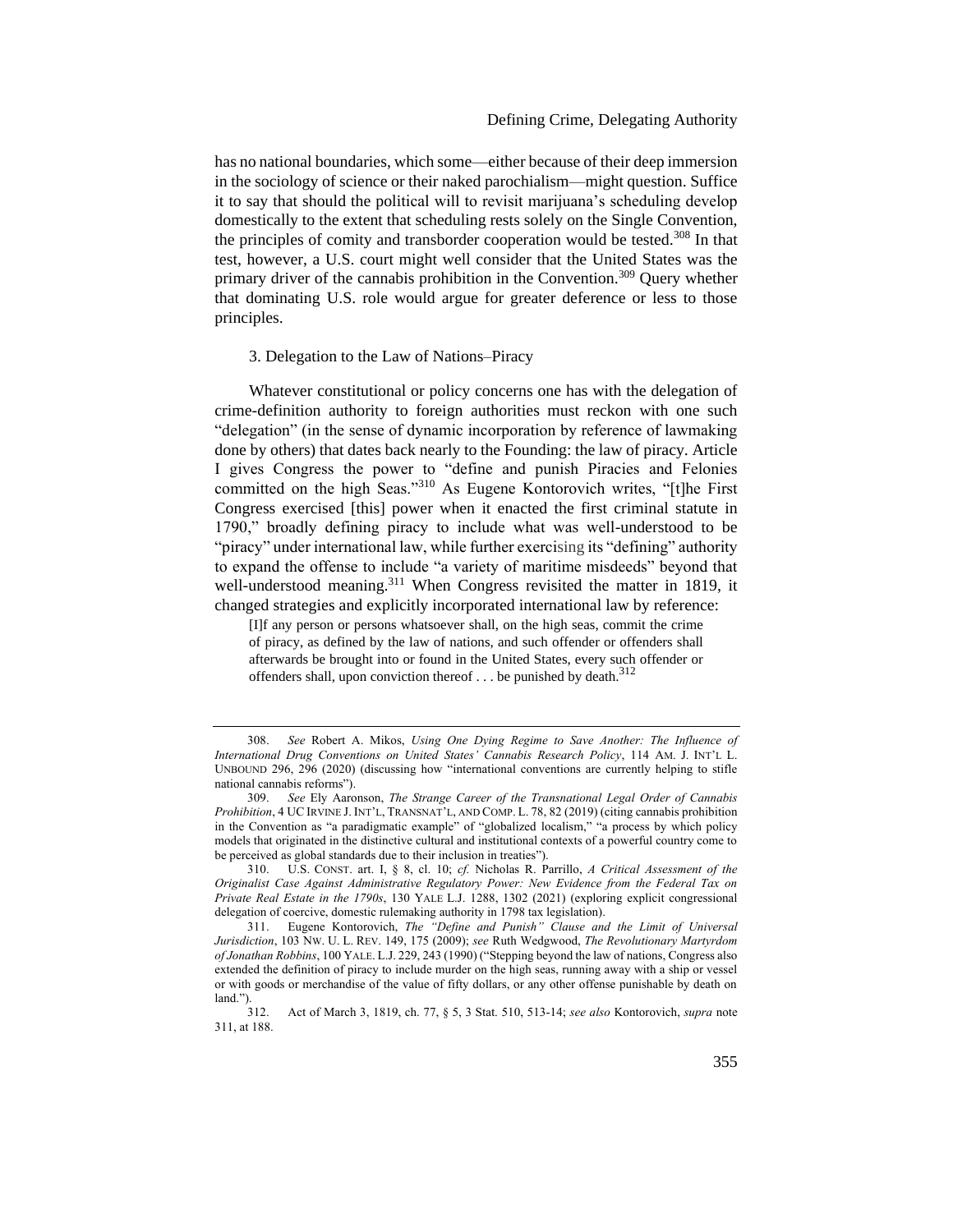Yale Journal on Regulation Vol. 39:304 2022

The current provision, 18 U.S.C. § 1651, is almost identical, save for a mandatory punishment of life imprisonment (rather than death), and thus effectively delegates authority to "define" piracy to the "law of nations."<sup>313</sup> This is one of the offenses charged against some Somali pirates who "imprudently launched an attack on the USS Nicholas, having confused that mighty Navy frigate for a vulnerable merchant ship."<sup>314</sup> Defendants claimed that "piracy" entailed only robbery at sea, i.e., seizing or otherwise robbing a vessel (which they never had a chance to do). The district court, however, found that the statute necessarily incorporated modern developments in international law; for authority, it looked to the Geneva Convention on the High Seas,<sup>315</sup> adopted in 1958 and ratified by the United States in 1961, and the United Nations Convention on the Law of the Sea,<sup>316</sup> which the United States has not ratified but recognizes as reflecting customary international law.<sup>317</sup> Affirming defendants' conviction, the Fourth Circuit agreed and noted

[I]f the Congress of 1819 had believed either the law of nations generally or its piracy definition specifically to be inflexible, the Act of 1819 could easily have been drafted to specify that piracy consisted of "piracy as defined *on March 3, 1819* [the date of enactment], by the law of nations," or solely of, as the defendants would have it, "robbery upon the sea.<sup>318</sup>

The piracy statute's dynamic incorporation strategy is certainly not unique, the court observed, citing the Lacey Act, among other provisions.<sup>319</sup> As for defendants' claim that "giving 'piracy' an evolving definition would violate the principle that there are no federal common law crimes," the Fourth Circuit backhanded it in much the same way as the Supreme Court did in *Lanier*: "The 18 U.S.C. § 1651 piracy offense cannot be considered a common law crime," the court explained, "because Congress properly 'ma[de] an act a crime, affix[ed] a punishment to it, and declare[d] the court that shall have jurisdiction of the offence."<sup>320</sup> And it noted that "in its 1820 *Smith* decision, the Supreme Court unhesitatingly approved of the piracy statute's incorporation of the law of nations, looking to various sources to ascertain how piracy was defined under the law of nations."<sup>321</sup>

<span id="page-52-0"></span>To be sure, federal courts play a key mediating role when dynamically incorporating international norms, thus rendering the "federal" role in crime-

321. 680 F.3d at 468 (citing United States v. Smith, 18 U.S. (5 Wheat.) 153, 159-61 (1820)); *see also* Eugene Kontorovich, *Note on* Dire, 107 AM. J. INT'L L. 644, 648 (2013) ("That a crystal-clear customary definition can substitute for a congressional definition has been clear since *Smith*.").

<sup>313.</sup> 18 U.S.C. § 1651 (2018) ("Whoever, on the high seas, commits the crime of piracy as defined by the law of nations, and is afterwards brought into or found in the United States, shall be imprisoned for life.").

<sup>314.</sup> United States v. Dire, 680 F.3d 446, 449 (4th Cir. 2012).

<sup>315.</sup> Convention on the High Seas, Apr. 29, 1958, 13 U.S.T. 2312, 450 U.N.T.S. 11.

<sup>316.</sup> United Nations Convention on the Law of the Sea, Dec. 10, 1982, 1833 U.N.T.S. 397.

<sup>317.</sup> *Dire*, 680 F.3d at 459-64.

<sup>318.</sup> *Id.* at 467-68.

<sup>319.</sup> *Id.* at 468.

<sup>320.</sup> *Id.* at 468 (citing United States v. Hudson, 11 U.S. (7 Cranch) 32, 34 (1812)); *see also* United States v. Said 798 F.3d 182, 193 (4th Cir. 2015) (following *Dire*, 680 F.3d 446); United States v. Beyle, 782 F.3d 159, 169 (4th Cir. 2015) (same).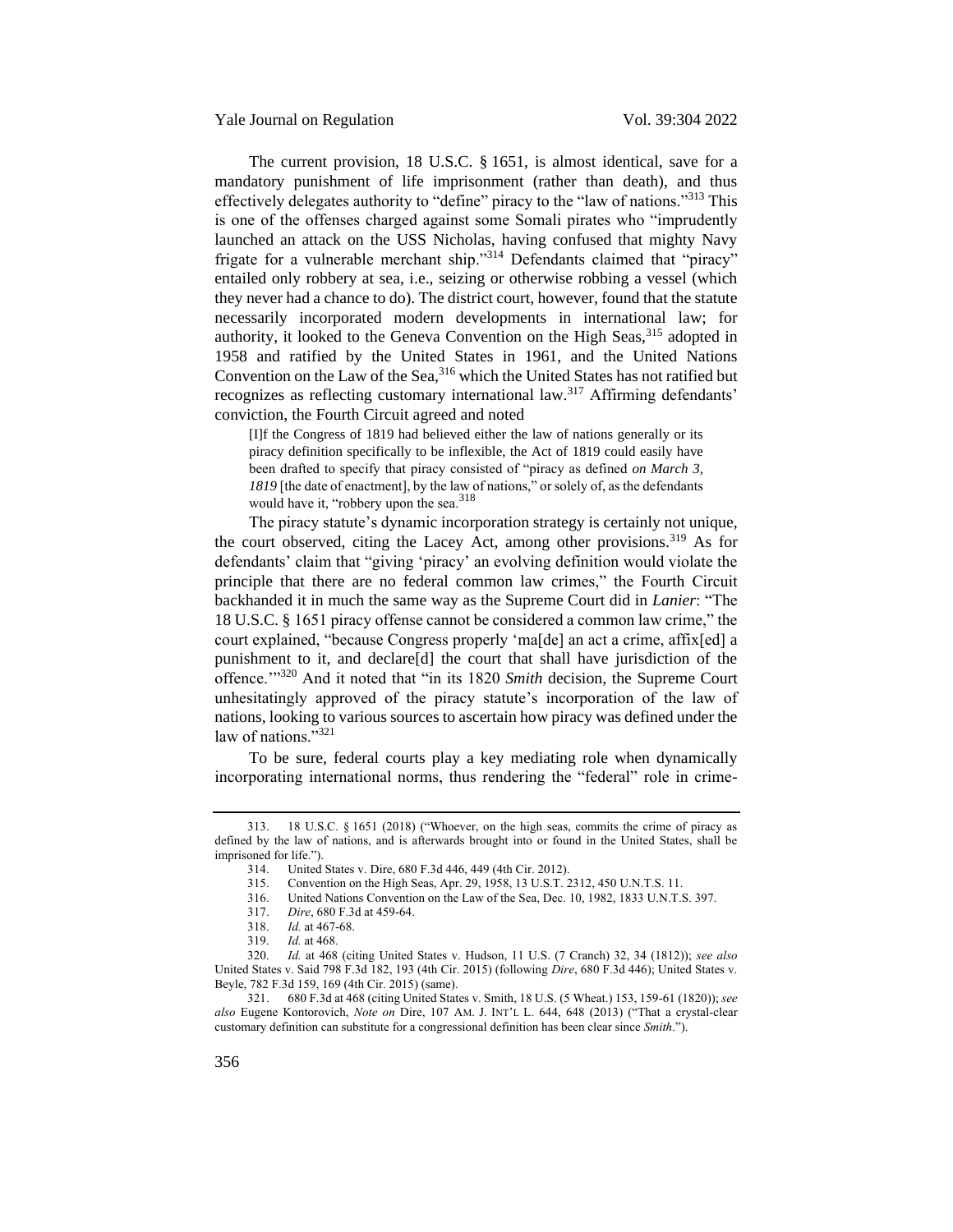definition more salient than in the Lacey Act. The stability of the definition of "piracy" under international law (as opposed to "municipal" definitions that are artifacts of national will<sup>322</sup>) might therefore be said to encompass a clear "intelligible principle." Moreover, courts can—perhaps through the void-forvagueness or lenity doctrines—ensure that troubling shifts in the international understanding of "piracy" will not be the basis of federal criminal charges.<sup>323</sup> Yet courts cannot be counted on to do so, and one might well worry about courts, spurred by prosecutors in the face of egregious facts, "cobbling potentially diffuse and debatable international legal sources into an open-ended criminal norm."<sup>324</sup> After all, the piracy statute entails less a delegation to courts than a delegation to the collectively established "law of nations," as mediated by federal courts. In any event, this legislative delegation to some mix of federal courts and international authorities is about as far removed from the model valorized by the Gorsuch critique as can be realistically imagined.

Query which is better: on the one hand is Congress's original strategy of setting its own definition of "piracy," which presumably would have led federal courts to develop the term in their own common law fashion, the way they do for "fraud." On the other is the strategy Congress selected, which has federal courts anchoring their definition of the term in the "law of nations." The first makes the offense purely American but hostage to ad hoc judicial lawmaking and prosecutorial pressure. The second is far more stable and perhaps ascertainable, but only by using an international benchmark. Of course, neither approach has the legislative supremacy demanded by Justice Gorsuch, who would have Congress do all the definitional work. $325$ 

Perhaps a "trump" can be found in the transcendent value less of comity than of transnational uniformity in what, operationally, must be a multilateral effort. Should U.S. courts embrace the reasoning that they would do well to "consult the numerous decisions by courts around the world arising from the eruption of Somali piracy"? $326$  The point goes beyond operational utility: while those decrying administrative crimes are dismayed by the lack of community condemnation,<sup>327</sup> there is an international community, of which the United States and any defendant are members, that stands united on so few things. Piracy is one, and the availability of prosecutorial and judicial gatekeepers to protect

<sup>322.</sup> *See* Edwin D. Dickinson, *Is the Crime of Piracy Obsolete?*, 38 HARV. L. REV. 334, 335 (1925) ("[T]he crime of piracy . . . has long been regarded as an international crime as well as a crime by municipal law.").

<sup>323.</sup> *See* United States v. Hasan, 747 F. Supp. 2d 599, 637-39 (E.D. Va. 2010) (rejecting the claim that 18 U.S.C. § 1651 is unconstitutionally vague, noting "the high hurdle for establishing customary international law, namely the recognition of a general and consistent practice among the overwhelming majority of the international community").

<sup>324.</sup> Kontorovich, *supra* not[e 321,](#page-52-0) at 648.

<sup>325.</sup> *Gundy*, 139 S. Ct. at 2134-36 (Gorsuch, J., dissenting).

<sup>326.</sup> Kontorovich, *supra* not[e 321,](#page-52-0) at 649. When looking at foreign case law, the district court in *Dire* was careful to note: "While the Court is mindful of the controversy regarding reference to judicial decisions of other countries, those concerns are not applicable where Congress has specifically chosen to define a crime by reference to the 'law of nations.'" *Hasan*, 747 F. Supp. 2d at 616 n. 16.

<sup>327.</sup> *See* Fissell, *supra* not[e 6,](#page-2-1) at 894.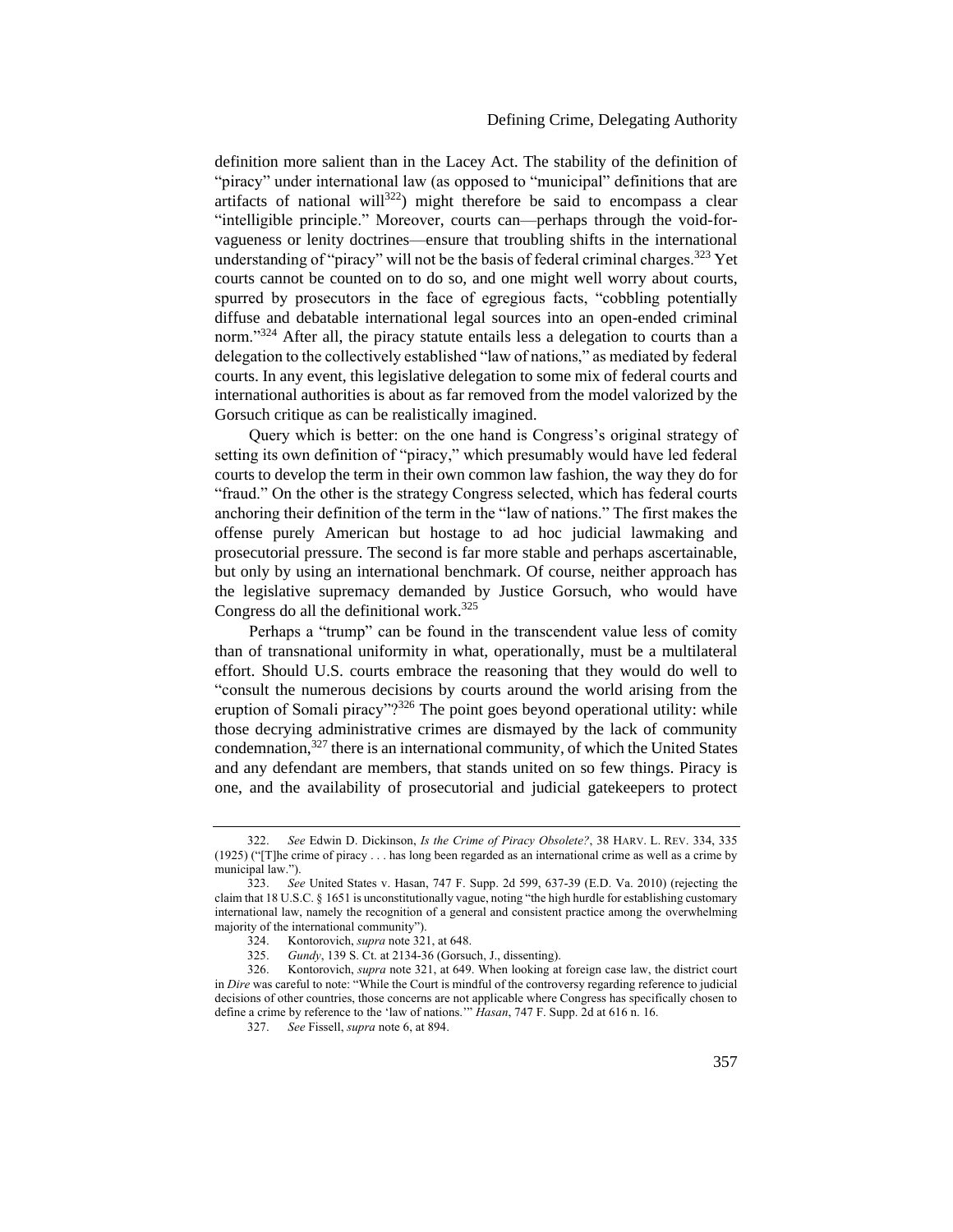# Yale Journal on Regulation Vol. 39:304 2022

American interests allows sufficient national modulation of that international condemnation.

Good normative rationales thus support the instances of congressional delegation of crime defining authority to foreign and international institutions discussed here. But these delegations are nonetheless quite at odds with the constitutional framework on which the Gorsuch critique relies to challenge administrative crimes. To be sure, removal of those institutions from federal executive control addresses the Gorsuch critique's concern about Executive selfdealing and arrogation of power. But the self-dealing concern still rears its head when we consider prosecutorial charging discretion. And the democratic accountability and liberty-protecting restraints on legislative processes that Justice Gorsuch finds absent in federal administrative procedures are similarly absent—or at least limited—when undifferentiated foreign states (from democracies to autocracies) exercise legislative authority or when international norms arise out of treaties or practice.

# <span id="page-54-0"></span>III. Reconsidering Administrative Crimes

So far, we have seen how the relative lack of controversy attending broad congressional delegations to federal courts, state legislatures, and foreign and international entities destabilizes Justice Gorsuch's critique of administrative crimes, which valorizes constitutional features and values that these delegations give short shrift to. Yet our exploration of the normative and doctrinal justifications for those other delegations also highlights aspects of administrative crimes to which Justice Gorsuch gives little consideration: the extent to which courts and prosecutors will inevitably be co-producers of federal criminal offenses, whatever their origin stories, and the consequent need for any normative assessment of administrative crimes to account for these institutional interactions. Indeed, full consideration of the actual role played by courts, prosecutors, and Congress ends up showing how the procedural regularity and ex ante clarity of agency promulgations can offset the pathologies of federal criminal law. In so doing, it ends up being a defense—albeit a measured one of administrative crimes.

This Part begins by using securities fraud law to dramatize the constrained role that an administrative agency will often, or at least potentially, play in the construction of a federal offense that it formally "created" pursuant to congressional delegation. It then explains how the elimination of administrative crimes might, as a practical matter, change little in way of federal felony prosecutions, apart from reducing the ex ante clarity of the offenses charged. Finally, against this pragmatic backdrop and the reduced expectations it generates, a normative case for administrative crimes will emerge.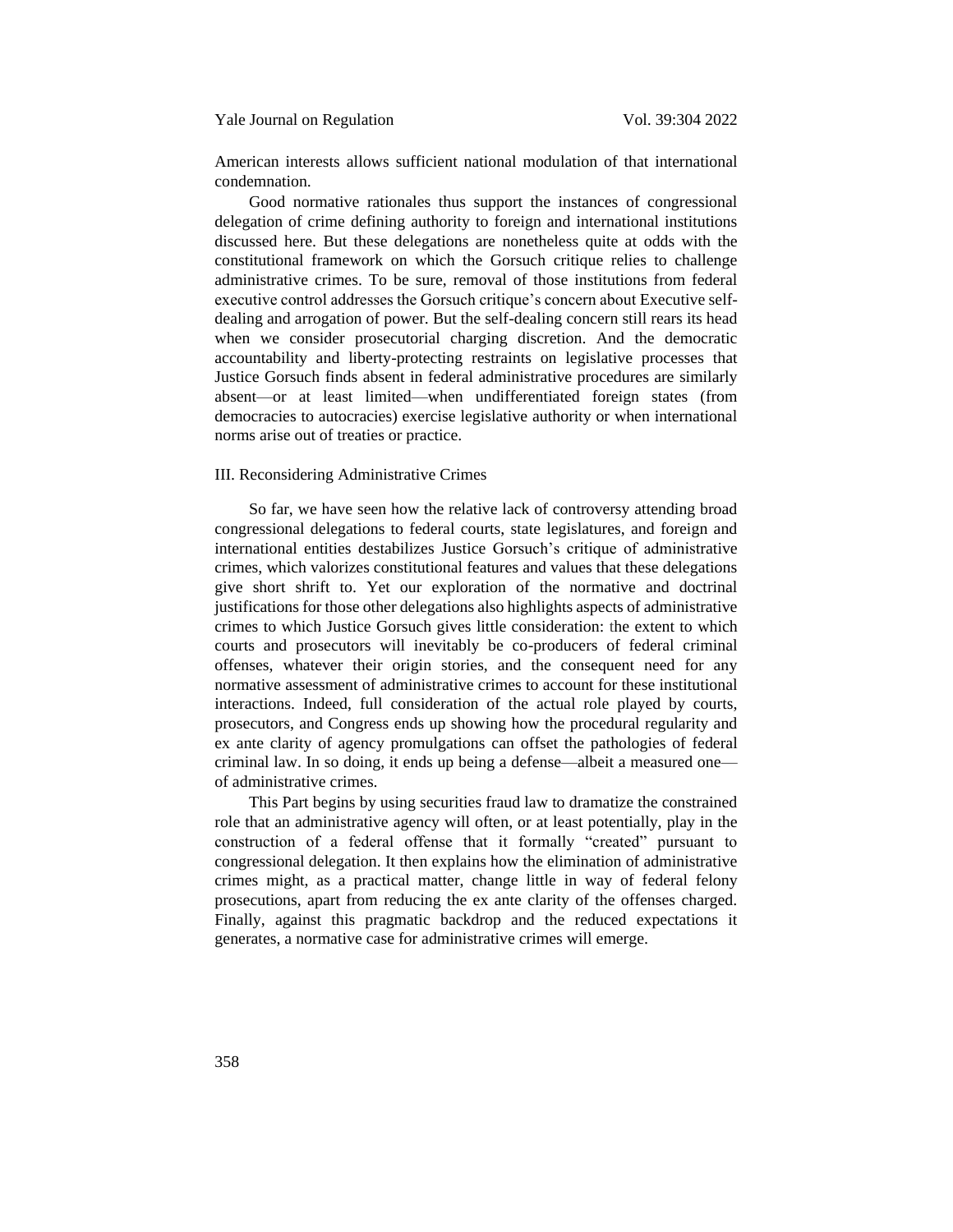### <span id="page-55-0"></span>*A. Agencies and Their Institutional Counterparties*

Lacking a comparative advantage to do so, I have not engaged with Justice Gorsuch's overall vision of the sorts of delegation the Constitution permits. Others, of course, have. As a formal matter, Tom Merrill has cogently suggested that

<span id="page-55-1"></span>Article I, Section 1 should be construed as mandating the [so-called] exclusive delegation doctrine, not the nondelegation doctrine. Such an exclusive delegation doctrine would entail two subsidiary principles[:] First, that executive and judicial officers have no inherent authority to act with the force of law, but must trace any such authority to some provision of enacted  $law$ ... [T]his [is] the anti-inherency principle. Second, that Congress has the power to vest executive and judicial officers with authority to act with the force of law, including the authority to promulgate legislative regulations functionally indistinguishable from statutes.  $\ldots$  [T]his [is] the transferability principle.<sup>328</sup>

When Congress unambiguously transfers crime-definition authority to agencies, it complies with these principles.<sup>329</sup> Merrill also pushes back against the claim that a strict nondelegation doctrine "would promote greater deliberation," noting that "unless we stack the deck by defining deliberation to mean legislative deliberation, there is not much doubt that promoting deliberation is a policy that more generally favors broad delegation."<sup>330</sup> We now turn to the issue of deliberation with respect to federal criminal legislation.

When one considers the values and pathologies of federal criminal law, agencies fare quite well, at least if over-criminalization and fear of excessive intrusions on liberty are a dominant concern. The deficiencies of Congress's criminal work have been long noted, with legislative specificity poorly rewarded politically and concerns about overbreadth generally left for prosecutors to handle (and carry the blame for).<sup>331</sup> Even when a disproportionately affected group has considerable political power, it rarely has been able, or even tried, to curtail the sweep of federal criminal statutes. Business interests make little effort to lobby for Congress to cut back on the sweep of fraud statutes, and the breadth of the obstruction statute (passed in the wake of  $\text{Enron}^{332}$ ) is a reminder that white collar legislation is as crisis-driven as any other area of federal criminal law.<sup>333</sup>

<sup>328.</sup> Thomas W. Merrill, *Rethinking Article I, Section I: From Nondelegation to Exclusive Delegation*, 104 COLUM. L. REV. 2097, 2101 (2004).

<sup>329.</sup> *See* Thomas W. Merrill & Kathryn Tongue Watts, *Agency Rules with the Force of Law: The Original Convention*, 116 HARV. L. REV. 467, 472 (2002); United States v. Palazzo, 558 F.3d 400, 405-08 (5th Cir. 2009) (upholding prosecution based on failure of clinical investigators to adhere to the Food and Drug Administration's (FDA) regulations regarding record-keeping and reporting).

<sup>330.</sup> Merrill, *supra* not[e 328,](#page-55-1) at 2154-55.

<sup>331.</sup> *See* Kahan, *supra* note [21,](#page-6-1) at 474-75; Richman, *supra* note [21,](#page-6-1) at 763-65; WILLIAM J. STUNTZ, THE COLLAPSE OF AMERICAN CRIMINAL JUSTICE 305-07 (2011); Buell, *supra* not[e 100,](#page-19-0) at 1513- 14.

<sup>332.</sup> *See* Yates v. United States, 574 U.S. 528, 531-32 (2015).

But note the absence of white-collar mandatory minimums—Congress's way of really making a point. *See* Daniel C. Richman, *Federal White Collar Sentencing in the United States: A Work in Progress*, 76 LAW & CONTEMP. PROBS. 53, 56 (2013).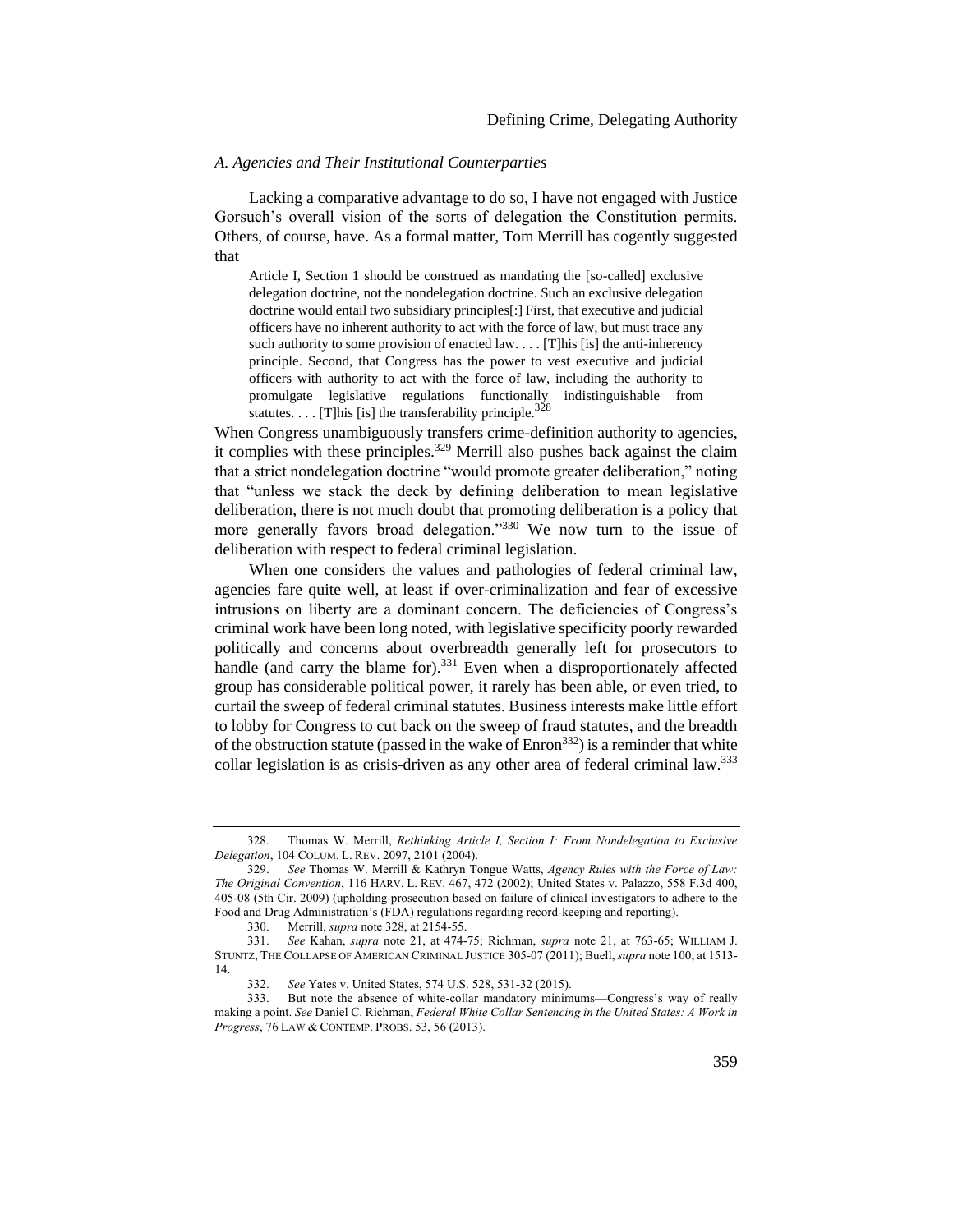<span id="page-56-1"></span>Agency rulemaking and interpretation offers a far more accommodating sphere for so-called "respectable constituencies" to shape crime-definition.<sup>334</sup>

The recent history of criminal securities fraud law, particularly with respect to insider trading, ought to give pause to those committed to legislative supremacy as a mechanism for liberty protection. It's a story that reminds us not only that the actual institutional dynamic across agencies, Congress, and courts often differs from the idealized one in the Gorsuch critique, but that stricter scrutiny of administrative crimes might not bring the benefits Justice Gorsuch and others would seek.

As Richard Myers noted, "Insider trading is a textbook example of the process of creating crimes through delegation to an agency."<sup>335</sup> The crimedefinition story begins with Congress's passage of the Securities Exchange Act of 1934, which, in Section 10(b), made it "unlawful" to "use or employ, in connection with the purchase or sale of any security . . . any manipulative or deceptive device or contrivance in contravention of such rules and regulations as the [Securities Exchange] Commission may prescribe as necessary or appropriate in the public interest or for the protection of investors."<sup>336</sup> Section 32 of the Act made violation of rules so promulgated into federal crimes punishable by up to two (now twenty) years' imprisonment, while providing that "no person shall be subject to imprisonment under this section for the violation of any rule or regulation if he proves that he had no knowledge of such rule or regulation."<sup>337</sup> This was no wholesale delegation of crime-definition authority. As Steve Thel has noted, "While criminal penalties are available for willful violation of any section of the [Exchange Act] . . . they are available for only a subset of SEC rules."<sup>338</sup> And he reports that this limitation "was the product of considerable legislative attention to widely held concerns about the propriety of granting an administrative agency license to create new crimes."<sup>339</sup>

<span id="page-56-0"></span>For its part, the SEC did little in the way of prospectively articulating the limits of the fraud that would be targeted. The agency promulgated Rule 10b-5, which targets "any person" who "employ[s] any device, scheme, or artifice to defraud," or "engage[s] in any act, practice, or course of business which operates or would operate as a fraud or deceit upon any person . . . in connection with the purchase or sale of any security."<sup>340</sup> Thereafter, in the wake of these opentextured provisions, the work of crime-definition soon moved to the courts,

*Id.* at 13.

<sup>334.</sup> *See* Einer Elhauge, *Preference-Eliciting Statutory Default Rules*, 102 COLUM. L. REV. 2162, 2202 (2002).

<sup>335.</sup> Richard E. Myers II, *Complex Times Don't Call for Complex Crimes*, 89 N.C. L. REV. 1849, 1853 (2011).

<sup>336.</sup> Securities Exchange Act of 1934, Pub. L. No. 73-291, § 10b, 48 Stat. 881, 891 (codified at 15 U.S.C. § 78j(b) (2018)).

<sup>337.</sup> *Id.* § 32, 48 Stat. 881, 904-05 (codified at 15 U.S.C. § 78ff (2018)).

<sup>338.</sup> Steve Thel, *Taking Section 10(b) Seriously: Criminal Enforcement of SEC Rules*, 2014 COLUM. BUS. L. REV. 1, 11 (2014) (internal footnote omitted).<br>339.  $Id.$  at 13.

<sup>340.</sup> 17 C.F.R. § 240.10b-5(a), (c) (2020); *see* Thel, *supra* not[e 338](#page-56-0), at 6 (noting that the SEC's general authority to promulgate rules arises out of a different provision of the Exchange Act).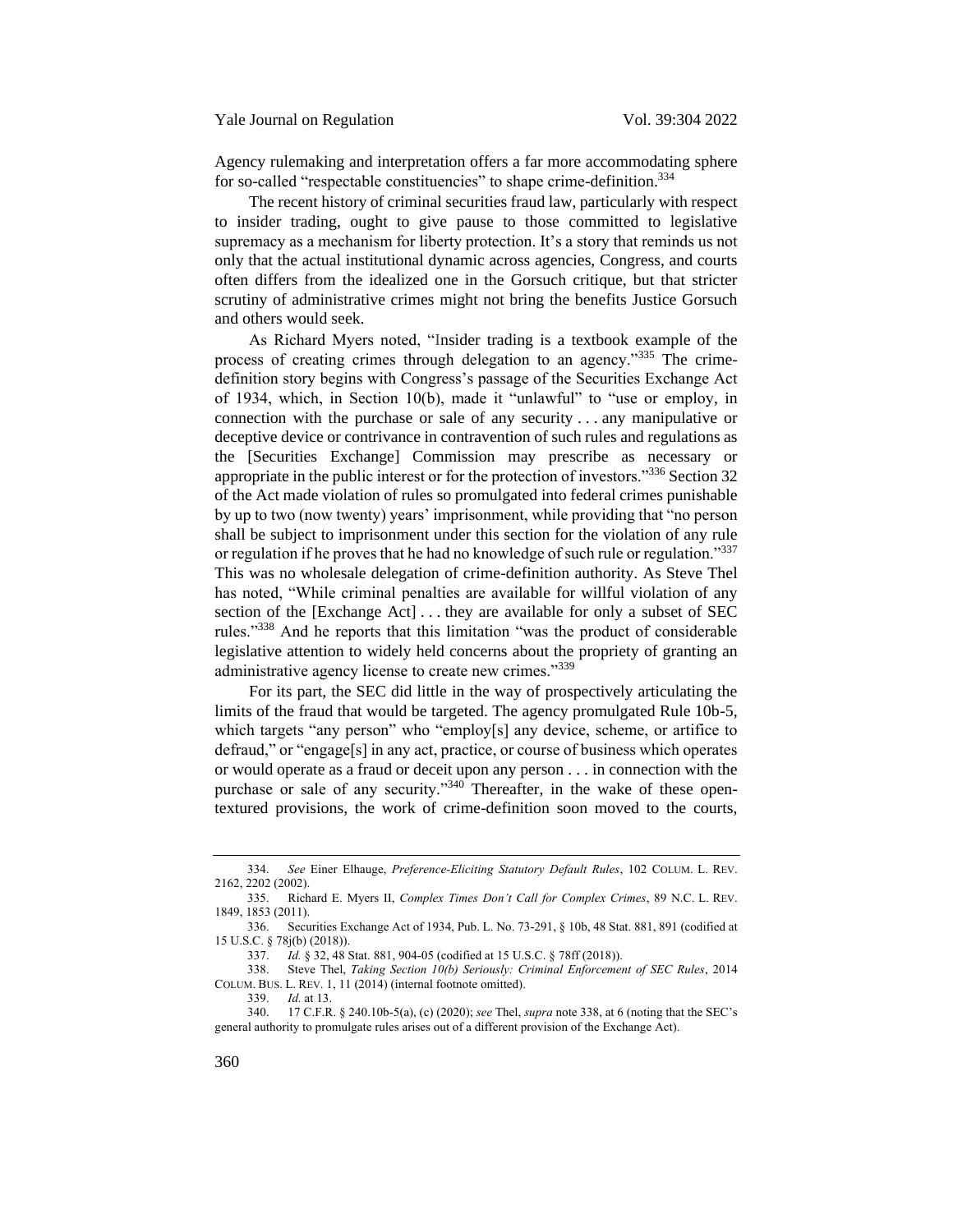particularly with respect to insider trading. Thel notes: "The Supreme Court created the law, and, as it typically does in Rule 10b-5 cases, paid very little attention to the rule in its insider trading cases."<sup>341</sup> The SEC contributed significantly to doctrinal development, but it did so chiefly through the cases it brought and the liability theories it offered.<sup>342</sup>

This judicial domination understandably provoked calls for greater legislative specificity. As a future SEC Commissioner wrote in 1966,

<span id="page-57-0"></span>It is suggested that ultimately better law, better national law, can be developed if the effort is made through legislative means, with the opportunity it affords for a more sweeping study of the problems than is possible in the courts. As the law in this area develops, each district judge and each appellate judge confronting 10b-5 must become a legislator. Granted, judges often perform quasi-legislative functions, but it is suggested that the present state of the law permits and invites too great an admixture of legislation with adjudication.<sup>343</sup>

<span id="page-57-1"></span>Securities lawyers and scholars would make similar calls over succeeding decades.<sup>344</sup> But Congress was unwilling to clarify insider trading law, "for fear that a statutory definition would amount to a roadmap for fraud, charting ways for informed traders to circumvent prosecution."<sup>345</sup> For its part, the SEC may have resisted greater specificity less out of fear of providing a roadmap, than, as Donald Langevoort has suggested, for fear that

the political character of the law-making process, so visible and contested, will one way or another lead to a prohibition that does not have the scope the Commission thinks it should. Special interests often disingenuously seek freedom in the name of clarity.<sup>346</sup>

As always, the Executive played a key gatekeeping role, deciding when this administrative rule with a common law content would be charged. But it has played its own strategic lawmaking role as well. In the absence of clarity from the Supreme Court as to whether Rule 10b-5 covered misappropriation theories

<sup>341.</sup> Thel, *supra* note [338,](#page-56-0) at 29; *see* Blue Chip Stamps v. Manor Drug Stores, 421 U.S. 723, 737 (1975) (Rehnquist, C.J.) ("When we deal with private actions under Rule 10b-5, we deal with a judicial oak which has grown from little more than a legislative acorn."); Adam C. Pritchard, United States v. O'Hagan*: Agency Law and Justice Powell's Legacy for the Law of Insider Trading*, 78 B.U. L. REV. 13, 14 (1998) ("The law of insider trading is judicially created; no statutory provision explicitly prohibits trading on the basis of material, non-public information."); Baer, *supra* note [143,](#page-24-0) at 144 (noting how both Congress and the SEC left definition of insider trading to the courts).

<sup>342.</sup> *See* Jill E. Fisch, *Federal Securities Fraud Litigation as a Lawmaking Partnership*, 93 WASH. U. L. REV. 453, 481 (2015) ("Although enforcement has been the agency's primary lawmaking role, the SEC has also responded to restrictive judicial decisions through formal rulemaking.").

<sup>343.</sup> A. A. Sommer Jr., *Rule 10b-5: Notes for Legislation*, 17 CASE W. RSRV. L. REV. 1029, 1053 (1966).

<sup>344.</sup> *See* Baer, *supra* not[e 143,](#page-24-0) at 134; Donald C. Langevoort*, Watching Insider Trading Law Wobble:* Obus, Newman, Salman, *Two* Martomas, *and a* Blaszczak, 89 FORDHAM L.REV. 507, 528 (2020) (echoing calls for Congress to "writ[e] a clear statutory definition of insider trading" and lamenting "the unnecessary complications courts have caused"). For a recent reform proposal, *see* Preet Bharara, et al., *Report of the Bharara Task Force on Insider Trading* 14-18 (2020), https://static1.squarespace.com/static /5e1f2462d354fa5f5bac2699/t/5e2a1e9d12e0c33aefc41303/1579818654541/Report+of+the+Bharara+T ask+Force+on+Insider+Trading.pdf [https://perma.cc/HU44-L2YH].<br>345. Thel, *supra* note 338, at 30.

Thel, *supra* not[e 338,](#page-56-0) at 30.

<sup>346.</sup> Donald C. Langevoort, *Rereading* Cady, Roberts: *The Ideology and Practice of Insider Trading Regulation*, 99 COLUM. L. REV. 1319, 1340 (1999).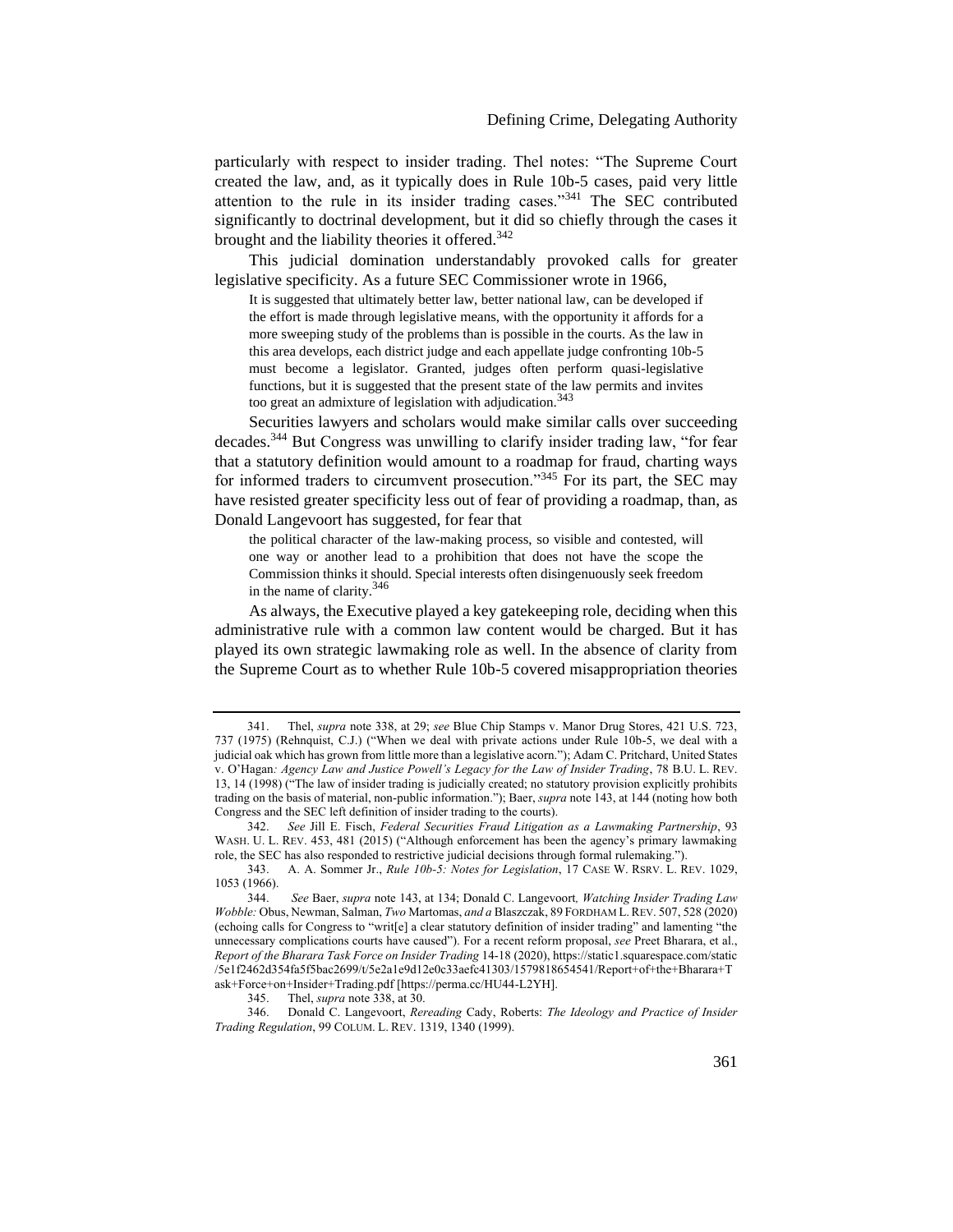of insider trading liability, prosecutors reached for the Title 18 mail fraud statute, which the Supreme Court found to easily encompass the conduct.<sup>347</sup> And when, in 1997, the Court finally found Rule 10b-5 to encompass those theories,  $348$ prosecutors often charged both offenses. Indeed, there is good reason to think that insider trading can more easily be prosecuted as mail or wire fraud than under Rule 10b-5.<sup>349</sup>

In 2002, in the wake of the Enron scandal, Congress enacted a broad securities fraud statute, 18 U.S.C. § 1348, as part of the Sarbanes-Oxley package. As Karen E. Woody writes,

<span id="page-58-1"></span><span id="page-58-0"></span>Senator Leahy explained that § 1348 was necessary because "there is no generally accessible statute that deals with the specific problem of securities fraud. In these cases, prosecutors are forced either to resort to a patchwork of technical Title 15 offenses and regulations, which may criminalize particular violations of securities law, or to treat the cases as generic mail or wire fraud cases and to meet the technical elements of those statutes  $\dots$ <sup>350</sup>

Of course, Section 1348 added little in the way of specificity. And prosecutors initially had little use for it, preferring to stay on the well-trodden paths of Rule 10b-5 caselaw.<sup>351</sup> But in time, the accretion of judicial doctrines designed to separate the illegal use of material nonpublic information from merely aggressive research limited their ability to pursue the "tippees" who traded on inside information obtained from "tippers" under some duty to keep it confidential. The Supreme Court's key move was to require that the "tipper" have received some "personal benefit" for transmitting the information,<sup>352</sup> and lower courts soon found that requirement unsatisfied in some significant prosecutions of "tippees."<sup>353</sup> Consequently, prosecutors switched tracks and found they could side-step this 10b-5 requirement by resorting to Title 18 (where most, but hardly all, standard federal crimes are codified) and charging under Section  $1348^{354}$  A DOJ publication observed:

Bad cases make bad law, and section 10b-5 . . . has spawned a wide variety of cases across the circuits which can cause confusion for prosecutors and judges alike. Section 1348, both because of its newness and the lack of a civil cause of

354. Peter J. Henning, *A New Way to Charge Insider Trading*, N.Y. TIMES (Aug. 24, 2015) https://www.nytimes.com/2015/08/25/business/dealbook/a-new-way-to-charge-insider-trading.html [https://perma.cc/6LUL-MWLW]; RICHMAN, STITH & STUNTZ, *supra* not[e 20,](#page-5-0) at 883.

<sup>347.</sup> Carpenter v. United States, 484 U.S. 19, 28 (1987); *see* William K.S. Wang, *Application of the Federal Mail and Wire Fraud Statutes to Criminal Liability for Stock Market Insider Trading and Tipping*, 70 U. MIAMI L. REV. 220, 248 (2015).

<sup>348.</sup> United States v. O'Hagan, 521 U.S. 642, 653-59 (1997).<br>349. Wang, *supra* note 347, at 222.

<sup>349.</sup> Wang, *supra* not[e 347,](#page-58-0) at 222.

<sup>350.</sup> Karen E. Woody, *The New Insider Trading*, 52 ARIZ. ST. L.J. 594, 615-16 (2019) (quoting 148 Cong. Rec. S7420 (2002) (daily ed. July 26, 2002) (statement of Sen. Leahy)).

<sup>351.</sup> *Cf. id.* at 616 (finding "far less precedent for the application and interpretation of § 1348 than for  $\S$  10(b), given that  $\S$  1348 was enacted just under twenty years ago").

<sup>352.</sup> Dirks v. SEC, 463 U.S. 646, 647 (1983)

<sup>353.</sup> *See* United States v. Newman, 773 F.3d 438, 442 (2d Cir. 2014), *abrogated by* Salman v. United States, 137 S. Ct. 420, 429 (2016) (holding that "personal benefit" can include the benefit one receives by making a gift of confidential information). Paring back the Second Circuit's *Newman* analysis, the Supreme Court in *Salman* rejected the defendant's appeal to the rule of lenity, finding that his conduct was within the "heartland" of Supreme Court doctrine. Baer, *supra* not[e 143,](#page-24-0) at 149.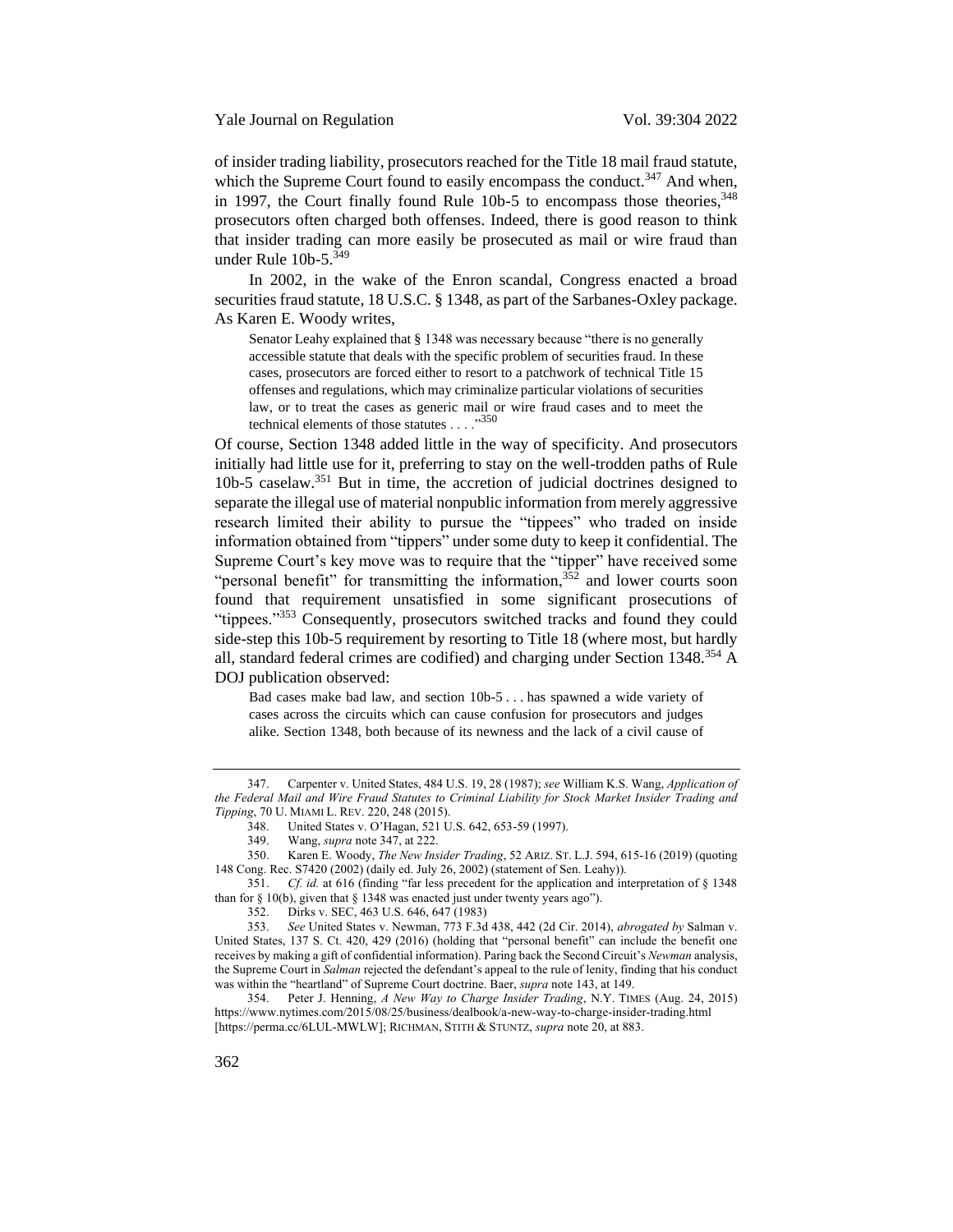action, offers a simpler approach, without the unwelcome freight which decades of litigation — much of it civil — has piled onto  $10b-5$ <sup>355</sup>

In a case where the jury acquitted on Rule 10b-5 charges but convicted on wire fraud and Section 1348 counts, the Second Circuit recently rejected the applicability of the so-called "personal benefit test" to Section 1348, reasoning that the test is a "judge made doctrine premised upon the Exchange Act's statutory purpose," and thus not applicable to the new statute.<sup>356</sup>

Perhaps this is just a story of path-dependence peculiar to securities fraud, with its high-frequency criminal litigation and parallel civil development. Moreover, as previously discussed, the common-law-like history of federal "fraud" doubtless contributed to the openly collaborative role the courts sought to play in defining an ostensibly administrative crime.<sup>357</sup> But, with these caveats, one might still find the story to highlight the role courts could play in shaping the contours of other such crimes. The 10b-5 offense was authorized by Congress, unleashed by the SEC, developed by courts, and controlled (in its criminal form) by prosecutors. Renewed legislative attention simply gave prosecutors a new blank slate, with the level and nature of judicial attention yet to be determined, and the possibility, as Karen E. Woody notes, that a Section 10b-5 civil enforcement action could be harder to prove than a Section 1348 criminal action arising from the very same conduct.<sup>358</sup> If the core "nondelegation concern in *Gundy* . . . is the concentration of power in one branch,"<sup>359</sup> one certainly finds no such concentration in this collaborative account, save for the usual (and massive) discretion that prosecutors have to choose among available statutory options.<sup>360</sup>

357. *Cf.* Fisch, *supra* note [342](#page-57-0), at 483 ("Existing insider trading law is the product of a lawmaking partnership," in which the "Court, Congress, and the SEC have made multiple adjustments and refinements."); Baer, *supra* note [143](#page-24-0), at 138 ("If one conceptualizes the legality principle as a spectrum between code-driven and common-law systems, one can quickly conclude that insider trading falls on the common-law side of that spectrum.").

<sup>355.</sup> Sandra Moser & Justin Weitz, *18 U.S.C. § 1348 — A Workhorse Statute for Prosecutors*, 66 DOJ J. FED. L. & PRAC. 111, 120-21 (2018).

<sup>356.</sup> United States v. Blaszczak, 947 F.3d 19, 35-36 (2d Cir. 2019). The Supreme Court vacated and remanded this case for "consideration in light of *Kelly v. United States,* [140 S. Ct. 1565 (2020)].*"*  141 S.Ct. 1040 (2021). Because, on remand, the government retreated, on the basis of *Kelly*, from its prior analysis of what constituted "property," Letter Brief for the Government at 1, United States v. Blaszczak, Nos. 18-2811(L) et al., 2021 WL 2315183, at \*1 (June 4, 2021), the Second Circuit may reverse without reaching the personal benefit issue**.** For a thoughtful defense of the panel's initial understanding of Section 1348, see Zachary J. Lustbader, Note, *Title 18 Insider Trading*, 130 YALE L.J. 1828, 1858-63 (2021).

<sup>358.</sup> Woody, *supra* not[e 350,](#page-58-1) at 639-40; *see* Langevoort, supra not[e 344,](#page-57-1) at 525-28.

<sup>359.</sup> Divine, *supra* note [258,](#page-43-1) at 194.

<sup>360.</sup> *See* United States v. Batchelder, 442 U.S. 114, 123-25 (1979) (noting longstanding doctrine that "when an act violates more than one criminal statute, the Government may prosecute under either so long as it does not discriminate against any class of defendants," and rejecting the argument that this discretion amounts to an unconstitutional delegation); Stephen Smith*, Overcoming Overcriminalization*, 102 J. CRIM. L. & CRIMINOLOGY 537, 554 (2013) (criticizing doctrine that allows "incremental punishment" to be "determined solely by an arbitrary factor — namely, the prosecutor's choice as to which statute to proceed under — rather than differences in culpability or a considered legislative judgment that higher penalties are warranted for that type of behavior"); Hessick, *supra* not[e 91,](#page-17-1) at 1015 (noting how overlapping statutes effectively "delegate the scope of the criminal law to prosecutors").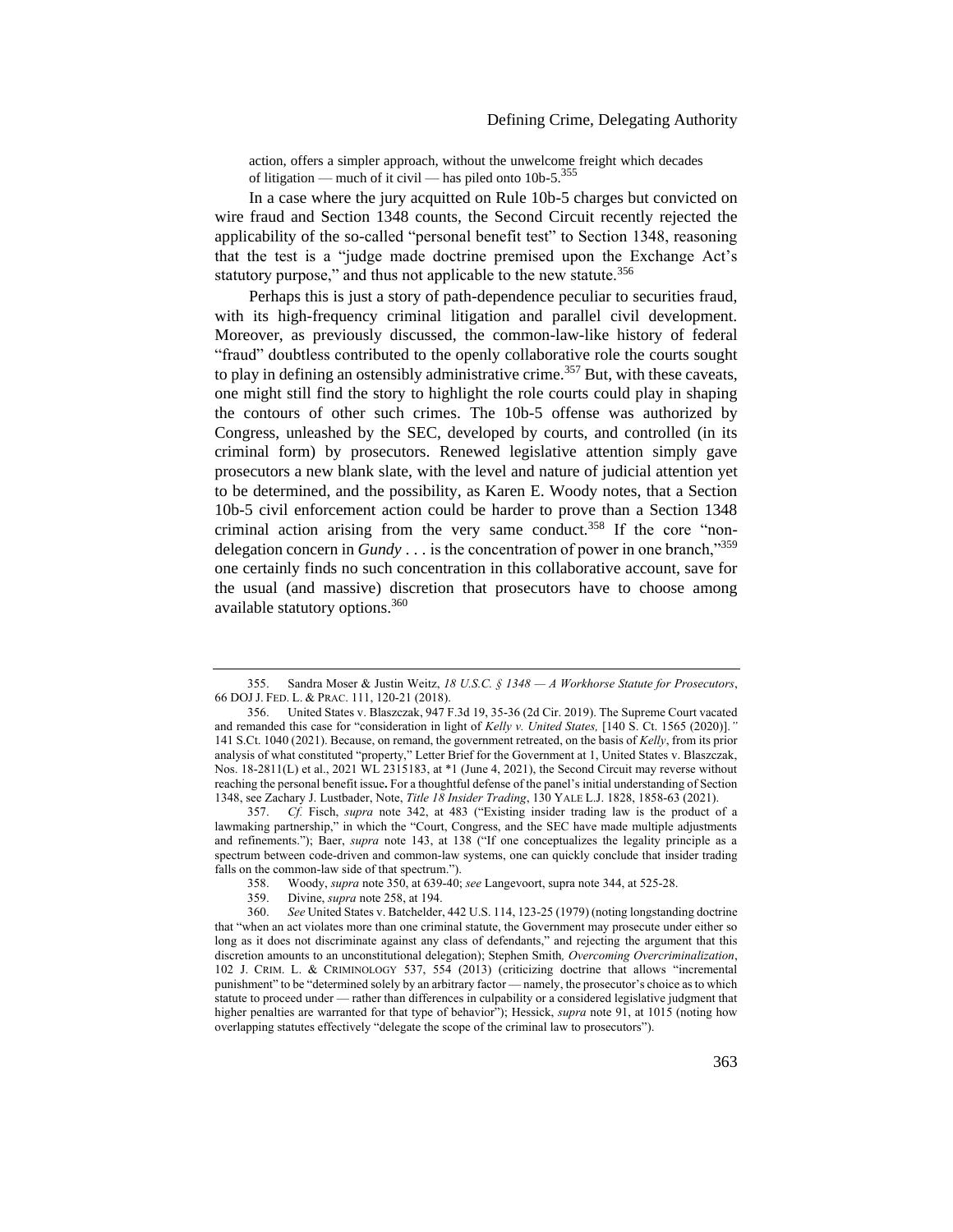Yale Journal on Regulation Vol. 39:304 2022

A Gorsuch critique's gloss on this history would tell of congressional abdication to the SEC in 1934, and marvel at how, in 2002, even in the face of political demand for some legislative response in the wake of a crisis, Congress still refrained from serious crime-definition work—presumably after the legislative deliberation that the critique valorizes. Would a more serious demand for legislative specificity, effected through a more muscular use of the rule of lenity and a more searching inquiry into "intelligible principles" have forced Congress to do better? Not without a sea-change in the crime-defining load that the term "fraud" has been allowed to bear. One would hardly expect that change to come from courts, which, as we have seen, have embraced their definition role whenever that term has been used. Perhaps we are seeing a combination of legislative abdication and judicial imperialism. But it is unrealistic to expect that courts, so comfortable with their outsized role in this area, would deploy the legislation-forcing interpretative canons that Justice Gorsuch would invoke.<sup>361</sup> The story of Section 1348 is thus an object lesson for those who believe that efforts to force congressional attention will be rewarded. It also serves as a reminder that the ability of agencies with delegated authority to define criminal offenses can be quite limited when their handiwork is filtered through courts and prosecutors.

# <span id="page-60-0"></span>*B. A World Without Administrative Crimes?*

A serious adherent to Gorsuch's critique could fairly accuse this Article of egregiously leveling down. The Sixth Circuit attack on the sweep of Section 242 liability has considerable intellectual rigor, as does the longstanding condemnation of the sweep of federal fraud liability by many commentators and even some lower courts. The Lacey Act has its critics, and pirates surely feel unfairly treated. Hasn't this Article cherry-picked some of the worst examples of federal crime-definition, and then turned around and suggested that administrative crimes are "no worse"?

My response is to deny the cherry-picking, and simply welcome readers to the world of federal criminal law. Rather than leveling down, I am merely levelsetting. Consider a world without administrative crimes, which in fact might not be very different (except maybe for the criminal cases agencies merely threaten to refer to prosecutors). Already, when it comes to pursuing environmental crimes, prosecutors turn to Title 18 in almost forty-five percent of cases, charging standard conspiracy, false statement, obstruction, and fraud statutes.<sup>362</sup> That

<span id="page-60-1"></span><sup>361.</sup> *See* Elhauge, *supra* not[e 334,](#page-56-1) at 2165.

<sup>362.</sup> David M. Uhlmann, *Prosecutorial Discretion and Environmental Crime Redux: Charging Trends, Aggravating Factors, and Individual Outcome Data for 2005-2014*, 8 MICH.J. ENV'T. & ADMIN. L. 297, 315 (2019) [hereinafter Uhlmann, *Redux*]; *see also* David M. Uhlmann, *Prosecutorial Discretion and Environmental Crime*, 38 HARV. ENV'T L. REV. 159, 184-86 (2014) [hereinafter, Uhlmann, *Prosecutorial Discretion*] (examining all cases investigated by the EPA from 2005-2010 and finding Title 18 used against 375 of 864 defendants); Joshua Ozymy & Melissa Jarrell, *Wielding the Green Stick: Criminal Enforcement at the EPA Under the Bush and Obama Administrations*, 24 ENV'T. POL. 38, 47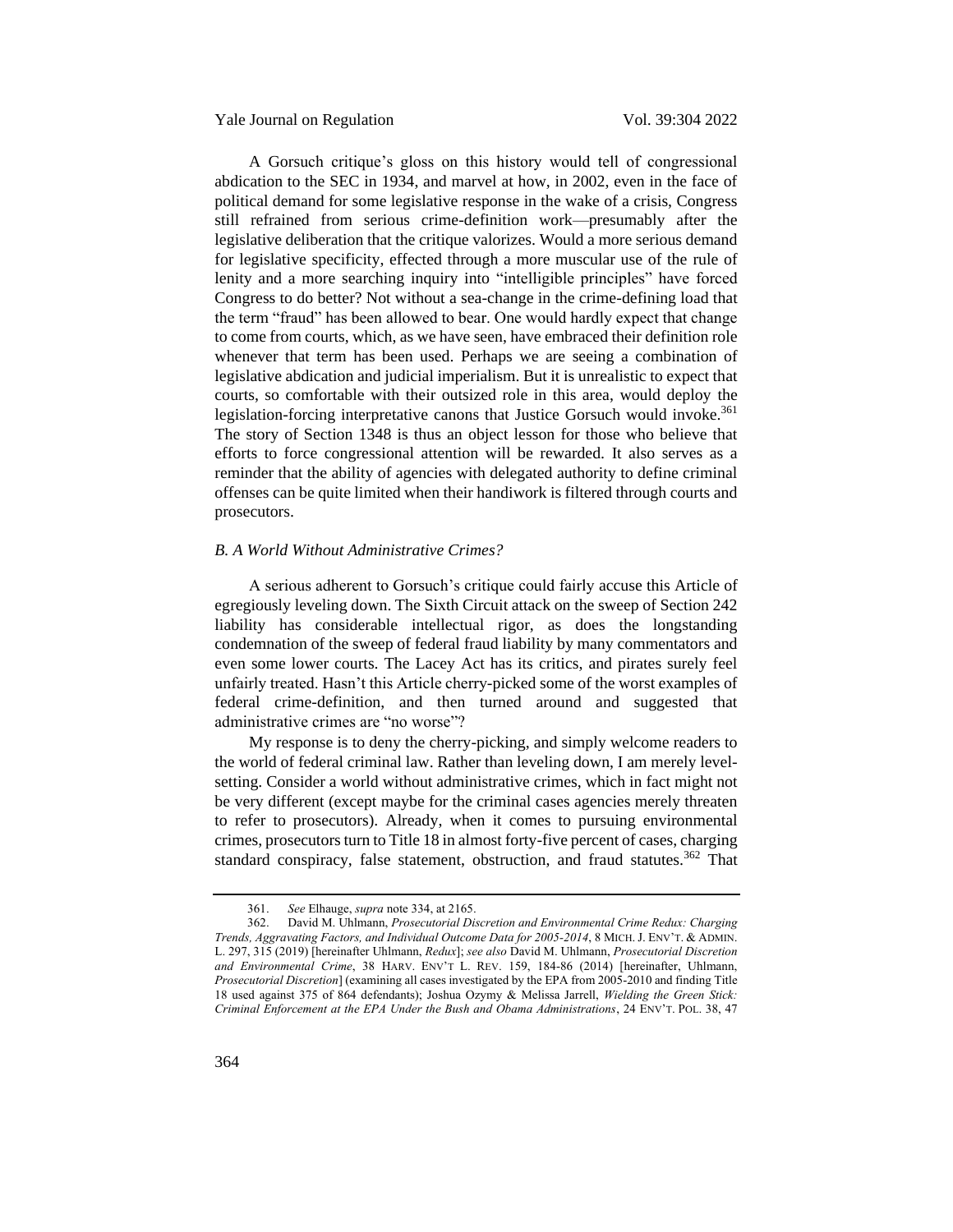<span id="page-61-1"></span>figure is somewhat inflated because "the object of the conspiracy charges will often be a substantive violation of the underlying environmental statute.  $\ldots$ <sup>363</sup> But the figure understates the availability of Title 18 charges because prosecutors often charge false statements under environmental statutes instead of the generic 18 U.S.C. § 1001, which punishes false statements to any federal official.<sup>364</sup> Moreover, instead of charging conspiracies to violate environmental statutes, prosecutors could likely charge conspiracies to defraud the government of information, since the regulatory violations that are pursued criminally will inevitably entail some degree of deception. As the Supreme Court has noted, 18 U.S.C. § 371 "reaches any conspiracy for the purpose of impairing, obstructing or defeating the lawful function of any department of Government."<sup>365</sup> A court recently noted: "[C]onspiracies to defraud the government by interfering with its agencies' lawful functions are illegal because § 371 makes them illegal, not because they happen to overlap with substantive prohibitions found in other statutes."<sup>366</sup> Mail or wire fraud charges are also available when the failure to disclose regulatory violations can be framed as the deceit of, say, customers, as one finds in the recent indictment of Blue Bell Creamery's former president for his alleged efforts to conceal what the company knew about Listeria contamination.<sup>367</sup>

<span id="page-61-0"></span>One finds the same pattern in cases involving workplace fatalities that could be pursued as criminal violations of Occupational Safety and Health Administration (OSHA) regulations.<sup>368</sup> One observer reported:

365. Tanner v. United States, 483 U.S. 107, 128 (1987); *see* Dennis v. United States, 384 U.S. 855, 861 (1966); Glasser v. United States, 315 U.S. 60, 66 (1942); Hammerschmidt v. United States, 265 U.S. 182, 188 (1924); Haas v. Henkel, 216 U.S. 462, 479 (1910); *see also* United States v. Gas Pipe, Inc., 997 F.3d 231, 235 (5th Cir. 2021) (prosecuting conspiracy to defraud the Food and Drug Administration by misbranding drugs); United States v. Atilla, 966 F.3d 118, 122, 130 (2d Cir. 2020) (prosecuting conspiracy to obstruct U.S. enforcement of economic sanctions laws); United States v. Kelerchian, 937 F.3d 895, 905 ( $7<sup>th</sup>$  Cir. 2019) (prosecuting conspiracy to defraud the FDA by obstructing the agency's ability to perform two regulatory functions); United States v. Rodman, 776 F.3d 638, 642 (9th Cir. 2015) ("[T]he submission of fraudulent forms to a governmental agency by two or more persons when those fraudulent forms impede that agency's lawful functions constitutes a conspiracy under 18 U.S.C. § 371").

366. United States v. Concord Mgmt., 347 F. Supp. 3d 38, 47 (D.D.C. 2018).<br>367. Press Release, Department of Justice, Former Blue Bell Creameries Pre.

367. Press Release, Department of Justice, *Former Blue Bell Creameries President Charged in Connection With 2015 Ice Cream Listeria Contamination*, (Oct. 21, 2020), https://www.justice.gov/opa /pr/former-blue-bell-creameries-president-charged-connection-2015-ice-cream-listeria [https://perma.cc/ 2MAX-LBZZ].

368. *See* United States v. DNRB, Inc., 895 F.3d 1063, 1066 (8th Cir. 2018) (upholding the misdemeanor conviction of a construction company for workplace fatality).

<sup>(2015) (</sup>reviewing environmental prosecutions for fiscal years 2001-2011 and finding 36.3 percent involved general non-environmental-specific offenses).

<sup>363.</sup> Uhlmann, *Prosecutorial Discretion*, *supra* not[e 362,](#page-60-1) at 185.

<sup>364.</sup> *Compare* Clean Water Act, 33 U.S.C. § 1319(c)(4) (2018) (providing for a two-year maximum for any person "who knowingly makes any false material statement, representation, or certification in any application, record, report, plan, or other document filed or required to be maintained under this chapter or who knowingly falsifies, tampers with, or renders inaccurate any monitoring device or method required to be maintained under this chapter"), *with* 18 U.S.C. § 1001(a) (2018) (providing for a five-year maximum term of imprisonment); *see* Uhlmann, *Prosecution Discretion*, supra not[e 362,](#page-60-1) at 186 n.118. On the sweep of liability under Section 1001, see Lisa Kern Griffin, *Criminal Lying, Prosecutorial Power, and Social Meaning*, 97 CALIF. L. REV. 1515, 1517 (2009); and Erin Murphy, *Manufacturing Crime: Process, Pretext, and Criminal Justice, 97 GEO. L.J. 1435, 1468 (2009).*<br>365. Tanner v. United States, 483 U.S. 107, 128 (1987); *see Dennis v. United States*.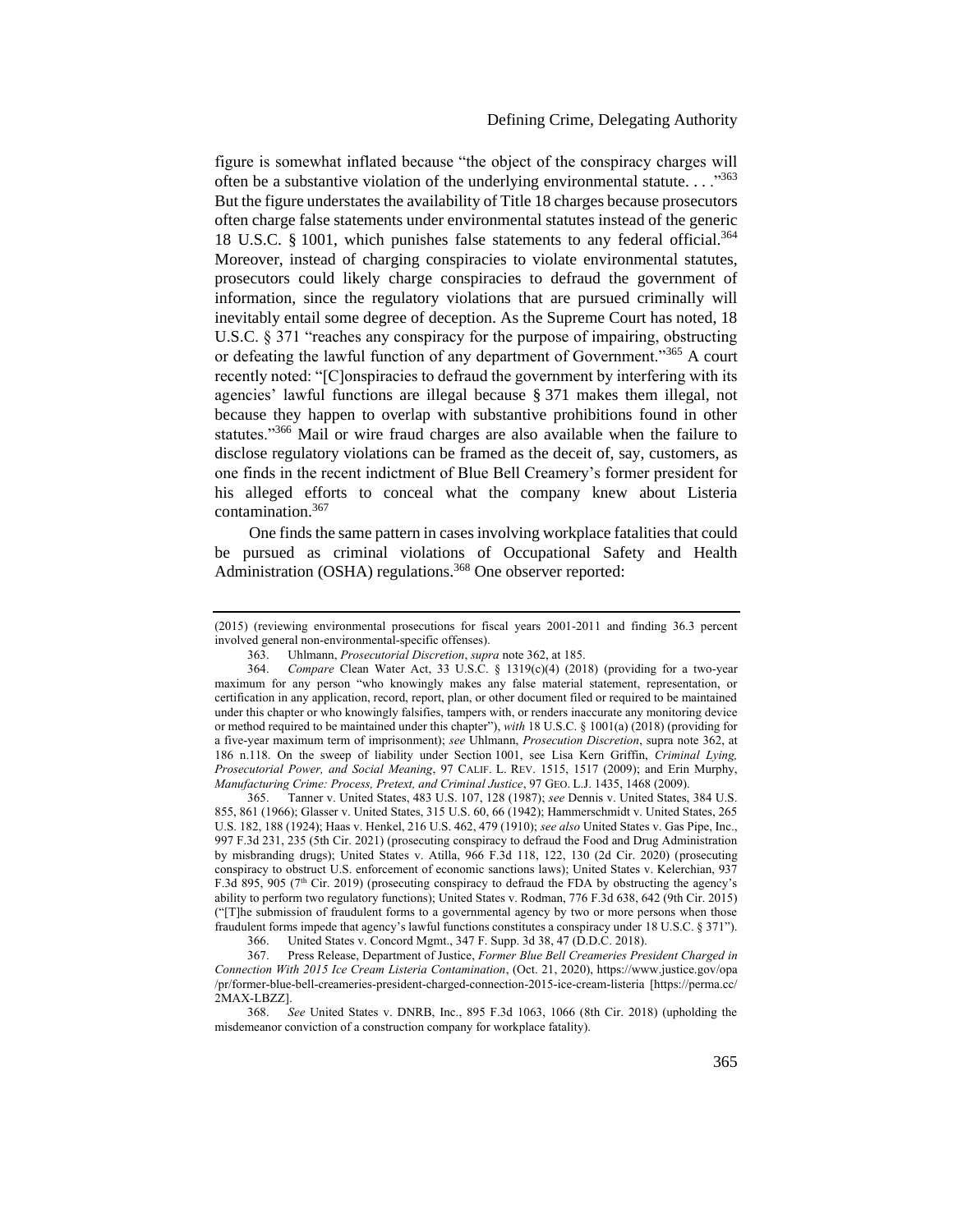# Yale Journal on Regulation Vol. 39:304 2022

<span id="page-62-0"></span>In the forty plus years since Congress enacted the [Occupational Safety and Health (OSH)] Act, there have been more than 400,000 workplace fatalities, yet fewer than eighty total OSH Act criminal cases have been prosecuted — fewer than two per year — and only approximately a dozen have resulted in criminal convictions. Historically, [prosecutors] typically have targeted cases in which the employers were alleged to have falsified documents and lied to OSHA in conjunction with underlying regulatory violations relating to an employee fatality.<sup>369</sup>

Doing away with explicit administrative crimes would thus vastly reduce the notice and legislative specificity of the charged offenses, leaving the prosecutorial landscape dominated by sweeping statutes that the Supreme Court refuses to curtail—in part because the federal interests implicated leave no room for constraining federalism canons.<sup>370</sup> Instead of charging technical statutes that guide lawyers ex ante and leave defendants room to maneuver ex post, criminal cases would be about "doing the Government wrong." And defendants might well face greater punishments, since Congress has often taken care to render certain regulatory projects toothless—as it has by making criminal OSHA violations misdemeanors.

The claim is not that regulations will invariably be clear and technical. Consider Rule 10-5's sweeping language and how courts took control of its meaning. Still, the ex ante clarity and notice of rule-based administrative crimes is likely to be far greater than that of a world dominated by Title 18 offenses.

Would elimination of administrative crimes change who is prosecuted? Probably not substantially, at least with respect to felonies. It is already quite difficult for regulatory agencies to get prosecutors to take their cases. Part of the problem is that agencies often lack the resources to investigate the serious cases that are less likely to be declined. David Uhlmann reports that "[i]n recent years, EPA often has had far less than the mandatory 200 agents, which makes it even more difficult to maintain a robust law enforcement program and results in fewer investigations and prosecutions."<sup>371</sup> The larger problem is that agencies must compete hard for prosecutorial attention: the competition is most severe in U.S. Attorneys' Offices, which have wide-ranging responsibilities, but even dedicated Main Justice units like the Environment and Natural Resources Division—which brings OSHA cases as well as environmental cases $372$ —are likely to look for aggravating factors, going far beyond willful regulatory violations. As David Uhlmann recently reported:

<sup>369.</sup> Eric J. Conn and Kate M. McMahon, *OSHA Criminal Cases on the Rise*, OSHA DEF. REPORT (Jan. 22, 2016) (noting efforts by the Justice Department to do more in this area), https://osha defensereport.com/2016/01/22/osha-criminal-cases-on-the-rise [https://perma.cc/HY7Q-ZC3N] (noting efforts by the Justice Department to do more in this area).

<sup>370.</sup> For refusals to curtail Section 1001, see Brogan v. United States, 522 U.S. 398 (1998), in which the Court rejected an "'exculpatory no' defense"; and United States v. Yermian, 468 U.S. 63, 68-70 (1984), in which the Court held that the government need not prove that the defendant knew of federal agency jurisdiction when making a false statement. For Section 371 cases, *see supra* note [365.](#page-61-0)

<sup>371.</sup> Uhlmann, *Redux*, *supra* note [362,](#page-60-1) at 313.

<sup>372.</sup> *See* Memorandum of Understanding Between the U.S. Departments of Labor and of Justice on Criminal Prosecution of Worker Safety Laws (Dec. 17, 2015), https://www.justice.gov/enrd/file/800 526/download [https://perma.cc/U46E-GXSB].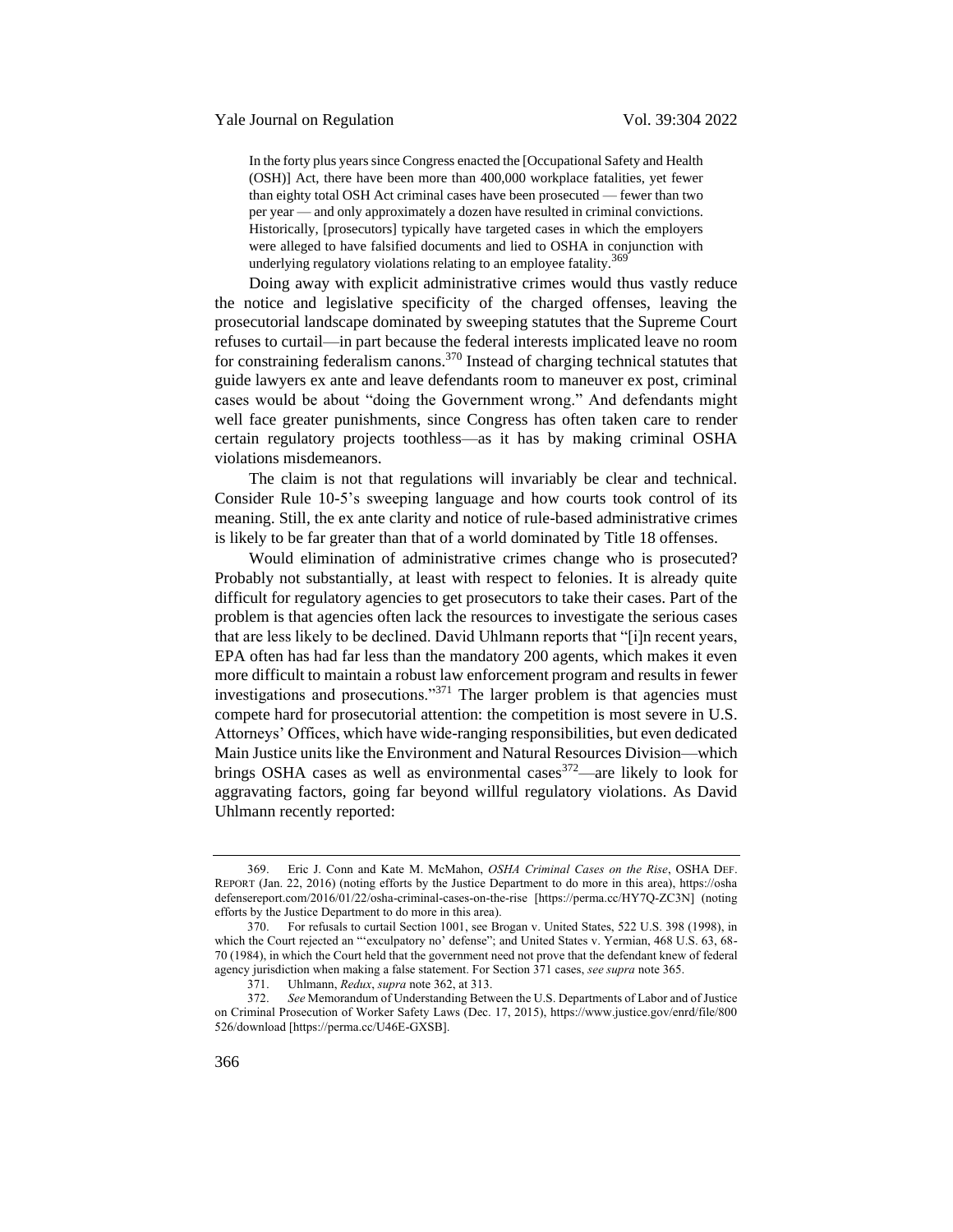Prosecutors continue to focus on violations that involve harm, deceptive or misleading conduct, or operating outside the regulatory system — and in most cases look for a combination of one or more of those factors plus repetitiveness. Relatively few cases involve isolated misconduct.<sup>373</sup>

Conduct with those characteristics could likely be captured via Title 18, were prosecutors so inclined. Indeed, prosecutors would doubtless enjoy sticking with these more familiar statutes, and threatening the higher penalties often available with them.<sup>374</sup> Agencies, for their part, would not need administrative crimes to add teeth to their regulatory mandates. Even though Congress chose not to authorize criminal prosecution of violations of rules promulgated by the Consumer Finance Protection Board, that agency can freely refer egregious conduct to a U.S. Attorney's Office for prosecution as mail and wire fraud.<sup>375</sup>

This examination of the regulatory enforcement environment is concededly cursory, and I make no general claim that every regulatory crime case that prosecutors want to pursue can necessarily be captured via Title 18 charges. Still, three points emerge. First, a muscular judicial effort along the lines suggested by the Gorsuch critique, which requires Congress to do more to define administrative crimes, would not necessarily result in Congress doing anything of the kind—except perhaps with respect to misdemeanor offenses that lie at the boundary of civil and criminal law.<sup>376</sup> Standard Title 18 offenses would likely capture the most of aggravated cases prosecutors deem worth pursuing as felonies. Prosecutors can charge those standard offenses instead of, or in conjunction with, administrative offenses. And because defendants will generally plead guilty, cases often will not proceed beyond the district court. The pressure on Congress to mend its ways would therefore be quite limited.

<sup>373.</sup> Uhlmann, *Prosecutorial Discretion and Environmental Crime Redux*, *supra* not[e 362,](#page-60-1) at 368; *see* REPORT, FEWER CRIMINAL PROSECUTION OF ENVIRONMENTAL CRIMES UNDER TRUMP, TRAC (2019), https://trac.syr.edu/tracreports/crim/581 [https://perma.cc/GK6Q-D8R9] (noting only 302 new environmental prosecutions in 2019, and showing significant and steady downward trend in such cases from 1999); *see* David M. Uhlmann, *New Environmental Crimes Project Data Shows That Pollution Prosecutions Plummeted During the First Two Years of the Trump Administration* 2 (Mich. L. Sch., Pub. L. & Legal Theory Rsch. Paper No. 685, 2020), https://ssrn.com/abstract=3710109 [https://perma.cc /2E2H-36K3] (reporting seventy percent and greater-than-fifty percent drops in Clean Water Act and Clear Air Act prosecutions, respectively, under the Trump Administration as compared to the Obama Administration).

<sup>374.</sup> One open question is whether the returns to an agency for bringing cases—measured in perceived deterrence, congressional funding, or some other metric—turn on the use of subject-matterspecific administrative criminal charges.

<sup>375.</sup> Press Release, U.S. Att'y's Office for S.D.N.Y., Manhattan U.S. Attorney Charges Debt Settlement Company and Six Individuals for Multi-Million Dollar Scheme That Targeted Debt-Ridden Consumers (May 7, 2013), https://www.justice.gov/usao-sdny/pr/manhattan-us-attorney-charges-debtsettlement-company-and-six-individuals-multi-million [https://perma.cc/MMW3-R8MX].

<sup>376.</sup> *See, e.g.*, United States v. Caronia, 703 F.3d 149, 152, 164-69 (2d Cir. 2012) (reversing, in light of First Amendment infirmity, a misdemeanor conviction under 21 U.S.C. § 333(a)(2) for promoting an FDA-approved drug for off-label use); *see* John Malcolm, LEGAL MEMORANDUM,CRIMINAL LAW AND THE ADMINISTRATIVE STATE: THE PROBLEM WITH CRIMINAL REGULATIONS, HERITAGE FOUND. 5-6 (Aug. 6, 2014), https://www.heritage.org/crime-and-justice/report/criminal-law-and-the-administrativestate-the-problem-criminal-regulations [https://perma.cc/RY8X-FW7S] (singling out the underlying charge in *Caronia* as an example of "regulatory overcriminalization.").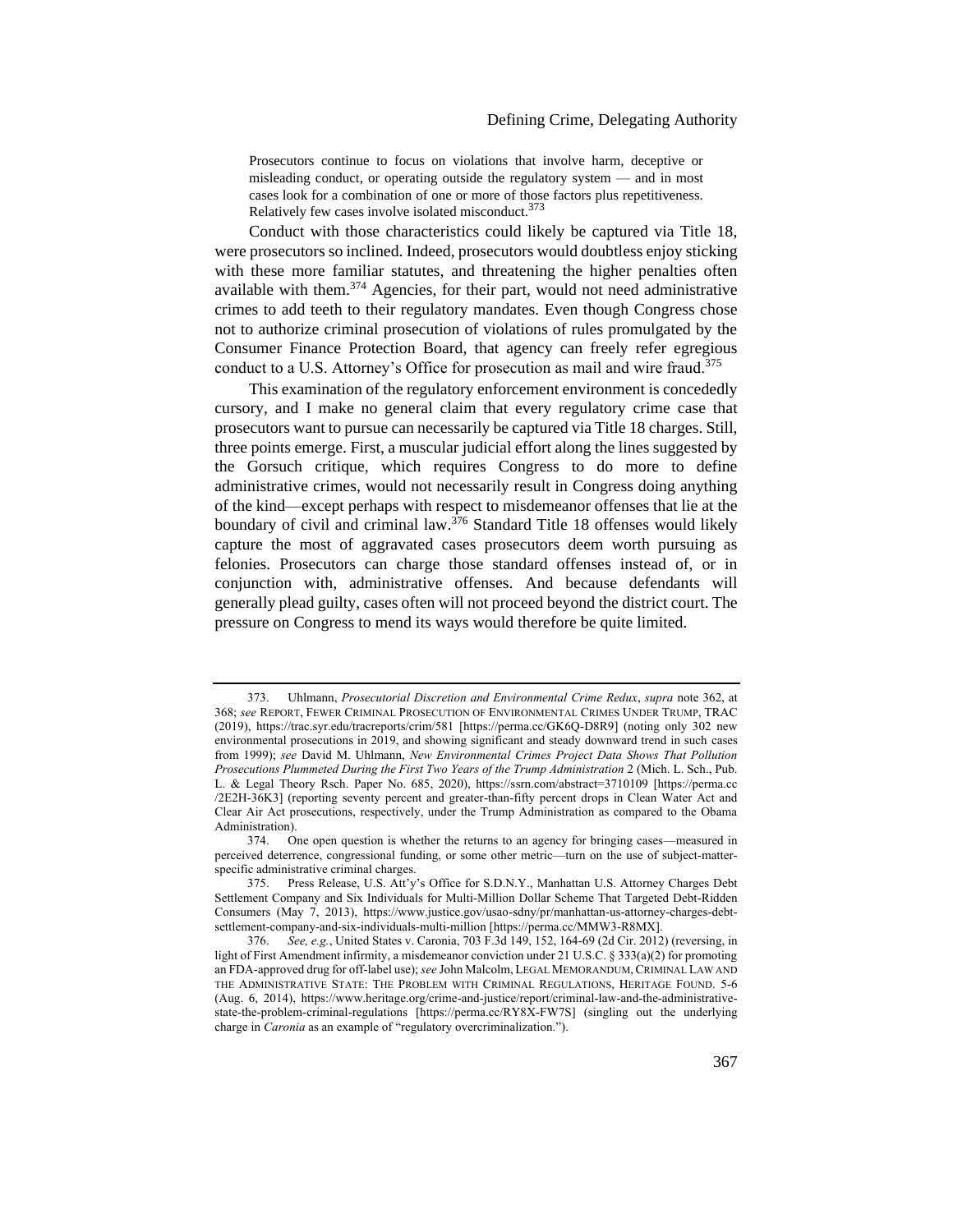Second, any such shift to Title 18 would nullify (for better or worse) any congressional effort to dial down penal consequences in particular regulatory spaces. Those seeking more punitive responses to regulatory violations might well be pleased,  $377$  but political accountability would surely be lessened.

Finally, the self-dealing concerns that so troubled Justice Gorsuch in *Gundy*  are quite attenuated when the regulatory agency that defined an administrative crime is not the DOJ.<sup>378</sup> One might indeed worry about an agency's promulgating rules to aggrandize its authority, or reduce its enforcement costs, but no rule will form the basis of a criminal prosecution unless a prosecutor decides that a defendant's conduct involves the kind of egregious illegality that would lead a judge or jury to think it it's really a "crime." Prosecutors are trained on a diet of violent crime, fraud, and narcotics cases and have likely internalized notions of due process that counsel against hyper-technical cases against individuals. They know that failure is likely unless they can tell a simple story of "fraud," "cheating," or "illegitimate greed." Stories of regulatory complexity are mostly likely to come from the defense.

Here, as in so much of the criminal enforcement regime, we see a true "separation of powers dynamic"—not an "external" one between constitutional branches but an "internal" one, involving distinct departments and agencies, each with its institutional structure and culture.<sup>379</sup> Although quite different from the external one that Justice Gorsuch valorizes, we ought not underestimate the degree to which this dynamic promotes agency (and perhaps prosecutorial) accountability.<sup>380</sup> No claim is made here about the majesty of the federal "criminal code." There really is not one federal "criminal code," and to the extent there is such a "code" scattered throughout Title 18 and elsewhere, it is, in Julie O'Sullivan's excellent words, "a disgrace."<sup>381</sup> I do not claim that federal prosecutors necessarily make appropriate judgements when charging matters that would otherwise be targets of "merely" regulatory enforcement (which can be quite punitive indeed). Rather, when prosecutors *do* pursue such cases—using

<sup>377.</sup> *See, e.g.*, Vanessa Dick, *Dirty Money and Wildlife Trafficking: Using the Money Laundering Control Act to Prosecute Illegal Wildlife Trade*, 49 ENV'T L. REP. 10,334, 10,337-40 (2019) (urging Congress to incorporate Lacey Act violations as predicates for RICO and the money laundering statute, noting the "harsh fines and prison penalties," as well as civil asset forfeiture authorized by those Title 18 offenses); *see also* Michael O'Hear, *Sentencing the Green-Collar Offender: Punishment, Culpability, and Environmental Crime*, 95 J. CRIM. L. & CRIMINOLOGY 133, 197-202 (2004) (noting low sentences for environmental offenses).

<sup>378.</sup> Even within DOJ, a regulatory unit might be quite removed from prosecutorial units.

<sup>379.</sup> *See* Richman, *supra* note [28,](#page-8-0) at 754; *see also* Gillian Metzger, *The Interdependent Relationship Between Internal and External Separation of Powers*, 59 EMORY L.J. 423, 425 (2009) (calling for more attention to internal checks within the Executive Branch).

<sup>380.</sup> *See* Richman, *supra* note [208](#page-35-1), at 53 (discussing prosecutor's ability to hold police to account); Daniel Richman, *Law Enforcement Organization Relationships*, *in* OXFORD UNIVERSITY HANDBOOK OF PROSECUTORS AND PROSECUTION (Ronald Wright, Russell Gold & Kay Levine eds., 2021) (same).

<sup>381.</sup> O'Sullivan, *supra* not[e 92,](#page-17-3) 643; *see also id.* at 648 n.21 ("Arriving at an accurate count of the number of federal crimes is difficult for two reasons. First, the statutes are numerous and scattered throughout the 50 Titles of the United States Code, federal regulations, and even rules of court. Second, compilers must determine what counts as a crime and differentiate, where different acts are criminalized within a single statutory section, whether that section ought to be counted as one crime or many.").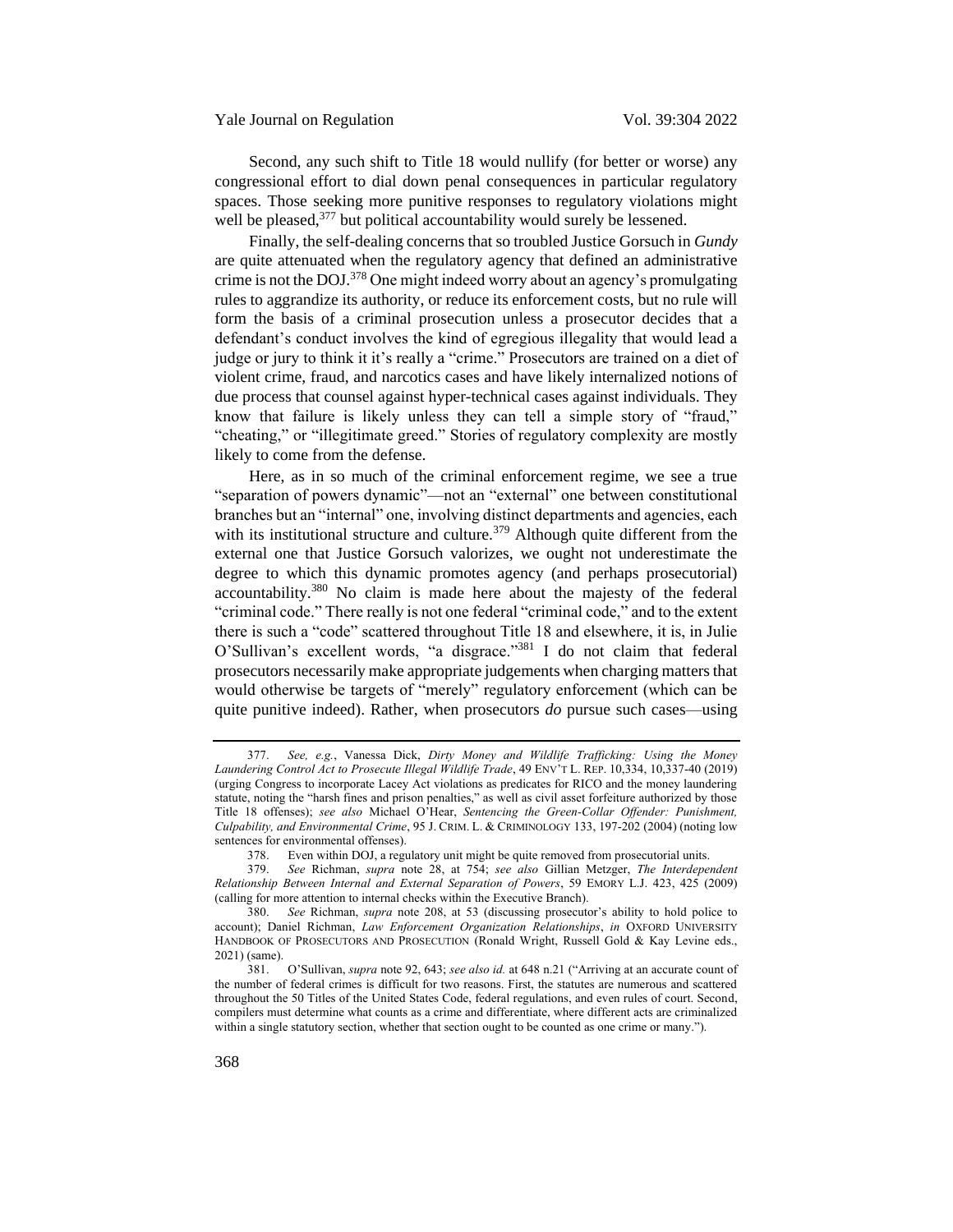some mix of Title 18 offenses, specialized regulatory offenses created by Congress, and administrative crimes defined by regulatory agencies—the specific concerns a defendant might have about notice, overreach, and overcriminalization will usually have little to do with the legislative genealogy of the offenses charged.

Indeed, one might see administrative crimes as, to some extent, addressing Rachel Barkow's critique of federal criminal law's capacity for executive overreach, which draws considerable support from its comparison of the structural and procedural protections of administrative law with those afforded to criminal defendants.<sup>382</sup> Administrative crimes do not fully address Barkow's critique, as prosecutors still retain untrammeled discretion. Nonetheless, Congress's delegation of substantial crime-definition authority to agencies—in lieu of leaving prosecutors to effectively define crime within extraordinarily broad criminal laws—creates some of the structural and procedural protections from administrative law that Barkow covets. And it does so without the need for deploying the formalist separation-of-powers doctrine that she seeks to bring to criminal law. An agency may have its own self-dealing issues, which might lead it to craft rules that lessen its proof burden in civil enforcement cases. But that is an administrative law issue, not an administrative crime one.

Of course, the structural separation between rulemaking and prosecution is not an unalloyed good. Were an agency to focus exclusively on its own regulatory concerns and enforcement realities, it might not give sufficient thought to the prospect that its rules will become a basis for a criminal prosecution when violated "willfully." To the extent that this tunnel vision occurs, casual (over)criminalization is indeed a risk. A minor, but perhaps salutary, proposal addressing this risk would require that agencies "list and make generally available in full text all regulations that carry potential criminal penalties, and perhaps that Congress then be required to ratify any such regulation before it can provide the basis for a criminal prosecution."<sup>383</sup> In the same vein, but less susceptible to congressional gridlock, was an Executive Order issued by the Trump Administration (and since then revoked by President Biden) that required, among other things, (a) that all future regulations explicitly indicate whether violation of any provision therein can itself be a basis for criminal liability, and (b) that future regulations "explicitly state a mens rea requirement for each such provision or identify the provision as a strict liability offense . . . ."<sup>384</sup>

<sup>382.</sup> *See* Rachel E. Barkow, *Separation of Powers and the Criminal Law*, 58 STAN. L. REV. 989, 993 (2006) ("[U]nlike the administrative law context, where agencies must adhere to the structural and process protections of the APA and their decisions are subject to judicial review, the government faces almost no institutional checks when it proceeds in criminal matters.").<br>383. Paul Larkin Jr. & Michael Mukasev. LEGAL M

<sup>383.</sup> Paul Larkin Jr. & Michael Mukasey**,** LEGAL MEMORANDUM, THE PERILS OF OVERCRIMINALIZATION, HERITAGE FOUND. 5 (Feb. 12, 2015), https://www.heritage.org/report/the-perils -overcriminalization [https://perma.cc/Y6WC-A7GV].

<sup>384.</sup> Protecting Americans From Overcriminalization Through Regulatory Reform, Exec. Order No. 13,980, § 4(a)-(b), 86 Fed. Reg. 6817, 6817 (Jan. 18, 2021), *revoked by* Revocation of Certain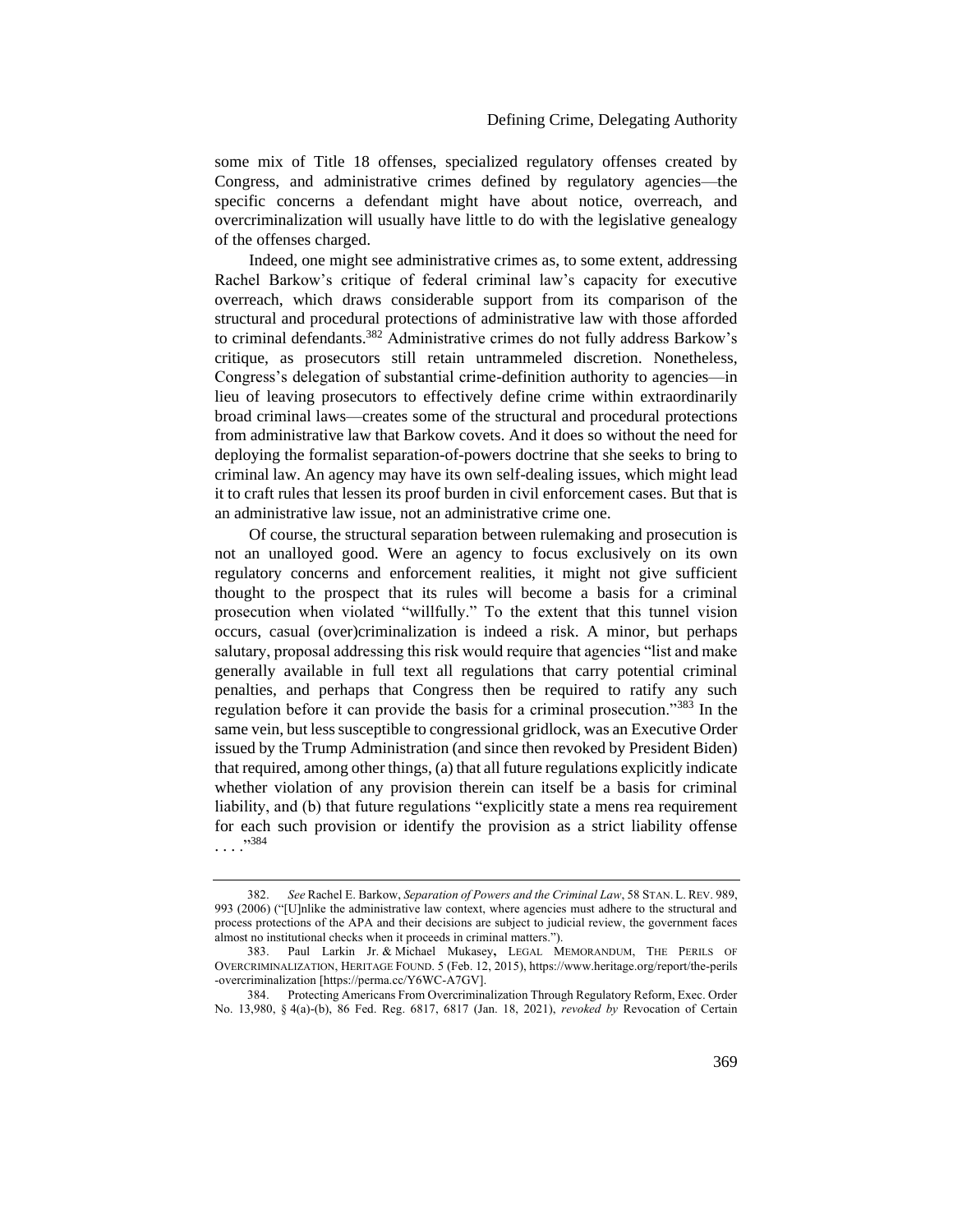### Yale Journal on Regulation Vol. 39:304 2022

Against the contributions that such measures might make to thoughtful agency deliberation, one should weigh the possibility that interagency consultation with prosecutors in the regulatory process would ensure that prosecutorial equities and charging discretion shape, and even drive, agency action. After all, the mere potential for criminal charges will regularly stiffen an agency's bargaining position, even in matters that are likely to remain on the civil side.<sup>385</sup> Coordination efforts thus might ironically incentivize more enforcer selfdealing. But the goal of facilitating congressional oversight is a worthy one.

### <span id="page-66-0"></span>*C. Judging Delegations*

Having considered a world without them, let us return the "problem" of administrative crimes, and of delegated criminal lawmaking more generally. How does one normatively sort through the many contexts in which federal criminal law is largely defined by bodies other than the national legislature (although it does always operate under the aegis of Congress)?

Originalism offers little leverage on the problem. One need not resolve the current debate on the extent to which nondelegation concerns troubled the Founders<sup>386</sup> to see that the Gorsuch critique's demand for heightened scrutiny of criminal law delegations finds little support in understandings and practices of the Founding. Legislators in the Early Republic were quite ready to anchor federal criminal law provisions in "the law of nations" for piracy<sup>387</sup> and the law of states for the Assimilative Crimes Act.<sup>388</sup> They also gave courts ample room to fill out vague statutory prohibitions through common law development.<sup>389</sup>

The strong version of a separation-of-powers-based insistence on Congress as the sole "author" of all federal criminal law counsels the condemnation of every variety of delegation explored here. A weak version might embrace all these delegations since Congress always sets the terms of punishment and, as the *Sharpnack* Court suggested, ought to be excused from constantly revisiting

Presidential Actions and Technical Amendment, Exec. Order No. 14,029, § 1, 86 Fed. Reg. 27,025 (May 14, 2021).

The Executive Order sought to reduce agency leverage in ordinary cases by requiring agencies to issue guidance about how they plan "to administratively address regulatory offenses subject to potential criminal liability rather than refer those offenses to the Department of Justice for criminal enforcement." *Id.* § 5(a), 86 Fed. Reg. at 6818. Yet I suspect that such plans, if issued, would not do more than set conversation rules.

<sup>386.</sup> C*ompare* Mortenson & Bagley, *supra* note [11,](#page-3-1) *and* Christine Kexel Chabot, *The Lost History of Delegation at the Founding*, 56 GA. L. REV. (forthcoming 2022), https://ssrn.com/abstract= 3654564 [https://perma.cc/824C-QF7B], *with* Aaron Gordon, *Nondelegation Misinformation: A Rebuttal to "Delegation at the Founding*" (Mar. 25, 2020) (manuscript), https://papers.ssrn.com/sol3/papers.cfm? abstract\_id=3561062 [https://perma.cc/9TBW-2KCW]; Aaron Gordon, *Nondelegation*, 12 NYU J.L. & LIBERTY 718, 729, 778-79 (2019), *and* Ilan Wurman, *Nondelegation at the Founding*, 130 YALE L.J. 1288  $(2021).$ <br>387.

See supra Section II.C.2.

<sup>388.</sup> *See supra* Section II.B.2; *see also* Act of Feb. 28, 1803, ch. 10, 2 Stat. 205 (1803) ("An Act to prevent the importation of certain persons into certain states, where by the laws thereof, their admission is prohibited") (targeting the foreign slave trade, before the Constitution allowed for a federal prohibition, *see* U.S. CONST. Art. I, §. 9, cl. 1, by looking to state law prohibitions).

<sup>389.</sup> *See supra* Section II.A.1.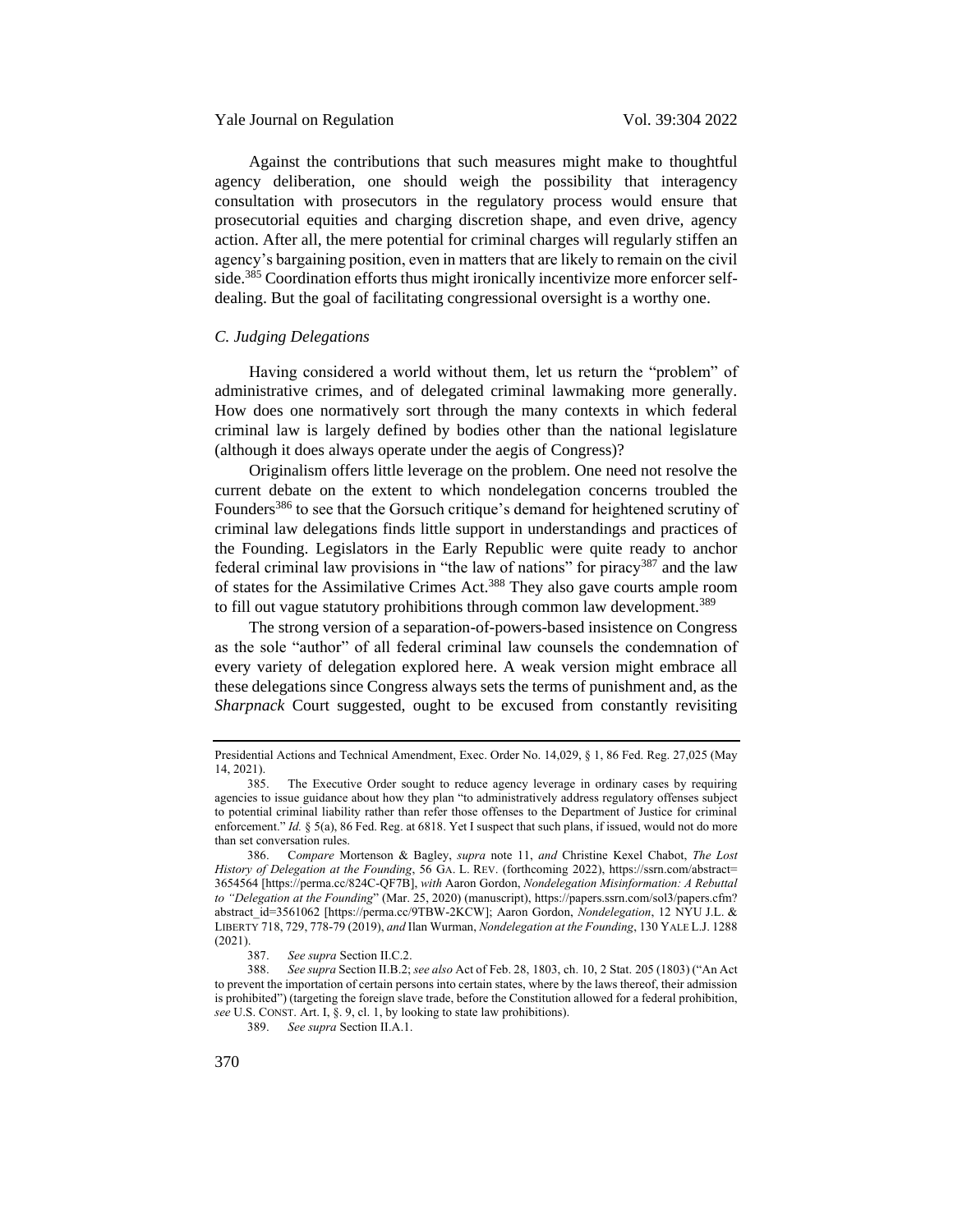statutes that dynamically incorporate the definitional work of another authority.<sup>390</sup> Indeed, Congress's regular reversion to statutes that delegate considerable criminal lawmaking authority, to increase their penalties, recodify them, or make them predicates for other criminal offenses indicates far more than passive acquiescence.

But perhaps the *Sharpnack* license is peculiar to a regime designed to promote federalism. Given his kind words for the ACA,<sup>391</sup> Justice Gorsuch himself may think so. But how far does respect for state sovereignty go? How, for instance, does one score the Resource Conservation and Recovery Act (RCRA)?<sup>392</sup> Even as it provides for an EPA regime of permits for the transportation of hazardous waste, it allows the EPA to approve state hazardous waste programs that are equal or more stringent than federal standards. "When a state program is authorized under RCRA, federal regulations are displaced or supplanted by state regulations," the Tenth Circuit has explained, but EPA "retains the power under RCRA to pursue civil and criminal remedies for violations of the state program."<sup>393</sup> Thus, if federal prosecutors bring a case in such a state, authority to proceed criminally will have come from Congress, with the source of law being state regulations, as approved by a federal agency that will have persuaded the prosecutors to go forward. Does the extent of state involvement make this regime better or worse under Justice Gorsuch's analysis?

If federalism is a trump, what about international comity and cooperation? While perhaps not yet transcendent constitutional values, as U.S. criminal enforcement increasingly bumps up against and requires the assistance of foreign sovereigns,  $394$  why shouldn't they gain that status? $395$  Of course, if these trumps are acceptable, the Gorsuch critique loses considerable formal power and opens itself up to justifications for administrative crimes that sound in pragmatism, expediency, and expertise.

As Kahan noted decades ago, agency rulemaking offers considerable advantage over what effectively has been a regime of judicial lawmaking empowered by common law or just plain vague statutory terms.<sup>396</sup> Moreover, the risk of self-dealing highlighted by Justice Gorsuch in *Gundy* and recognized by Kahan is alleviated or even eliminated when agencies other than DOJ devise their own rules, according to proper rulemaking procedures, primarily for civil enforcement. And note how one can turn around the concern of Hessick and

<sup>390.</sup> *See supra* text accompanying notes [251](#page-42-0)[-252.](#page-42-1)

<sup>391.</sup> *See supra* text accompanying not[e 254.](#page-42-2)

<sup>392.</sup> 42 U.S.C. § 6928(d) (2018).

<sup>393.</sup> United States v. Richter, 796 F.3d 1173, 1183 (10th Cir. 2015). A similar regime is found in the Clean Water Act, which provides for federal prosecutions for violations of state water treatment programs that have been approved by the EPA. 33 U.S.C. § 1319(c)(2) (2018); *see* United States v. Iverson, 162 F.3d 1015, 1019 (9th Cir. 1998).

<sup>394.</sup> *See* Koh, *Foreign Affairs Prosecutions*, *supra* note [275,](#page-46-1) at 346-52; *see also* Koh, *The Criminalization of Foreign Relations*, *supra* not[e 275,](#page-46-1) at 740 (noting the extent of the criminalization of foreign relations).<br>395. See

<sup>395.</sup> *See* Anthony J. Colangelo, *The Foreign Commerce Clause*, 96 U. VA. L. REV. 949 (2010); Scott Sullivan, *The Future of the Foreign Commerce Clause*, 83 FORDHAM L. REV. 1955 (2015).

<sup>396.</sup> Kahan, *supra* note [21,](#page-6-1) at 503-04.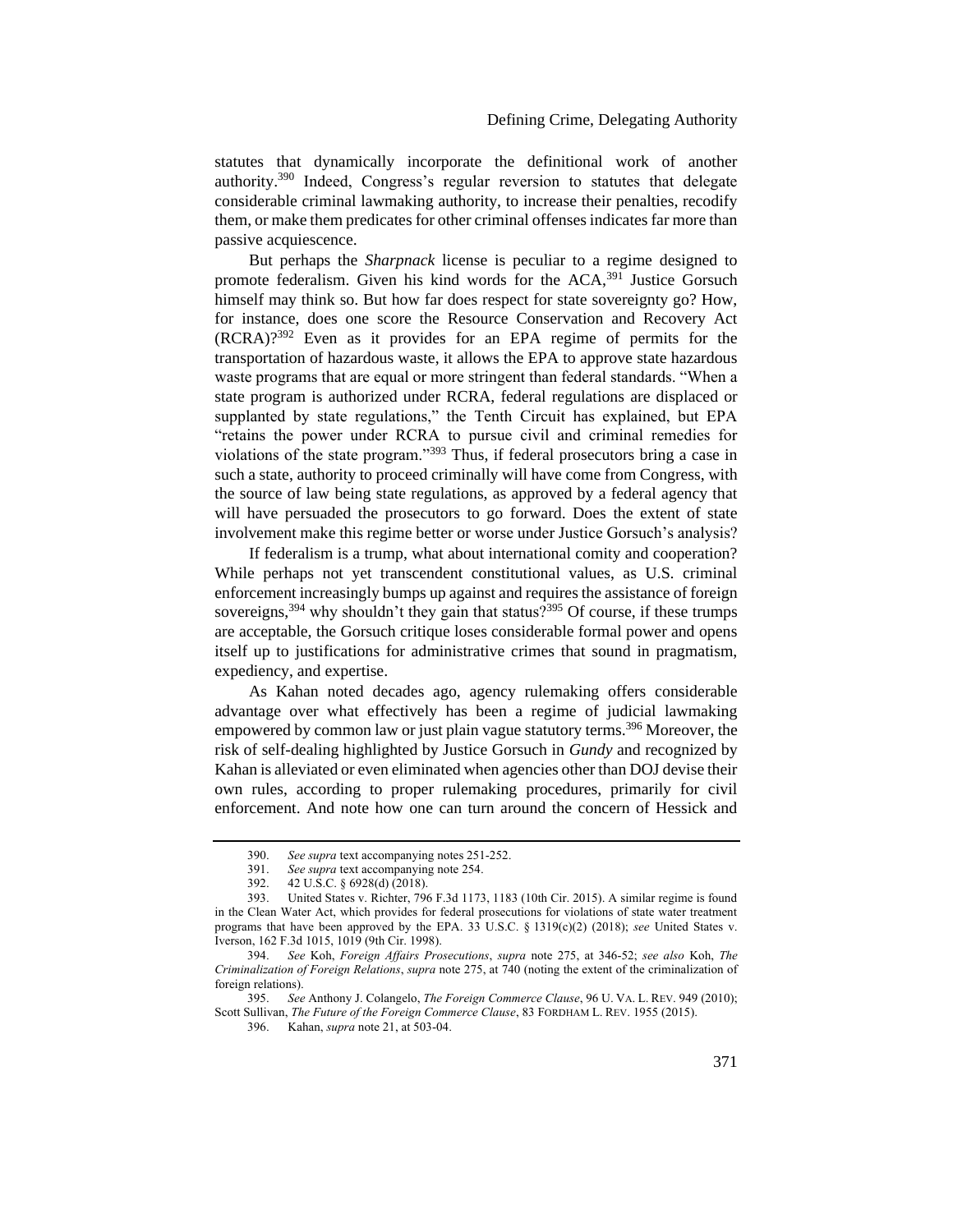Hessick that agencies lack expertise when it comes to crime-definition.<sup>397</sup> The story of congressional authorship in the federal criminal sphere, for nearly a halfcentury, has largely been one of reliance on DOJ drafting—whenever the DOJ could slip a "fix" into the omnibus bills that used to be a staple of criminal lawmaking<sup>398</sup> or when it provided material for a Congress looking to make a "tough on crime" statement.<sup>399</sup> Congress supposedly has the greatest "expertise" on retribution, but its habit of using criminal lawmaking more to loudly condemn than to actually apportion punishment diminishes any claim to actual expertise. Weighed against the risks of self-dealing or sloppiness created by the "normal" means of crime-definition, administrative rulemaking proves appealing: it treats regulation as structuring primary behavior in a complex world, drawing lines within spheres of socially productive activity between prohibited and allowed conduct, rather than providing tools for the exercise of prosecutorial discretion.

Note that nothing here resolves the question of how to resolve the tension between *Chevron* or *Auer*/*Kisor* and lenity.<sup>400</sup> One need not exalt the rule of lenity as a tool for ensuring strict legislative supremacy to hold criminal-offense definition to a higher standard than we hold non-penal lawmaking.<sup>401</sup> The sooner we get past wholesale efforts to delegitimize administrative crimes as a whole, the sooner we can get to this somewhat tougher question. Still, those addressing it would do well to recognize the advantages of thoughtful ex ante agency law development—which will invariably occur outside the context of a specific criminal case, compared to the relatively freelance interpretations prosecutors offer (and courts often accept) on favorable facts.<sup>402</sup> Particularly when one recognizes the rule of lenity's spotty record as a restraint on liability expansion,<sup>403</sup> the relative process advantages of articulated and prospective interpretations by expert agencies ought to loom large indeed.

In the end, perhaps the sorry record of congressional criminal lawmaking in the past half-century—so dominated by a mix of broad statutes passed to address some perceived need for a political statement and a regular supply of DOJ "fixes"—is itself a "trump" of the Gorsuch critique. The accretion of administrative crimes has given federal criminal law and practice greater clarity

<sup>397.</sup> Hessick & Hessick, *supra* note [12,](#page-3-0) at 322-25.

<sup>398.</sup> *See supra* not[e 209](#page-35-0) (statutory overrides).

<sup>399.</sup> *See* Sarbanes-Oxley Act of 2002, Pub. L. No. 107-204, 116 Stat. 745 (codified at scattered titles of U.S.C.); *see also* Fraud Enforcement and Recovery Act of 2009, Pub. L. No. 111-21, § 2(f)(1)(B), 123 Stat. 1617, 1618 (codified at 18 U.S.C. § 1956(c)(9) (2018)), *overriding* United States v. Santos, 553 U.S. 507 (2008).

<sup>400.</sup> *See supra* not[e 46](#page-10-0) and accompanying text.<br>401 *See* Whitman v United States 574 U.S. 10

See Whitman v. United States, 574 U.S. 1003, 353 (2014) (Scalia, J., statement respecting the denial of certiorari) ("Undoubtedly Congress may make it a crime to violate a regulation, but it is quite a different matter for Congress to give agencies — let alone for us to presume that Congress gave agencies — power to resolve ambiguities in criminal legislation." (first citing United States v. Grimaud, 220 U.S. 506, 519 (1911); and then citing Carter v. Welles-Bowen Realty, Inc., 736 F.3d 722, 733 (6th Cir. 2013) (Sutton, J., concurring))).

<sup>402.</sup> *See* Sanford N. Greenberg, *Who Says It's a Crime?:* Chevron *Deference to Agency Interpretations of Regulatory Statutes that Create Criminal Liability*, 58 U. PITT. L. REV. 1, 42-60 (1996).

<sup>403.</sup> *See* RICHMAN, STITH & STUNTZ, *supra* note [20](#page-5-0), at 97 (addressing the "so-called rule of lenity").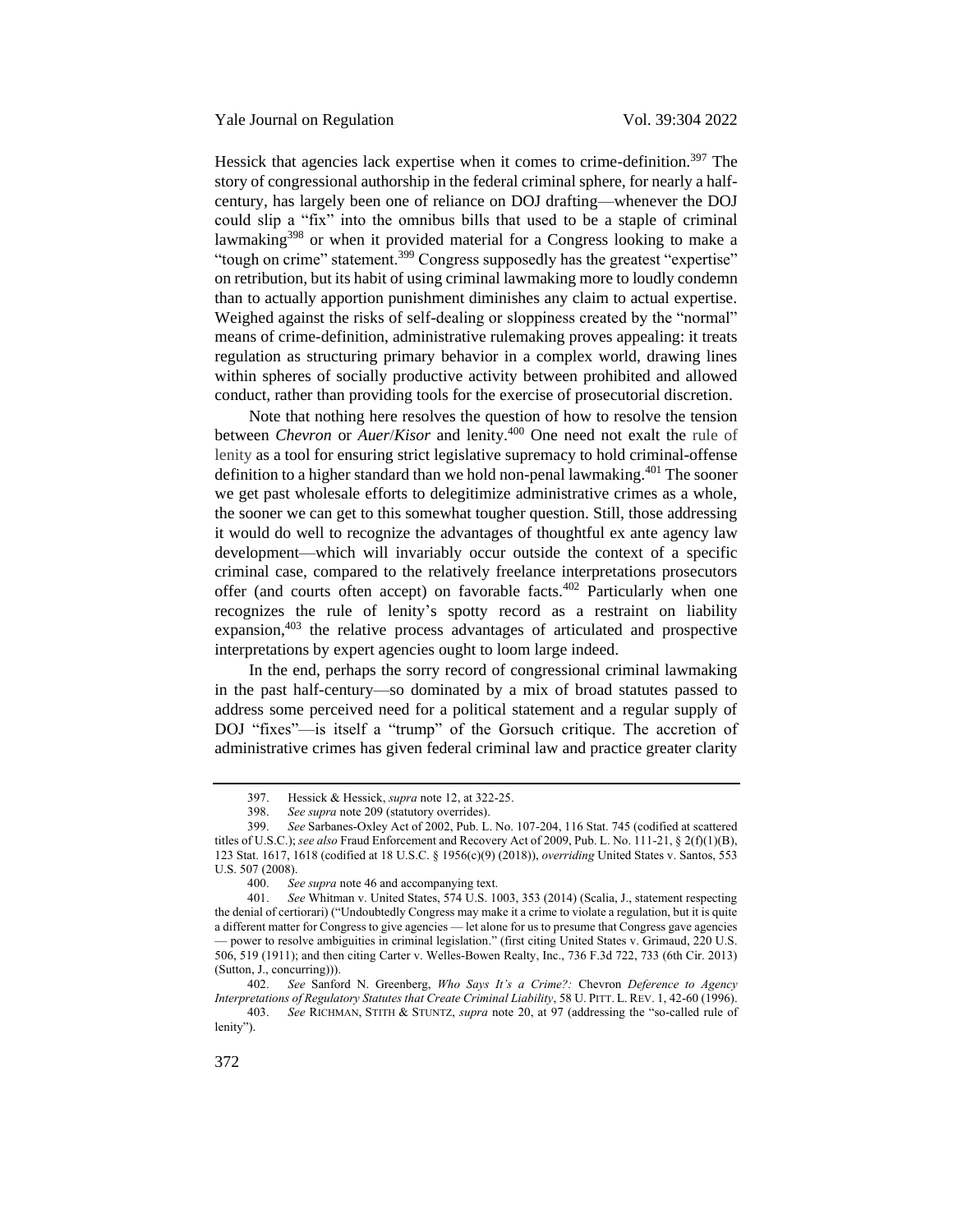and specificity than it would otherwise have, and perhaps has even made it less punitive, since specialized regulatory offenses often come with lower statutory maximums than are allowed by general Title 18 offenses like "conspiracy to defraud the United States."<sup>404</sup>

If one looks not for community condemnation but for "liberty" in the form of well-crafted legislation, rather than abstract separation-of-powers theories, administrative crimes are even more attractive. Indeed, those whose chief motivation for targeting administrative crimes is to advance a broader antiregulatory agenda might want to revisit their implicit assumption that the number of felony cases brought in service of a regulatory scheme would be any different in the absence of administrative crimes. $405$ 

### <span id="page-69-0"></span>Conclusion

As an aesthetic matter, administrative crimes and their proliferation may be uniquely disquieting.<sup>406</sup> Within federal criminal law, judicial delegations can always be framed as "interpretation," the ACA addresses just the quirk of federal enclaves, and piracy is a special, historically honored transnational crime. Administrative crimes, in contrast, explicitly demand that we confront the seeming abdication of a foundational legislative duty and the empowerment of bureaucracy. This Article's goal is not to deny the power of formalist instincts, but rather to challenge those who hold them to confront federal criminal law not just as it is, but as it conceivably can be.

Since the Founding, Congress has delegated considerable crime-definition authority to a range of entities—from courts to states to the "law of nations." It is hard to imagine the Supreme Court or lower courts changing that with even the most muscular and repeated deployments of void-for-vagueness and lenity doctrines. The issue is not whether Congress will delegate, but to whom, and what institutional, structural, and procedural dynamics will thereby govern some or all of the federal crime-definition project. We have seen the range of delegations that Congress has actually deployed, and this Article explored the distinct set of values promoted or diminished by each delegation, as well as the institutional design of the delegatee. The contested nature of those values accountability, liberty, deliberation, federalism, international comity—and the ways they interact not only challenge Justice Gorsuch's critique of administrative crimes, but also push us to think harder about judicial competence to police these

<sup>404.</sup> *See supra* note[s 364](#page-61-1)[-369](#page-62-0) and accompanying text.

<sup>405.</sup> Some cases now charged as criminal misdemeanors might be pursued civilly, and to the extent that civil procedures offer more opportunities to inflict costs on the government, defendants might thereby benefit. For an argument that overreliance on criminal charges ought to be addressed by strengthening civil enforcement regimes, see Daniel Richman, *Corporate Headhunting*, 8 HARV. L. & POL'Y REV. 265, 274-75 (2014).

<sup>406.</sup> *See* Kristin E. Hickman, Foreword, *Nondelegation as Constitutional Symbolism*, 89 GEO. WASH. L.REV. 1079, 1137 (2021) ("[S]ome degree of formal adherence to separation of powers principles carries with it a certain symbolism that hits many ordinary people at a very visceral level and contributes to perceptions of the fairness and legitimacy of government.").